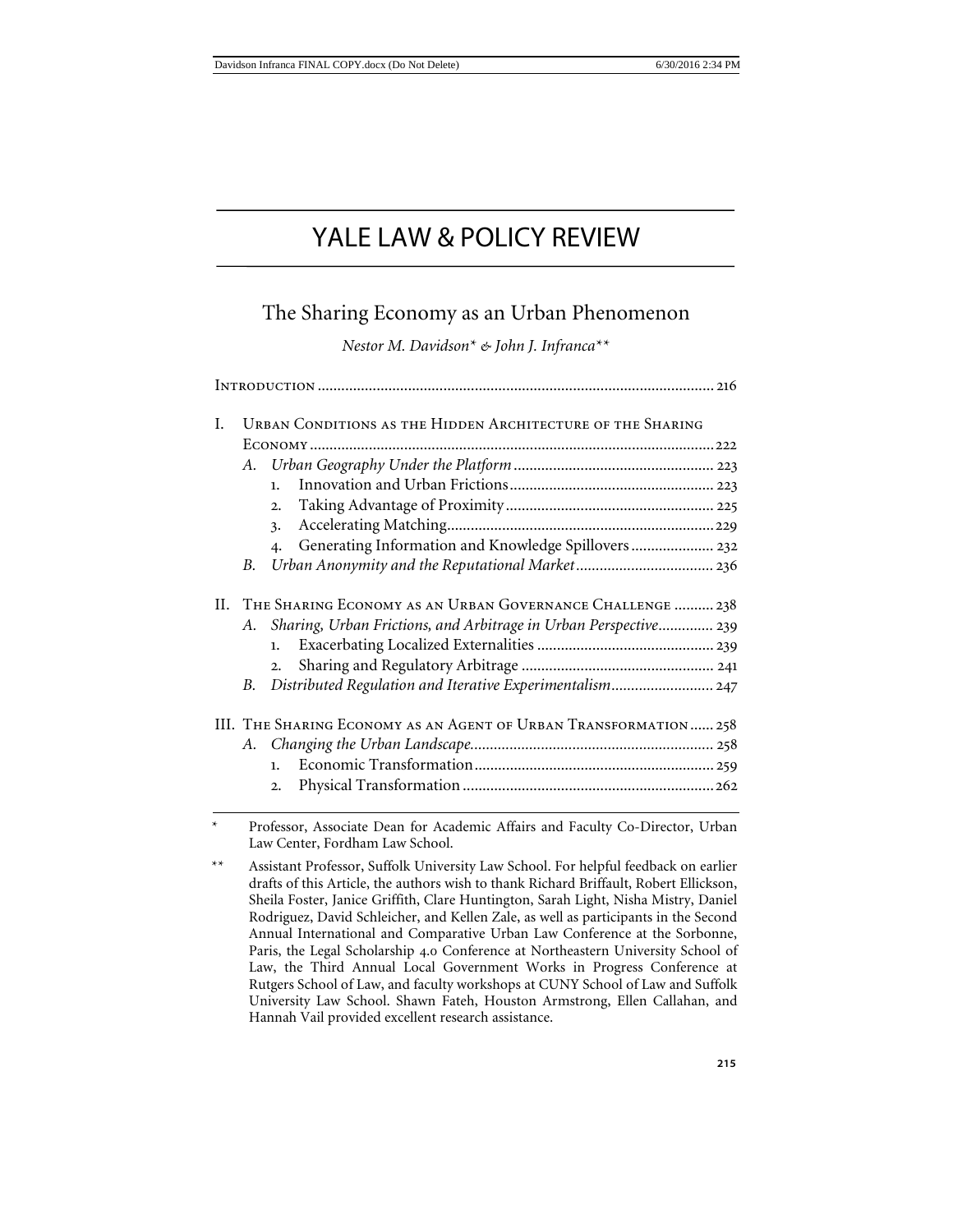| YALE LAW & POLICY REVIEW<br>34:215 |  |  | 2016 |
|------------------------------------|--|--|------|
|                                    |  |  |      |
|                                    |  |  |      |
|                                    |  |  |      |
|                                    |  |  |      |
|                                    |  |  |      |
|                                    |  |  |      |

# <span id="page-1-0"></span>**INTRODUCTION**

Need a cab? Chances are you'll click your Uber app rather than hail or call a dispatcher. Traveling? Airbnb has hundreds of listings across neighborhoods in almost any destination city. That new Ikea shelving system you bought just too hard to put together? TaskRabbit can have someone at your door almost instantly, Allen wrench cheerfully in hand. The "sharing economy" is radically transforming transportation, accommodations, personal services, and an array of other sectors.<sup>[1](#page-1-1)</sup> And this new economic model is growing by leaps and bounds.<sup>[2](#page-1-2)</sup>

<span id="page-1-4"></span>Legal scholars have begun to examine many aspects of this rapidly emerg-ing phenomenon,<sup>[3](#page-1-3)</sup> but an intriguing dynamic remains underappreciated in the

<span id="page-1-1"></span><sup>1</sup>. The term "sharing economy" is contested, with some commentators questioning whether there is, in fact, any sharing to this new economy and the normative valence of invoking its communal implications. *See* Orly Lobel, *The Law of the Platform*, MINN. L. REV. (forthcoming 2016) (manuscript at 4), http://ssrn.com/ abstract=2742380. Alternative descriptions include "peer-to-peer," "on-demand," "gig," and other variations, while Orly Lobel has argued for the term "platform economy." *Id.* The European Commission has adopted the term "collaborative economy," although questions about its dimensions remain. EUR. UNION, COMM. OF THE REGIONS, THE LOCAL AND REGIONAL DIMENSION OF THE SHARING ECONOMY 3-4 (Dec. 3-4, 2015). Acknowledging these crosscurrents, we use the term "sharing economy," as it is still the most common term in the United States.

<span id="page-1-2"></span><sup>2</sup>. Based on private equity investments, market valuation for Uber—founded in 2009—is currently estimated to be as high as \$62.5 billion. Mike Isaac & Leslie Picker, *Uber Valuation Put at \$62.5 Billion After a New Investment Round*, N.Y. TIMES: DEALBOOK (Dec. 3, 2015), http://www.nytimes.com/2015/12/04/business/ dealbook/uber-nears-investment-at-a-62-5-billion-valuation.html. Similarly, Airbnb, founded in 2008, appears to be valued currently at about \$20 billion. Serena Saitto, *Airbnb Said to Be Raising Funding at \$20 Billion Valuation*, BLOOMBERG BUS. (Feb. 28, 2015)*,* http://www.bloomberg.com/news/articles/2015- 03-01/airbnb-said-to-be-raising-funding-at-20-billion-valuation.

<span id="page-1-3"></span><sup>3</sup>. *See, e.g.*, Molly Cohen & Arun Sundararajan, *Self-Regulation and Innovation in the Peer-to-Peer Sharing Economy*, 82 U. CHI. L. REV. DIALOGUE 116 (2015); Rashmi Dyal-Chand, *Regulating Sharing: The Sharing Economy as an Alternative Capitalist System*, 90 TUL. L. REV. 241 (2015); Lobel, *supra* note 1; Stephen R. Miller, *First*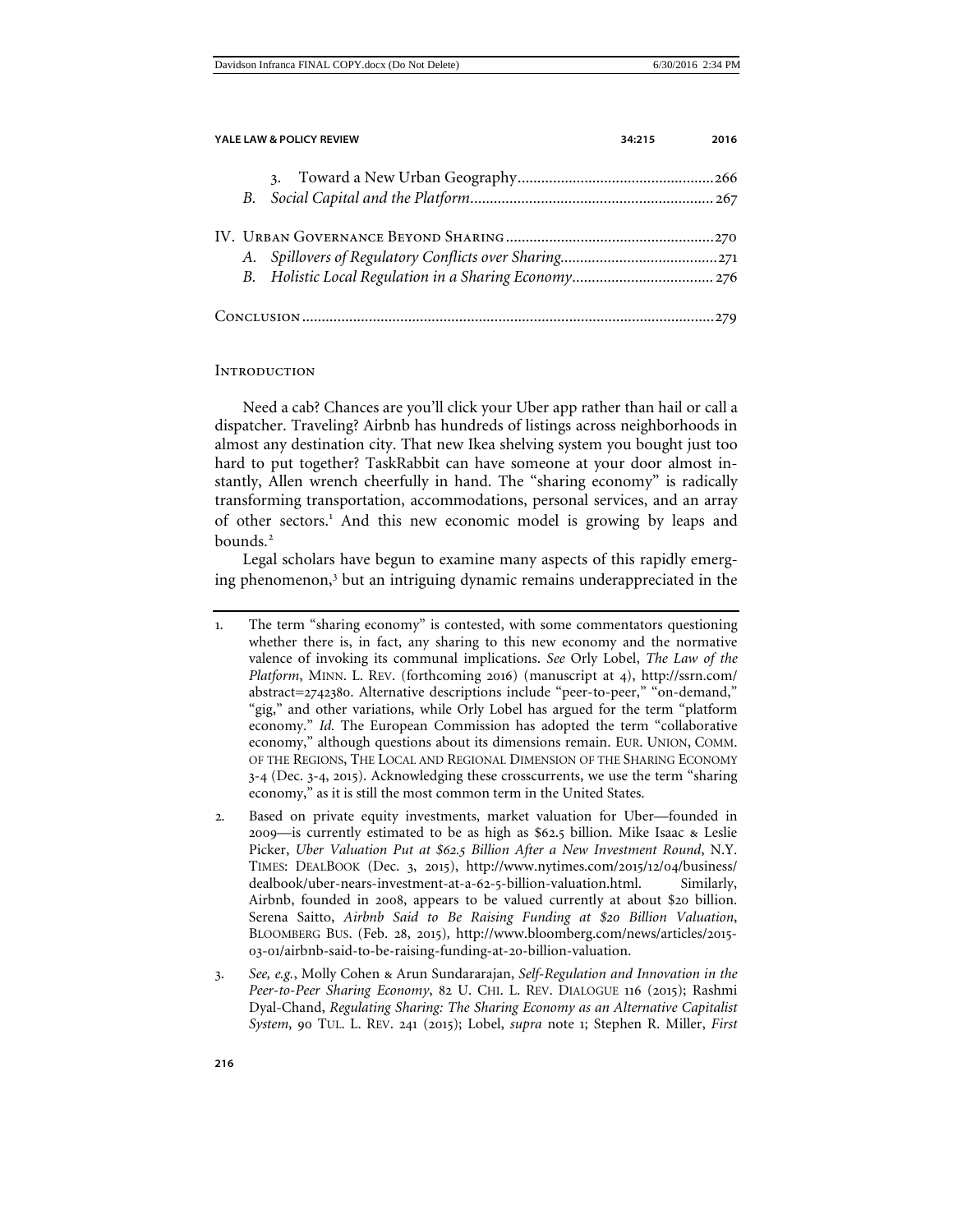literature. Unlike for earlier generations of disruptive technology, the regulatory response to these new entrants has primarily been at the municipal level.<sup>[4](#page-2-0)</sup> Where AT&T, Microsoft, Google, Amazon and other earlier waves of technolog-ical innovation primarily faced federal (and international) regulatory scrutiny,<sup>[5](#page-2-1)</sup> sharing enterprises are being shaped by zoning codes, hotel licensing regimes, taxi medallion requirements, insurance mandates, and similar distinctly local legal issues.<sup>[6](#page-2-2)</sup>

Why is the regulatory landscape of this generation of technology so different? What distinguishes the current wave of innovation is that most of the services enabled by the platforms and networks that make up the sharing economy

- <span id="page-2-1"></span>5*. See, e.g.*, United States v. Microsoft Corp., 87 F. Supp. 2d 30 (D.D.C. 2000), *aff'd in part, rev'd in part*, 253 F.3d 34 (D.C. Cir. 2001); United States v. AT&T Co., 552 F. Supp. 131 (D.D.C. 1982), *aff'd sub nom.* Maryland v. United States, 460 U.S. 1001  $(1983).$
- <span id="page-2-2"></span>6*. See infra* Part II. The sharing economy has not entirely avoided state and federal regulation, *see* Rauch & Schleicher, *supra* note 3, at 1 n.4; Joshua Brustein, *New York's Attorney General: Reluctant Scourge of the Sharing Economy*, BLOOMBERG BUS. (July 16, 2014), http://www.bloomberg.com/news/articles/2014-07-16/ericschneiderman-reluctant-scourge-of-the-sharing-economy (detailing regulatory efforts by the New York Attorney General), and some of these fights have been significant, particularly around labor and employment issues. *See, e.g.*, Berwick v. Uber Technologies Inc., No. 11-46739 EK (Cal. Labor Comm'r, June 4, 2015) (holding that an Uber driver was an employee under the state Labor Code). Indeed, Sarah Light has argued that in the ride sharing sector, companies are increasingly looking to the states to preempt local regulation, which arguably both confirms the current primary locus of regulation and shows that urban governance issues are not limited to local governments. *See* Sarah E. Light, *Precautionary Federalism and the Sharing Economy*, 66 EMORY L.J. (forthcoming 2016) (manuscript at 46-47), http://ssrn.com/abstract=2760985. Moreover, federal taxation has the potential to emerge as another flashpoint across the sharing economy. *See* Shu-Yi Oei & Diane M. Ring, *Can Sharing Be Taxed?*, 93 WASH. U. L. REV. (forthcoming 2016); Jordan M. Barry & Paul L. Caron, *Tax Regulation, Transportation Innovation, and the Sharing Economy*, 82 U. CHI. L. REV. DIALOGUE 69 (2015).

*Principles for Regulating the Sharing Economy*, 53 HARV. J. ON LEGIS. 147 (2016); Daniel E. Rauch & David Schleicher, *Like Uber, but for Local Government Law: The Future of Local Regulation of the Sharing Economy*, 76 OHIO ST. L.J. 901 (2015); *see also* Jamila Jefferson-Jones, *Airbnb and the Housing Segment of the Modern "Sharing Economy": Are Short-Term Rental Restrictions an Unconstitutional Taking?*, 42 HASTINGS CON. L.Q. 557 (2016).

<span id="page-2-0"></span><sup>4</sup>*. See* David McCabe, *FTC: No Plans for "Big Enforcement Push" Against Uber, On-Demand Economy Firms*, HILL (Jun. 9, 2015), http://thehill.com/policy/technology/ 244393-regulator-to-on-demand-economy-companies-were-not-adversaries. ("Most [sharing economy] companies have fought almost all of their regulatory battles at the state and local level, where businesses like hotels and taxi services are governed.").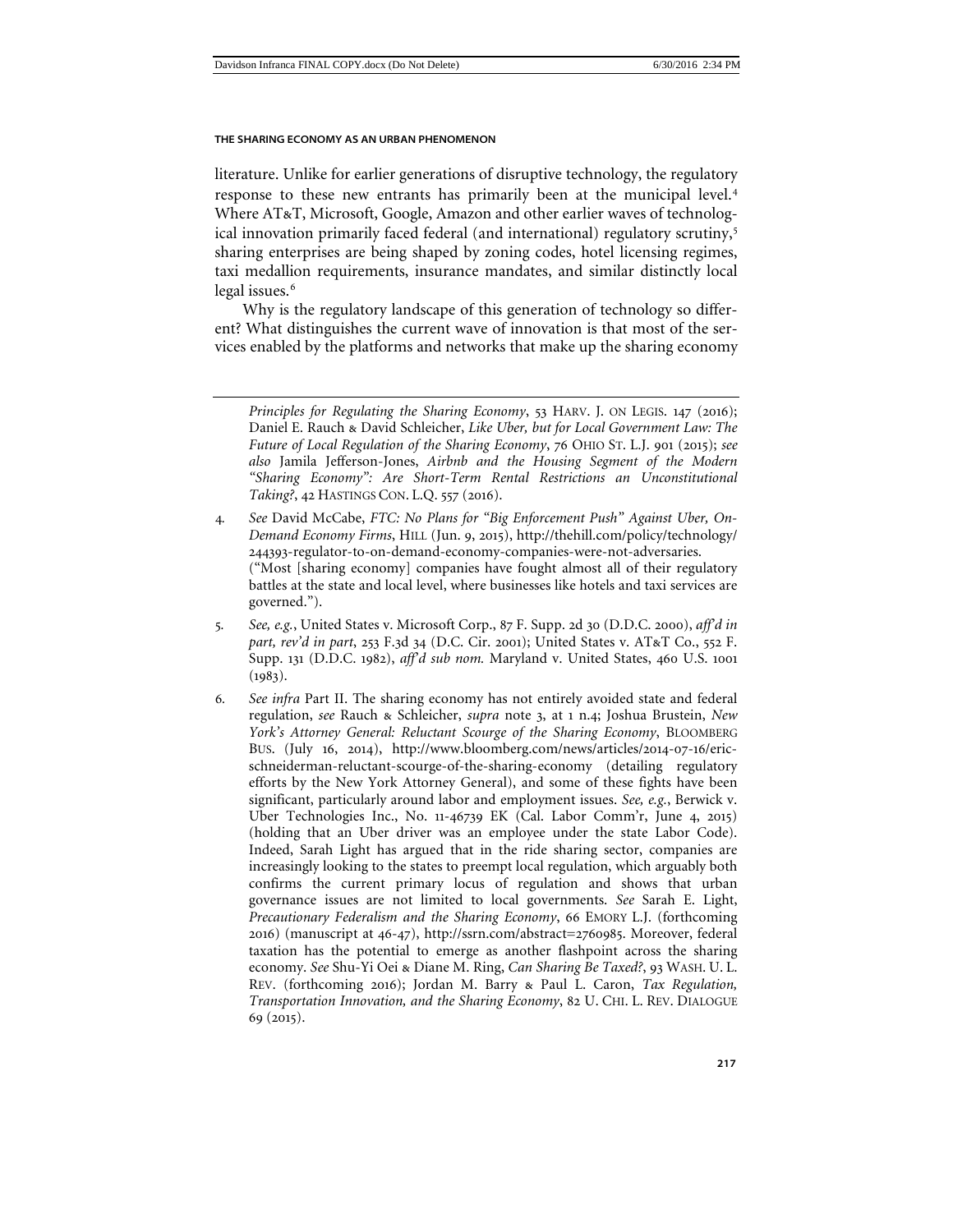fundamentally rely for their value proposition on distinctly urban conditions.[7](#page-3-0) Dense urban geography creates inefficiencies and challenges but also opportunities, and it is the very scale, proximity, amenities, and specialization that mark city life that enable sharing economy firms to flourish.<sup>[8](#page-3-1)</sup> Unlike earlier generations of information or technology-based enterprises, sharing enterprises rely on a critical mass of providers and consumers who are sufficiently close to each other or to other amenities to make their platforms work, often finding value in the very fact of the beneficial spillovers from proximity.<sup>[9](#page-3-2)</sup> These conditions foster the ability to rent spare bedrooms, take on additional riders on a commute, or offer spot labor and niche services.[10](#page-3-3)

Arun Sundararajan has argued that this emerging sector enables disaggregation of assets in space, $11$  which it certainly does as it frees surplus goods and

- <span id="page-3-1"></span>8*. See infra* Part I.A.1.
- <span id="page-3-2"></span>9. Agglomeration has become a central explanatory feature of urban economics, *see generally* EDWARD GLAESER, TRIUMPH OF THE CITY: HOW OUR GREATEST INVENTION MAKES US RICHER, SMARTER, GREENER, HEALTHIER, AND HAPPIER (2011), and the gains from proximity and specialization this literature emphasizes do explain much of the texture of the sharing economy, *see infra* Part I; Rauch & Schleicher, *supra* note 3. But there are broader urban conditions—spatial, economic, and social—beyond agglomeration that are also important to recognize in understanding this emerging phenomenon.
- <span id="page-3-3"></span>10. The sharing economy largely offers what might retronymically be called "realworld" goods and services, which is to say, space, transportation, local (often inperson) labor, and the like. This distinguishes these platforms from earlier generations of technology companies that primarily provided goods and information services with relatively little connection to place. Broadband, for example, relies on network effects spread out across consumers and e-commerce is indifferent (except perhaps as to logistics) to concentrations of purchasers or proximity to producers. *Cf.* Lobel, *supra* note 1, at 10 (tracing history of digital companies from information sharing, through online marketplaces Web 2.0 to Web 3.0—the platform economy—through which technology facilitates offline exchanges).
- <span id="page-3-4"></span>11. Arun Sundararajan, *From Zipcar to the Sharing Economy*, HARV. BUS. REV. (Jan. 3, 2013), https://hbr.org/2013/01/from-zipcar-to-the-sharing-eco.

<span id="page-3-0"></span><sup>7</sup>. The inevitable question arises in any attempt to define "urban" and distinguish urban from the merely local in legal scholarship. As to urbanism, we mean a particular set of physical conditions, such as population size and population density, as well as certain social phenomena, such as anonymity, that tend to arise in large-scale, relatively crowded communities. By focusing on urban space and social conditions, we do not limit ourselves to larger cities, although those are the places where many of the earliest, most intense conflicts over the sharing economy have emerged. Indeed, the line between "city" and "suburb" has long been blurred. *See* Richard Briffault, *Beyond City and Suburb: Thinking Regionally*, 116 YALE L.J. POCKET PART 203 (2006), http://yalelawjournal.org/forum/beyond-cityand-suburb-thinking-regionally. The physical, economic, and social conditions we highlight pertain to many smaller suburban communities as well as to big cities.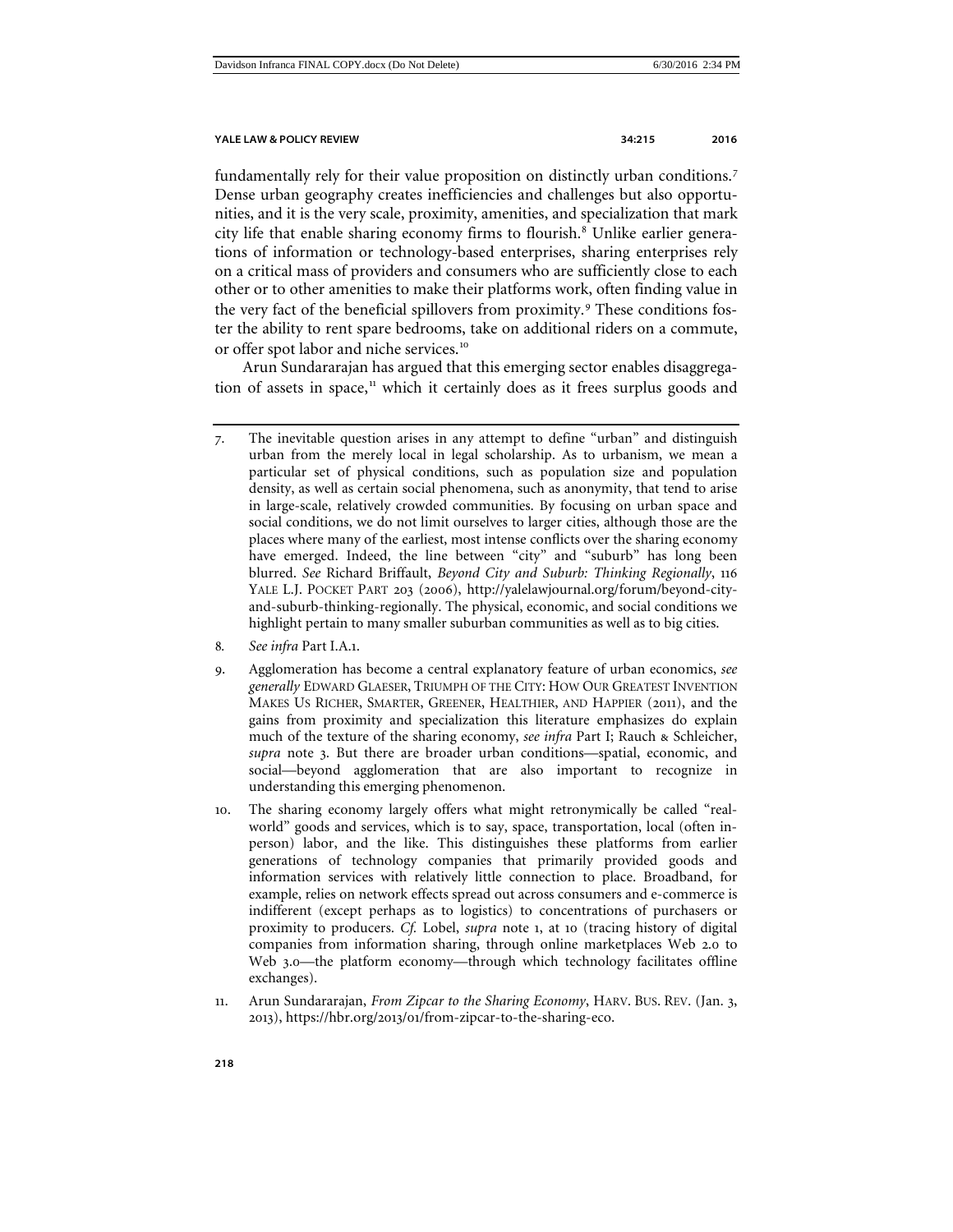<span id="page-4-7"></span>human capital. But the sharing economy is actually thriving precisely for the opposite reason, because it recombines assets and people in a decidedly grounded, place-based way.<sup>[12](#page-4-0)</sup> Sharing economy firms have found success by providing innovative solutions to the challenges of life in crowded urban are-as.<sup>[13](#page-4-1)</sup> Even the reputation scoring and other trust mechanisms that are so central to sharing economy platforms create value by responding to particular urban conditions of dense, mass anonymity.[14](#page-4-2)

At the same time, the rise of companies like Uber and Airbnb represents a reaction to urban regulatory regimes that exacerbate the frictions of urban life.<sup>[15](#page-4-3)</sup> These regulatory conditions can limit or skew the supply of urban amenities, giving value to the excess capacity that sharing economy firms exploit to fill demand for services like ride sharing and alternative accommodations.<sup>[16](#page-4-4)</sup> As a result—intentionally or not—many sharing economy companies have flourished through a kind of regulatory arbitrage that leverages local regulatory chal-lenges.<sup>[17](#page-4-5)</sup>

<span id="page-4-8"></span>As sharing enterprises and local governments confront each other, each side is iterating and adapting amid a rapidly changing landscape of innovation.[18](#page-4-6) This distributed clash is not just shaping the sharing economy and local regulatory responses to it. It is also spurring broader changes to the urban environment. We are beginning to see new approaches, for example, to real estate development, land use, and transportation, as the private sector reacts to new

- <span id="page-4-2"></span><span id="page-4-1"></span>13*. See infra* Part I.A.
- 14*. See infra* Part I.B.
- <span id="page-4-3"></span>15*. See infra* Part II.A.
- <span id="page-4-4"></span>16*. See infra* notes 133-[140](#page-29-0) and accompanying text. To be clear, this is not to disparage the important civil rights, consumer, environmental, and other protections that many local regulatory regimes provide but rather to highlight that those benefits can raise barriers to entry that some sharing economy companies have leveraged.
- <span id="page-4-5"></span>17*. See infra* Part II.B. Jordan Barry and Paul Caron have explored the general tendency of sharing-economy companies to engage in regulatory arbitrage, *see*  Barry & Caron, *supra* note 6, but their analysis does not explain the nature of the particular (mostly local) regulatory regimes that generate the opportunity for arbitrage.
- <span id="page-4-6"></span>18. For a detailed survey of city policy responses, *see* LAUREN HIRSHON ET AL., NAT'L LEAGUE OF CITIES, CITIES, THE SHARING ECONOMY AND WHAT'S NEXT (2015).

<span id="page-4-0"></span><sup>12</sup>. Urban scholars have long emphasized cities as engines of specialization and scale, and the particular value of intermediaries in facilitating value creation out of that urban fabric. *See* LEWIS MUMFORD, THE CITY IN HISTORY 48, 102-07, 410-14 (1961); *see also* JANE JACOBS, THE ECONOMY OF CITIES (1969). In this regard, the sharing economy is merely an accelerant to a long-standing aspect of urban economic systems.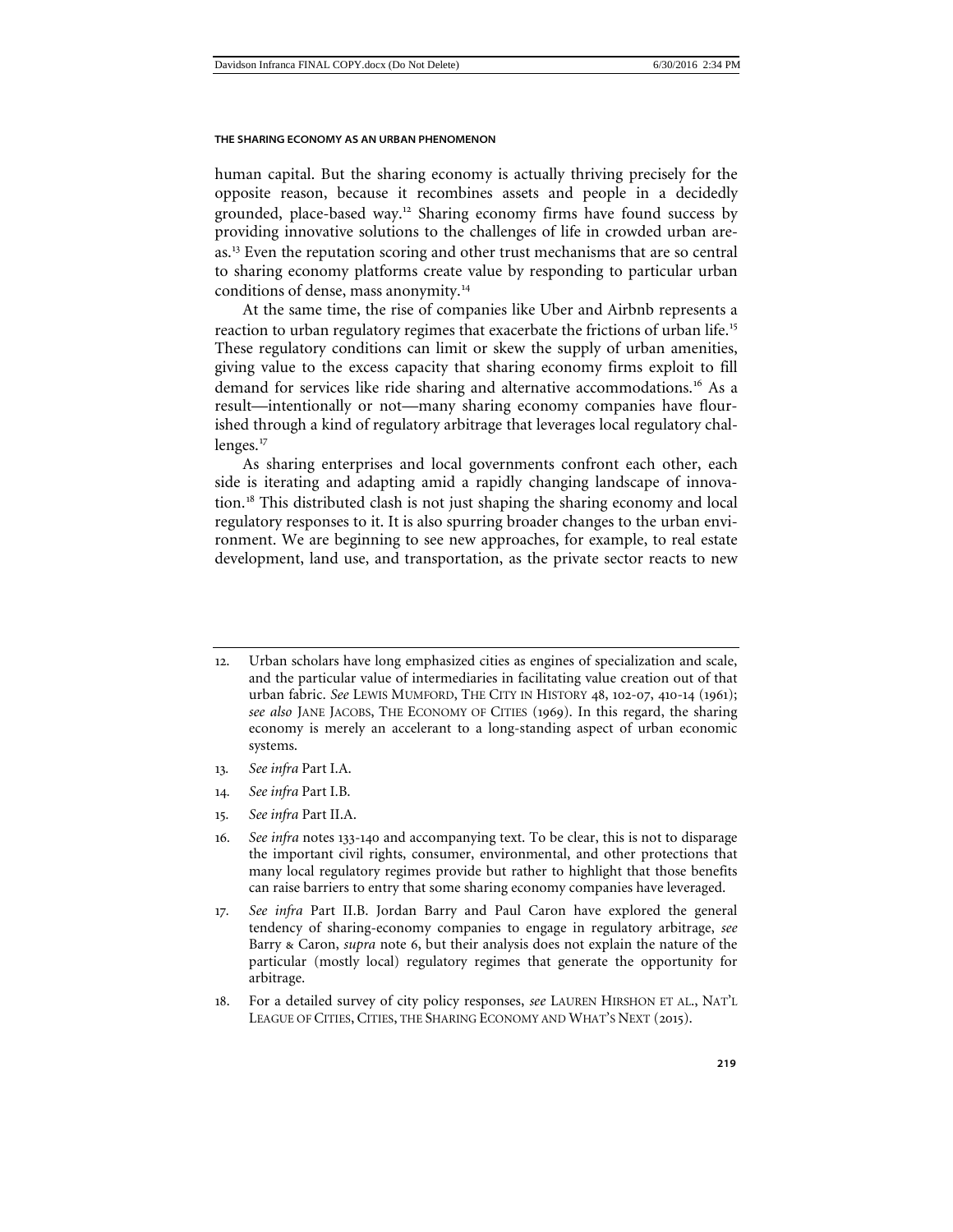configurations of use and ownership.<sup>[19](#page-5-0)</sup> These changes are likely to accelerate as the sharing economy transforms how individuals move across space within a city and opens new neighborhoods to development. The sharing economy's capacity to facilitate the entry of new businesses and enable innovation can likewise alter urban economies at neighborhood- and city-wide levels. And these platforms can fundamentally reconfigure how people interact with each other in cities. All of this will likely have mixed distributional consequences, as microentrepreneurship grows, but incumbents are increasingly challenged.

Moving from geography and social dynamics to governance, the sharing economy is having spillover effects there. Even at this early stage, the political economy of the sharing economy is nudging local governments to be more transparent about the goals of public intervention and to justify empirically the link between local regulatory regimes and their intended outcomes.<sup>[20](#page-5-1)</sup> This has the potential to improve urban regulation, given that localities paradigmatically engines of local preference aggregation—can draw on the sharing economy to improve their sources of information. Local governments have traditionally acted through information that is often place-based, such as property tax records, police reports, block-by-block development patterns, and the like, and local governments in recent years have embraced data as they seek to govern more efficiently.<sup>[21](#page-5-2)</sup> The sharing economy represents a significant new resource that can inform not only how cities respond to such enterprises but also how they govern across the spectrum of urban challenges. Given the intersection between the data generated by the sharing economy and the local spaces through which goods and services move, local governments are well situated to tailor regulation in a holistic but still fine-grained manner.<sup>[22](#page-5-3)</sup>

An urban lens on the sharing economy, finally, sheds significant new light on the emerging scholarly discourse in this area. While some accounts of the sharing economy link its growth to increased urbanization, $23$  the literature on

- <span id="page-5-1"></span>20*. See infra* Part IV.A.
- <span id="page-5-2"></span>21*. See infra* note [279](#page-59-0) and accompanying text.
- <span id="page-5-3"></span>22*. See infra* Part IV.B.
- <span id="page-5-4"></span>23*. See, e.g.*, Duncan McLaren & Julian Agyeman, *How to Build Smart, Sharing Cities*, BOS. GLOBE (Jan. 15, 2016), https://www.bostonglobe.com/opinion/2016/01/15/thedifference-between-sharing-economy-and-true-community/ j72LxsRs32cLanvrGBiw6O/story.html ("[C]ities are where sharing should be easiest: densely populated and highly networked places where demographic, economic, and cultural forces are bringing people together in ever-growing numbers."). Some commentators have also noted that peer-to-peer sharing platforms generally start off within a particular urban area before expanding geographically. *See All Eyes on the Sharing Economy*, ECONOMIST (Mar. 9, 2013), http://www.economist.com/news/technology-quarterly/21572914-collaborativeconsumption-technology-makes-it-easier-people-rent-items.

<span id="page-5-0"></span><sup>19</sup>. Thus, for example, micro-unit developments with no parking make more sense in urban environments where car sharing, distributed dining, and other traditional aspects of the bundle of residential ownership can be spread. *See infra* Part III.A.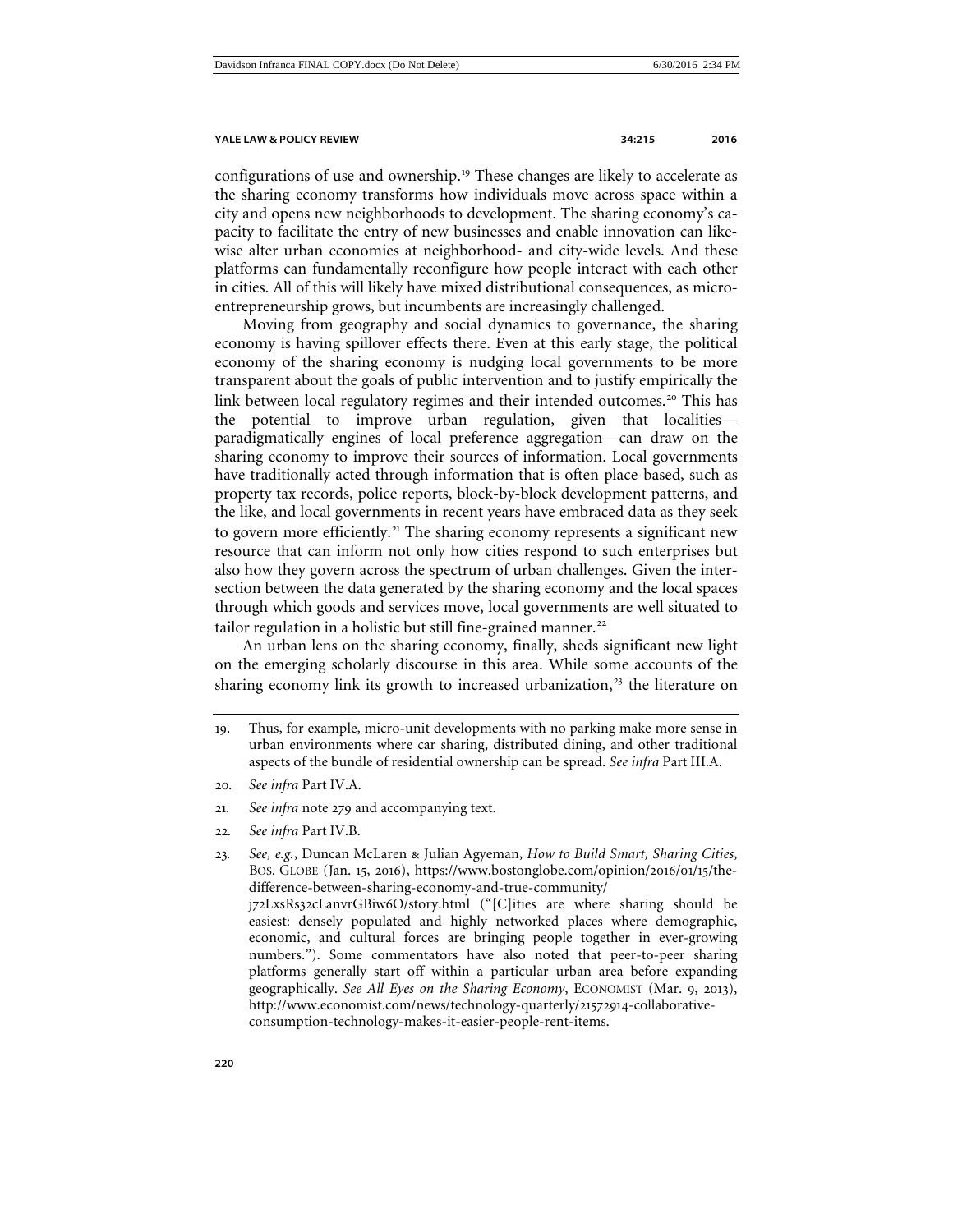the sharing economy has largely failed to appreciate how deeply the sharing economy is shaped by urban conditions.<sup>[24](#page-6-0)</sup> Daniel Rauch and David Schleicher have appropriately emphasized how sharing economy firms improve the matching of buyers and sellers in deep urban markets, $^{25}$  $^{25}$  $^{25}$  but this economy partakes of a broader range of agglomeration benefits and implicates other important urban phenomena.[26](#page-6-2) Moreover, while their predictions about where the regulation of the sharing economy is heading offer important insights, $27$  it is important to understand not only the likely regulatory strategies in which local governments will engage but also how the sharing economy will transform urban governance and the shape of cities beyond the sector in which primary clashes over barriers to entry and traditional regulatory concerns have emerged.<sup>[28](#page-6-4)</sup>

This Article proceeds in four parts. Part I draws on urban geography, economics, and sociology to explain how the sharing economy relies on density, proximity, and specialization for much of its value proposition. Part II turns to

- <span id="page-6-1"></span>25. Rauch & Schleicher, *supra* note 3, at 34-35.
- <span id="page-6-2"></span>26*. See infra* Part I.
- <span id="page-6-3"></span>27. Rauch and Schleicher argue that local governments will likely follow some combination of policies that involve subsidies, localized redistribution, and drawing on sharing enterprises for government services. *See* Rauch & Schleicher, *supra* note 3, at 38-60.
- <span id="page-6-4"></span>28. Other scholarly attempts to grapple with the regulation of the sharing economy have simply assumed the relevant underlying geography. For example, Stephen Miller in his proposed "first principles" nods to the effects of the sharing economy on neighborhoods and the existing political economy of local governance. However, our analysis suggests the need for an additional principle recognizing the sharing economy's substantial dependence upon distinctly urban phenomena. This would refine Miller's first principle, that "[t]he sharing economy is differentiated and requires a differentiated regulatory response." *See* Miller, *supra*  note [3](#page-1-4), at 5. There are certainly important distinctions among sharing firms, but there are equally important similarities in how these firms interact with urban space and depend upon urban conditions. Finally, specific elements of Miller's analysis can attend to urban geography, such as the relationship between shortterm-rentals and the collaboration between government and major hotels on conventions. *See id.* at 14-15, 24-25. While a share of the short-term-rental market might benefit from cultural amenities that hotel taxes help fund, our analysis suggests that short-term-rentals depend instead upon a varied set of neighborhood-level amenities in close proximity to a particular rental.

<span id="page-6-0"></span><sup>24</sup>. Daniel Rauch and David Schleicher have done the most to date to highlight the urban dimensions of the sharing economy, *see* Rauch & Schleicher, *supra* note 3, although our account differs in its conclusions. Other scholars have begun to examine the emerging local regulatory landscape. *See, e.g.*, Josh Krauss, Note, *The Sharing Economy: How State and Local Governments Are Failing and Why We Need Congress To Get Involved*, 44 SW. L. REV. 365 (2014); *see also* Andrew T. Bond, *An App for That: Local Governments and the Rise of the Sharing Economy*, 90 NOTRE DAME L. REV. ONLINE 77 (2015).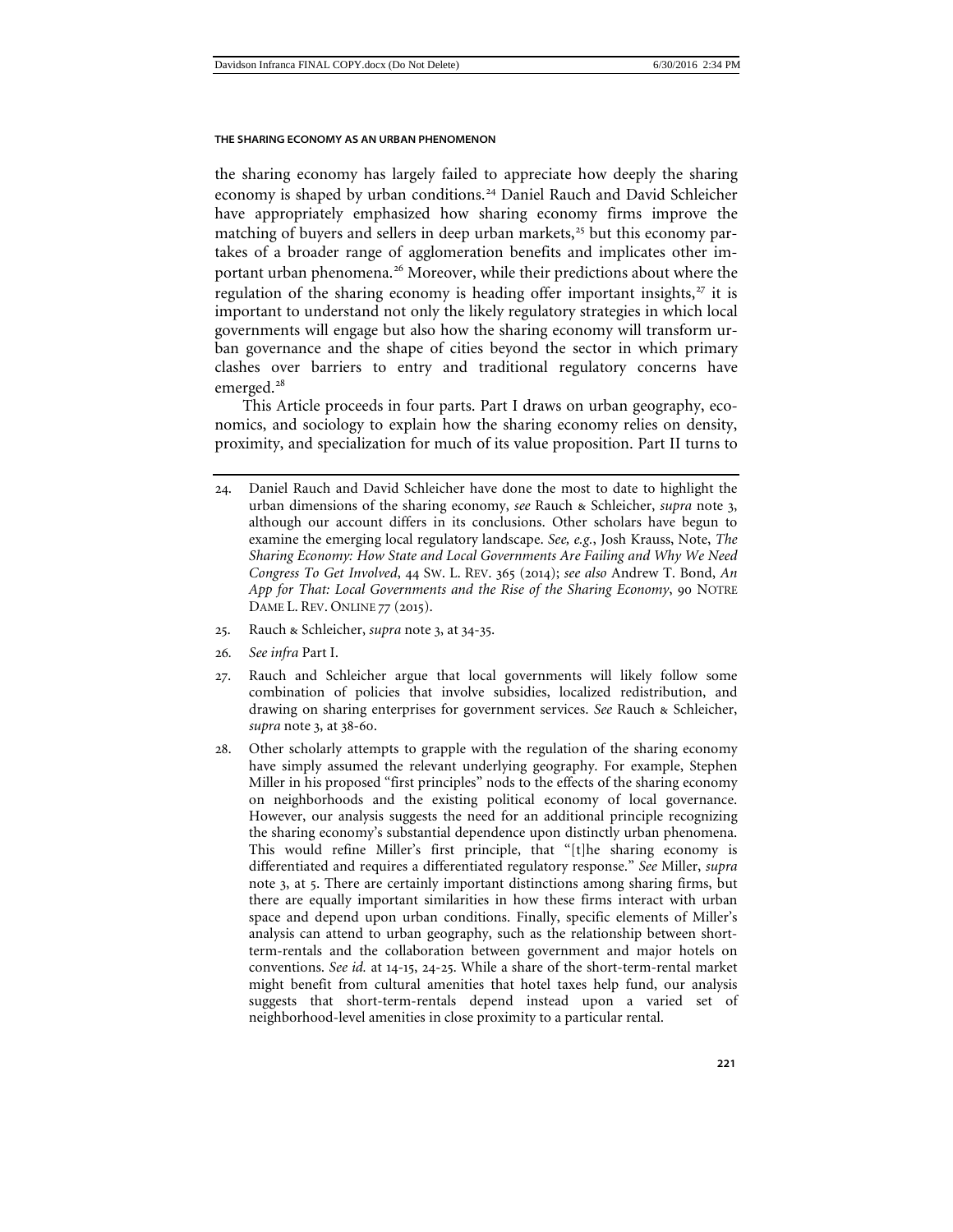the link between the urban character of the sharing economy and the resulting regulatory landscape. It explores how sharing enterprises leverage existing disjunctions in urban governance and contends that the distributed and experimentalist nature of regulatory responses to the sharing economy holds promise for developing empirically grounded and finely calibrated policies. Part III then discusses how the sharing economy will transform how people interact with cities and each other, creating not only a new economy but also ultimately a new urban geography. Finally, Part IV argues that this sector has similar potential to impact the broader regulatory landscape of city life, necessitating a new, holistic approach to urban governance in the emerging age of the sharing economy.

<span id="page-7-0"></span>I. Urban Conditions as the Hidden Architecture of the Sharing Economy

Urbanists have long argued that technology will render cities obsolete,<sup>[29](#page-7-1)</sup> and geographers and sociologists have asserted that revolutions in communication have "changed the relationship between time and space."[30](#page-7-2) The sharing economy, however, represents a strain of innovation firmly rooted in urban geography, with a flow of information through technology that remains highly dependent upon the spatial dimensions of the market relationships it facilitates. As such, the sharing economy is an entirely new type of information network, one that remains profoundly place-based. $3<sup>1</sup>$  As this Part highlights, the rapid

- <span id="page-7-1"></span>29*. See* STEPHEN GRAHAM & SIMON MARVIN, TELECOMMUNICATIONS AND THE CITY: ELECTRONIC SPACES, URBAN PLACES 89-92 (1996) (summarizing influential theories predicting that telecommunications and technology would spur decentralization and movement away from cities); *see also* WILLIAM G. FLANAGAN, URBAN SOCIOLOGY: IMAGES AND STRUCTURE 378 (2010) (discussing how in the mid-1990s commentators were imagining "that instant communication meant that people, industry, research facilities, and so forth, could be located anywhere with respect to each other, and this was rendering cities obsolete"). *But see* Edward L. Glaeser, *Are Cities Dying?* 12 J. ECON. PERSP. 139, 139 (1998) (contending that recent trends of urbanization are "not nearly as pessimistic as the prognosticators").
- <span id="page-7-2"></span>30*. See* P.J. Taylor, *World City Networks: Measurement, Social Organization, Global Governance, and Structural Change*, *in* CITIES AND GLOBAL GOVERNANCE: NEW SITES FOR INTERNATIONAL RELATIONS 201 (Mark Amen et al. eds., 2011). Taylor summarizes an argument made by sociologist Manuel Castells: "In previous societies social organization was largely facilitated by a spatial organization that enabled simultaneity: people coming together to interact through being in the same place at the same time (e.g. a weekly market place). Recent developments in communication (from the 1970s) have enabled simultaneity to be virtually created worldwide without people having to physically come together." *Id.* at 204-05.
- <span id="page-7-3"></span>31. Taylor notes, however, again drawing on Castells, that the "virtual world of information flows" that marks "global network society" still "requires grounding in specific places—nodes—where necessary command and control functions, and innovation and development processes, occur." *Id.* at 205. Global cities provide the nodes for this global network society. Somewhat analogously, amenity-rich dense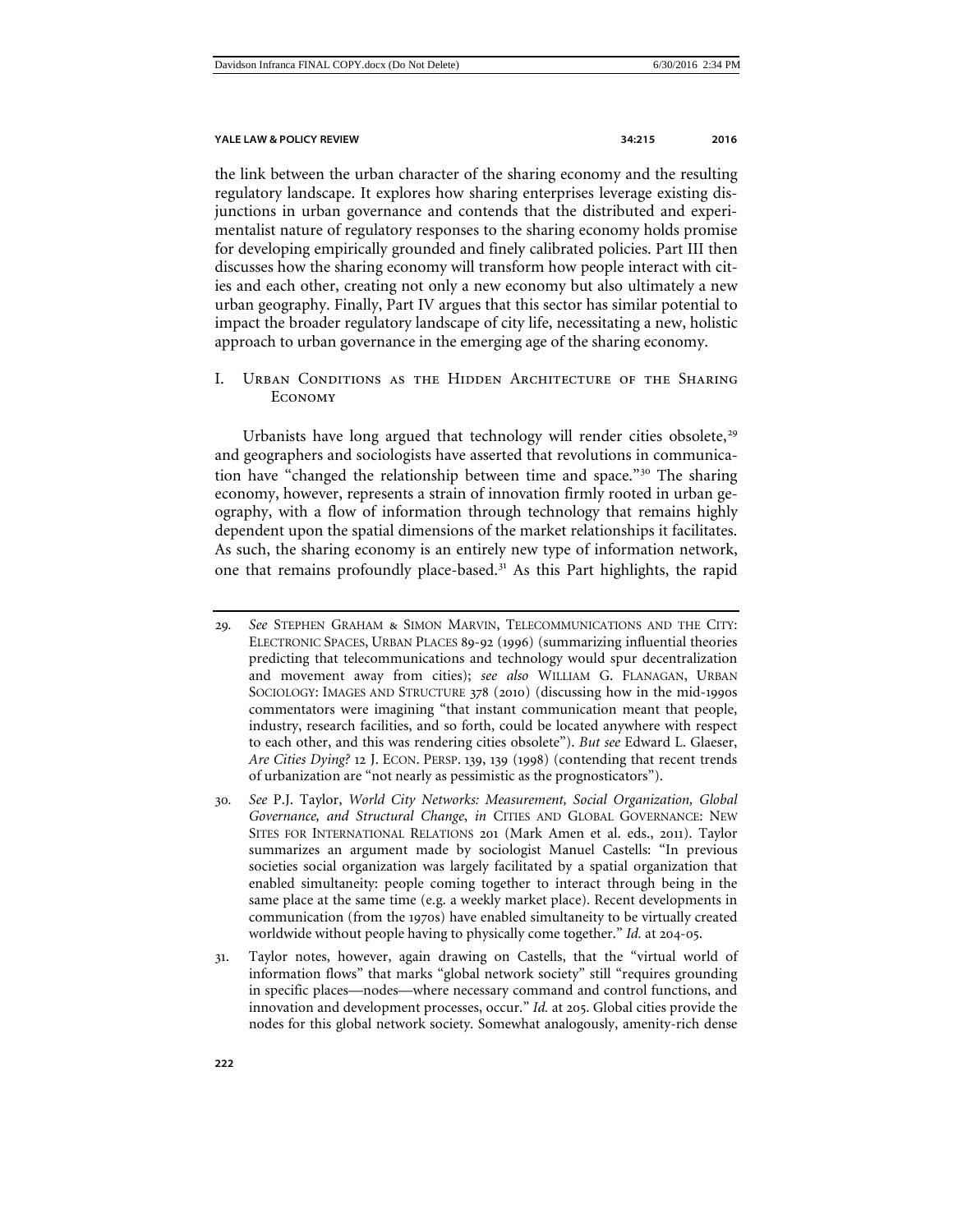growth of sharing economy companies is due in substantial part to the innovative solutions they provide to recurring frustrations of city life. At the same time, these firms take advantage of reduced transportation costs, improve the matching of producers and consumers of goods and services, and both depend upon and foster positive spillovers. Shifting from urban geography and economics to urban sociology, this Part also explains how the sharing economy's reputation methods can be reconceptualized as a means to address conditions of mass anonymity particularly associated with urban living.

# <span id="page-8-0"></span>*A. Urban Geography Under the Platform*

The density and scale of cities inevitably poses challenges for the production and movement of goods and services. However, these same conditions spur innovative solutions and the creation of new products and services. Sharing economy firms thus provide value to consumers by leveraging urban geography.[32](#page-8-2)

# 1. Innovation and Urban Frictions

<span id="page-8-1"></span>Jane Jacobs argued that urban density and scale, while posing challenges for residents, also spur innovation.<sup>[33](#page-8-3)</sup> According to Jacobs, the challenges of city life—which bear some resemblance to what urban economists refer to as "congestion costs"[34](#page-8-4)—"can only be eliminated by adding new goods and services into economic life."[35](#page-8-5) Much of the sharing economy provides value to consumers by alleviating costs and frustrations of city life: enabling individuals to avoid the hassles of car ownership by relying on car and ride share programs or enabling those who do own cars to avoid long searches for parking in dense downtowns

urban neighborhoods might be understood as the locus in which the sharing economy thrives and innovates.

- <span id="page-8-2"></span>32. To be clear about what we mean by density and scale, as with the open-ended idea of urbanism, *see supra* note 7, we are talking about the size of a community and the number of people in a given area. A widely used definition, from the U.S. Census Bureau, defines urban density primarily on the basis of residential population density, which the Bureau measures using a complex formula that boils down in the urban core mainly to 1,000 persons per square mile (ppsm) and in the contiguous urban fringe to 500 ppsm. Urban Area Criteria for the 2010 Census, 76 Fed. Reg. 53,030, 53,039-41 (Aug. 24, 2011). The relevance for our analysis of urban geography and the sharing economy is, to put it in plain terms, that when you have a lot of people close together, certain social and market dynamics tend to flow from that proximity.
- <span id="page-8-3"></span>33*. See* JACOBS, *supra* note 12, at 86, 104-07.
- <span id="page-8-4"></span>34. Jeffrey C. Brinkman, *Congestion, Agglomeration, and the Structure of Cities* (Fed. Reserve Bank of Phil., Working Paper No. 13-25, 2013), http://philadelphiafed.org/ research-and-data/publications/working-papers/2013/ wp13-25.pdf.
- <span id="page-8-5"></span>35*.* JACOBS, *supra* note 12, at 104.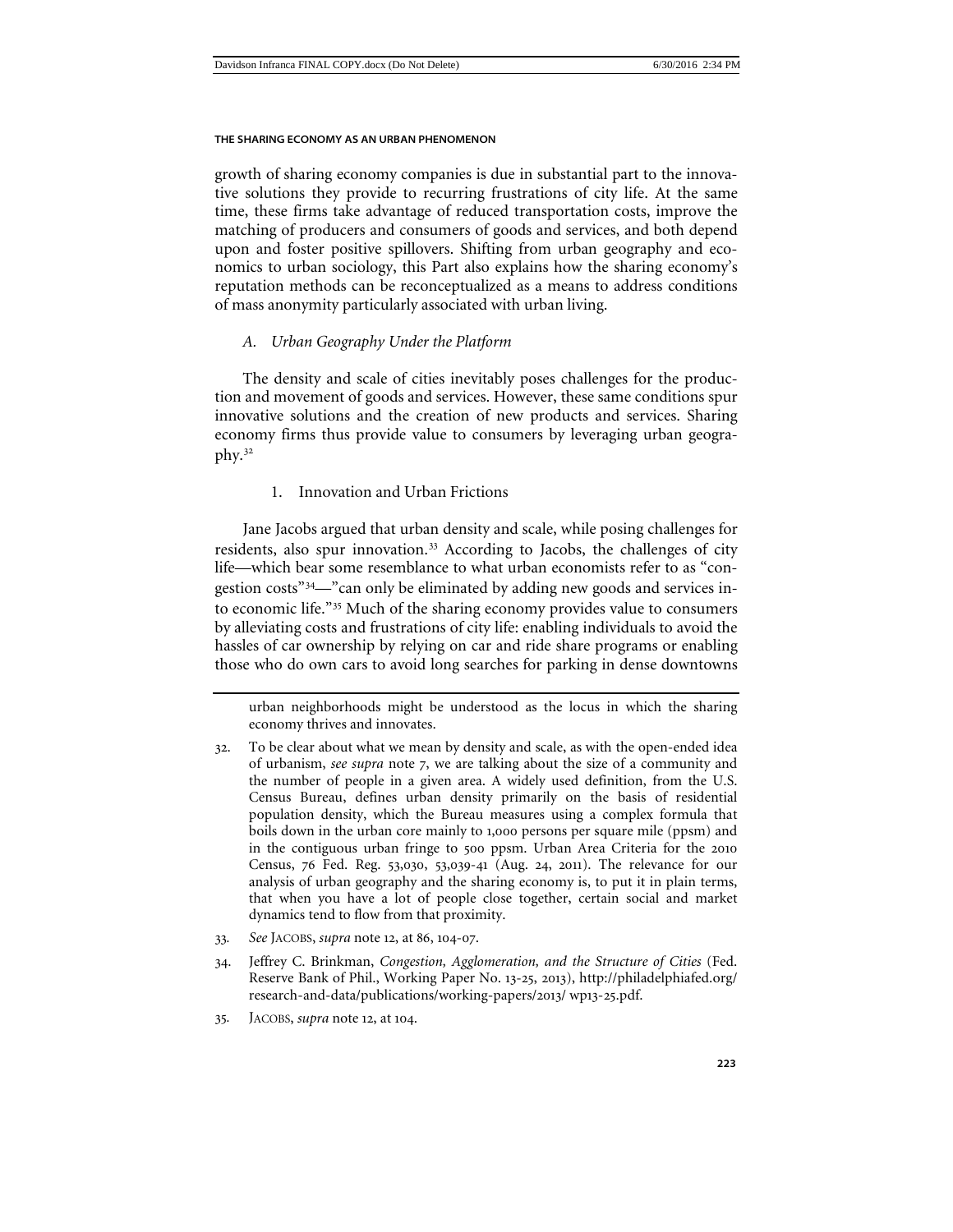by providing an on-demand valet.<sup>[36](#page-9-0)</sup> Some platforms purport to offer solutions to problems of urban life that serve the city more generally, such as by facilitating carpools that reduce traffic congestion.[37](#page-9-1) Platform providers also capitalize upon structural inefficiencies in existing city services. Companies like Bridj, which provides ride sharing in small buses with routes determined based upon dynamic data regarding the location of customers,<sup>[38](#page-9-2)</sup> benefit from inefficiencies in local public transportation systems—including their operation on fixed lines—that are incapable of easily adjusting to changing commuting patterns.<sup>[39](#page-9-3)</sup>

Jacobs contended that cities provide environments in which individuals vigorously add new work to older work, which spurs the creation of new goods and services, providing solutions to the challenges of urban life.[40](#page-9-4) This analysis

- <span id="page-9-1"></span>37. Venturing into the sharing economy space, Google has begun testing RideWith, a carpool app that matches passengers with drivers who share a similar commute. Marielle Mondon, *Google Takes on Carpooling with Waze Spinoff App*, NEXT CITY (July 8, 2015), https://nextcity.org/daily/entry/google-waze-carpool-app-test. Drivers are limited to providing two trips a day, intended to match their daily commute, a restriction that limits revenue but may also limit opposition from taxi drivers. *Id.* Uber's own carpool service, uberPool, was launched in 2014 and as of April 2015 operated in five cities. Conor Myhrvold, *It's a Beautiful (Pool) Day in the Neighborhood*, UBER NEWSROOM (Apr. 16, 2015), http://newsroom.uber.com/ la/2015/04/its-a-beautiful-pool-day-in-the-neighborhood/.
- <span id="page-9-2"></span>38*. See* Jess Zimbabwe, *First Over the Bridj*, URB. LAND (July 6, 2015), http://urbanland.uli.org/economy-markets-trends/first-bridj/ (noting that rather than following a traditional scheduled route, "Bridj—much like the car-sharing services Uber and Lyft—uses real-time data to take the transit to where the people are"); *see also* Katharine Q. Seelye, *To Lure Bostonians, New "Pop-Up" Bus Service Learns Riders' Rhythms*, N.Y. TIMES (June 4, 2014), http://www.nytimes.com/2014/ 06/05/us/to-lure-bostonians-new-pop-up-bus-service-learns-riders-rhythms.html (discussing how Bridj collects data from a range of sources to "determine how a city moves").
- <span id="page-9-3"></span>39. Lori Aratani, *D.C.'s New Identity? A Hub for Transportation Innovation*, WASH. POST, (June 21, 2015), https://www.washingtonpost.com/local/ trafficandcommuting/dcs-new-identity-a-hub-for-transportation-innovation/ 2015/06/20/50ddaaf2-f8e1-11e4-a13c-193b1241d51a\_story.html. In contrast, Bridj is able to quickly drop a service in areas with low ridership and add service in other places. *Id.* Lyft's cofounder has identified the significant inefficiency in existing transportation systems as a key reason why the sharing economy first flourished in that sector. J.B. Wogan, *How Will the Sharing Economy Change the Way Cities Function?*, GOVERNING (Oct. 2013), http://www.governing.com/topics/urban/govhow-sharing-economy-will-change-cities.html.
- <span id="page-9-4"></span>40*. See* JACOBS, *supra* note [12](#page-4-7), at 50. Adam Smith identified cities with increased specialization within industries, but Jacobs asserted that Smith ignored the important predicate question of the emergence of new industries. *See id.* at 81

<span id="page-9-0"></span><sup>36</sup>*. See* LUXE, http://luxe.com/about (last visited Aug. 25, 2015) ("Founded and based in San Francisco, Luxe is a new service that sends valets to park for you, wherever you are—it's fast, affordable and convenient.").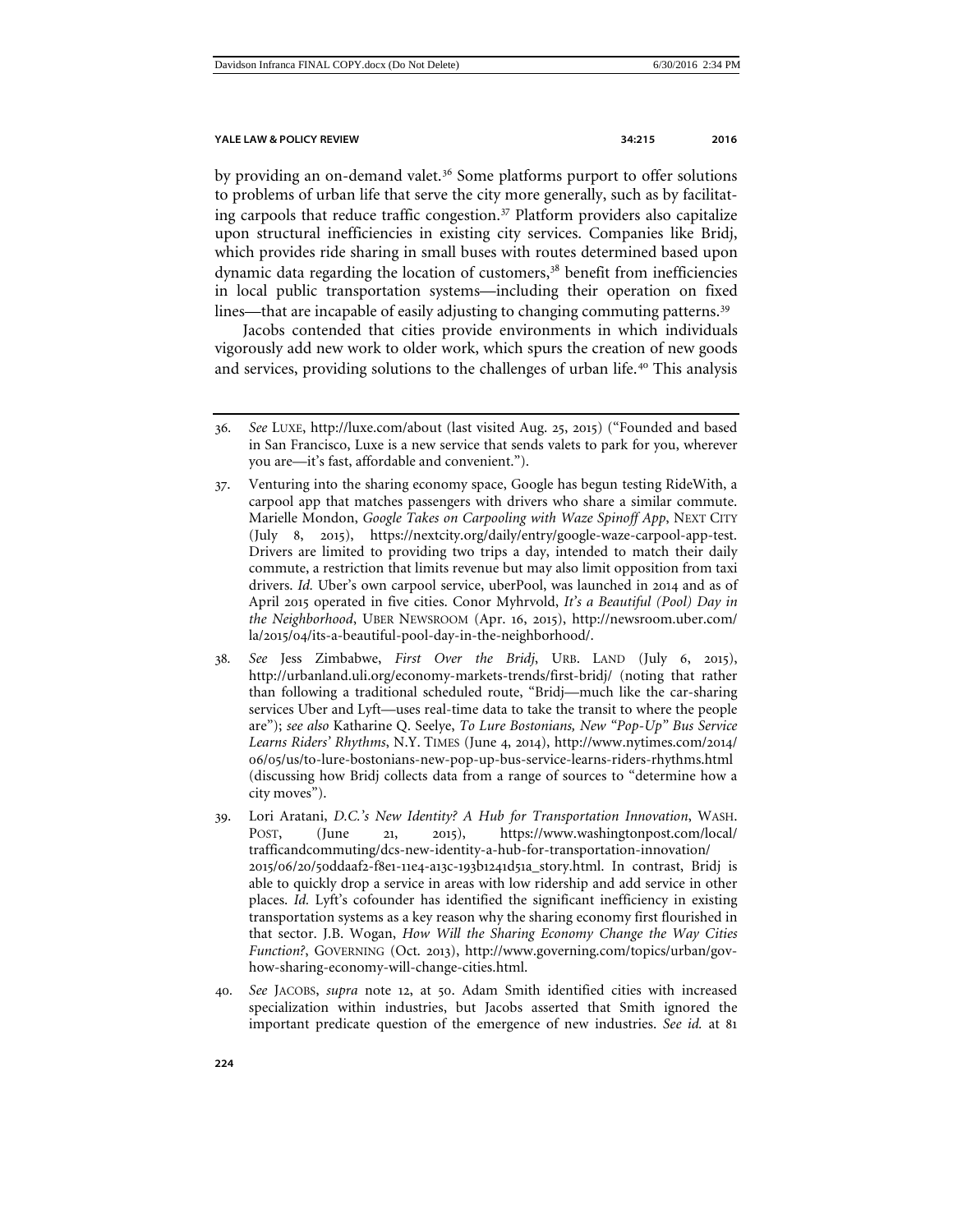can help to explain the rapid rise of sharing platforms like Uber. Rather than a revolutionary technological advance, Uber represents the combination of somewhat new but already widely available technology, the smartphone and GPS, with existing models for providing transportation.<sup>[41](#page-10-2)</sup> Other peer-to-peer providers of services and goods similarly combine technology with existing ac-tivities, such as cleaning a house or sharing a lawn mower.<sup>[42](#page-10-3)</sup> In dense, urban spaces, this kind of creativity can rapidly cycle and build, spurred by a constant demand for ways to respond to challenges of city living.

<span id="page-10-6"></span><span id="page-10-1"></span>2. Taking Advantage of Proximity

<span id="page-10-0"></span>Urban life is not, of course, simply a series of frustrating experiences in need of solutions. Rather, as urban economists have long recognized, individuals are drawn to cities by the many benefits that accrue from the proximity and density that define them.<sup>[43](#page-10-4)</sup> These benefits, which represent the inverse of con-gestion costs, are referred to as agglomeration benefits.<sup>[44](#page-10-5)</sup> David Schleicher's groundbreaking work, particularly his article *The City as a Law and Economic* 

("Adam Smith, who identified the principle of the division of labor and explained its advantages, seems not to have recognized that new work arises upon older divisions of labor."). For Jacobs, the division of labor by itself does not create new products; it only improves the efficiency of existing work. *Id.* at 82.

- <span id="page-10-2"></span>41*. See* Larry Downes, *Lessons from Uber: Why Innovation and Regulation Don't Mix*, FORBES TECH (Feb. 6, 2013, 5:00 AM), http://www.forbes.com/sites/larrydownes/ 2013/02/06/lessons-from-uber-why-innovation-and-regulation-dont-mix/ (asserting that Uber relies upon "standard uses of off-the-shelf mobile technology" and that there is nothing about its platform "that couldn't or shouldn't have already been implemented by existing taxi and limo services").
- <span id="page-10-3"></span>42. In a paper analyzing the development of TaskRabbit, Emily Isaac contends that "[t]he app/platform economy embodies Jane Jacobs' theory of 'New Obsidian' the process of adding new kinds of work to other kinds of older work." Emily Isaac, *Innovative Clusters and New Work: A Case Study of TaskRabbit* 15 (Berkeley Roundtable on the Int'l Econ., Working Paper No. 2, 2015).
- <span id="page-10-4"></span>43*. See* Gilles Duranton & Diego Puga, *Micro-Foundations of Urban Agglomeration Economies*, 4 HANDBOOK REG. & URB. ECONS. 2063, 2065 (2004) ("One cannot make sense of . . . the extent to which people cluster together in cities and towns, without considering some form of agglomeration economies or localised aggregate increasing returns."); *see also* David Schleicher, *The City as a Law and Economics Subject*, 2010 U. ILL. L. REV. 1507, 1516 (2010).
- <span id="page-10-5"></span>44. Agglomeration economics seeks to explain why and how the clustering of individuals and firms in large and dense urban areas increases productivity and innovation. *See* Duranton & Puga, *supra* note [43](#page-10-1), at 2065-67; Edward L. Glaeser & Joshua D. Gottlieb, *The Wealth of Cities: Agglomeration Economies and Spatial Equilibrium in the United States*, 47 J. ECON. LIT. 983, 984 (2009); Diego Puga, *The Magnitude and Causes of Agglomeration Economies*, 50 J. REG. SCI. 203, 203 (2010); *see generally* EDWARD L. GLAESER, INTRODUCTION TO AGGLOMERATION ECONOMICS  $(2010).$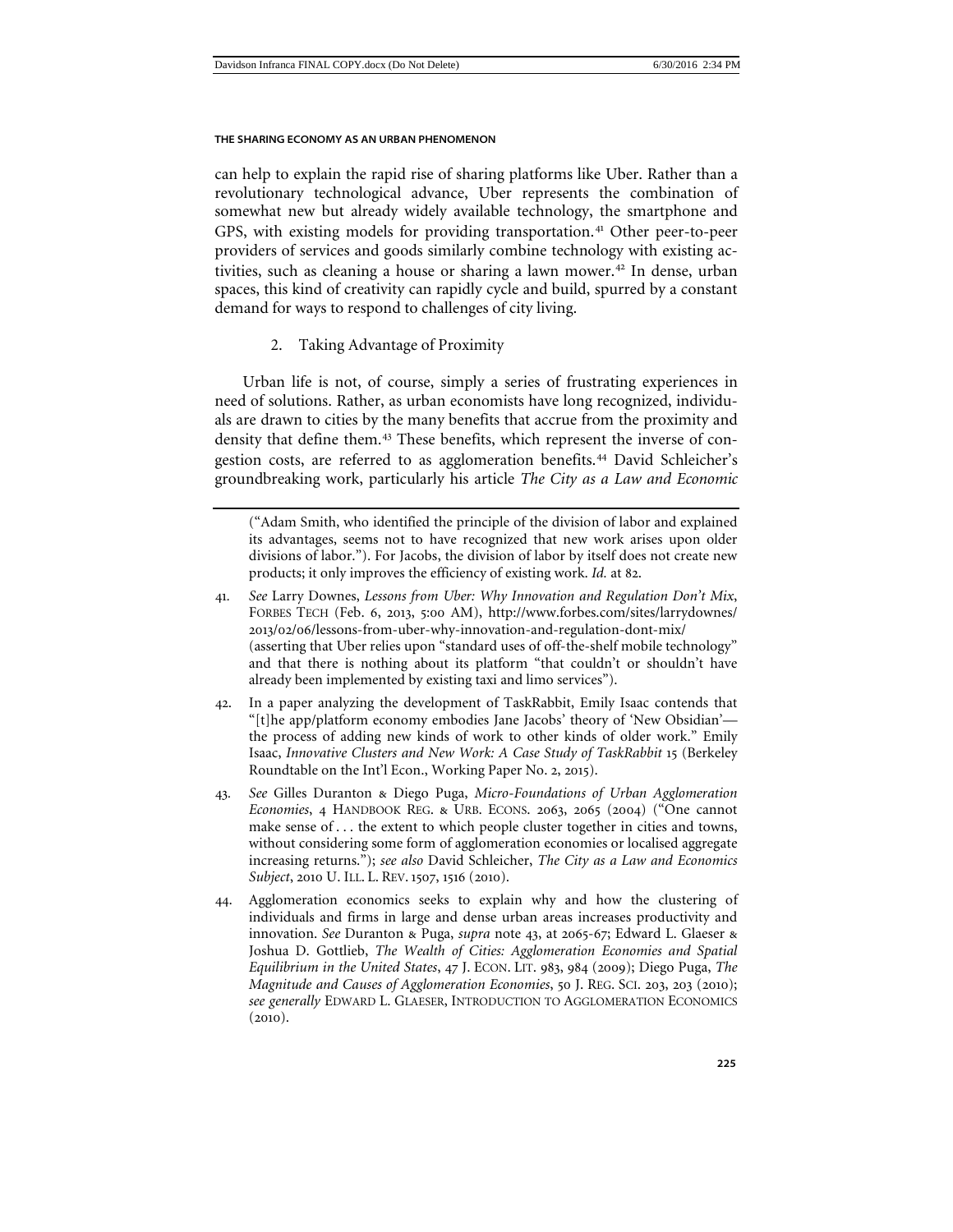*Subject*, has brought these theories into the mainstream of legal scholarship on local government law.<sup>[45](#page-11-0)</sup> There are three general theories for how urban space influences economic growth and innovation, which trace back to Alfred Mar-shall's late nineteenth-century work.<sup>[46](#page-11-1)</sup> The first emphasizes that reduced transportation costs due to urban density and proximity increase productivity and enable economic growth.<sup>[47](#page-11-2)</sup> The second set of theories highlights the benefits that accrue from labor market pooling.<sup>[48](#page-11-3)</sup> And a third strain argues that ideas spread more rapidly in dense cities where proximity facilitates interaction.<sup>[49](#page-11-4)</sup> Each of these urban phenomena has distinct relevance for understanding the emerging sharing economy, although all three strands are deeply intertwined.<sup>[50](#page-11-5)</sup>

- <span id="page-11-2"></span>47. Glaeser & Gottleib, *supra* note 44, at 984. Puga provides his own list of three broad explanations for the mechanisms through which agglomeration functions. His first explanation, the sharing mechanism, posits that that "a larger market allows for a more efficient *sharing* of local infrastructure and facilities, a variety of intermediate input suppliers, or a pool of workers with similar skills." Puga, *supra*  note 44, at 210. In some ways this mechanism provides a more specific explanation of how reduced transportation costs increase productivity. Puga's other two mechanisms more closely align with Glaeser's second and third sets of theories. On Puga's account, the second mechanism through which agglomeration functions is that a larger market can create opportunities for more suitable or higher quality matching among buyers and suppliers and employers and employees. *Id.* Third, learning can be facilitated by a larger market, enabling improvements and broader adoption of advances in technology and business practices. *Id.*
- <span id="page-11-3"></span>48*. See id.*
- <span id="page-11-4"></span>49*. See id*.
- <span id="page-11-5"></span>50. It bears noting that the scale that supports the sharing economy is also a question of urbanism. Some commentators have argued that the sharing economy represents nothing novel, in that many of the underlying activities previously existed even if they were mediated through less formal and technologicallydependent mechanisms. Boarding houses, carpools, and spot labor markets all preceded the sharing economy. As Kellen Zale has argued, however, scale matters here, *see* Kellen Zale, *Sharing Property*, 87 COLO. L. REV. 501 (2016), and has

<span id="page-11-0"></span><sup>45</sup>. Schleicher, *supra* note [43](#page-10-1), at 1515-29 (providing an overview of agglomeration economics and discussing Alfred Marshall's three explanations for the increasing returns that accrue from city size).

<span id="page-11-1"></span><sup>46</sup>. ALFRED MARSHALL, PRINCIPLES OF ECONOMICS 267-77 (8th ed. 1920); *see* Duranton & Puga, *supra* note [43](#page-10-1), at 2066 ("Urban agglomeration economies are commonly classified into those arising from labour-market interactions, from linkages between intermediate- and final-goods suppliers, and from knowledge spill-overs, loosely following the three main examples provided by Marshall (1890) in his discussion of the sources of agglomeration economies."). Marshall influenced thinkers from Jacobs to Paul Krugman. *See, e.g.*, JACOBS, *supra* note 12 (discussing how cities speed flow of ideas and encourage innovation); Paul Krugman, *Increasing Returns and Economic Geography*, 99 J. POL. ECON. 483 (1991) (discussing the effect of agglomeration on the cost of transporting goods).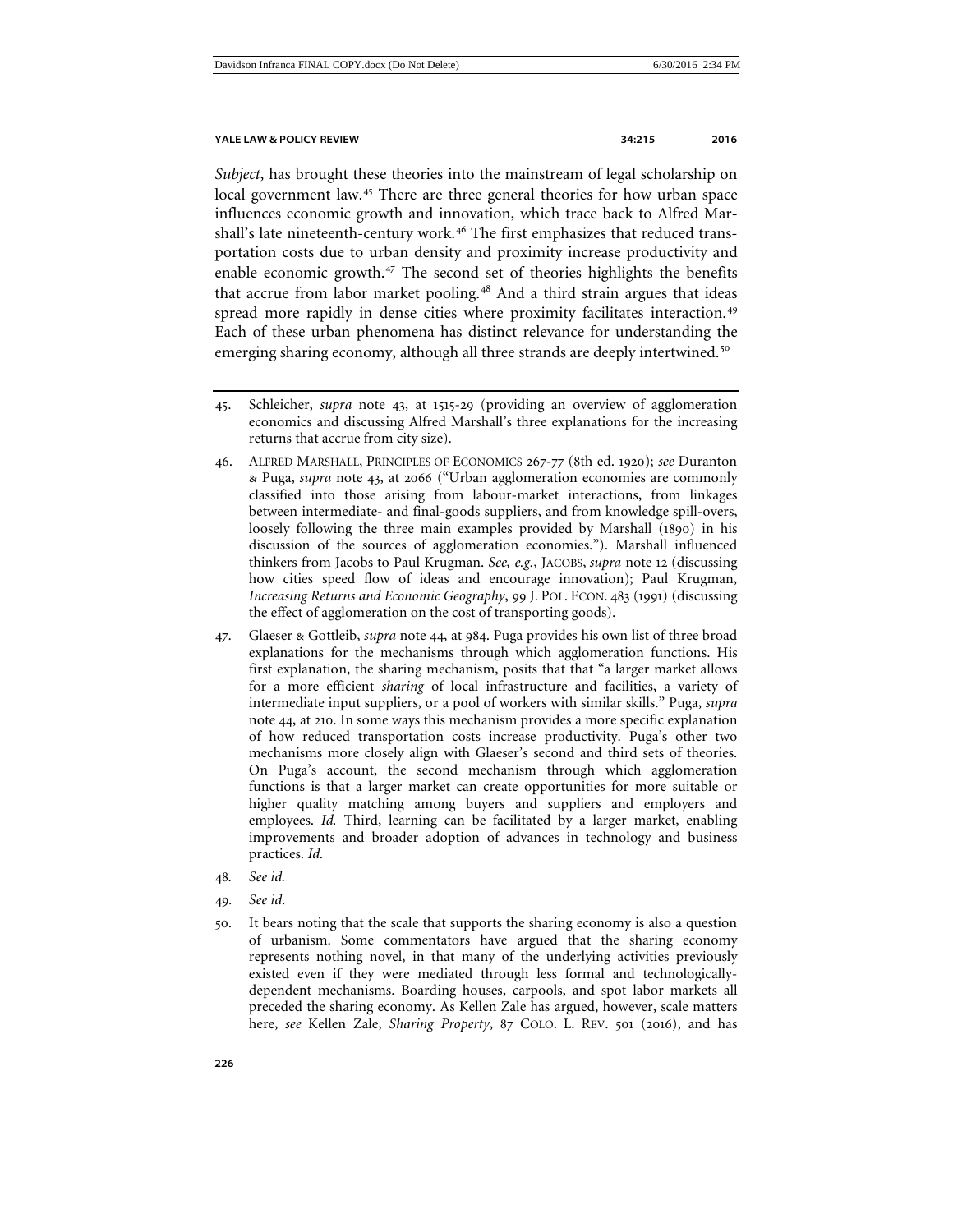To begin, the reduced transportation costs that result from bringing economic actors closer together have always been a primary benefit of cities writ large.[51](#page-12-0) However, as the cost of transporting goods has declined over time, these specific benefits have played a decreasingly important role in explaining the growth of cities and the clustering of firms within them.[52](#page-12-1) Today the advantages of urban locales in reducing transportation costs are more important for service firms than for manufacturers.[53](#page-12-2) As Edward Glaeser notes, while reductions in the costs of moving goods have declining importance for agglomeration benefits, "[t]he costs of moving people and ideas . . . appear to be as important as ever."[54](#page-12-3)

This is all the more so for the sharing economy. Providers of goods and services through the sharing economy benefit, in urban areas, from the ability to more easily serve their customers, resulting in greater efficiency and agglomeration benefits and increasing the likelihood that potential providers and custom-ers will find it worthwhile to participate in this economy.<sup>[55](#page-12-4)</sup> Services like Instacart, which quickly delivers groceries from "favorite local stores," explicitly depend upon density and the proximity of customers and shoppers for their success.<sup>[56](#page-12-5)</sup> Many sharing firms also benefit from the positive spillovers generated by proximity to existing urban resources or amenities. These firms depend, for

transformed these activities into a new economy. That transformative scale is facilitated by the urban nature of the sharing economy.

- <span id="page-12-0"></span>51*. See* Glaeser, *supra* note 29, at 140 ("All of the benefits of cities come ultimately from reduced transport costs for goods, people, and ideas.").
- <span id="page-12-1"></span>52. Schleicher, *supra* note 43, at 1520; *see also* Glaeser, *supra* note 29, at 140, 144-45 (noting that the decline in transportation costs and in large-scale manufacturing over the course of the twentieth century eliminated most of the importance of reduced transportation costs for the positive benefits of agglomeration).
- <span id="page-12-2"></span>53. Glaeser & Gottleib, *supra* note 44, at 1023.
- <span id="page-12-3"></span>54. Glaeser, *supra* note 29, at 140.
- <span id="page-12-4"></span>55*. See* Glaeser & Gottleib, *supra* note 44, at 1001 (noting that, in addition to reduced transportation costs for goods, "[a]gglomeration economies can exist because of reduced transportation costs for people: labor markets may be more efficient in urban areas and service providers may find it easier to cater to their customers"); *see also id.* at 1006 ("[I]t is natural to think that transport costs are more important for service firms where output typically involves face-to-face contact.").
- <span id="page-12-5"></span>56. *Frequently Asked Questions*, INSTACART, https://www.instacart.com/shoppers (last visited Mar. 2, 2016) ("Instacart is an on-demand grocery delivery service. Customers order groceries from their favorite local stores and we handpick the items and deliver the order to them."); *see also* KRISTINA DERVOJEDA ET AL., EUR. COMM'N, BUS. INNOVATION OBSERVATORY, THE SHARING ECONOMY: ACCESSIBILITY BASED BUSINESS MODELS FOR PEER-TO-PEER MARKETS 13 (2013) (noting that participants in platforms for sharing specific goods, including meals, "are reliant on the neighbours in their direct vicinity, because the value of service provided is relatively low and thus more easily topped by distance related transaction costs").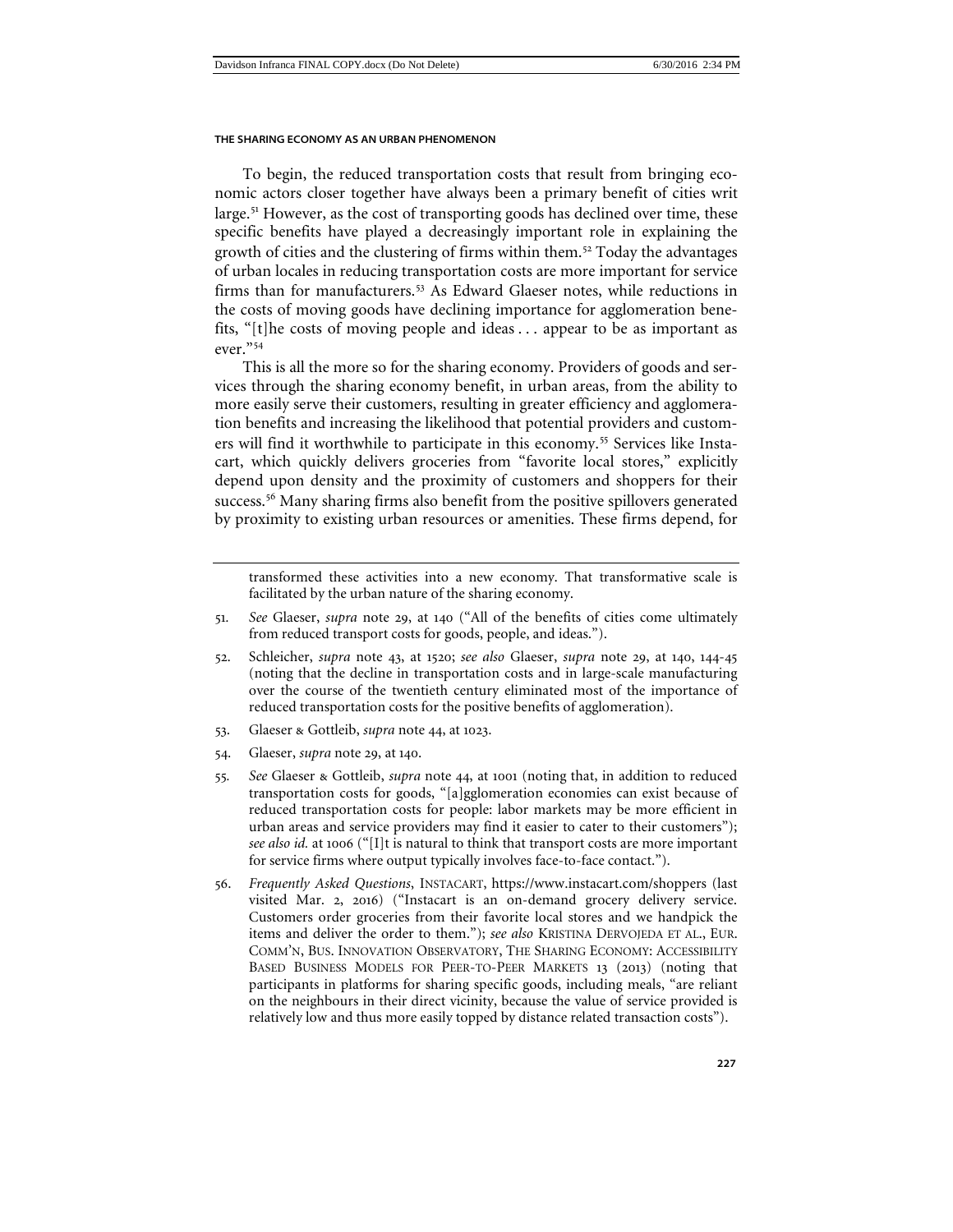<span id="page-13-5"></span><span id="page-13-4"></span>

a significant amount of their value proposition, on the interactions they facilitate within particular urban neighborhoods and on their ability to leverage the depth of existing local resources. Instacart relies upon a sufficient number of brick-and-mortar grocery stores nearby to allow shoppers to obtain the items requested and deliver them in a timely manner. In a comparable fashion, Saucey, which shops for favorite beer, wine, and liquor and delivers within an hour, depends on local stores for its stock of inebriants.<sup>[57](#page-13-0)</sup>

In an analogous manner, the short-term rental segment of the sharing economy relies upon the amenities available in close proximity to the lodging it offers in cities, a distinctly place-based aspect of much of its success.<sup>[58](#page-13-1)</sup> Although costs frequently play a role in a traveler's decision to use Airbnb rather than a conventional hotel, Airbnb's summary of its economic impact studies in multiple cities states that 79% of Airbnb travelers "want to explore a specific neighborhood" and 91% "want to live like a local."[59](#page-13-2) As the company's Chief Marketing Officer recently remarked, a crucial component of Airbnb's attractiveness to potential guests is its ability to offer housing in particular urban neighborhoods that provide a more "authentic" experience of a place.<sup>[60](#page-13-3)</sup> For most travelers, a

- <span id="page-13-1"></span>58. Admittedly, certain sharing companies, including prominent short-term rental sites such as Airbnb, can be found in less dense locales. Airbnb is able to have successful listings in many smaller communities. Yet even in such markets its operation relies upon a form of agglomeration. By listing on the platform, owners benefit from clustering through the presence of many listings in a single location, which attracts a larger number of potential customers (akin to the agglomeration benefits of a specialized business district). Moreover, as the sharing platform scales up in size, this dense aggregation of consumers with a variety of tastes may lead to greater specialization among listings. Hence even in smaller and less-dense locales, which in the absence of platforms matching hosts and prospective guests would otherwise only have standard hotel lodgings in a single hotel in a center of town, a variety of lodging types becomes more likely.
- <span id="page-13-2"></span>59. *The Economic Impacts of Home Sharing in Cities Around the World*, AIRBNB, https://www.airbnb.com/economic-impact (last visited July 20, 2015).
- <span id="page-13-3"></span>60. Airbnb's CMO said in a recent interview that those who use Airbnb want to "actively avoid the places where ... global brands are present" by staying in neighborhoods, rather than downtown, so as to avoid a "standardization of experiences" he ascribes to globalization. *See* Dan Peltier, *Skift Global Forum: Airbnb's CMO on the Meaning of Authentic Travel Experiences*, SKIFT (July 14, 2015), http://skift.com/2015/07/14/skift-global-forum-2015-airbnbs-cmo-on-the-meaning -of-authentic-travel-experiences. The CEO of Marriott appeared to agree with this assessment, remarking during a television appearance that Airbnb enables tourists

<span id="page-13-0"></span><sup>57</sup>. SAUCEY, https://sauceyapp.com/ (last visited Aug. 25, 2015). Saucey negotiates reduced prices with the brick-and-mortar businesses from which it purchases. *See*  Geoffrey A. Fowler, *There's an Uber for Everything Now*, WALL ST. J. (May 5, 2015, 1:09 PM), http://www.wsj.com/articles/theres-an-uber-for-everything-now-1430845789. This relationship creates the possibility that such delivery services, rather than simply competing with local establishments, might help local businesses increase the volume of their business.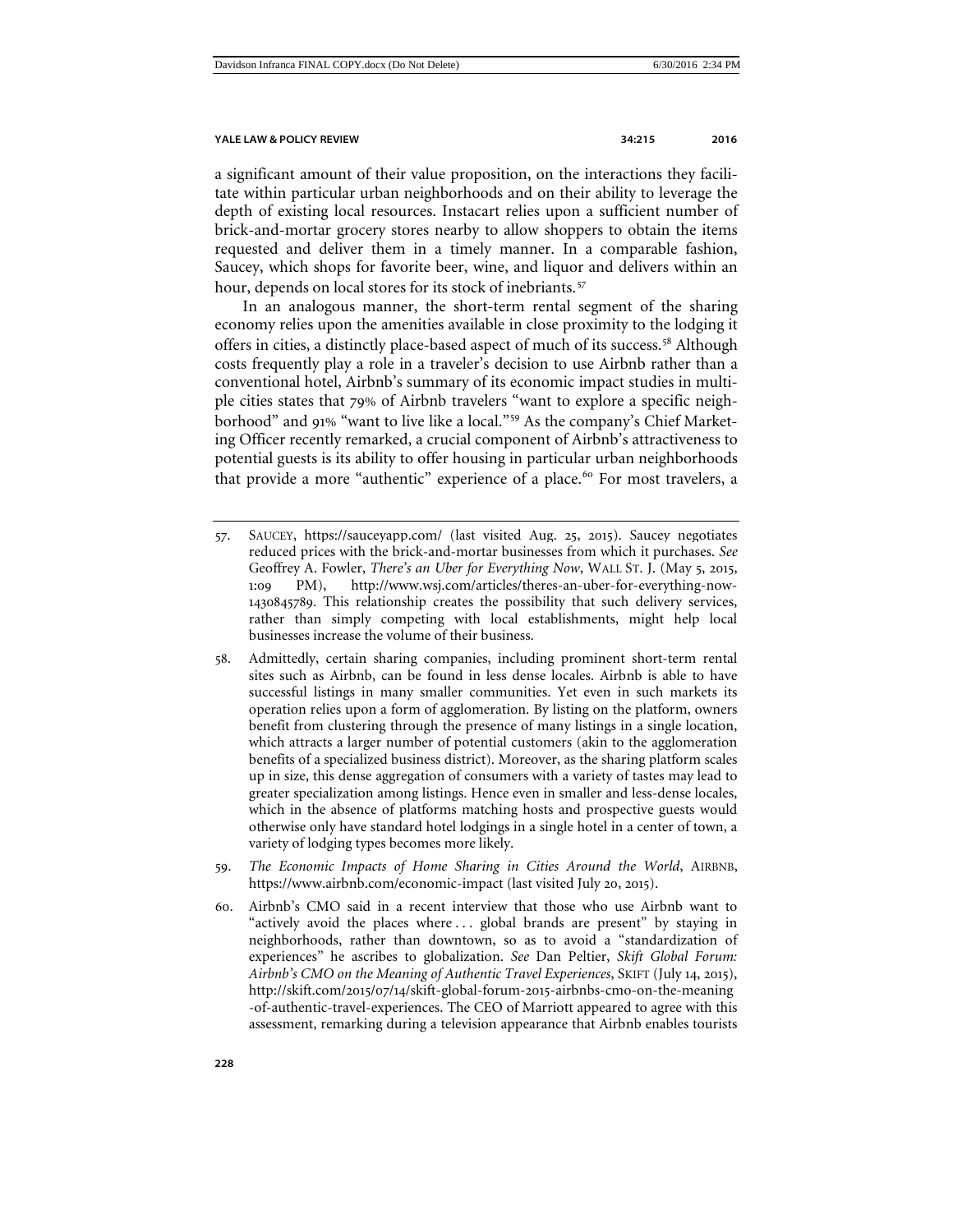neighborhood's attractiveness will depend in significant part upon the extent to which it provides, within walking distance, the rich fabric of urban amenities that also makes it appealing to residents.

3. Accelerating Matching

<span id="page-14-6"></span><span id="page-14-0"></span>In cities, the rapid exchange of goods and services facilitated by the proximity of buyers and sellers interacts with density, providing a deeper pool of buyers and sellers. That thicker market in close contact ensures more efficient matching.<sup>[61](#page-14-1)</sup> More efficient and higher-quality matching of worker skills and job requirements can maximize the productivity of firms and workers $62$  and in-crease average income per worker.<sup>[63](#page-14-3)</sup> Deeper labor pools also foster specialization in cities, which encourages the provision of particular goods and services that might otherwise not exist.<sup>[64](#page-14-4)</sup> Hence specialized occupations are more likely to thrive in larger cities, creating a virtuous cycle.<sup>[65](#page-14-5)</sup> In sum, we can expect to see, in urban areas, more efficient matching, measured by both the likelihood

to experience neighborhoods in a way that hotels cannot. *See* Brad Tuttle, *Marriott's CEO Just Made a Pretty Good Sales Pitch for . . . Airbnb?*, MONEY (July 9, 2014), http://time.com/money/2964290/marriott-airbnb-arne-sorensonneighborhoods.

- <span id="page-14-1"></span>61*. See* Puga, *supra* note 44, at 204-05. Smith famously contrasted the depth and specialization of labor pools in cities with "the Highlands of Scotland" where "every farmer must be butcher, baker and brewer for his own family." ADAM SMITH, AN INQUIRY INTO THE NATURE AND CAUSES OF THE WEALTH OF NATIONS 31 (R.H. Campbell & A.S. Skinner eds., 1981) (1776).
- <span id="page-14-2"></span>62*. See* Robert W. Helsley & William C. Strange, *Matching and Agglomeration Economies in a System of Cities*, 20 REG. SCI. & URB. ECON. 189, 190 (1990).
- <span id="page-14-3"></span>63*. See* Duranton & Puga, *supra* note [43](#page-10-1), at 2089.
- <span id="page-14-4"></span>64*. See* SMITH, *supra* note 61, at 12-13 (providing an example of greater efficiency achieved through the division of labor among pin-makers); *see also* Glaeser & Gottlieb, *supra* note 44, at 1006-07 ("One hypothesis is that the benefits of specialization create increasing returns in business services. In a large city, with abundant clients it is possible to specialize in a narrow area, which will improve quality and reduce the need for general training. . . . In large markets, business service providers can specialize more completely, reaping all of the associated benefits.").
- <span id="page-14-5"></span>65*. See* Glaeser, *supra* note 29, at 146 (noting that "perusing the Yellow Pages of different-sized cities" reveals the "connection of the division of labor and city size" and providing a necktie restoration business as one example). Similarly, in the Yellow Pages of Portland, Oregon, under "clowns" one will find such specialized performers as "Eartha: The Ecological Clown." *See* Shari Phiel, *Eartha the Clown Takes the Planet Seriously*, DAILY NEWS (Apr. 16, 2014), http://www.tdn.com/news/ local/eartha-the-clown-takes-the-planet-seriously/article\_88aede12-c5f0-11e3-b64f-001a4bcf887a.html This might indicate that, in addition to a city's size, its unique culture might affect the extent and forms of specialization.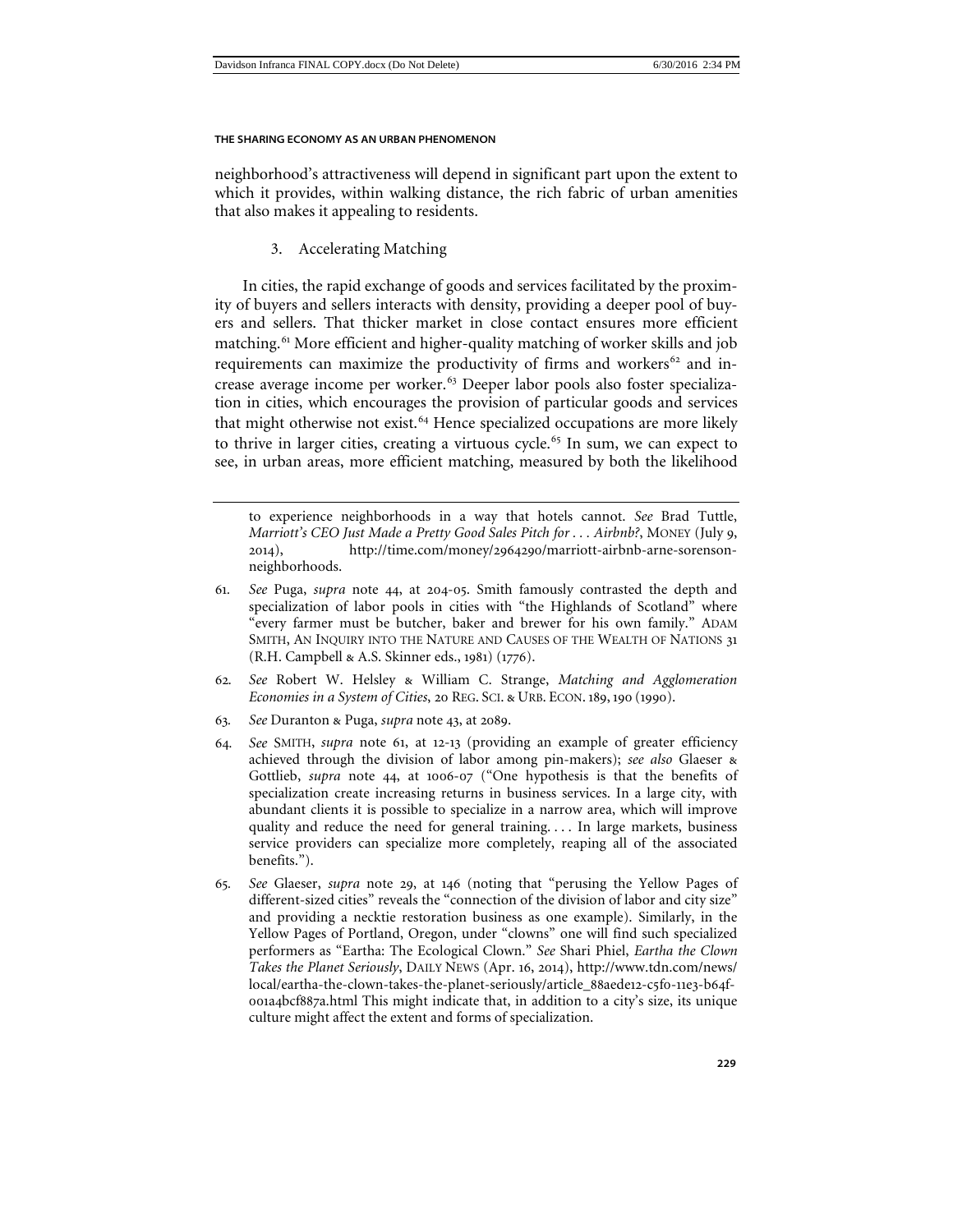that a successful match is achieved and the speed with which it is achieved, and higher-quality matching, measured by a closer fit between worker skill and desired qualifications. More successful matching of platform users with desired goods and services strengthens demand for a given platform.

Marshall contended that deep labor markets and more efficient and higher-quality matching drive firms and workers to cities.<sup>[66](#page-15-0)</sup> This insight applies to con-sumption markets as well as labor markets.<sup>[67](#page-15-1)</sup> An abundance of potential customers can drive the location decisions of firms that specialize in providing certain services.[68](#page-15-2) The diversity of goods and services found in cities is thus due not only to the specialization of the labor that produces it but also to the diverse tastes of consumers.<sup>[69](#page-15-3)</sup> As Jacobs argued, "The diversity, of whatever kind, that is generated by cities rests on the fact that in cities so many people are so close together, and among them contain so many different tastes, skills, needs, supplies, and bees in their bonnets."[70](#page-15-4)

<span id="page-15-6"></span>Rauch and Schleicher aptly argue that market depth is the agglomeration benefit of greatest relevance for the sharing economy.<sup>[71](#page-15-5)</sup> Sharing platforms, on their account, serve to "substantially deepen already deep urban markets" by

- <span id="page-15-0"></span>66*. See* MARSHALL, *supra* note 46, at 271 ("Employers are apt to resort to any place where they are likely to find a good choice of workers with the special skill which they require; while men seeking employment naturally go to places where there are many employers who need such skill as theirs and where therefore it is likely to find a good market.").
- <span id="page-15-1"></span>67*. See* Schleicher, *supra* note [43](#page-10-1), at 1521. Marshall asserted that consumers also benefit from the concentration of specialized shops. For while an individual making a "trifling purchase" will visit the nearest store, he or she will travel across town to specialty shops for an important purchase. It is for this reason that "shops which deal in expensive and choice objects tend to congregate together; and those which supply ordinary domestic needs do not." MARSHALL, *supra* note 46, at 273; *see also*  Edward Glaeser, Jed Kolko & Albert Saiz, *Consumers and Cities*, *in* THE CITY AS AN ENTERTAINMENT MACHINE 135 (Terry Nichols Clark ed., 2011) (contending that "too little attention has been paid to the role of cities as centers of consumption").
- <span id="page-15-2"></span>68*. See* Glaeser & Gottlieb, *supra* note 44, at 1006 (citing Jed Kolko, Essays on Information Technology, Cities, and Location Choice (2000) (unpublished)).
- <span id="page-15-3"></span>69*. See* Gideon Parchomovsky & Peter Siegelman, *Cities, Property, and Positive Externalities*, 54 WM. & MARY L. REV. 211, 237-40 (2012) (discussing economics literature analyzing how consumer preferences in cities produce agglomeration effects).
- <span id="page-15-4"></span>70. JANE JACOBS, THE DEATH AND LIFE OF GREAT AMERICAN CITIES 147 (1961). Richard Florida, building on Jacobs' insight, notes that "[w]hile companies tend to specialize, places give rise to a wide variety of talents and specialties, the broad diversity of which is a vital spur to innovation." RICHARD FLORIDA, WHO'S YOUR CITY? HOW THE CREATIVE ECONOMY IS MAKING WHERE YOU LIVE THE MOST IMPORTANT DECISION OF YOUR LIFE 68 (2008).
- <span id="page-15-5"></span>71. Rauch & Schleicher, *supra* note 3, at 34.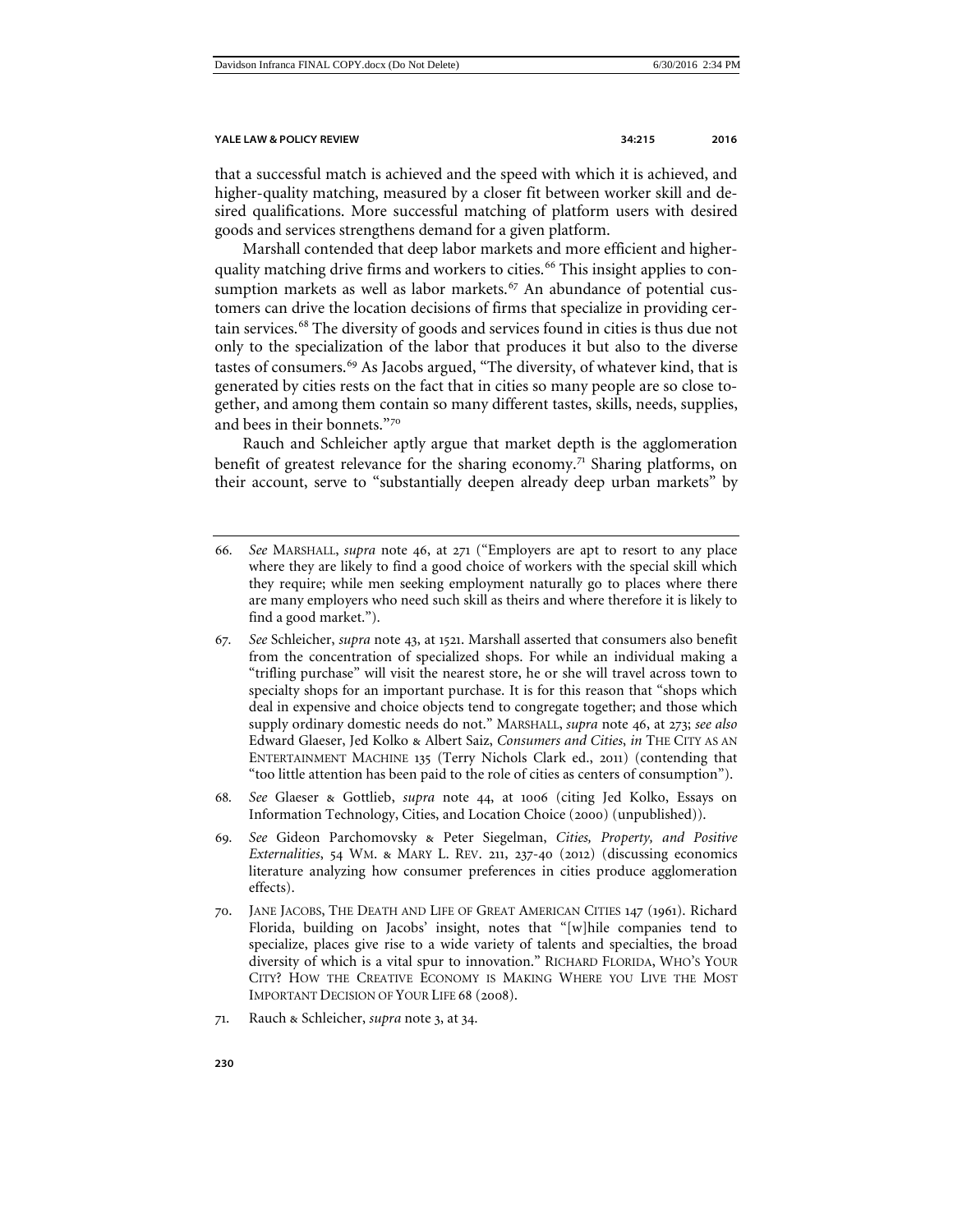facilitating transactions between those in close proximity.<sup>[72](#page-16-0)</sup> This can be seen in peer-to-peer platforms that enable individuals to share goods and services by facilitating improved matching.[73](#page-16-1)

The success in matching niche suppliers to niche consumers that these and other firms within the "on demand" subset of the sharing economy rely on for their success depends upon the larger, more specialized pools of buyers and sellers found in urban locales.<sup>[74](#page-16-2)</sup> This is particularly true when the services provided are of lower value.[75](#page-16-3) A recent study using data from TaskRabbit to model the creation of successful matches through a peer-to-peer platform found there was substantial variation in matching efficiency across cities and that participation grew most rapidly in cities where buyers and sellers were matched more efficiently.<sup>[76](#page-16-4)</sup> The authors attributed differences in matching efficiency to "two measures of market thickness: geographic density (buyers and sellers living close together), and level of task standardization (buyers requesting homogenous tasks)."[77](#page-16-5) Efficient matching is also of relevance for peer-to-peer rentals of durable goods, as consumers will consider the cost of taking physical possession

- <span id="page-16-0"></span>72*. Id.* at 36.
- <span id="page-16-1"></span>73. As *The Economist* has observed, on-demand services "put time-starved urban professionals in timely contact with job-starved workers." *There's an App for That*, ECONOMIST (Jan. 3, 2015), http://www.economist.com/news/briefing/21637355 freelance-workers-available-moments-notice-will-reshape-nature-companies-and. However, the article proceeds to note that this creates a "sometimes distasteful caricature of technology-driven social disparity in the process." *Id.*
- <span id="page-16-2"></span>74*. Cf.* Nestor M. Davidson & Sheila R. Foster, *The Mobility Case for Regionalism*, 47 U.C. DAVIS L. REV. 63, 93 (2013) (describing how larger and more diverse labor pools enable improved "matching" between the skills of workers and potential employers).
- <span id="page-16-3"></span>75*. See* DERVOJEDA ET AL., *supra* note 56, at 11 ("[I]n remote regions (non-urban areas) uptake of certain peer-to-peer models will be difficult. Platforms that facilitate sharing of physical goods or services of low added value . . . are unsuitable for (early) uptake in for instance rural areas. It is significantly harder to reach the required critical mass in these areas.").
- <span id="page-16-4"></span>76. Zoë Cullen & Chiara Farronato, Outsourcing Tasks Online: Matching Supply and Demand on Peer-to-Peer Internet Platforms 2 (Feb. 2015) (unpublished manuscript) (on file with authors). The paper focuses on "a basic economic problem for peer-to-peer marketplaces: how to equilibrate highly variable demand and supply when matches often need to be made locally and rapidly." *Id.* at 1.
- <span id="page-16-5"></span>77*. Id.* at 2; *see also id.* at 4 ("The biggest reason why some cities are more successful than others on TaskRabbit seems to be that in those cities demand is higher and the matching of buyers and sellers is more efficient."). The authors found the highest rates of matching tasks and offers in San Francisco, Boston, Portland, and New York, where buyers and sellers are separated by a median distance of approximately seven miles. The lowest rates of matching occur in Philadelphia and Miami, where the median distance is over twenty miles. *Id.* at 33.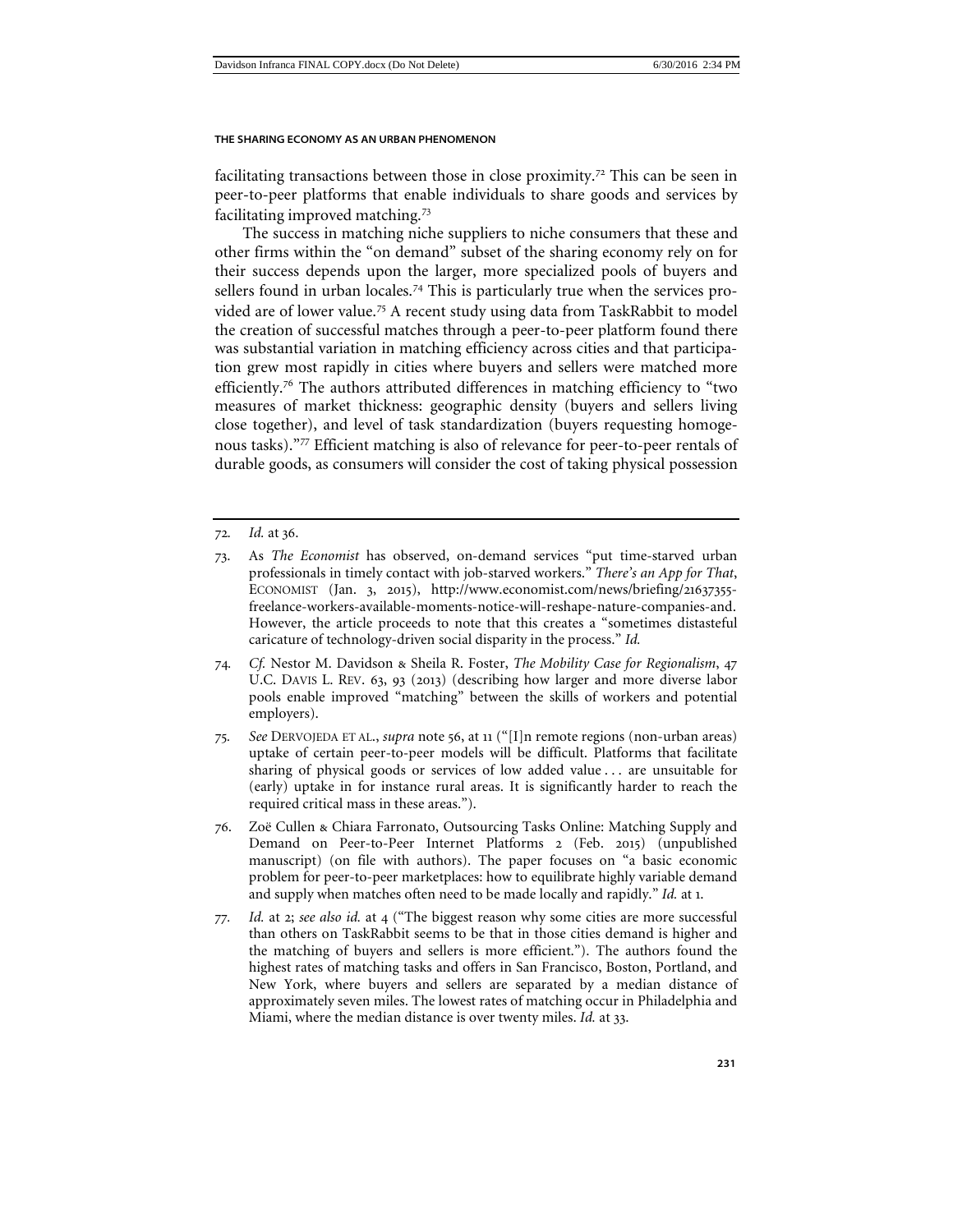of an asset when deciding whether to rent it.[78](#page-17-1) Finally, the matching of particularly specialized goods and services through the sharing economy depends on the broad range of consumer tastes within cities, which platforms match with an equally broad range of specialized providers.[79](#page-17-2)

4. Generating Information and Knowledge Spillovers

<span id="page-17-0"></span>Finally, cities increase productivity as proximity facilitates the rapid transmission of ideas.[80](#page-17-3) Marshall famously wrote that when individuals engaged in the same skilled trade live in close proximity "[t]he mysteries of the trade become no mysteries; but are as it were in the air, and children learn many of them unconsciously."<sup>[81](#page-17-4)</sup> Such an atmosphere of concentrated industry is ripe with new ideas, inventions, and improvements.<sup>[82](#page-17-5)</sup> Information spillovers play a well-recognized role in the creation and growth of technology companies, ex-plaining in part their concentration in places like Silicon Valley.<sup>[83](#page-17-6)</sup> Jane Jacobs further argued that a second kind of proximity—industry diversity within concentrated geographic areas, rather than the concentration of a sole industry— best explains innovation and economic growth,<sup>[84](#page-17-7)</sup> a claim supported by recent empirical work on economic growth within cities.<sup>[85](#page-17-8)</sup>

- <span id="page-17-8"></span><span id="page-17-2"></span>79*. See* Fowler, *supra* note **Error! Bookmark not defined.** ("And fundamentally, how much does using your phone as a concierge make sense beyond Silicon Valley, New York City and Los Angeles? It's a question of both supply of willing part-time app workers and demand for a concierge lifestyle.").
- <span id="page-17-3"></span>80*. See* Puga, *supra* note 44, at 216; *see also* Glaeser & Gottlieb, *supra* note 44, at 1012 ("Overall, a large body of research is at least compatible with the hypothesis that cities thrive because of their ability to spread knowledge."). The head of at least one sharing-economy firm, the ride-share service Sidecar, has publicly discussed the role density plays in enabling innovation. *See* Aratani, *supra* note [39](#page-9-5) ("'D.C. is one of the most [densely populated] cities in the United States,' Sidecar's [Chief Executive] Paul notes. 'With that kind of density, it's easier to come up with new innovations, because you have the people.'") (first set of brackets in original, second set of brackets added).
- <span id="page-17-4"></span>81. MARSHALL, *supra* note 46, at 271.
- <span id="page-17-5"></span>82*. See id*.
- <span id="page-17-6"></span>83. ANNALEE SAXENIAN, REGIONAL ADVANTAGE: CULTURE AND COMPETITION IN SILICON VALLEY AND ROUTE 128, at 2-3 (1996).
- <span id="page-17-7"></span>84*. See* Richard C. Schragger, *Cities, Economic Development, and the Free Trade Constitution*, 94 VA. L. REV. 1091, 1102 (2008) (noting that economists have described these effects as "Jane Jacobs externalities") (citing David Nowlan, *Jane*

<span id="page-17-1"></span><sup>78</sup>*. See* Samuel Fraiberger & Arun Sundararajan, Peer-to-Peer Rental Markets in the Sharing Economy 7 (Mar. 6, 2015), http://ssrn.com/abstract=2574337 (unpublished manuscript) ("[W]hile Internet-enabled marketplaces do lower the transaction costs associated with search and with matching, these are still non zero" and include the costs associated with "taking physical possession of a rented asset.").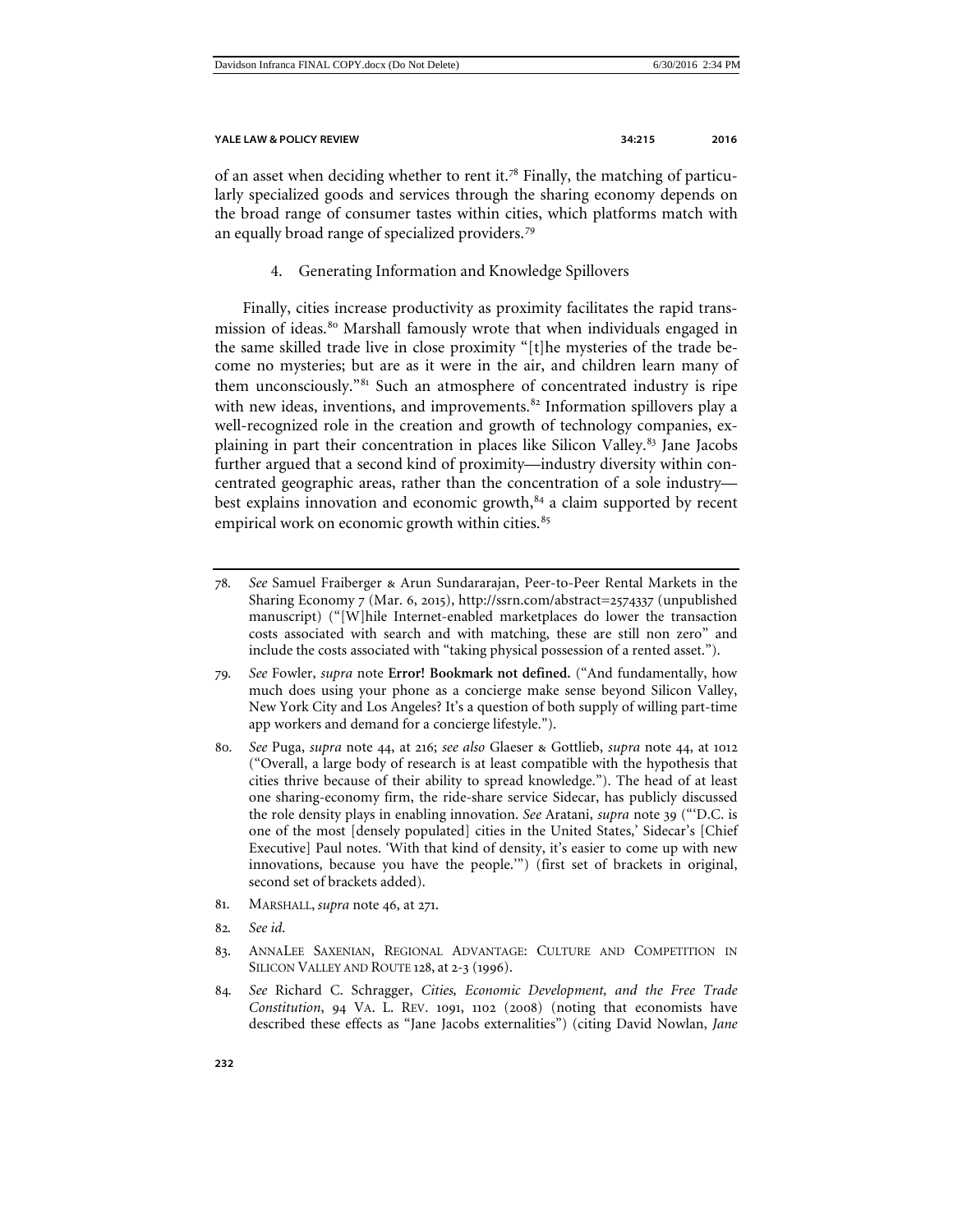Rauch and Schleicher dismiss as unlikely the possibility of a strong link between information spillovers and sharing economy firms, aside from acknowledging the possibility that the sharing economy encourages interactions that would not otherwise occur.<sup>[86](#page-18-0)</sup> Yet information spillovers play an important role in the development of particular sharing economy innovations, in the rapid adoption of sharing platforms by new users in dense urban settings, and in the very nature of certain services provided through the sharing economy.

On the first point, a recent paper traces the development of TaskRabbit, which has benefited from information spillovers and related benefits derived from locating within a cluster of sharing-economy and technology firms in San Francisco.<sup>[87](#page-18-1)</sup> Before moving to San Francisco, the company's founder received early advice and support in Boston from the CEO of an earlier sharing-economy firm, Zipcar.<sup>[88](#page-18-2)</sup> Through participation in a Facebook-sponsored startup incubator program, TaskRabbit's founder made connections with early investors and advisors.<sup>[89](#page-18-3)</sup> Facing problems in the summer of 2013, TaskRabbit shifted from an auction-house model of matching users and taskers to a system "almost identical to the system employed by Uber," which was located just down the street from TaskRabbit's offices.<sup>[90](#page-18-4)</sup> Moreover, TaskRabbit located in San Francisco, rather than Silicon Valley, due to "the new and changing demands of modern technologies and the intrinsic benefits of cities as economic clusters fertile in diverse talent, dense in human interactions, and open to new

- <span id="page-18-0"></span>86. Rauch & Schleicher, *supra* note 3, at 34 n.182.
- <span id="page-18-1"></span>87*. See* Isaac, *supra* note [42](#page-10-6), at 1 (arguing "that TaskRabbit's move to San Francisco [from Boston] early in its development has allowed the company to profit and develop from exposure to the cluster's locally-embedded knowledge and buzz and its 'entrepreneurial support network' composed of willing venture capital investors and advisors"). The headquarters of sharing economy firms are largely clustered in the San Francisco Bay Area and in New York City. By one measurement, the number of investment deals, sixty-five percent of deals involving on-demand firms went to California-headquartered companies and eighteen percent went to companies headquartered in New York. CB INSIGHTS, THE ON-DEMAND REPORT: A DATA-DRIVEN REVIEW OF U.S. FINANCING ACTIVITY AND TRENDS IN ON-DEMAND MOBILE SERVICES 13 (2015).
- <span id="page-18-2"></span>88*. See* Isaac, *supra* note [42](#page-10-6), at 2.
- <span id="page-18-3"></span>89*. Id.* at 3, 9.
- <span id="page-18-4"></span>90*. Id.* at 12. According to Isaac, location was key here: "[h]ad the company stayed in Boston, it perhaps may not have been as inspired or able to model its system off of a competitor's." *Id.*

*Jacobs Among the Economists*, *in* IDEAS THAT MATTER: THE WORLDS OF JANE JACOBS 111-13 (Max Allen ed., 1997)).

<sup>85</sup>*. See* Edward L. Glaeser et al., *Growth in Cities*, 100 J. POL. ECON. 1126, 1129 (1992) (finding that "city-industries grow faster when the rest of the city is less specialized," which "supports Jacobs's view that city diversity promotes growth as knowledge spills over industries").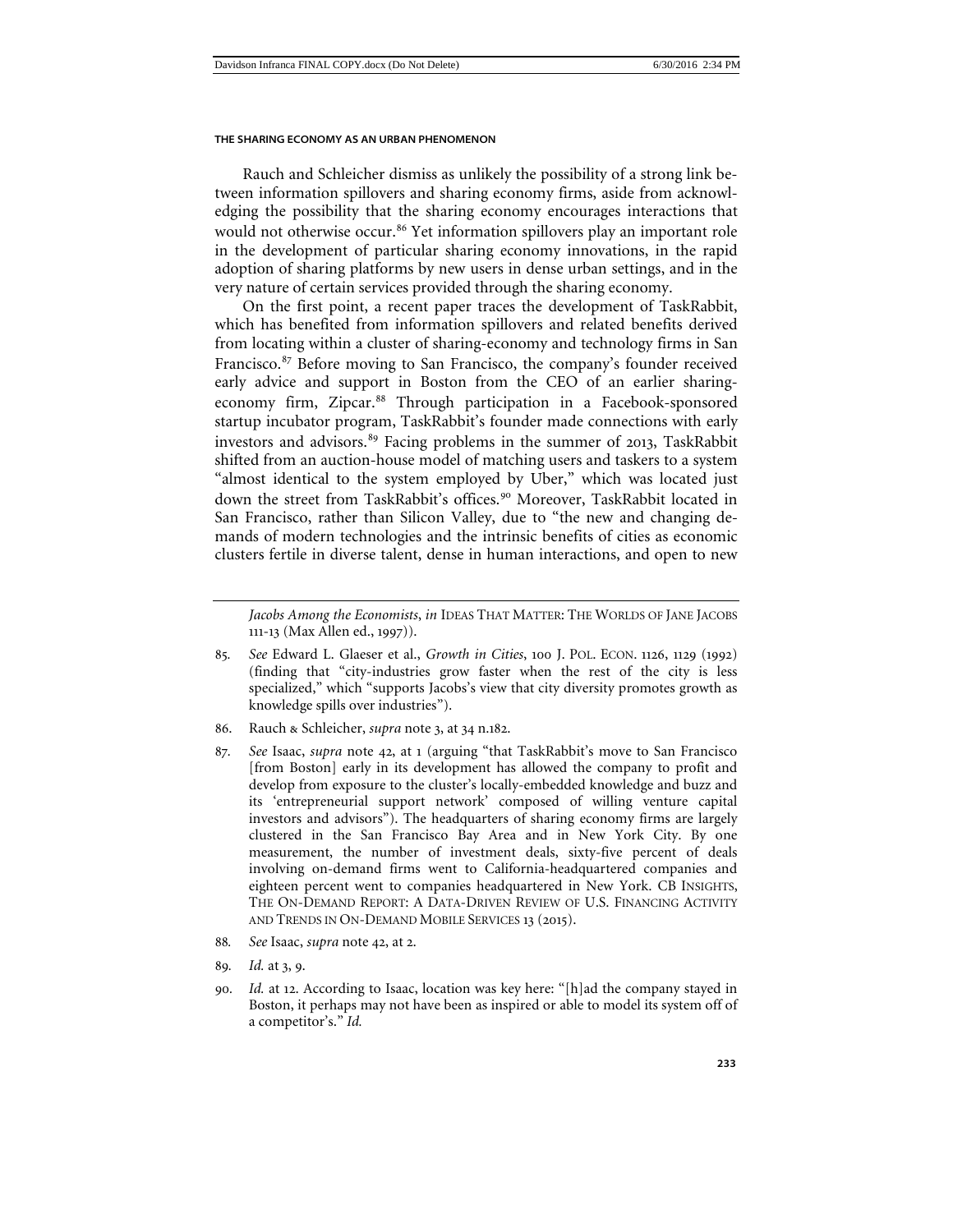ideas and innovations."[91](#page-19-0) In these and other ways, TaskRabbit provides an example of a sharing-economy firm benefiting from the information spillovers that accrue from physical proximity to other companies and in many cases from face-to-face contact with other innovators and potential financial backers.[92](#page-19-1)

Second, dense urban environments speed the adoption of sharing-economy platforms. Word-of-mouth recommendation plays a crucial role in attracting users to a new platform.<sup>[93](#page-19-2)</sup> In addition, individuals who participate in one facet of the sharing economy, taking a ride in an Uber or working as a Tasker, are more likely to start participating in other ways, perhaps renting out their home via Airbnb. Given these synergies, sharing-economy companies recognize the crucial role that establishing a substantial presence in urban areas plays in spurring their initial growth.[94](#page-19-3)

Third, certain sharing economy firms seek to foster information spillovers and explicitly market this benefit. Co-working firms, for example, provide individuals with flexible access to communal office workspaces and services ranging

- <span id="page-19-2"></span>93*. See* Alexandra Samuel, *Infographic: Word of Mouth Drives Growth of the Collaborative Economy*, VISION CRITICAL (Apr. 22, 2014), https://www.visioncritical .com/infographic-word-mouth-drives-growth-collaborative-economy (discussing survey of sharing-economy participants, which revealed that forty-seven percent of participants discovered the platform they most recently used via word of mouth); *see also* Cullen & Farronato, *supra* note 76, at 31 (remarking that "[w]ord of mouth and information diffusion" provide the most plausible explanation for variations in adoption and efficiency of peer-to-peer platforms across cities); PRICEWATERHOUSECOOPERS LLP, CONSUMER INTELLIGENCE SERIES, THE SHARING ECONOMY 9 (2015) (reporting that sixty-nine percent of survey respondents "agree that they will not trust sharing economy companies until they are recommended by someone else").
- <span id="page-19-3"></span>94. It should come as no surprise, moreover, that sharing-economy firms often establish themselves first in major cities and even in particular neighborhoods within cities. With the wealth of data they rely upon, sharing firms and individuals who provide services through these platforms are able to quickly identify the deepest markets for potential customers. Jonathan Hall & Alan Krueger, *An Analysis of the Labor Market for Uber's Driver-Partners in the United States* 21 (Princeton Univ. Industrial Section Working Paper, Jan. 22, 2015), https://s3.amazonaws.com/uber-static/comms/PDF/Uber\_Driver-Partners\_Hall \_Kreuger\_2015.pdf ("Because the six largest markets have greater density and population than the other markets, there is probably a more consistent demand for Uber services."). The report notes that eighty-five percent of all Uber drivers work in twenty markets. *See id.* at 7.

<span id="page-19-0"></span><sup>91</sup>*. Id.* at 6.

<span id="page-19-1"></span><sup>92</sup>. As Michael Storper and Anthony Venables have argued, "face-to-face contact" is a fundamental component of proximity. *See* Michael Storper & Anthony J. Venables, *Buzz: Face-to-face Contact and the Urban Economy*, 4 J. ECON. GEO. 351, 351-53 (2004).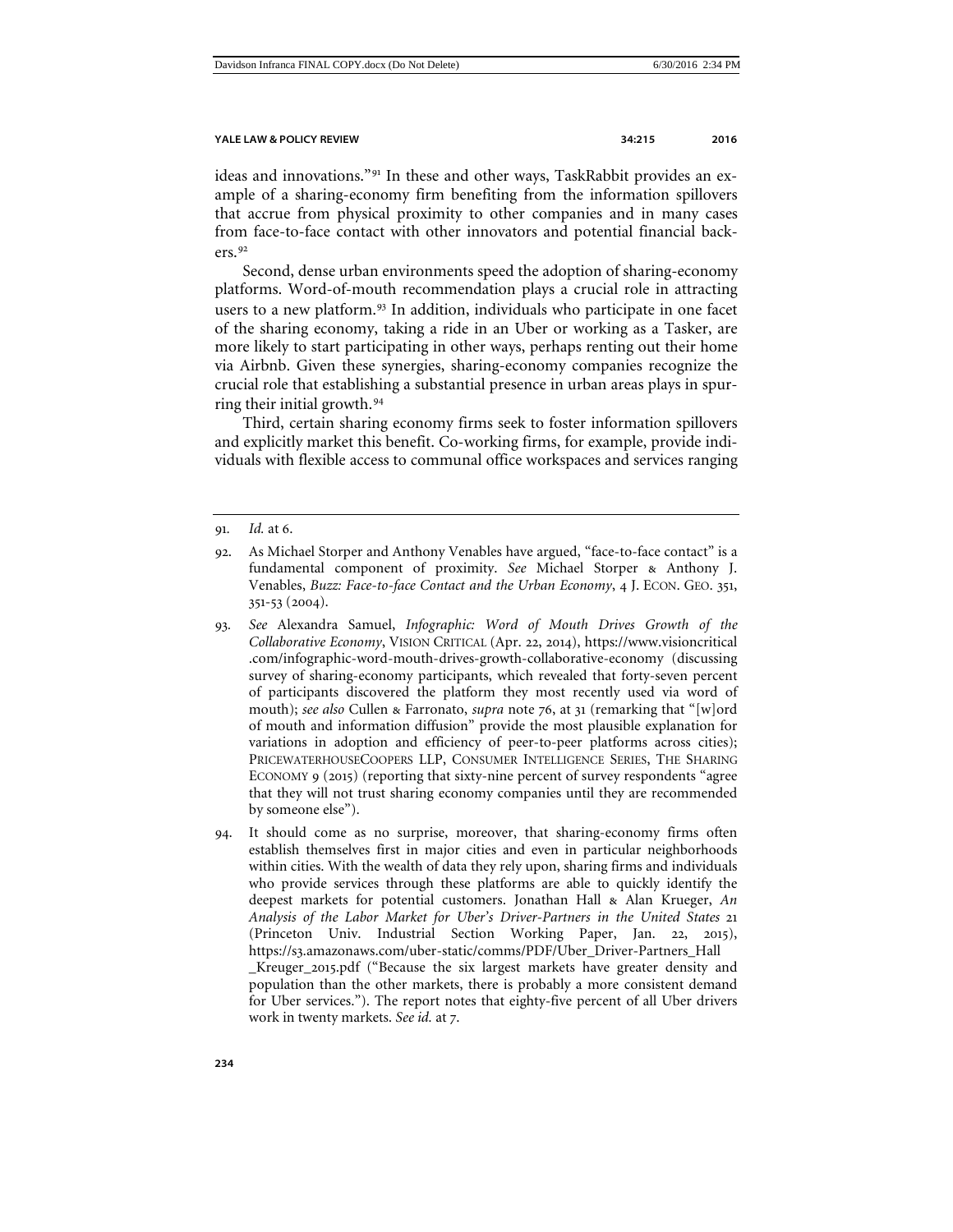<span id="page-20-0"></span>from a shared desk to a dedicated office space.<sup>[95](#page-20-1)</sup> In addition, these firms— which operate primarily in urban areas<sup>[96](#page-20-2)</sup>—invite customers to join an "ecosystem" and to "connect" with other "creators."[97](#page-20-3) One Boston-area provider of coworking spaces explicitly invokes the benefits of such spillovers, declaring that "[t]he perfect working environment can push your team from good to great." $98$ It offers individuals the opportunity to collaborate with (and learn from) industry leaders at a "Center of Excellence."[99](#page-20-5) Co-working spaces are also often an integral component of the innovation districts—geographic areas specifically designed to create conditions of density and agglomeration that foster innovation, new business development, and economic growth—that many cities have sought to establish in recent years.<sup>[100](#page-20-6)</sup>

- <span id="page-20-1"></span>95*. See, e.g.*, WEWORK, http://www.wework.com (last visited June 8, 2016) (offering "Commons" membership providing flexible access to share space, as well as dedicated desk and office memberships); *About Workbar*, WORKBAR, http://www .workbar.com/about (last visited June 8, 2016) (providing a "network of coworking spaces where independent professionals, start-ups, small businesses, and remote employees of larger enterprises can enjoy a vibrant community and high quality office amenities at an affordable price"); *see generally* Alessandro Gandini, *The Rise of Coworking Spaces: A Literature Review* 15 EPHEMERA 192 (2015).
- <span id="page-20-2"></span>96*. See* WEWORK, *supra* note 95 (listing locations in major cities).
- <span id="page-20-3"></span>97*. See Wework Commons*, WEWORK, https://www.wework.com/commons (last visited June 8, 2016); *see also* WORKBAR, http://www.workbar.com (last visited June 8, 2016) ("Workbar's coworking spaces provide the right balance between concentration and collaboration. Join Workbar's ecosystem of startups, small businesses, independent professionals, and remote teams to do your best work.").
- <span id="page-20-4"></span>98. WORKBAR, *supra* note [97](#page-20-0). One commentator situates the emergence of co-working spaces within "the existing theory of the creative, urban economy." Bruno Moriset, *Building New Places of the Creative Economy: The Rise of Coworking Spaces* (Working Paper, 2013), https://halshs.archives-ouvertes.fr/halshs-00914075/.
- <span id="page-20-5"></span>99*. See* WORKBAR, *supra* note [97](#page-20-0); Eden Shulman, *Workbar Announces the Seven Fintech Startups Participating in its Center of Excellence, BOST. GLOBE: BETA BOST. (July 9,* 2015), http://www.betaboston.com/news/2015/07/09/workbar-announces-theseven-fintech-startups-participating-in-its-center-of-excellence ("Workbar's Centers of Excellence are collaborations with leading local companies to host and support startups within their field."); *see also* Elise Hu, *How the Sharing Economy is Changing the Places We Work*, NPR'S ALL TECH CONSIDERED (Nov. 14, 2013), http://www.npr.org/sections/alltechconsidered/2013/11/14/244568645/how-thesharing-economy-is-changing-the-places-we-work (quoting the founder of a Denver co-working space, who remarked that rather than work from home or in a coffee shop users "want to come and work in inspiring environments to make connections and be part of a community to share ideas and transfer ideas").
- <span id="page-20-6"></span>100*. See FAQ: Co-Working Spaces*, BOST.'S INNOVATION DIST., http://www .innovationdistrict.org/ (last visited Dec. 16, 2013) ("Collaboration is key to the success of the Innovation District, which is home to many work space options. In fact, 40% of our new companies share space in co-working spaces and incubators."); *see generally* BRUCE KATZ & JULIE WAGNER, BROOKINGS INST.,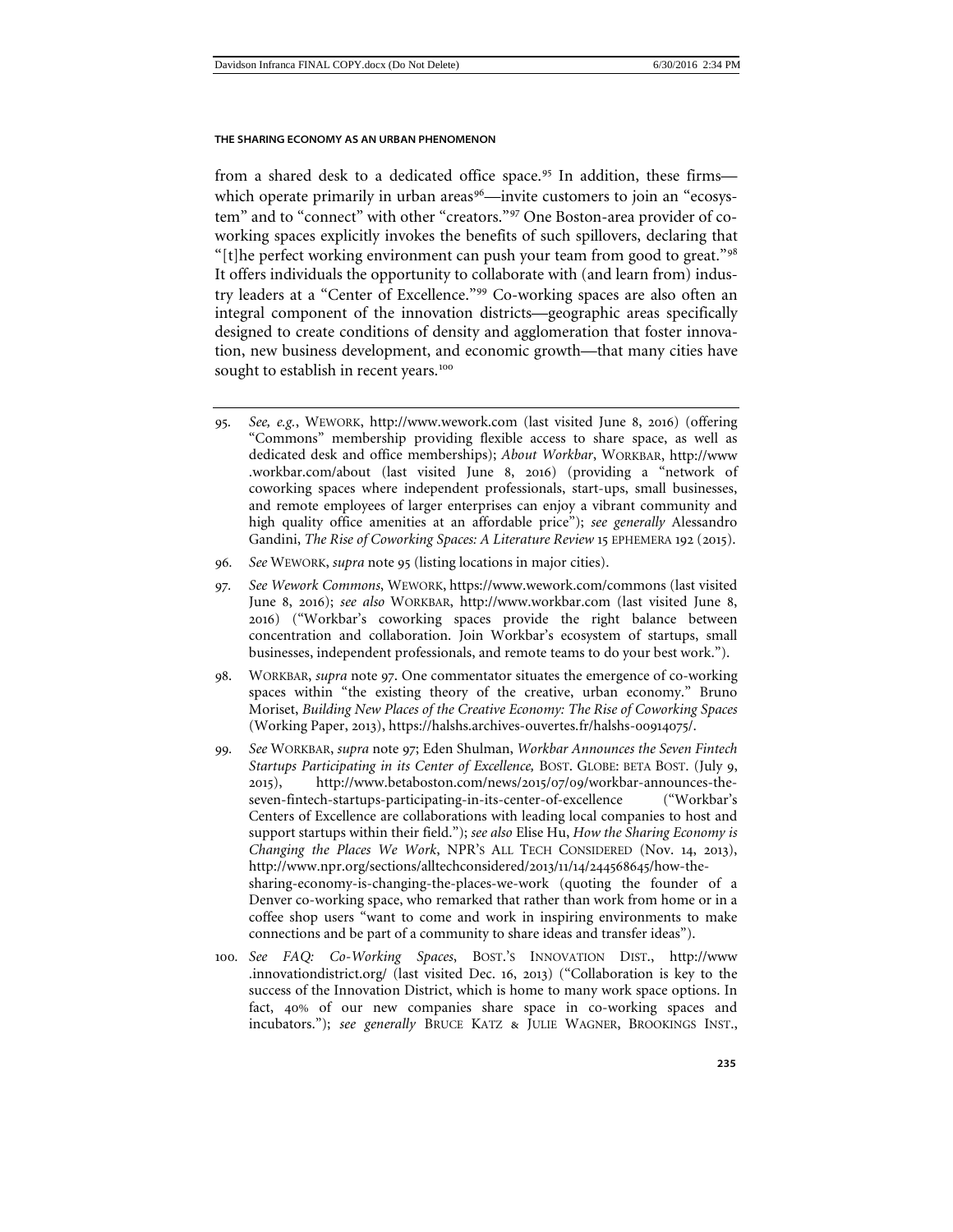# <span id="page-21-0"></span>*B. Urban Anonymity and the Reputational Market*

Geography is not the only urban condition that has shaped the emerging sharing economy. Commentators have widely noted the important role that reputational mechanisms and other features of sharing-economy platforms play in overcoming endemic problems of trust.<sup>[101](#page-21-1)</sup> This technologically agnostic feature of the sharing economy actually has a deep and underappreciated connection to urban conditions. Mass anonymity and the lack of social trust have long been understood as defining aspects of city life,<sup>[102](#page-21-2)</sup> and, as this section will explain, sharing-economy reputation tools can be understood as a new technological response—an anonymity workaround, as it were—to this classic urban challenge.

The anonymity afforded by the scale and heterogeneity of life in cities has played a central role in the discourse on urbanism. As Jane Jacobs noted, "Cities are, by definition, full of strangers,"[103](#page-21-3) and this has long generated debates about the consequences of that anonymity. The sociologist Georg Simmel, for example, argued that the ability to lose oneself in the crowd was a normatively valuable aspect of city life.[104](#page-21-4) To Simmel, life in cities grants a freedom to shape one's

- <span id="page-21-1"></span>101*. See, e.g.*, Ethan Katsh & Orna Rabinovich-Einy, *Technology and Dispute Systems Design: Lessons from the "Sharing Economy*,*"* 21 DISP. RESOL. MAG. 8 (2015) (describing a variety of reputation-based trust mechanisms across the sharing economy); Zale, *supra* note 50, at 37 (discussing how public rating mechanisms for peer-to-peer platforms "may be a kind of technological stand-in for informal norms in small-scale communities which enable sharing to occur successfully").
- <span id="page-21-2"></span>102. Gerald Frug, *The Geography of Community*, 48 STAN. L. REV. 1047, 1049 (1996) (noting that the urban condition fosters "a recognition that one has to share one's life with strangers, with strangeness, with the inassimilable, even the intolerable").
- <span id="page-21-3"></span>103. JACOBS, *supra* note [70](#page-15-6), at 30.
- <span id="page-21-4"></span>104. Georg Simmel, *The Metropolis and Mental Life*, *in* ON INDIVIDUALITY AND SOCIAL FORMS 324, 333 (Donald Levine ed., 1971). Simmel and others posited that in urban areas, superficial contacts with a large number of persons, many of whom are not known personally, along with the capacity to remain anonymous, lead to weakened social bonds, alienation, and toleration, undermining social control and enabling deviant behavior. Charles R. Tittle & Mark C. Stafford, *Urban Theory, Urbanism, and Suburban Residence*, 70 SOC. FORCES 725, 726 (1992).

INNOVATION DISTRICTS: A NEW GEOGRAPHY OF INNOVATION IN AMERICA 1 (2014) ("These districts, by our definition, are geographic areas where leading-edge anchor institutions and companies cluster and connect with start-ups, business incubators, and accelerators."). A report on co-working centers by the NAIOP Research Foundation relates the centers to "[i]nterim developments like incubators, innovation centers and accelerators [that] have contributed to the entrepreneurial ecosystem." ANDREW P. FOERTSCH, NAIOP RESEARCH FOUND., WORKPLACE INNOVATION TODAY: THE COWORKING CENTER 4 (2013), http://www .naiop.org/en/Research/Our-Research/Reports/Workplace-Innovation-Today-The-Coworking-Center.aspx.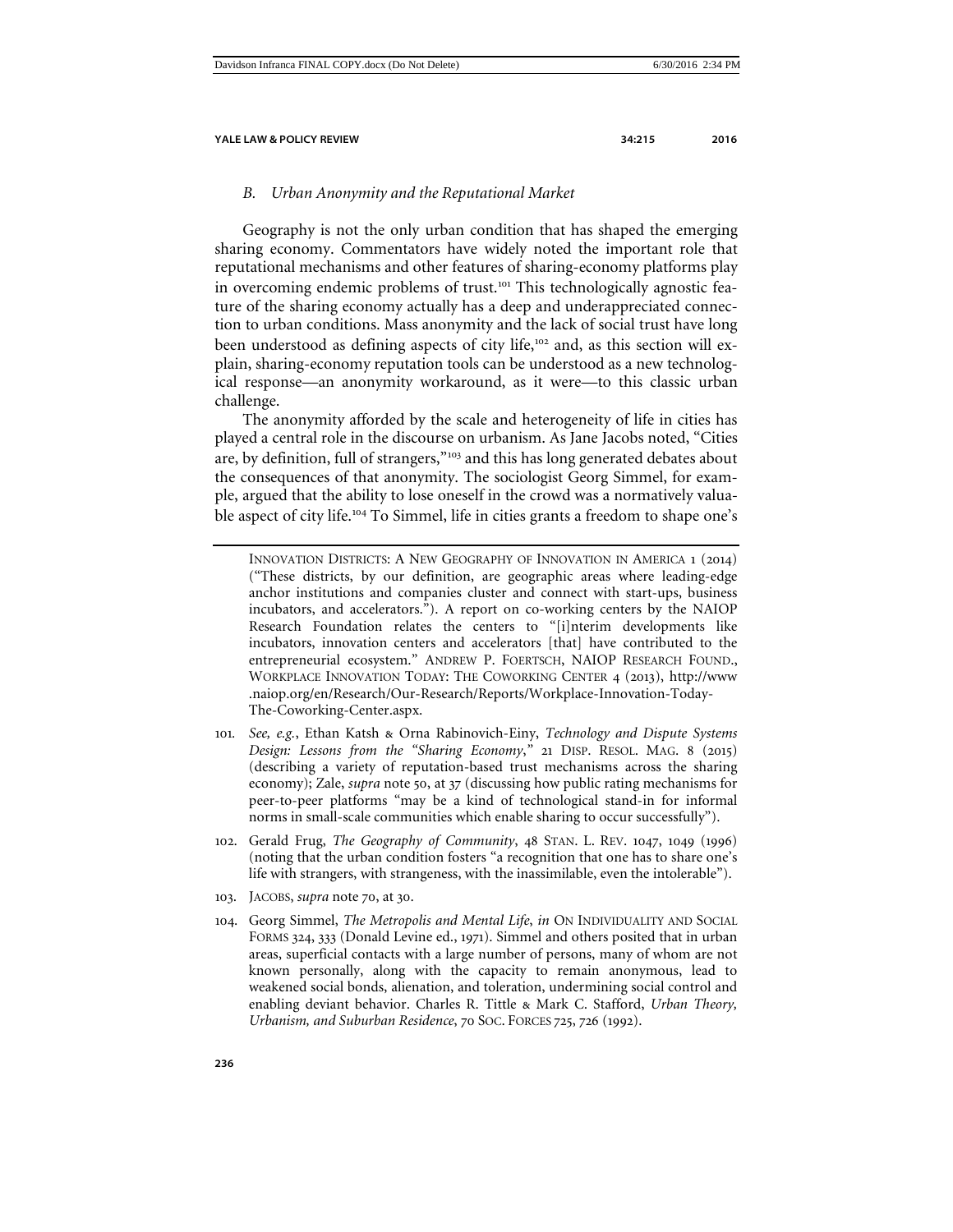identity unbounded by the pre-urban constraints of conforming to the needs of close-knit communities. Other urban sociologists, of the Chicago School in particular, have been more troubled by the question of whether community is pos-sible in environments that amass mobile strangers.<sup>[105](#page-22-0)</sup> Some sociologists and urban geographers have found thriving community in even the most distressed pockets of our largest cities,<sup>[106](#page-22-1)</sup> but the difficulty of developing and maintaining community ties—social capital—in heterogeneous, mobile, large-scale communities remains a concern.

For sharing-economy firms, the ubiquitous anonymity of urban life pre-sents a source of competitive advantage and a market niche to develop.<sup>[107](#page-22-2)</sup> In more traditional sectors of the economy, producers and suppliers respond to the lack of social ties through the obvious mechanisms of the arm's-length transaction—point-of-sale interactions, credit checks, and the like. And this is the basis for most economic activity in cities and elsewhere. But the sharing economy has found effective tools to replicate a version of the kind of trust economy associated with pre-urban community.

A common feature of most sharing-economy platforms is reputation scoring. When "hosts" make surplus space in their home available on Airbnb, potential visitors can see detailed ratings and comments about the space and the host. The same is true of Uber drivers, "Taskers," online editors, and many other service providers. But importantly, providers are often given ratings for *consumers*. Thus, Airbnb guests have their own ratings, as do car-share passengers and many others. These reputational trust mechanisms thus allow sharingeconomy companies to add value in new ways, particularly in urban environments. Again, the sharing economy could exist (and small-scale versions of it have always existed) in places marked by close-knit communities, but solving the problem of urban anonymity has clearly opened new and valuable markets. As we shall see below, the sharing economy may be a tool to overcome some of the community limitations of urban anonymity, providing a new mechanism to generate social capital.<sup>[108](#page-22-3)</sup>

These mechanisms do not, however, simply solve the problem of urban anonymity. They also provide a means for participants to maintain some sem-

<span id="page-22-3"></span>108*. See infra* Part III.B.

<span id="page-22-0"></span><sup>105</sup>. For an early articulation of this vein of sociology, see, for example, Louis Wirth, *Urbanism as a Way of Life*, 44 AM. J. SOC. 1 (1938) (arguing that a defining feature of urban life is the relative dearth of intimate personal relationships, replaced instead by interactions that are largely anonymous, superficial, and transitory).

<span id="page-22-1"></span><sup>106</sup>*. See, e.g.*, Ingrid Gould Ellen & Margery Austin Turner, *Does Neighborhood Matter? Assessing Recent Evidence*, 8 HOUSING POL'Y DEBATE 833, 840-41 (1997) (discussing the literature on social networks); *see generally* DAVID HARVEY, JUSTICE, NATURE AND THE GEOGRAPHY OF DIFFERENCE (1996).

<span id="page-22-2"></span><sup>107</sup>*. Cf.* Stephen Ufford, *The Future of the Sharing Economy Depends On Trust*, FORBES (Feb. 10, 2015, 9:00 AM), http://www.forbes.com/sites/theyec/2015/02/10/thefuture-of-the-sharing-economy-depends-on-trust/.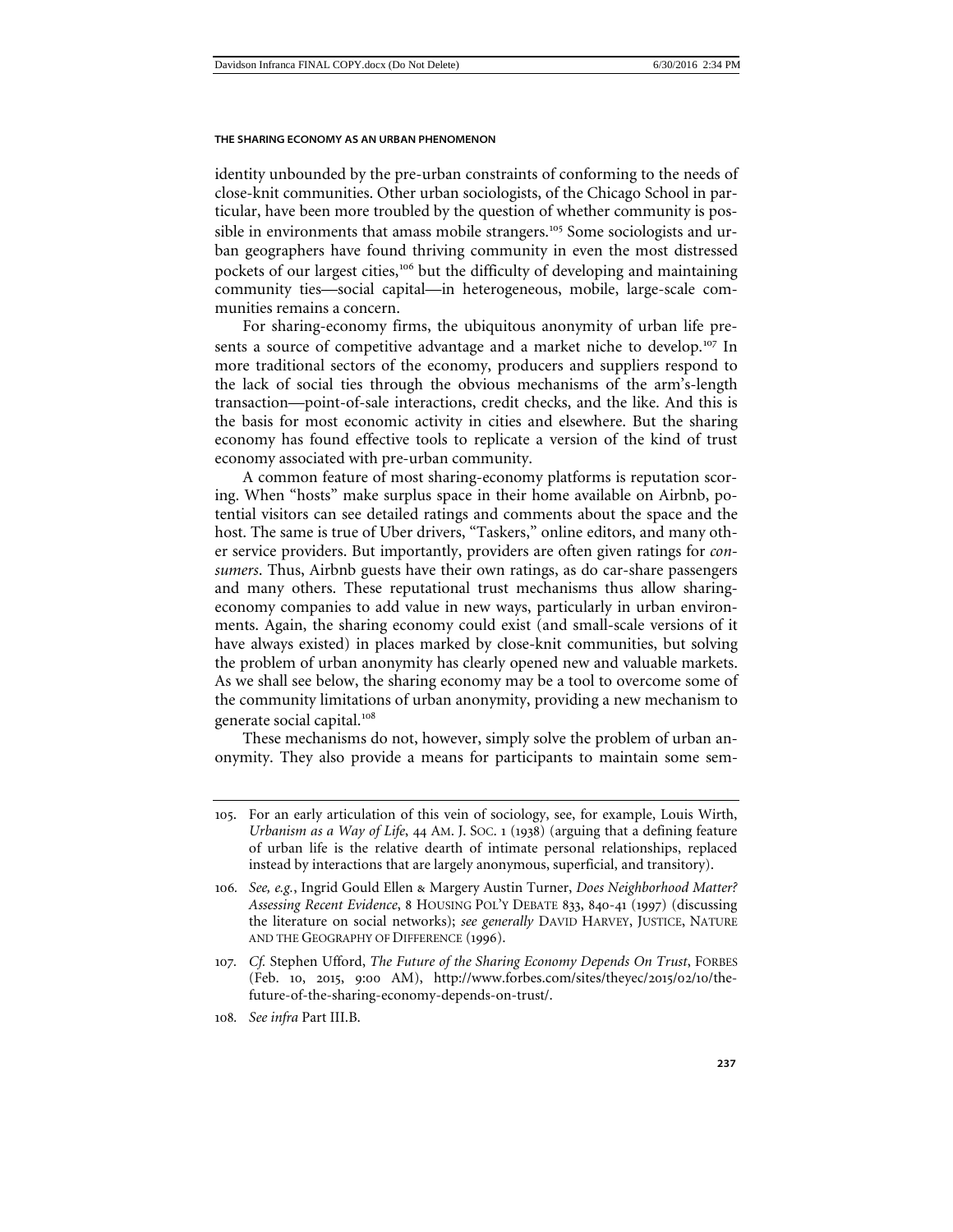blance of what many urban residents find desirable about anonymity, which Jacobs described as "a gift of great-city life deeply cherished and jealously guarded."[109](#page-23-1) Jacobs noted that at the level of what she termed the "city street neighborhood," a balance exists between "essential privacy" and the facilitation of "differing degrees of contact, enjoyment or help from the people around."<sup>[110](#page-23-2)</sup>

Rather than engage in an arguably more personal informal exchange, which may create unclear social obligations and ambiguous expectations of an ongoing relationship of some form, sharing platforms create sufficient trust to facilitate discrete exchanges. But they do so while maintaining enough separation that participants do not feel obliged to interact again with people on the other side of those exchanges. In this way, what some find attractive about urban life—anonymity, independence, a clearer divide between public and private spaces—can be maintained.<sup>[111](#page-23-3)</sup> At the same time, the sharing economy has substantial potential to foster social capital in urban areas, a point we discuss more fully in Part III.B. In both scenarios, the sharing economy provides participants the ability to choose where they draw their own line between the public and private spheres of urban life.<sup>[112](#page-23-4)</sup>

# <span id="page-23-0"></span>II. The Sharing Economy as an Urban Governance Challenge

Beyond the physical and social conditions discussed in Part I, the rise of the sharing economy can be understood as a reaction to the current landscape of urban governance. Given the locally-grounded nature of the sharing economy, it should not be surprising that the externalities the sector generates are also highly localized. If an Airbnb guest causes problems, it is not likely to raise regulatory concerns at the national or even state level, but it will certainly tend to aggravate the neighbors down the hall.<sup>[113](#page-23-5)</sup> There are local-scale externalities to

<span id="page-23-5"></span>113*. See* Jessica Pressler, *The Dumbest Person in Your Building Is Passing Out Keys to Your Front Door!*, N.Y. MAG. (Sept. 23, 2014), http://nymag.com/news/features/ airbnb-in-new-york-debate-2014-9.

<span id="page-23-1"></span><sup>109</sup>. JACOBS, *supra* note [70](#page-15-6), at 59.

<span id="page-23-2"></span><sup>110</sup>*. Id.*

<span id="page-23-3"></span><sup>111</sup>. This assessment—that the sharing economy's trust mechanisms maintain core elements of urban life—contrasts with a view espoused by Brian Chesky, Airbnb's co-founder and CEO, who has argued that sharing-economy firms, through trust mechanisms, are fostering a sensibility more akin to a village and that eventually "cities will become communities again." Uri Friedman, *Airbnb CEO: Cities are Becoming Villages*, ATLANTIC (June 29, 2014), http://www.theatlantic.com/ international/archive/2014/06/airbnb-ceo-cities-are-becoming-villages/373676.

<span id="page-23-4"></span><sup>112</sup>. A significant regulatory concern in this calibration of public and private is, of course, privacy. When Airbnb collects data on guests or Uber drivers can be tracked constantly by GPS location, rich troves of information are generated. This has the potential to improve urban governance, but advocates are rightly raising concerns about the loss of privacy that this entails. *See infra* Part II.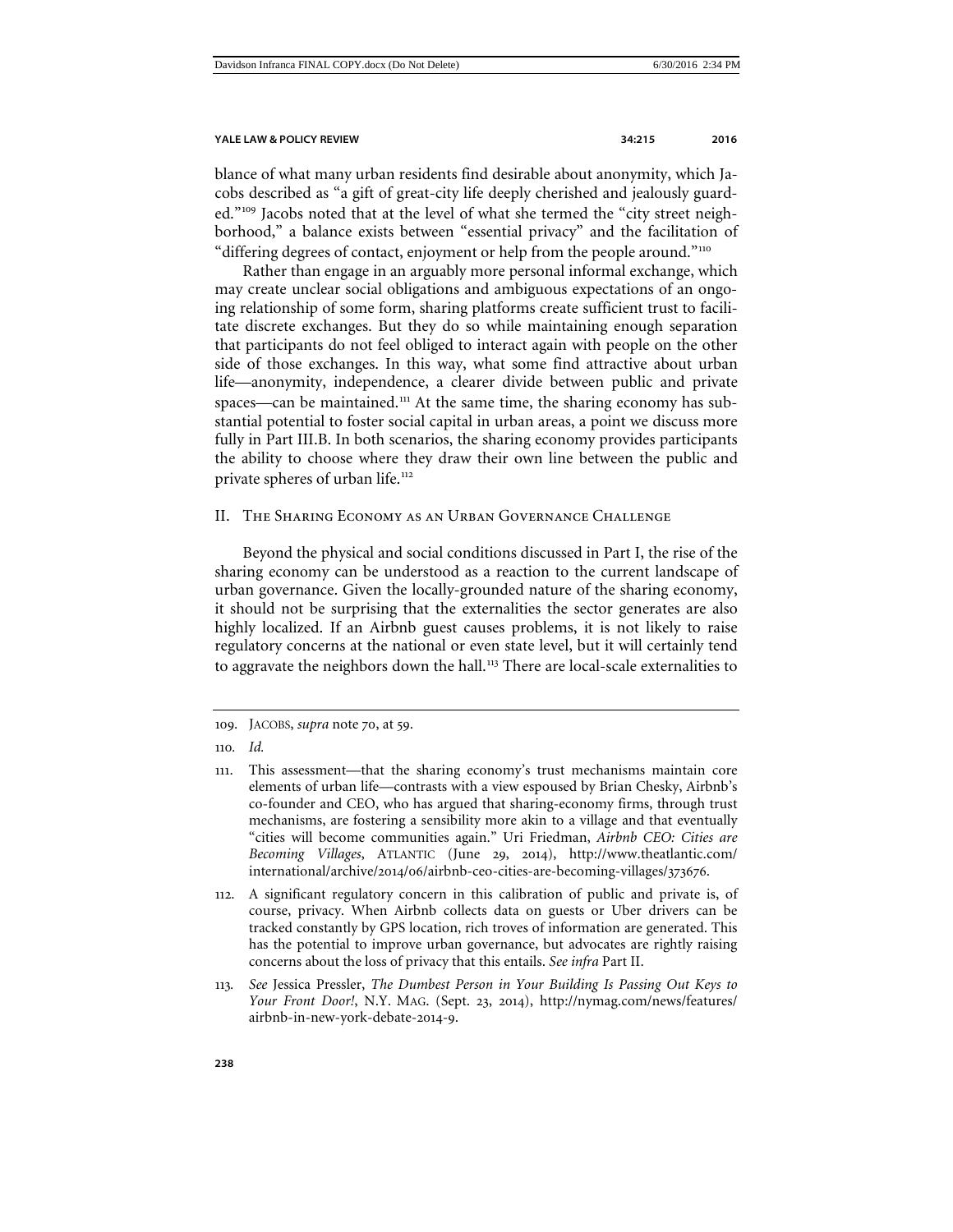earlier generations of technology, but their impact—and hence the locus of reg-ulation—tends to be national in scope.<sup>[114](#page-24-2)</sup>

At the same time, sharing enterprises have found ways to take advantage of existing local regulatory disjunctions and barriers to entry created by local law. This creates the opportunity for regulatory arbitrage, as sharing-economy firms define and structure their operations to avoid local regulation. These efforts then create tensions, as sharing-economy entrants clash with incumbent providers at the local level.

For all of these reasons, the regulation of the sharing economy has been, and will continue to be, largely a municipal issue. The resulting distribution of regulatory responsibility across thousands of local governments is generating a kind of natural experimentalism. Local variation has always been a byproduct of devolution, but it is a key feature of how the sharing economy is being shaped. In this experimentalist dialectic, there are local tools that may point the way to better regulatory approaches suited to the particular strengths (and particular weaknesses) of urban governments.

# <span id="page-24-0"></span>*A. Sharing, Urban Frictions, and Arbitrage in Urban Perspective*

<span id="page-24-5"></span>1. Exacerbating Localized Externalities

<span id="page-24-1"></span>The very urban conditions that create much of the value of the sharing economy can also exacerbate the sector's potential negative impacts. The density and physical proximity that foster thick markets for sharing companies also mean that any negative spillovers are magnified locally. Sharing platforms, by intensifying use of existing resources and unlocking excess capacity, can create concentrated, localized externalities as they rapidly scale up in urban areas.<sup>[115](#page-24-3)</sup>

Property and localized conflicts over land use provide an obvious example of the kinds of externalities implicated by the sharing economy.[116](#page-24-4) How housing

- <span id="page-24-3"></span>115. Of course, positive externalities can also be concentrated in particular local patterns. *Cf.* Cohen & Sundararajan, *supra* note 3, at 122 ("[A]n increase in out-oftown visitors to a neighborhood induced by a high concentration of Airbnb hosts could benefit local restaurants. An increase in tourism caused by greater affordability and range of short-term accommodation could benefit a variety of stakeholders in the hospitality and travel industries.").
- <span id="page-24-4"></span>116*. See* Eric Biber & J.B. Ruhl, *Regulating the "Sharing Economy,"* REGBLOG (July 28, 2014), http://www.regblog.org/2014/07/28/28-biber-ruhl-regulating-the-sharingeconomy ("[P]roperty renters and owners who make aggressive use of Airbnb to rent out their homes can impose significant impacts on their neighbors, such as traffic and noise."); *see also* Elena Berton & Katharina Wecker, *Europe Cracks Down on Airbnb, Other Room-Sharing Sites*, USA TODAY (July 7, 2015), http://www.usatoday.com/story/money/business/2015/07/06/europe-airbnb-room -sharing/29263881 (reporting that "Paris and Berlin are moving to stop out-of-

<span id="page-24-2"></span><sup>114</sup>. When Google, for example, shifts norms on privacy, those effects are felt on a national basis, even if in any given instance they have some localized consequences.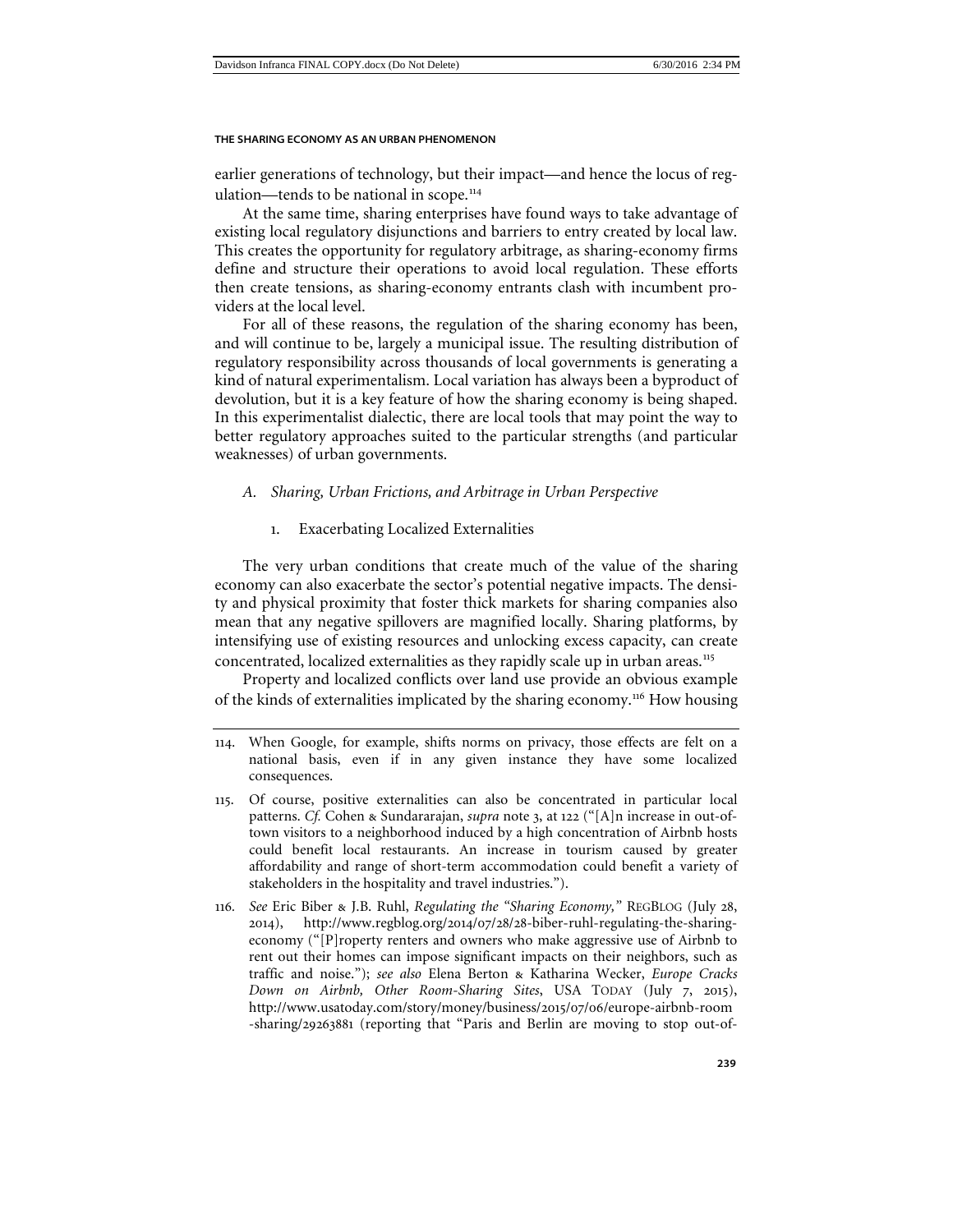<span id="page-25-5"></span>

and commercial space are used has immediate effects at the neighborhood level. Preserving property values has been one of the primary goals of zoning law— acknowledged or not—since the outset,<sup>[117](#page-25-0)</sup> and the sharing of residential and commercial space implicates this directly.[118](#page-25-1) The obverse of utilizing excess ca-pacity is increasing use intensity,<sup>[119](#page-25-2)</sup> which can have both local and city-wide or metropolitan benefits but more vividly will have locally concentrated costs.<sup>[120](#page-25-3)</sup> Of course, increasing use intensity is only a problem where it is a problem—in cities with excess supply, the sharing economy is merely taking up slack—but frictions will occur where capacity is relatively limited.

Transportation, as it has emerged in the sharing economy, directly implicates commuting patterns, traffic, and questions of public safety at the local level. One promise of collaborative consumption is that it will reduce car usage by tapping excess personal transportation capacity, but even if that optimistic goal is achieved, cities still face the immediate spillovers of additional (or replace-ment) driving services.<sup>[121](#page-25-4)</sup> Such services may also provide rides at a cost that lur-

- <span id="page-25-0"></span>117. Kenneth A. Stahl, *Reliance in Land Use Law*, 2013 B.Y.U. L. REV. 949, 952-53.
- <span id="page-25-1"></span>118*. Cf.* Lee Anne Fennell, *Agglomerama*, 2014 B.Y.U. L. REV. 1373, 1383 (observing that in metropolitan settings, in contrast with agrarian locales, the location of property relative to other uses provides "an increasingly large proportion of [its] value").
- <span id="page-25-2"></span>119*. See* Rauch & Schleicher, *supra* note 3, at 15.
- <span id="page-25-3"></span>120. One flashpoint that has emerged in discussions over the accommodation/rental sector of the sharing economy is affordable housing. Opponents argue that sites like Airbnb raise housing costs by reducing the supply of housing available to renters, *see* N.Y. ATT'Y GEN. ERIC T. SCHNEIDERMAN, AIRBNB IN THE CITY 3 (2014) (noting that in 2013, 2,000 units in New York City were booked as short-term rentals, "rendering them largely unavailable for use by long-term residents"), while proponents counter that sharing provides a source of revenue to make housing affordable in high-cost areas, *see* Roberta A. Kaplan & Michael L. Nadler, *Airbnb: A Case Study in Occupancy Regulation and Taxation*, 82 U. CHI. L. REV. DIALOGUE 103, 106-07 (2015). The empirical data does not yet appear available to resolve this debate, but it is worth noting here as yet another example of highly localized impacts from the sharing economy in the real-estate sector.
- <span id="page-25-4"></span>121. There is a heated debate in New York City regarding Uber's effect on traffic congestion and reduced speeds in lower Manhattan. *See, e.g.*, Jeremy B. Merrill & Alastair Coote, *Blame Uber for Congestion in Manhattan? Not So Fast*, N.Y. TIMES: THEUPSHOT BLOG (July 27, 2015), http://www.nytimes.com/2015/07/28/upshot/ blame-uber-for-congestion-in-manhattan-not-so-fast.html (estimating that Uber vehicles "contribute to about 10 percent of traffic in Manhattan, south of Central

<span id="page-25-6"></span>towners from overrunning neighborhoods and displacing local residents" and noting that proponents of regulation in Berlin say it will prevent a "frat-house atmosphere in the German capital's streets"); Matt Stevens & Martha Groves, *Malibu to Crack Down on Short-term Rentals via Airbnb, Other Websites*, L.A. TIMES (May 27, 2014), http://www.latimes.com/local/la-me-malibu-renting-20140528-story.html (describing efforts by city officials in Malibu, California, to regulate short-term rentals so as to "cut down on the 'party house' atmosphere that has disrupted some neighborhoods").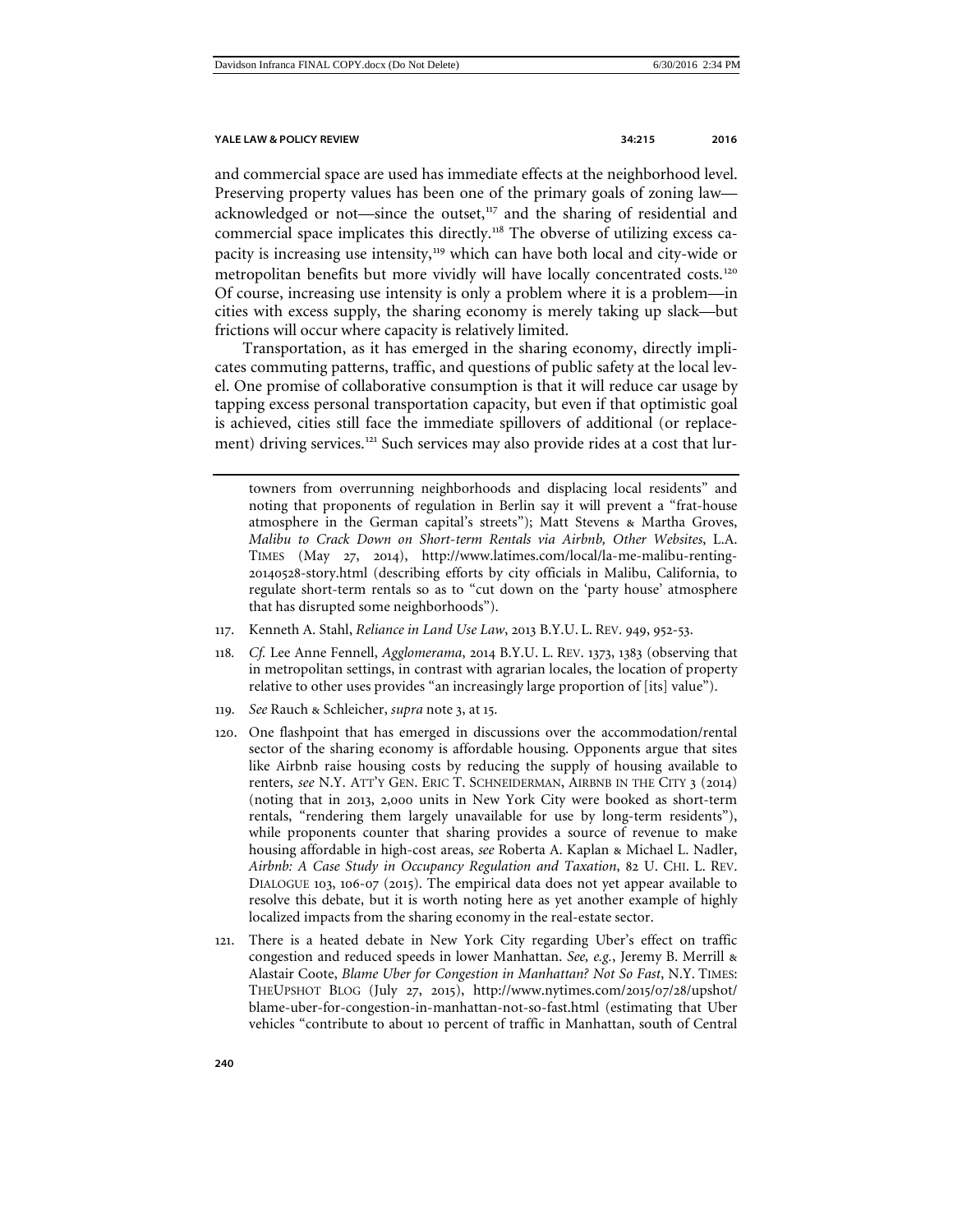es individuals away from public transportation, leading to more rather than fewer vehicles on the road.<sup>[122](#page-26-1)</sup> Again, the sharing economy's tendency to increase use intensity can create frictions in transportation infrastructure and potentially across a range of common spaces, given that congestion is a ubiquitous chal-lenge for urban governance.<sup>[123](#page-26-2)</sup>

Finally, although labor markets tend to be regulated in many important ways at the state and federal level,<sup>[124](#page-26-3)</sup> the immediate effects of the accelerating shift to the "peer-to-peer" or "gig" economy for personal services is being felt within the scope of city and metropolitan employment markets.<sup>[125](#page-26-4)</sup> These services also compete directly with brick-and-mortar establishments in the same sector, raising concerns regarding potential detrimental effects on neighbor-hood character.<sup>[126](#page-26-5)</sup>

# 2. Sharing and Regulatory Arbitrage

<span id="page-26-0"></span>Urban governance seeks to mitigate the localized externalities, but, in doing so, can create market barriers and misallocations that provide further opportu-nities for innovation.<sup>[127](#page-26-6)</sup> For every effort by a city government to reduce conges-

Park, during the evening rush hour," but remarking that it is hard to blame Uber for increased congestion); Matt Flegenheimer, *De Blasio Administration Dropping Plan for Uber Cap, for Now*, N.Y. TIMES (July 22, 2015), http://www.nytimes.com/ 2015/07/23/nyregion/de-blasio-administration-dropping-plan-for-uber-cap-fornow.html ("The city has suggested that Uber may be responsible for slower traffic speeds in Manhattan.").

<span id="page-26-1"></span>122*. See* Chris Plano, *Uber, Lyft Have Opportunity to Complement Local Transit Networks*, MOBILITY LAB (Mar. 27, 2015), http://mobilitylab.org/2015/

03/27/uber-lyft-have-opportunity-to-complement-local-transit-networks (suggesting that with the advent of Uber and Lyft's shared ride services, the cost difference between ride share and public transportation may diminish).

- <span id="page-26-2"></span>123*. See generally* Sheila R. Foster, *Collective Action and the Urban Commons*, 87 NOTRE DAME L. REV. 57 (2011) (exploring the range of resources that urban residents share in common and the "commons" challenges this poses, including perennial concerns with congestion).
- <span id="page-26-3"></span>124*. See supra* note 6.
- <span id="page-26-4"></span>125*. See, e.g.*, Ian Hathaway, *The Gig Economy Is Real If You Know Where to Look*, HARV. BUS. REV. (Aug. 13, 2015), https://hbr.org/2015/08/the-gig-economy-is-real-if -you-know-where-to-look (using San Francisco as an example to argue that while the effects of the gig economy on employment may be difficult to identify in the aggregate, they are evident if you look at the level of individual cities).
- <span id="page-26-5"></span>126*. See infra* Part III.B.
- <span id="page-26-6"></span>127*. Cf.* Sofia Ranchordas, *Does Sharing Mean Caring? Regulating Innovation in the Sharing Economy*, 16 MINN. J. L. SCI. & TECH. 413, 422 (2015) ("Innovation is a difficult phenomenon to understand, promote, and regulate within and beyond the sharing economy.").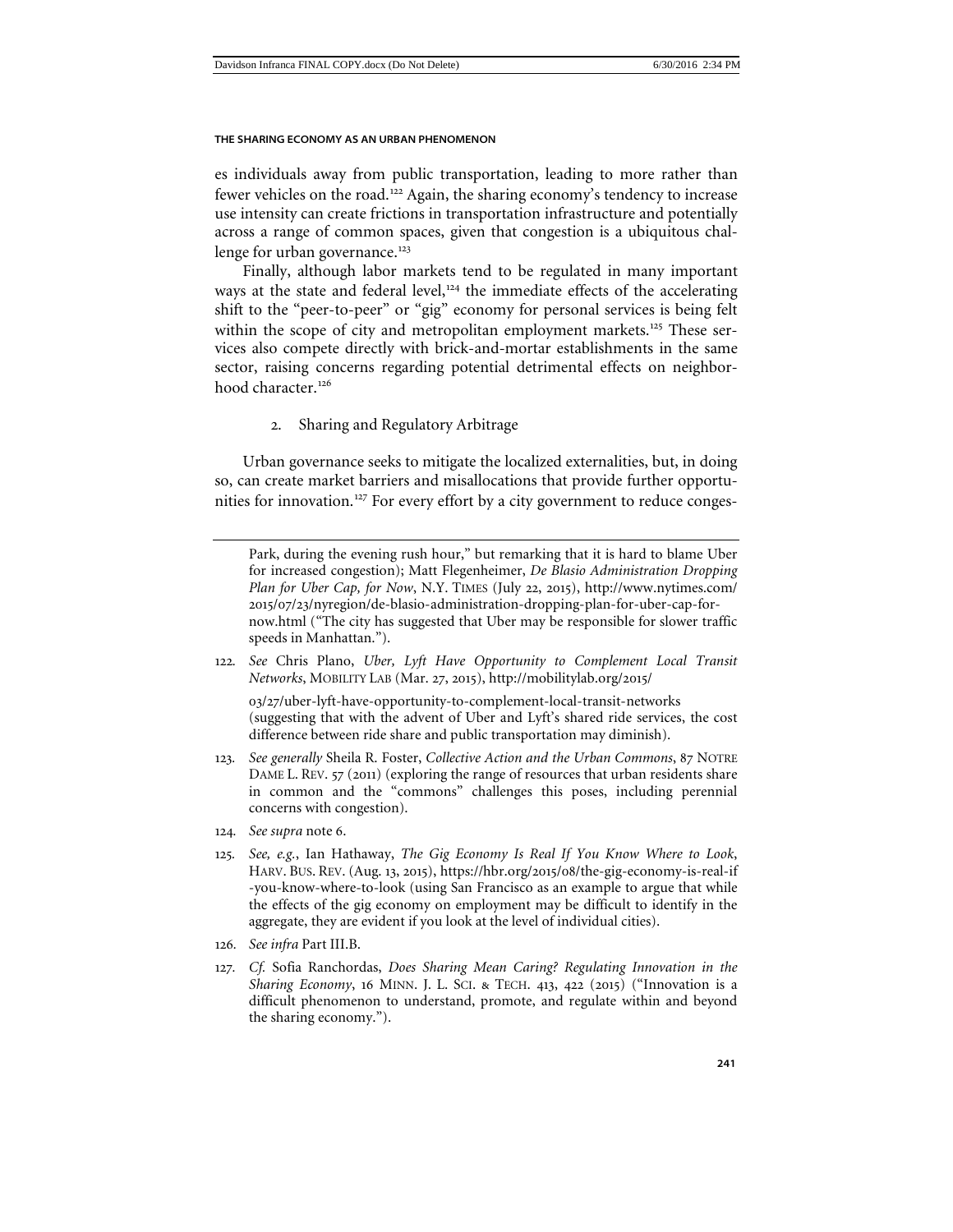tion or manage localized frictions, there may be benefits but also unintended consequences that have their own geography.[128](#page-27-0) It is already well recognized, even at this early stage in the emergence of the sharing economy, that the rapid growth of this sector has been fueled by exploiting gaps in existing regulatory regimes.<sup>[129](#page-27-1)</sup>

<span id="page-27-3"></span>This regulatory arbitrage has a distinctly place-based, urban grounding. Many of the emerging platforms that have been most successful have found value in challenging local regulatory regimes.<sup>[130](#page-27-2)</sup> There are particular challenges

- <span id="page-27-0"></span>128. As Jerry Frug has remarked regarding the inter-local effects of regulation: "Localities cause unemployment by attracting businesses from neighboring cities; they generate pollution that harms their neighbors as well as themselves; they zone for office complexes and shopping malls that change the lives of employees and customers in other towns; they educate people who move elsewhere in the area; they enact crime control policies that victimize people who live across the border." Jerry Frug, *Decentering Decentralization*, 60 U. CHI. L. REV. 253, 280 (1993).
- <span id="page-27-1"></span>129. As a recent report from the Mercatus Center at George Mason University put it fairly starkly, the sharing economy offers "an end run around regulators who are captured by existing producers ... allow[ing] suppliers to create value for customers long underserved by those incumbents that have become inefficient and unresponsive because of their regulatory protections." Christopher Koopman, Matthew Mitchell & Adam Thierer, *The Sharing Economy and Consumer Protection Regulation: The Case for Policy Change* 5 (Mercatus Ctr. at George Mason Univ., Mercatus Working Paper, 2014). Whatever one might think of the dismal view of local regulatory structures this comment reflects, it does capture pervasive concerns about the inefficiency of many aspects of urban governance. Similar concerns are present across the political spectrum; a report produced by Shareable and the Sustainable Economies Law Center remarks that "[e]ven when legacy institutions are failing to serve, which is increasingly the case, citizens are not free to share with or produce for each other." SHAREABLE & SUSTAINABLE ECONOMIES LAW CTR., POLICIES FOR SHAREABLE CITIES: A SHARING ECONOMY POLICY PRIMER FOR URBAN LEADERS 4 (2013).
- <span id="page-27-2"></span>130. Some commentators assert fairly broadly that sharing-economy models violate existing regulation. *See, e.g.*, Bryant Cannon & Hanna Chung, *A Framework for Designing Co-Regulation Models Well-Adapted to Technology-Facilitated Sharing Economies*, 31 SANTA CLARA COMPUTER & HIGH TECH. L.J. 23, 53 (2015) ("Sharing economy companies often violate existing laws and policies."). This is a characterization that has, in the past, been exacerbated by sharing companies themselves. *See, e.g.*, Julia Verlaine & Jim Brunsden, *Uber Insists 'Ceci N'Est Pas un Taxi' in City of Magritte*, BLOOMBERGTECHNOLOGY (Oct. 12, 2014), http://www .bloomberg.com/news/articles/2014-10-12/uber-insists-ceci-n-est-pas-un-taxi-incity-of-magritte (discussing Uber's claims that it is not a taxi and therefore not subject to taxi legislation in Brussels); David Streitfeld, *Companies Built on Sharing Balk When It Comes to Regulators*, N.Y. TIMES (Apr. 21, 2014), http://www.nytimes .com/2014/04/22/business/companies-built-on-sharing-balk-when-it-comes-toregulators.html (quoting the CEO of Airbnb, who declared to an audience of Airbnb hosts that "[t]here are laws for people and there are laws for business, but you are a new category, a third category, people as businesses" and went on to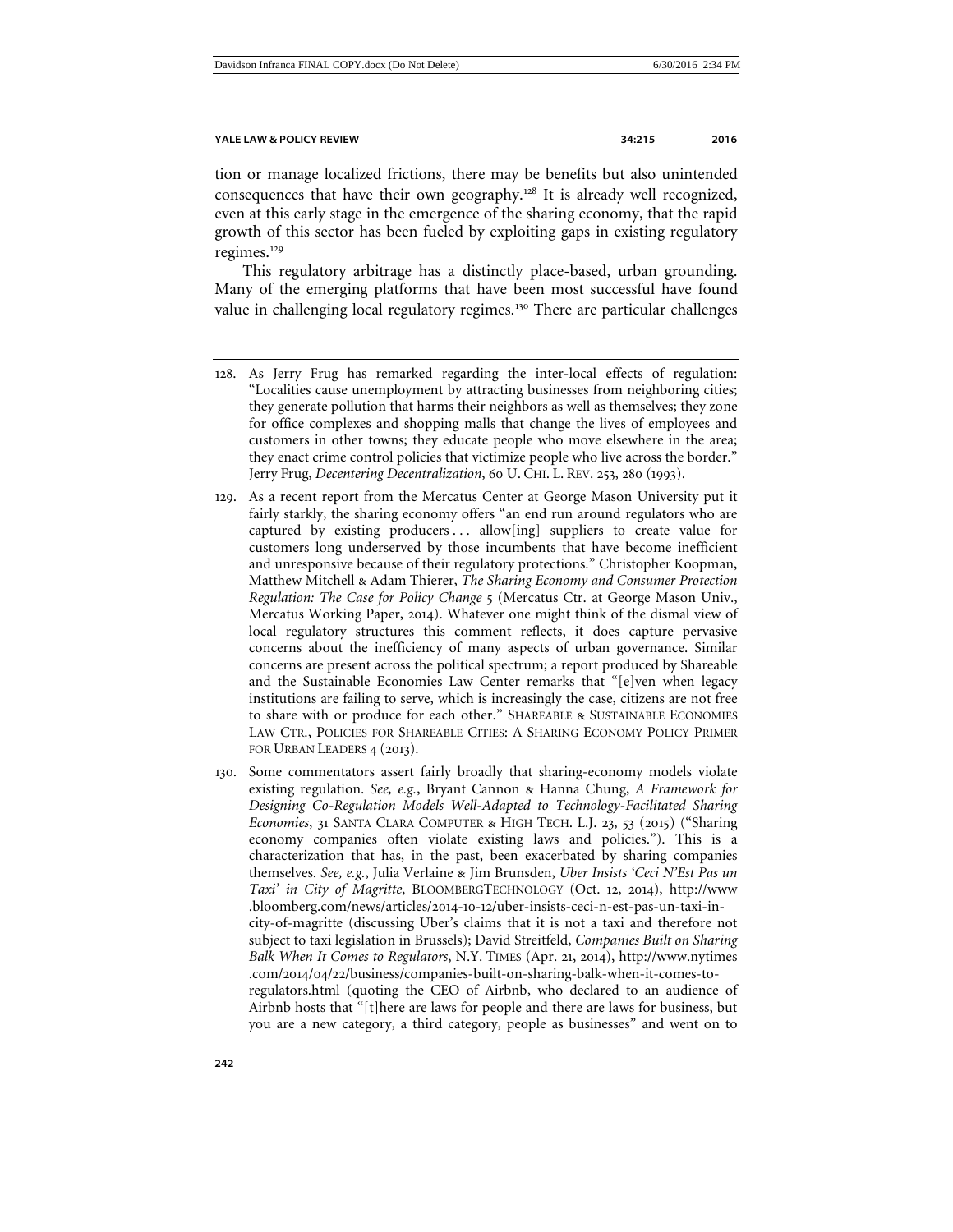in urban areas, often exacerbated by the current regulatory landscape, which at least some sharing-economy companies are exploiting, particularly in housing and transportation.<sup>[131](#page-28-0)</sup> One need not resolve the cost-benefit question—and it is important to recognize the genuine consumer welfare goals of local regulation—to acknowledge that many local policies tend to distort supply across these and other markets.<sup>[132](#page-28-1)</sup>

The short-term rental sector, for example, thrives in the shadow of land-use regulation that—generally, for understandable reasons—has a tendency to restrict supply, drive up costs, and segregate housing from employment and amenities.<sup>[133](#page-28-2)</sup> Platforms that facilitate accommodation respond to these supply

But the legal status of sharing-enterprise activity under existing regulatory regimes is often much less clear cut. Airbnb in New York is a good example. In New York, there is a ban on short-term leases (leases of fewer than thirty days) under the city's Multiple Dwelling Law and the New York City Administrative Code. *See* N.Y. Mult. Dwell. Law § 4 (8)(a) (defining a "class A" multiple dwelling as a place for permanent residence purposes); N.Y. COMP. CODES R. & REGS. Tit. 28, § 118.3.2. But there have long been exceptions to this regime. *See* City of New York v. 330 Cont'l LLC, 873 N.Y.S. 2d 9 (N.Y. App. Div. 2009). And even the New York Attorney General's report of data provided by Airbnb concluded that roughly thirty percent of rentals in New York City fell outside existing restrictions. *See* SCHNEIDERMAN, *supra* note [120](#page-25-5).

- <span id="page-28-0"></span>131*. See* Dave Rochlin, *When "Innovation" Means Rule-Breaking*, L.A. TIMES (July 27, 2015), http://www.latimes.com/opinion/op-ed/la-oe-0727-rochlin-gray-market-20150727-story.html (offering Uber and Airbnb as examples of how "[s]ome of the highest profile recent start-ups were built to exploit unmet consumer demand created by regulatory restrictions").
- <span id="page-28-1"></span>132. Many sharing-economy companies also take advantage of the differences in flexibility and time horizon between local government regulation and technological development. Technology companies have the ability to adapt rapidly as market conditions or consumer demand shift—not only are (nonregulatory) barriers to entry relatively low, but the platforms that drive most sharing-economy enterprises are flexible enough to shift quickly and iterate as conditions require. Local governments have found themselves playing catch-up in seeking to label and constrain sharing companies, as many of those companies have the ability to shift rapidly around newly imposed constraints. For a short discussion of some of the challenges of regulating new technology more generally, see Roger Brownsword & Karen Yeung, *Regulating Technologies: Tools, Targets and Thematics*, *in* REGULATING TECHNOLOGIES: LEGAL FUTURES, REGULATORY FRAMES AND TECHNOLOGICAL FIXES 3, 13-22 (Roger Brownsword & Karen Yeung eds., 2008).
- <span id="page-28-2"></span>133. Edward L. Glaeser & Joseph Gyourko, *The Impact of Building Restrictions on Housing Affordability*, 9 ECON. POL'Y REV. 21, 23 (2003) (arguing "that homes are expensive in high cost areas primarily because of government regulation, that is, zoning and other restrictions on building"); Nicole Stelle Garnett, *Unbundling Homeownership: Regional Reforms from the Inside Out*, 119 YALE L.J. 1904, 1940

state that "[a]s hosts, you are microentrepreneurs, and there are no laws written for microentrepreneurs").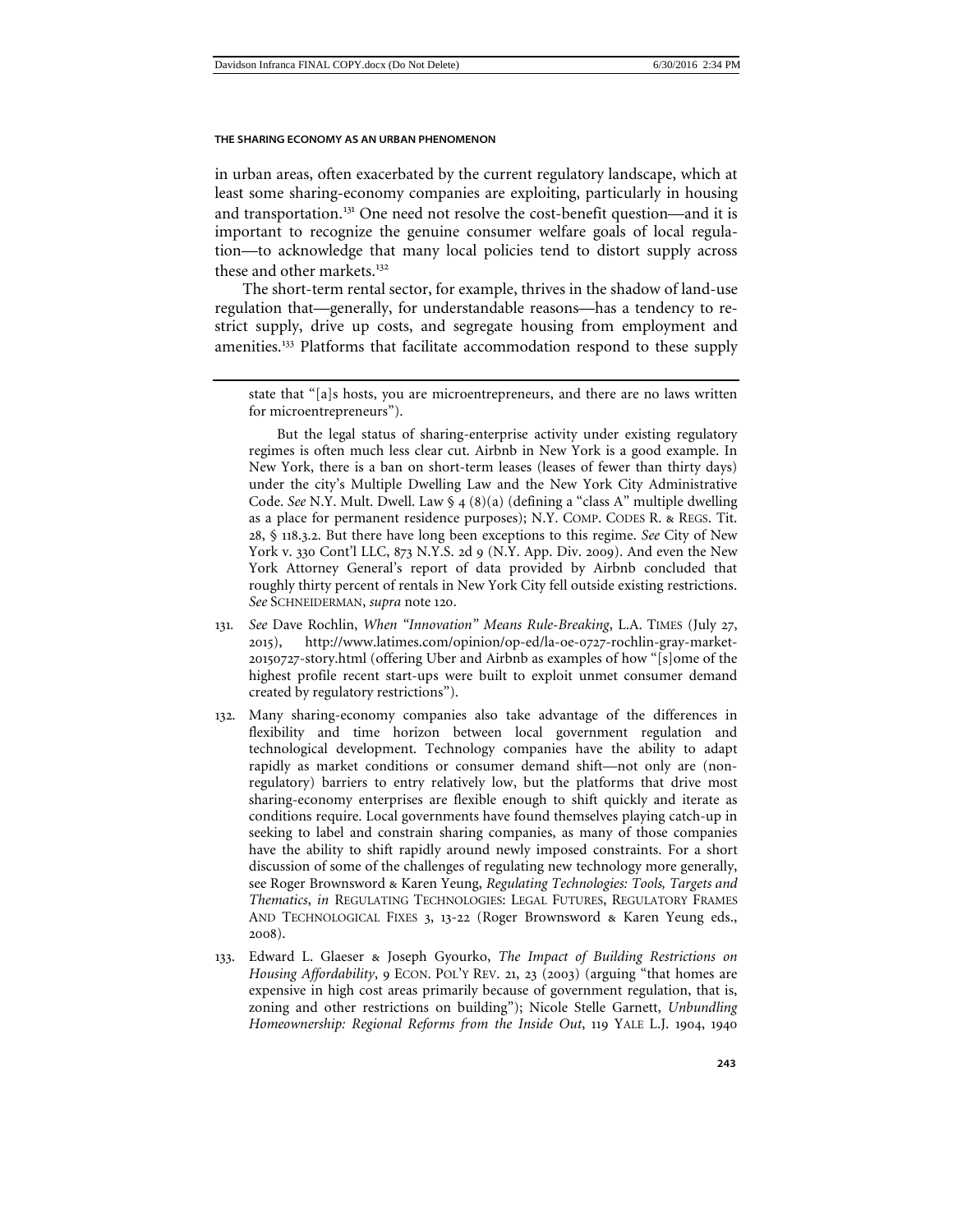constraints and spatial disconnects. Moreover, the same zoning that restricts supply simultaneously strengthens the market for renters and homeowners seeking to make all or part of their dwelling available via Airbnb. By segregating uses and often concentrating hotels in downtown areas away from residential neighborhoods, zoning laws create space for short-term rental platforms to thrive when such neighborhoods become attractive to out-of-town visitors.[134](#page-29-1) It is therefore not surprising that seventy-four percent of Airbnb properties are located outside of main hotel districts.<sup>[135](#page-29-2)</sup>

Other particularly local regulatory constraints involve barriers to entry; for example, as a general matter, licensing has long been a contentious issue for its distributional consequences.<sup>[136](#page-29-3)</sup> Prominent among these regimes are medallion systems, which, by capping the number of taxis, prevent supply from expanding to meet increasing demand for the service.<sup>[137](#page-29-4)</sup> Such caps also lead to taxis concentrating in high-traffic neighborhoods within a city, leaving other areas with little service.<sup>[138](#page-29-5)</sup> Historically, these barriers to entry and unmet demand, particularly in certain neighborhoods, contributed to the appearance of "gypsy cabs" that focused in part on underserved locales.<sup>[139](#page-29-6)</sup> Ride-share providers, like Uber, although they concentrate in high-traffic areas, make a point of emphasizing their presence in areas underserved by taxis.<sup>[140](#page-29-7)</sup>

<span id="page-29-0"></span>(2010) (reviewing LEE ANNE FENNELL, THE UNBOUNDED HOME: PROPERTY VALUES BEYOND PROPERTY LINES (2009)) ("[P]revailing urban land use regulations impose a 'suburban' feel on many city neighborhoods by segregating different, presumptively 'incompatible' land uses.").

- <span id="page-29-1"></span>134*. See supra* notes 58-[60](#page-13-4) and accompanying text; *see also* Village of Euclid v. Ambler Realty Co., 272 U.S. 365, 390 (1926) (describing "the creation and maintenance of residential districts, from which business and trade of every sort, including hotels and apartment houses, are excluded" as "the crux of the more recent zoning legislation").
- <span id="page-29-2"></span>135*. See* AIRBNB, *supra* note [59](#page-13-5).
- <span id="page-29-3"></span>136*. See, e.g.*, Aaron Edlin & Rebecca Haw, *Cartels by Another Name: Should Licensed Occupations Face Antitrust Scrutiny?*, 162 U. PA. L. REV. 1093 (2014) (discussing the evidence of consumer pricing effects from occupational licensing). The evidence on broader consumer benefits or harms from licensing appears unsettled. *See id.* at 1098.
- <span id="page-29-4"></span>137. Katrina Miriam Wyman, *Problematic Private Property: The Case of New York Taxicab Medallions*, 30 YALE J. ON REG. 125, 171 (2013).
- <span id="page-29-5"></span>138*. Id.*
- <span id="page-29-6"></span>139*. Id.*
- <span id="page-29-7"></span>140*. See* Carl Bialik et al., *Uber is Serving New York's Outer Boroughs More Than Taxis Are*, FIVETHIRTYEIGHTECONOMICS (Aug. 10, 2015), http://fivethirtyeight.com/ features/uber-is-serving-new-yorks-outer-boroughs-more-than-taxis-are ("[T]he data we've analyzed shows that Uber has a point when it claims that it is doing a better job than taxis in serving the boroughs of New York City outside of Manhattan.").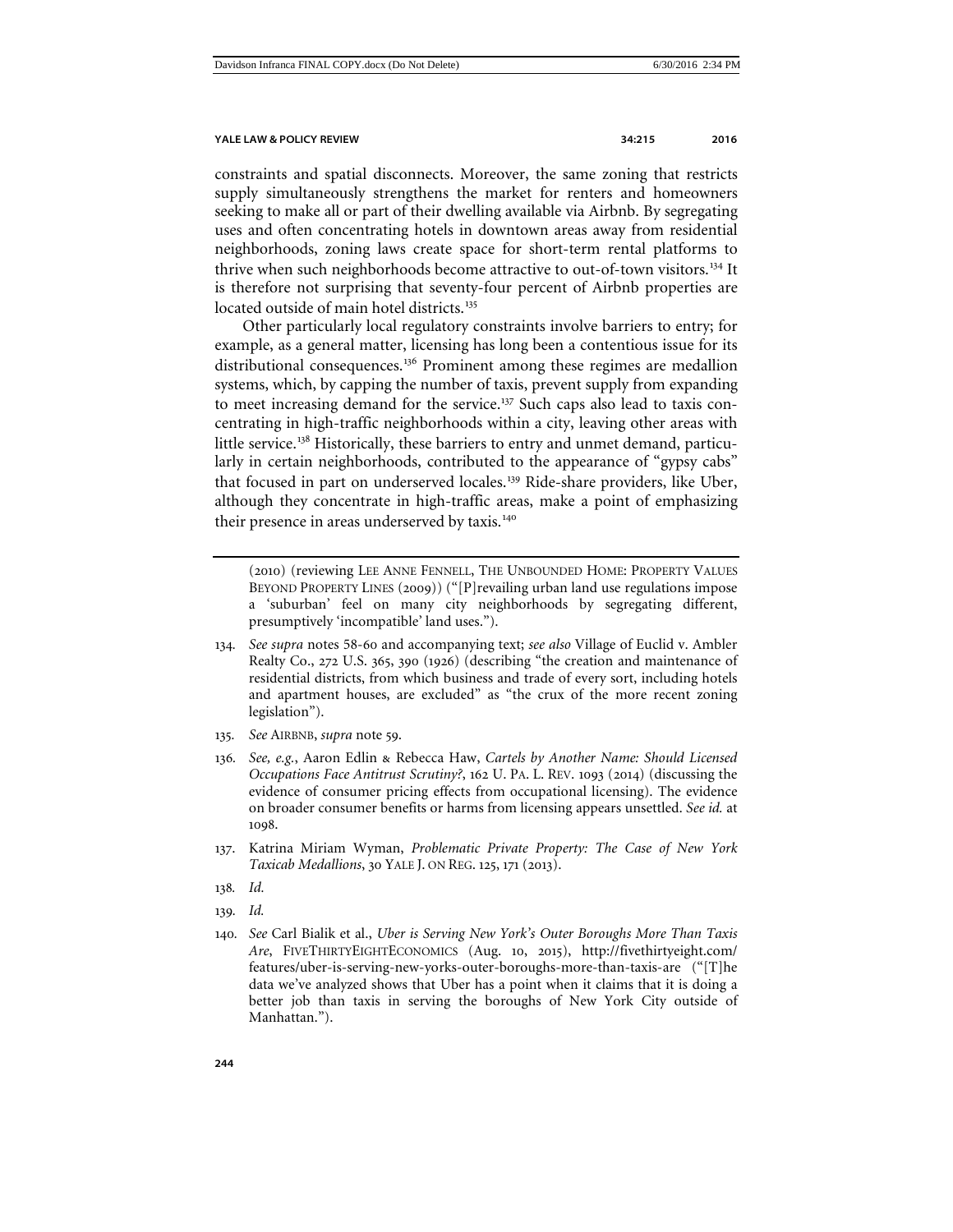The urban nature of the sharing economy also conversely limits certain forms of regulatory arbitrage that derive from mobility. Often regulatory arbitrage is understood in terms of a business's ability to exit a particular regulatory system and move to one deemed more favorable to its interests.<sup>[141](#page-30-0)</sup> However, unlike internet companies and securities issuers, among others, sharing-economy firms are tied to particular local economies. Maintaining operations within these urban locales is necessary for their success. As such, while these companies may try to define and structure themselves in ways that—they hope—will allow them to avoid particular regulations, they cannot as easily escape from particu-lar regulators.<sup>[142](#page-30-1)</sup> This dynamic provides local regulators with some perhaps underappreciated leverage as they negotiate with sharing-economy companies.

While relocating may not be an option, sharing-economy firms have advocated for more favorable regulations at the state level to preempt unfavorable local regulation.<sup>[143](#page-30-2)</sup> One specific segment of the sharing economy, ridesharing services, has received significant attention at the state level, particularly with re-gards to liability insurance, a traditional area of state regulation.<sup>[144](#page-30-3)</sup> Yet even

- <span id="page-30-0"></span>141*. See* Charles M. Tiebout, *A Pure Theory of Local Expenditures*, 64 J. POL. ECON. 416 (1956); *see also* Neil Weinstock Netanel, *Cyberspace Self-Governance: A Skeptical View from Liberal Democracy Theory*, 88 CALIF. L. REV. 395, 449 (2000) (discussing, with reference to Tiebout, the argument that "regulatory arbitrage—allowing individuals maximum freedom to exit rule regimes not to their liking and to choose new regimes that suit their preferences—yields positive welfare and collective rule benefits across communities").
- <span id="page-30-1"></span>142. The fact that federal regulation of the sharing economy has been relatively minimal to date, *cf.* FED. TRADE COMM'N, THE "SHARING" ECONOMY: ISSUES FACING PLATFORMS, PARTICIPANTS, AND REGULATORS (2015) (inviting comments on competition, consumer protection, and economic issues arising in the sharing economy to inform future regulatory issues), underscores two dynamics. First, the ability of a national regulatory regime to tamp down Tieboutian arbitrage has been largely absent in the sharing economy to date. Conversely, however, the fact that enterprises in the sector are so tied to local economies makes any such movement less attractive.
- <span id="page-30-2"></span>143*. See* Reity O'Brien, *Hotel Industry Targets Upstart Airbnb in Statehouse Battles*, CTR. FOR PUBL. INTEGRITY (July 15, 2015), http://www.publicintegrity.org/2015/07/15/ 17649/hotel-industry-targets-upstart-airbnb-statehouse-battles. In Wisconsin, a new state law governing ride share companies specifically prohibits any local regulation of the companies. Mary Spicuzza, *Scott Walker Signs into Law Uber, Lyft Oversight Bill*, MILWAUKEE-WISC. J. SENTINEL (May 2, 2015), http://www.jsonline .com/news/wisconsin/scott-walker-signs-uber-lyft-oversight-bill-b99492857z1- 302302811.html. Some opponents of the bill argued for the need for more local oversight. *Id.*
- <span id="page-30-3"></span>144. Adam Nekola, *Ride-Sharing Receiving More Acceptance Than Pushback in State Legislatures*, FISCALNOTE (July 16, 2015), https://www.fiscalnote.com/2015/07/16/ ride-sharing-receiving-more-acceptance-than-pushback-in-state-legislatures ("Companies such as Lyft and Uber and the like have faced—or are currently facing—legislation in 45 states during 2015 legislative sessions."). All twenty-six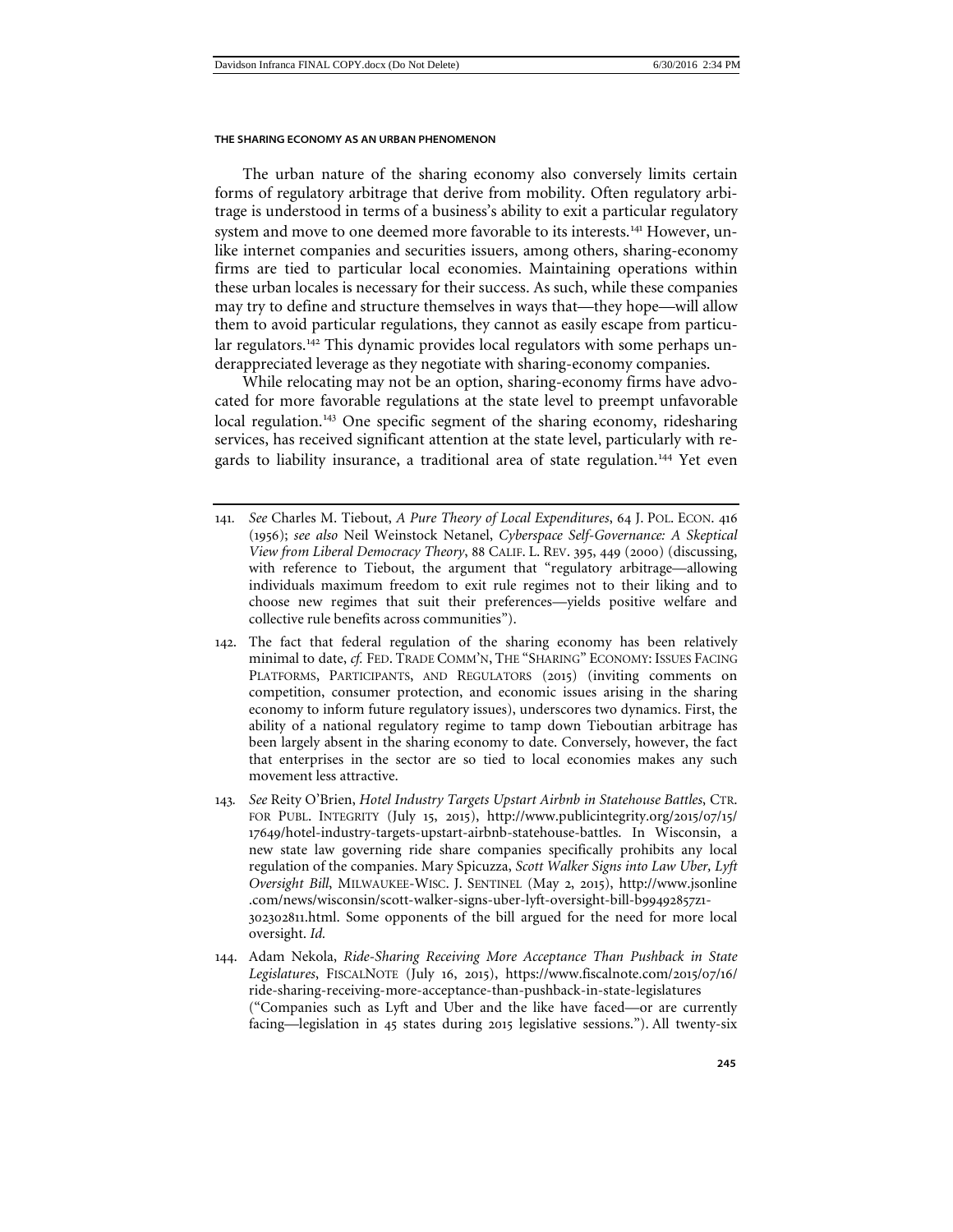here, state-level regulation reveals an urban component. Beyond the concern with insurance requirements—which, in all but one case, have been set at the levels already provided by Uber and Lyft<sup>[145](#page-31-0)</sup>—these efforts in some cases stem from an attempt to craft regional responses to the regulation of ride sharing and to resolve potential coordination problems among neighboring jurisdictions within a single urban area.<sup>[146](#page-31-1)</sup>

The normative valence of the regulatory arbitrage that does occur in the sharing economy context is not at all clear. Regulatory arbitrage occurs throughout the legal system. The tax literature on frictions, for example, highlights the ability of lawyers to design transactional and counseling strategies around the outer bounds of regulatory constraints.<sup>[147](#page-31-2)</sup> There are scholars who find value in testing the limits of existing regulatory constraints not simply for libertarian reasons but also because such boundary conflicts can expose what needs to be changed.[148](#page-31-3)

states with enacted legislation or advancing legislation set a minimum requirement for liability insurance, a traditional area of state regulation. *Id.*

<span id="page-31-1"></span>146*. See* Freeman Klopott, *Cuomo Seeks Statewide Uber Policy, Undercutting New York City*, BLOOMBERGBUSINESS (Oct. 21, 2015), http://www.bloomberg.com/news/ articles/2015-10-21/cuomo-seeks-statewide-uber-policy-undercutting-new-yorkcity (reporting that New York's Governor, in comments suggesting statewide regulation of Uber, "said a statewide license for companies is needed as they cross municipal borders with fares"); *see also* HIRSHON ET AL., *supra* note [18](#page-4-8), at 30 (discussing regional strategies to regulate ridesharing in metropolitan areas).

Critics of state-level regulation express concerns that while states may pass legislation, they will be unable to provide adequate oversight of ride-share companies. *See* Michelle Wirth, *Ga. Rolls Out New Regulations for Uber, Lyft and Taxis*, WABE (July 1, 2015), http://news.wabe.org/post/ga-rolls-out-newregulations-uber-lyft-and-taxis (describing an Atlanta Councilman's concern that "the state won't be able to oversee taxis or ride-share companies as closely as the city could").

- <span id="page-31-2"></span>147*. See, e.g.*, David M. Schizer, *Frictions as a Constraint on Tax Planning*, 101 COLUM. L. REV. 1312 (2001). Jordan Barry and Paul Caron have tied this literature to the sharing economy, *see* Barry & Caron, *supra* note 6, but with their focus on tax, they did not explore the local geography of this connection.
- <span id="page-31-3"></span>148*. See* Andy Vuong, *Colorado First to Authorize Lyft and Uber's Ridesharing Services*, DENVER POST (June 5, 2014), http://www.denverpost.com/business/ci \_25907057/ colorado-first-authorize-lyft-and-ubers-ridesharing-services (reporting that the Colorado Governor, in a statement upon signing into law bill authorizing ridesharing services, "called for Colorado regulators to review rules placed on taxis and limos, questioning whether they're still appropriate or necessary with the

<span id="page-31-0"></span><sup>145</sup>*. Id.* The one exception is Nevada. *See* Thomas Harman, *Ohio Lawmakers Send Governor Ridesharing Regulation Bill*, BESTWIRE (Dec. 14, 2015), http://www3 .ambest.com/ambv/bestnews/newscontent.aspx?AltSrc=62&refnum=174744 (noting that the bill "contains insurance thresholds that have become essential to ridesharing bills since the TNCs and auto insurers negotiated an agreement earlier this spring").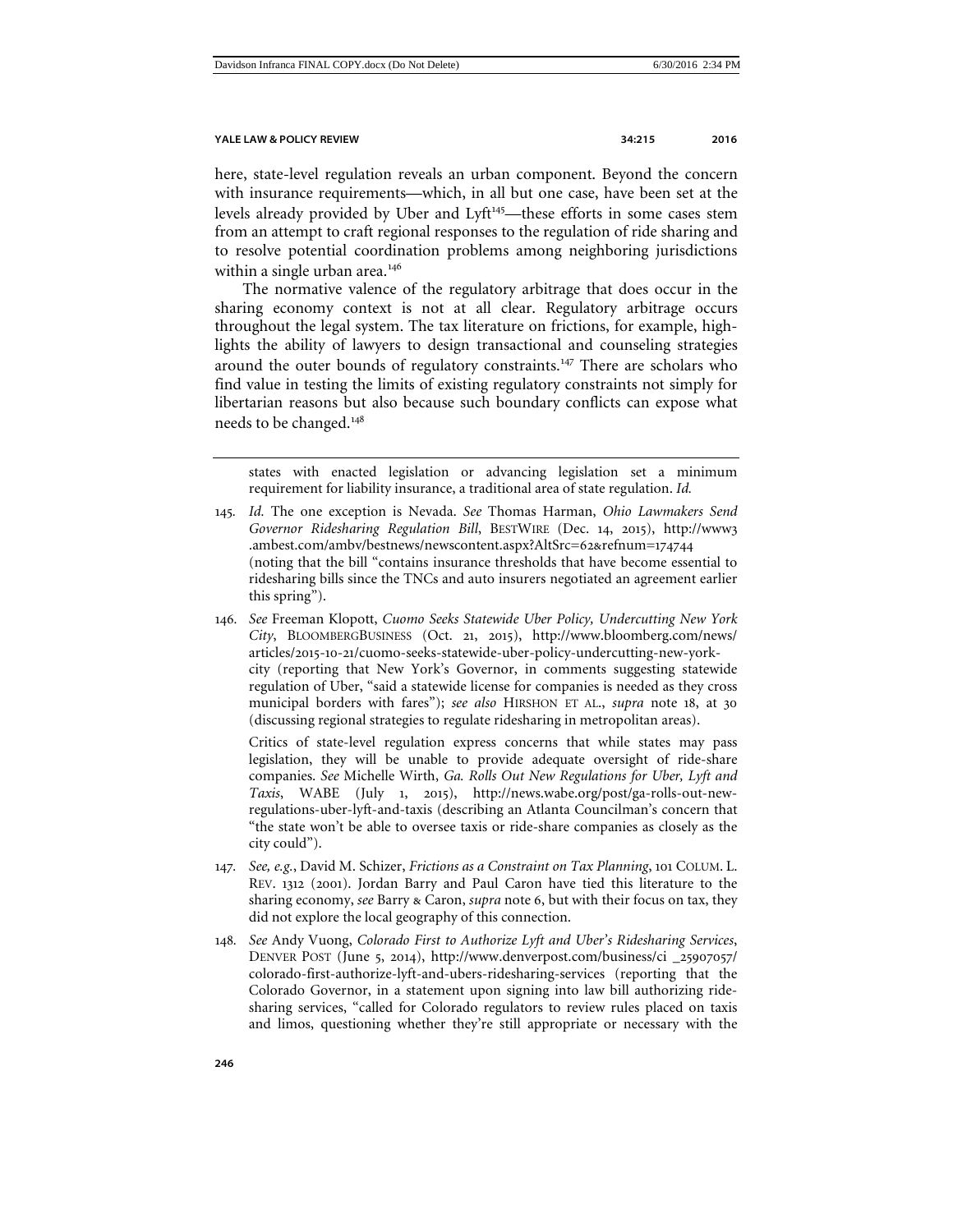<span id="page-32-1"></span>But arbitrage has its decided detractors. Victor Fleischer has argued that regulatory arbitrage "exploits the gap between the economic substance of a transaction and its legal or regulatory treatment, taking advantage of the legal system's intrinsically limited ability to attach formal labels that track the economics of transactions with sufficient precision."[149](#page-32-2) To Fleischer, "the most effective techniques are more pernicious, crafted by lawyers to meet the letter of the law while undermining its spirit, successful only until the government discovers and closes the loophole."[150](#page-32-3)

Is the sharing economy a force that disrupts local capture and incumbency protection, as public choice adherents tend to think?<sup>[151](#page-32-4)</sup> Or is it a lawless industry that exploits—and often crosses—the outer bounds of local regulation?<sup>[152](#page-32-5)</sup> We need not resolve this normative tension here to note how deeply bound up this arbitrage is with urban governance. As we shall see, this factor, along with the urban geography and sociology it reflects, augurs for a distinctive political economy for this sector, to which we now turn.

# <span id="page-32-0"></span>*B. Distributed Regulation and Iterative Experimentalism*

An important structural consequence flows from the fact that the primary locus of regulation for the sharing economy is local, which is that such regulation is inherently distributed. That decisions made in Miami or New York or Seattle are not binding on Los Angeles or Duluth or Tempe opens up space for experimentalism that reflects differences in local political, economic, and social

- <span id="page-32-3"></span>150. Fleischer, *supra* note [149](#page-32-1), at 229.
- <span id="page-32-4"></span>151*. See, e.g.*, Koopman et al., *supra* note [129](#page-27-3).
- <span id="page-32-5"></span>152*. See* Frank Pasquale & Siva Vaidhyanathan, *Uber and the Lawlessness of "Sharing Economy" Corporates*, GUARDIAN (July 28, 2015), https://www.theguardian.com/ technology/2015/jul/28/uber-lawlessness-sharing-economy-corporates-airbnbgoogle (describing strategies of sharing economy companies as attempts at "corporate nullification" of unfavorable laws, akin to the declarations of Southern governors and legislatures that they were free of federal law during the civil rights era).

advent of so-called transportation network companies like Lyft and Uber"); *cf.* EDUARDO M. PEÑALVER & SONIA K. KATYAL, PROPERTY OUTLAWS: HOW SQUATTERS, PIRATES, AND PROTESTERS IMPROVE THE LAW OF OWNERSHIP (2010).

<span id="page-32-2"></span><sup>149</sup>. Victor Fleischer, *Regulatory Arbitrage*, 89 TEX. L. REV. 227, 229 (2010); *see also*  Jordan M. Barry, *On Regulatory Arbitrage*, 89 TEX. L. REV. 69 (2011). There is a broader literature on "loopholes" that argues that a legitimate lawyering function involves navigating the outer bounds of what is legally permissible. *See, e.g.*, Leo Katz, *A Theory of Loopholes*, 39 J. LEGAL STUD. 1, 1 (2010) ("The exploitation of loopholes is something everyone likes to profess outrage about, and yet I would maintain that it is central to legal practice. Indeed, I do not think it an exaggeration to say that exploiting loopholes is most of what good lawyers spend most of their time doing.").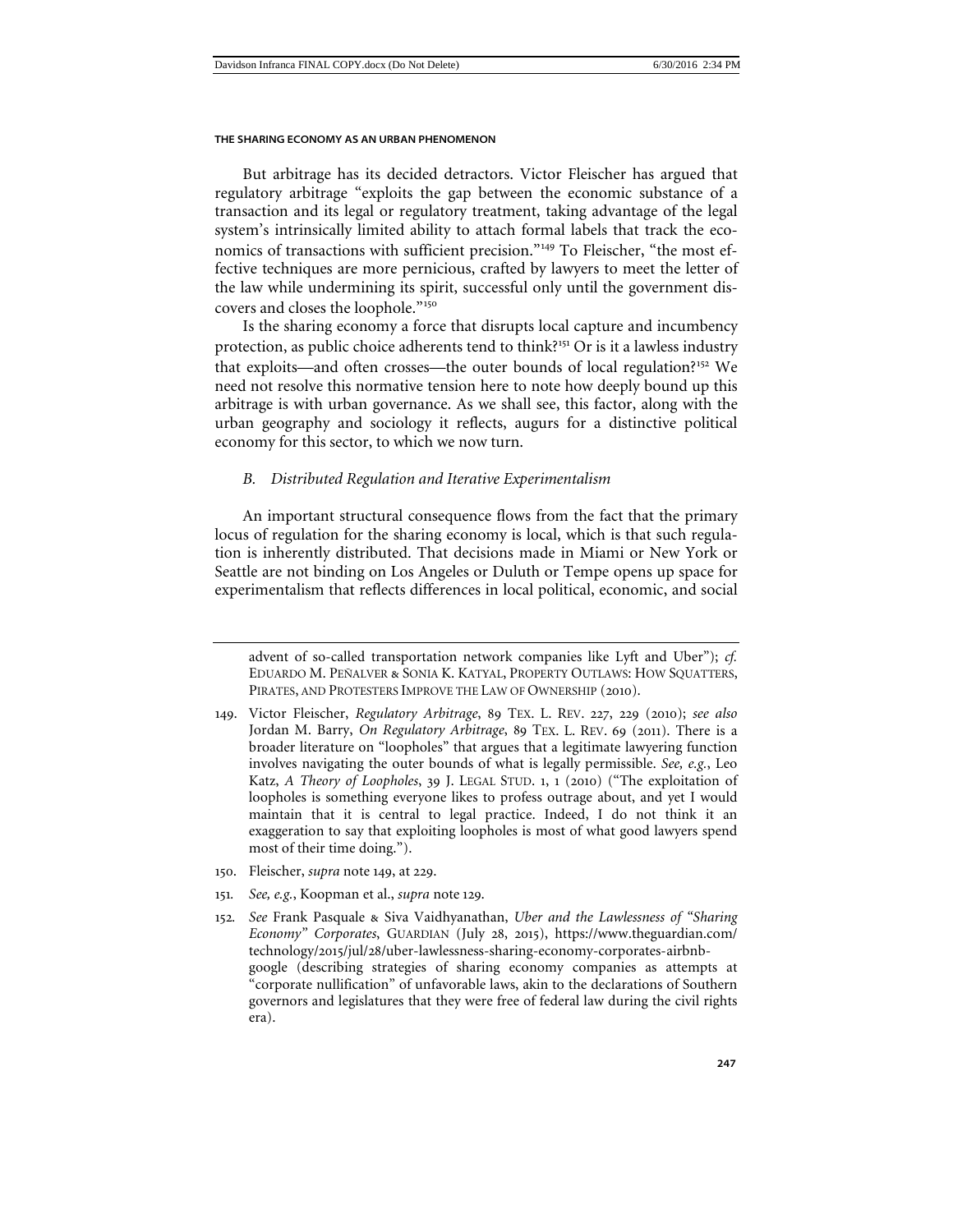conditions.[153](#page-33-0) Hence, notwithstanding the relatively homogenous politics of urban areas in the United States, sharing-economy companies are facing very dif-ferent landscapes in different local government settings.<sup>[154](#page-33-1)</sup> Different local governments will naturally have varying political and economic incentives to foster or resist sharing. Officials in some cities see more advantage in drawing on the sharing economy as a tool for economic development than disadvantage in the threats that the sector poses to local incumbents.

<span id="page-33-5"></span>San Francisco, as is often the case with issues of technology, provides the obvious case study. As the corporate home to companies like Airbnb, Uber, Taskrabbit, MeshLabs, Getaround, and RelayRides, San Francisco has at least nominally embraced this sector.<sup>[155](#page-33-2)</sup> Likewise, the District of Columbia, which operates in a similarly technology-rich region, has over the objection of the local taxi industry instituted relatively conducive ride-share rules.[156](#page-33-3) Other cities have found in opening up this sector not only consumer benefits but also a larger municipal branding and economic development strategy in associating with new technology as a way of trying to draw mobile members of the millen-nial generation.<sup>[157](#page-33-4)</sup>

- <span id="page-33-0"></span>153. There are several factors that are particularly relevant in understanding this variation. On one level, urban *physical* phenomena and the existing geography and infrastructure may influence the variation in approaches and priorities. Social milieu and the zeitgeist of a community is also important—some cities are much more predisposed to be open to a culture of sharing. *Cf.* DERVOJEDA ET AL., *supra*  note 56, at 15 (remarking that in Europe "the culture and features of the local markets" are key determinants of the adoption and success of peer-to-peer platforms). The vagaries of local authority can also influence the disparate nature of city responses to the sharing economy. Finally, perhaps more than anything, of course, the political economy of various localities will shape the resulting regulatory landscape.
- <span id="page-33-1"></span>154*. See* HIRSHON ET AL., *supra* note [18](#page-4-8); *see also* Brad Tuttle, *7 Cities Where the Sharing Economy Is Freshly Under Attack,* MONEY (Jun. 9, 2014), http://time.com/money/ 2800742/uber-lyft-airbnb-sharing-economy-city-regulation.
- <span id="page-33-2"></span>155. In 2012, Mayor Ed Lee announced to great fanfare a high-profile "Sharing Economy Working Group" to undertake a comprehensive public-private review of city policies around this sector, although the working group has apparently never actually met. *See* Andrew Dalton, *Mayor Lee's Sharing Economy Working Group is Hardly Working*, SFIST (May 2, 2014), http://sfist.com/2014/05/02/mayor\_lees \_sharing\_economy\_working.php. Mayor Lee has also declared "Lyft Day" in honor of the company and San Francisco name-checked Carma, a car-pooling app, as a solution to congestion anticipated when the Bay Bridge was closed for repairs. *See* Wogan, *supra* note [39](#page-9-5).
- <span id="page-33-3"></span>156. Aratani, *supra* note [39](#page-9-5); *see* Public Vehicle-for-Hire Innovation Amendment Act of 2012, 60 D.C. Reg. 1717 (Feb. 15, 2013).
- <span id="page-33-4"></span>157*. See* HIRSHON ET AL., *supra* note [18](#page-4-8), at 7 (discussing how focus on innovation through sharing economy has helped Indianapolis "attract millennials and other groups who utilize these platforms").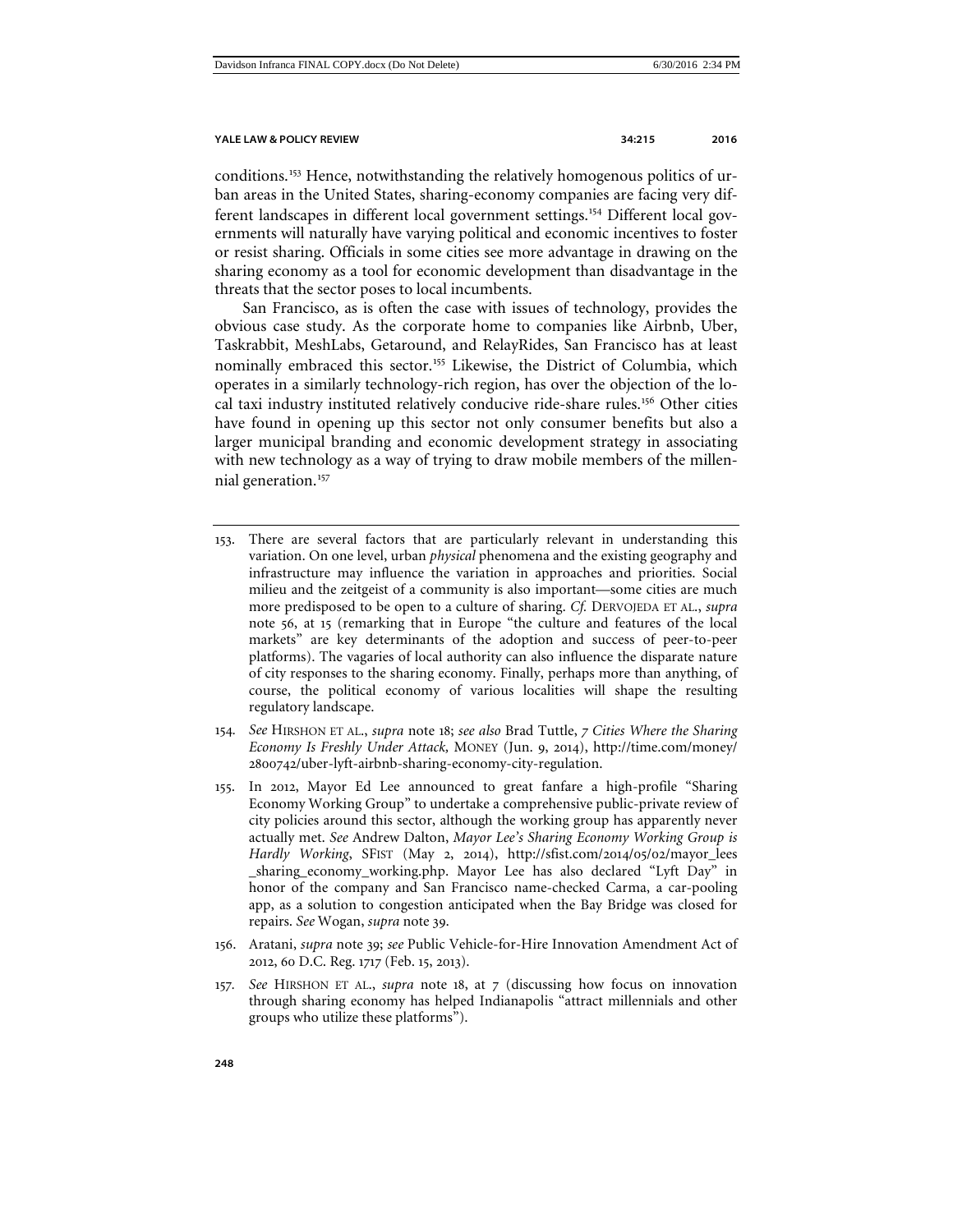By contrast, it is fair to say that New York City (along with New York State) has been notably resistant to many aspects of the sharing economy, targeting Airbnb, Uber, and many other companies in a sustained campaign.<sup>[158](#page-34-0)</sup> Until very recently, ride sharing was technically illegal in Miami-Dade, the urban county that includes Miami (although there was little enforcement of this prohibition). [159](#page-34-1) Other cities can by arrayed along the spectrum these two coastal poles represent.<sup>[160](#page-34-2)</sup>

<span id="page-34-5"></span>This distributed nature of the regulation of the sharing economy allows companies—and local governments—to experiment, iterate, and adapt, as they are doing.<sup>[161](#page-34-3)</sup> Recent efforts to regulate short-term rentals in New Orleans reflect this dynamic. After short-term rental providers argued that it would be too difficult to revise their platforms in a way that would automatically monitor compliance with local regulations, the city planning commission instead recommended requiring the inclusion of license information and an advertised property's address in listings.<sup>[162](#page-34-4)</sup> While licensing compliance has been low in cities that require it, such an approach, the city's deputy mayor suggested, might generate revenue to enable better enforcement targeted at listings that do not

- <span id="page-34-1"></span>159*.* Brian Bandell, *Miami-Date Makes Uber and Lyft Legal*, S. FLA. BUS. J. (May 4, 2016, 7:35 AM), http://www.bizjournals.com/southflorida/blog/morning-edition/2016/ 05/miami-dade-makes-uber-and-lyft-legal.html.
- <span id="page-34-2"></span>160*. See* HIRSHON et al., *supra* note [18](#page-4-8) (surveying the range of local responses to the sharing economy). For an account of the local taxi industry's ultimately unsuccessful attempt to keep Uber out of Las Vegas, see Johana Bhuiyan, *Here's How Uber Beat the Las Vegas Taxi Industry*, BUZZFEED NEWS (Oct. 4, 2015), http:// www.buzzfeed.com/johanabhuiyan/sex-drugs-and-transportation ("Much like in the more than 180 other American cities Uber has entered since it was founded in 2009, Vegas's incumbent taxi and limo companies had no intention of sharing. But what made Vegas unique — what made it Uber's biggest challenge yet — was the extent to which local governments were willing to protect the incumbents."). Uber ultimately gained access by pushing favorable legislation at the state level. *See id.*
- <span id="page-34-3"></span>161*. See infra* text accompanying notes 272-274 (discussing ongoing negotiations in New York City over regulation of Uber); *see also* HIRSHON et al., *supra* note [18](#page-4-8), at 30 (discussing the "iterative process" through which cities quickly respond with legislation to new sharing economy platforms and later revise legislation as services evolve).
- <span id="page-34-4"></span>162. Rob Walker, *Airbnb Pits Neighbor Against Neighbor in Tourist-Friendly New Orleans*, N.Y. TIMES (Mar. 5, 2016), http://www.nytimes.com/2016/03/06/business/ airbnb-pits-neighbor-against-neighbor-in-tourist-friendly-new-orleans.html; CITY PLANNING COMM'N, CITY OF NEW ORLEANS, SHORT TERM RENTAL STUDY at vi (Jan. 19, 2016).

<span id="page-34-6"></span><span id="page-34-0"></span><sup>158</sup>*. See* Tom Randall, *Why Does New York Hate the Sharing Economy?*, BLOOMBERG (Jan. 14, 2014), http://www.bloomberg.com/news/articles/2014-01-13/why-doesnew-york-hate-the-sharing-economy-.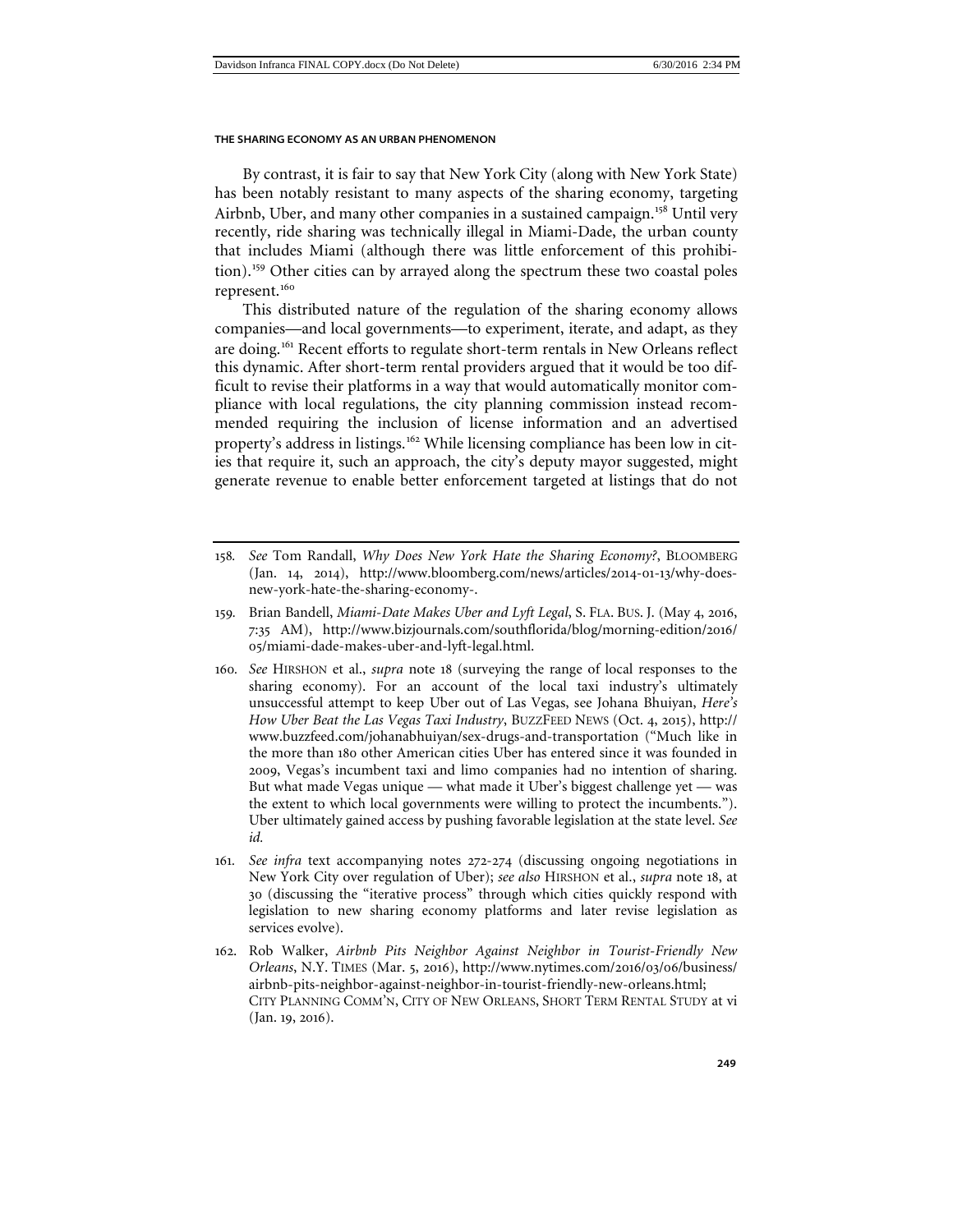comply.[163](#page-35-0) Although Airbnb is reluctant to alter its platform to monitor compliance with myriad local regulations, it has been willing to collect and remit taxes on behalf of local and state governments. For example, Portland, Oregon legalized short-term rentals in July 2014, requiring homeowners to receive a permit from the city and short-term rental services to collect and remit lodging taxes.<sup>[164](#page-35-1)</sup> Airbnb entered into an agreement with the city to collect taxes,<sup>[165](#page-35-2)</sup> although oth-er platforms refused to do so and have faced fines.<sup>[166](#page-35-3)</sup> At the same time, a few months after the law took effect, an estimated ninety percent of Airbnb hosts had not obtained permits, leading the city to pass a new ordinance requiring platforms to disclose the names and locations of hosts.<sup>[167](#page-35-4)</sup> The city initially avoided penalizing platforms for unlicensed listings<sup>[168](#page-35-5)</sup> and short-term rental platforms resisted reporting requirements, contending that the city is trying to

- <span id="page-35-3"></span>166. Elliot Njus, *Portland Fines Vacation Rental Website HomeAway Over User's Unpaid Lodging Taxes*, OREGONLIVE (June 3, 2015, 3:31 PM), http://www.oregonlive.com/ front-porch/index.ssf/2015/06/portland\_fines\_vacation\_rental.html. In late 2015 the City of Portland filed a lawsuit agains VRBO and HomeAway.com related to issues including the failure to collect the lodging tax. Editorial, *Dedicate Airbnb Lodging Taxes for Housing but Better Data is Needed: Editorial Agenda 2015*, OREGONIAN (Dec. 15, 2015), http://www.oregonlive.com/opinion/index.ssf/2015/ 12/dedicate\_airbnb\_lodging\_taxes.html.
- <span id="page-35-4"></span>167. Mike Francis, *Portland Council Vote Sets Stage for Showdown with Airbnb, Shortterm Rental Brokers*, OREGONLIVE (Jan. 21, 2015, 4:29 PM), http://www.oregonlive .com/front-porch/index.ssf/2015/01/portland\_council\_vote\_sets\_sta.html. In February 2015, Portland adopted new zoning regulations governing what the city terms "Accessory Short-Term Rentals." PORTLAND, OR. ZONING CODE § 33.207 (2015). "A basic definition for a City of Portland ASTR is where an individual or family resides in a dwelling unit and rents bedrooms to overnight guests for less than 30 days." *Accessory Short-Term Rental Permits*, CITY OF PORTLAND DEV. SERVS., http://www.portlandoregon.gov/bds/65603 (last visited Apr. 26, 2016).
- <span id="page-35-5"></span>168*.* Francis, *supra* note 167*.* The City's Revenue Division took a "graduated approach to short term rental enforcement," according to its director, extending the deadline for permits and threatening the platforms with penalties if hosts did not obtain permits by the new deadline. Anna Walters, *City of Portland Threatens Airbnb and Rivals with \$503,000 in Fine*, WILLAMETTE WK. (Mar. 19, 2015), http:// www.wweek.com/portland/blog-32979-city-of-portland-threatens-airbnb-andrivals-with-503000-in-fines.html.

<span id="page-35-0"></span><sup>163</sup>*. Id.* 

<span id="page-35-1"></span><sup>164</sup>. Elliot Njus, *Portland Legalizes Airbnb-Style Short-Term Rentals*, OREGONLIVE (July 30, 2014, 7:04 PM), http://www.oregonlive.com/front-porch/index.ssf/2014/07/ portland\_legalizes\_airbnb-styl.html. In a blog post hailing the legislation, an Airbnb lobbyist noted that the company already planned to advocate for an expansion of the types of rentals permitted. *Id.* 

<span id="page-35-2"></span><sup>165</sup>*. See In What Areas is Occupancy Tax Collection and Remittance by Airbnb Available?*, AIRBNB, https://www.airbnb.com/help/article/653 (last visited Aug. 23, 2015) (providing details of tax collection process in different jurisdictions).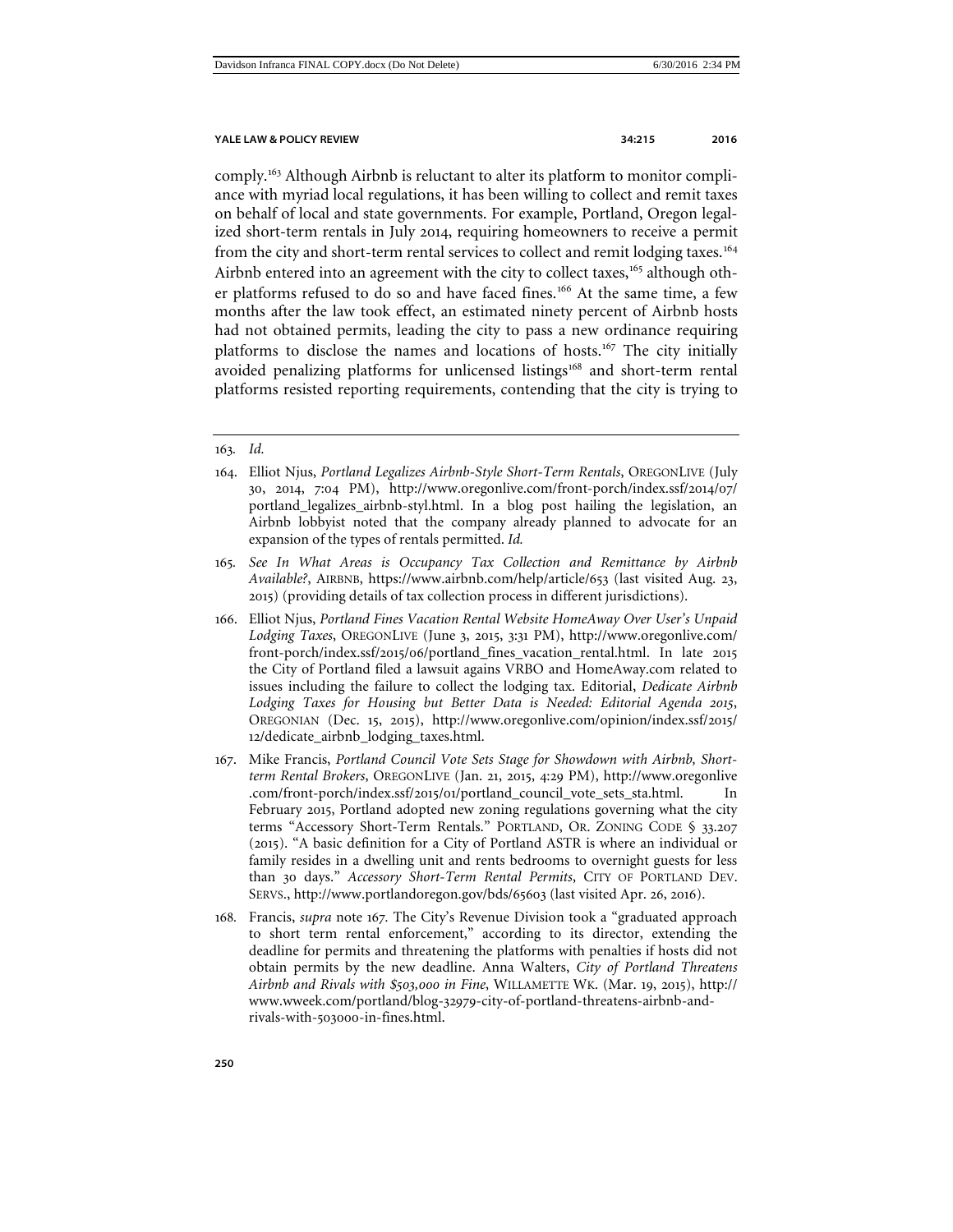"deputize" them to enforce local laws and to violate the privacy of users.<sup>[169](#page-36-0)</sup> This regulatory response to short-term rentals in these and other cities continues to evolve.

In the ride share context, cities have experimented with a range of regulatory requirements and ride share companies have altered their operations in some locales. After initially threatening to leave Kansas City in response to new regu-lations, Uber eventually reached an agreement with the city council.<sup>[170](#page-36-1)</sup> The council reduced proposed fees for individual drivers, and Uber agreed to provide background check information on drivers, which it originally refused to share for privacy reasons. Uber has long resisted attempts by local government to require drivers to undergo fingerprint background checks.<sup>[171](#page-36-2)</sup> Houston and New York are the only cities in which Uber operates that require such checks.<sup>[172](#page-36-3)</sup> In contrast, Uber left the San Antonio market in response to such a requirement, leading the city council to revise the ordinance and make such checks optional, with riders then able to choose a driver who has undergone a fingerprint check.[173](#page-36-4) Despite its public opposition, Uber has been studying potential finger-

- <span id="page-36-1"></span>170. Lynn Horsley, *Uber, Kansas City Get Past Hostilities to Reach Accord*, KAN. CITY STAR (April 23, 2015), http://www.kansascity.com/news/politics-government/ article19340331.html.
- <span id="page-36-2"></span>171. Michael Theis, *As It Fights Fingerprints, Uber Rolls Out More Virtual Lobbying With New Ads*, AUSTIN BUS. J. (Nov. 10, 2015), http://www.bizjournals.com/austin/ news/2015/11/10/as-it-fights-fingerprints-uber-rolls-out-more.html; *see also*  Bandell, *supra* note [159](#page-34-5) (discussing fingerprinting battle in Miami).
- <span id="page-36-3"></span>172*.* Theis, *supra* note 171; *see also Fingerprint Background Checks*, UBER HOUS., http://www.driveuberhouston.com/fingerprint-background-check (last visited Mar. 4, 2016) (discussing fingerprint background check required for TNC license); *TLC License Checklist*, UBER N.Y., http://driveubernyc.com/tlc-license-checklist (last visited Mar. 4, 2016) (discussing fingerprinting administered by New York's Taxi and Limousine Commission). But Uber continues to threaten to leave Houston if the city council fails to repeal regulations. *See* Dug Begley, *Uber Threatens to Leave Houston*, HOUS. CHRON. (May 2, 2016, 2:51 PM), http://www .chron.com/news/politics/houston/article/Uber-threatens-to-leave-Houston-7379011.php.
- <span id="page-36-4"></span>173. Katherine Blunt, *Uber Plans for San Antonio Expansion*, SAN ANTONIO EXPRESS-NEWS (Jan. 6, 2016), http://www.expressnews.com/news/local/article/Uber-plansfor-San-Antonio-expansion-6739238.php. As of December 16, 2015 "eighty-six drivers had applied to complete the city's fingerprint-based check, 37 of whom had completed it." *Id.* Those who complete the checks can share that information in their profiles on the companies' apps. *Id.*

<span id="page-36-0"></span><sup>169</sup>. Steve Law, *City, Short-Term Rental Hosts Face Off*, PORTLAND TRIB. (Jan. 27, 2015), http://portlandtribune.com/pt/9-news/248329-116358-city-short-term-rentalhosts-face-off.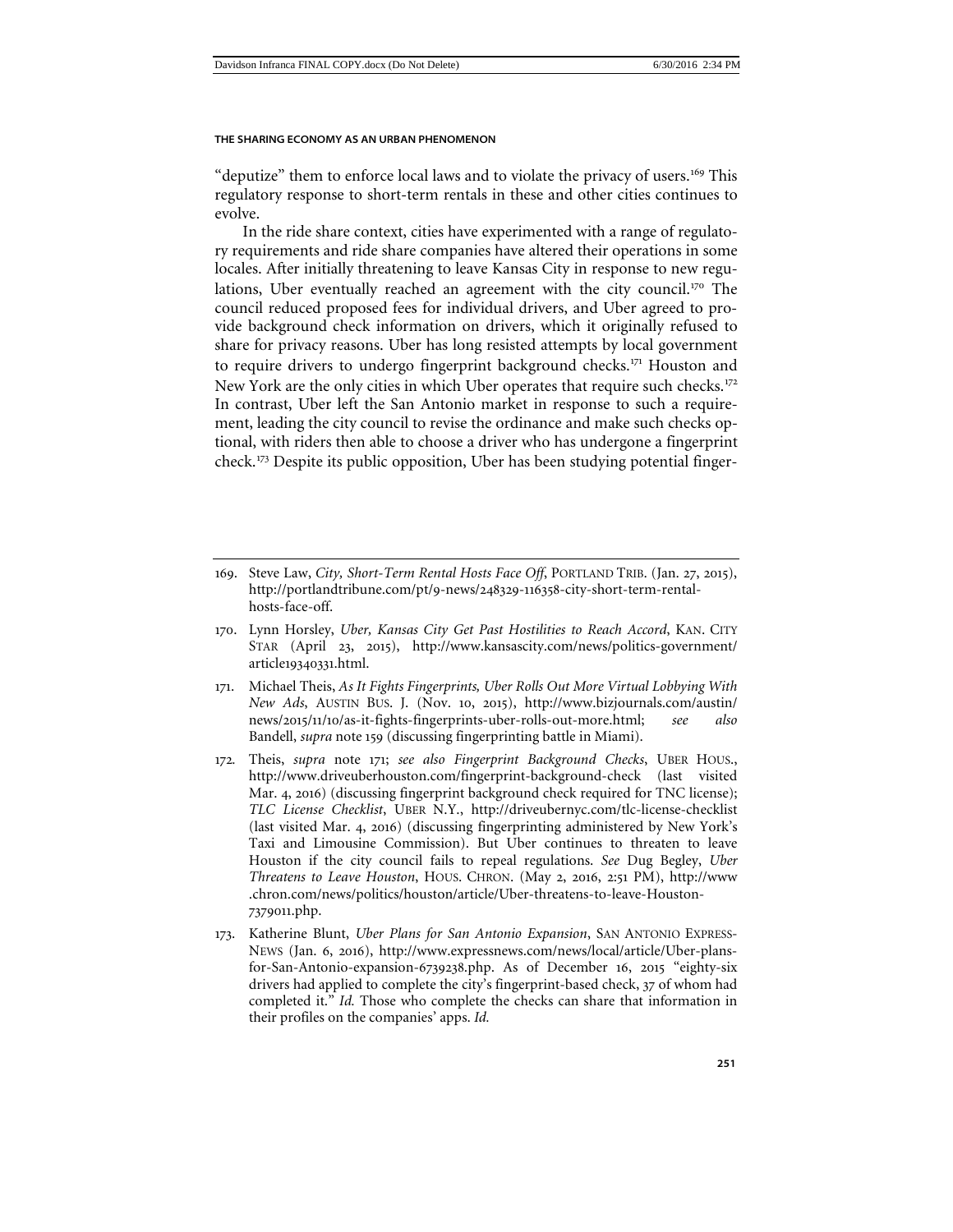print background checks and is testing one service in California.<sup>[174](#page-37-0)</sup> This effort suggests that, despite its frequent threats to abandon cities in response to new regulations, the company is willing to broker compromises rather than abandon lucrative urban markets.

Nonetheless, Uber and Lyft both recently abandoned the Austin market in response to a December 2015 ordinance that requires ridesharing drivers to un-dergo a "fingerprint-based criminal background check."<sup>[175](#page-37-1)</sup> The city called an election on May 7, 2016 on a petition seeking to repeal the ordinance and re-place it with a provision expressly prohibiting fingerprinting.<sup>[176](#page-37-2)</sup> Despite a nearly \$9 million campaign funded by Uber and Lyft, 56% of voters rejected the peti-tion, preserving the December 2015 ordinance.<sup>[177](#page-37-3)</sup> After Uber and Lyft followed through two days later on their promise to leave the Austin market, $178$  a few smaller ride sharing companies, GetMe, Wingz, and Fare, entered to fill the void.[179](#page-37-5) In addition, an Austin-based non-profit Transportation Network Com-pany, RideAustin, which proposes to pay drivers a higher percentage of fares,<sup>[180](#page-37-6)</sup> began providing rides that June.<sup>[181](#page-37-7)</sup> RideAustin, which has embraced the re-

- <span id="page-37-0"></span>174. Ellen Huet, *Uber Publicly Resists Fingerprinting But Is Quietly Testing it On Some Drivers*, FORBES (Oct. 14, 2015), http://www.forbes.com/sites/ellenhuet/2015/10/14/ uber-publicly-resists-fingerprinting-its-drivers-but-is-quietly-testing-it-live-scan.
- <span id="page-37-1"></span>175. Austin, An Ordinance Amending City Code Chapter 12-3 Relating to Transportation Network Companies (TNCs) and Terminating TNC Operating Agreements, http:// www.austintexas.gov/edims/document.cfm%3Fid=245769 (last visited June 27, 2016).
- <span id="page-37-2"></span>176. Mike McPhate, *Uber and Lyft End Rides in Austin to Protest Fingerprint Background Checks*, N.Y. TIMES (May 9, 2016), http://www.nytimes.com/2016/05/10/ technology/uber-and-lyft-stop-rides-in-austin-to-protest-fingerprint-background -checks.html. A local law in Austin enables citizens to circumvent the city council through a petition process. Office of the City Clerk, Austin, Texas, Petitions, https://www.austintexas.gov/department/petitions (last visited June 9, 2016). The city council then has the option to either adopt the petition ordinance or call an election on the ordinance. *Id.*
- <span id="page-37-3"></span>177. *Id.*
- <span id="page-37-4"></span>178. *Id.*
- <span id="page-37-5"></span>179. Ellie Kaufman, *Uber And Lyft Abandoned Austin, But It Could Be a Blessing in Disguise for Ride-Sharing Apps*, QUARTZ (June 7, 2016), http://qz.com/699458/ uber-and-lyft-abandoned-austin-but-it-could-be-a-blessing-in-disguise-for-ridesharing-apps/.
- <span id="page-37-6"></span>180. *FAQ*, RIDEAUSTIN, http://www.rideaustin.com/faq/ (last visited June27, 2016).
- <span id="page-37-7"></span>181. *Id.* Another group also has also sought to fill the void: *Arcade City Austin / Request a Ride*, a Facebook group with over 30,000 members, offers a less technologicallyadvanced peer-to-peer ride sharing service. Fitz Tepper, *How a 30K-Member Facebook Group Filled the Void Left by Uber and Lyft in Austin*, TECHCRUNCH (June 7, 2016), http://techcrunch.com/2016/06/07/how-a-30k-member-facebook-group filled-the-void-left-by-uber-and-lyft-in-austin/. Potential riders post requests and drivers respond with a price, estimated time of arrival, and phone number to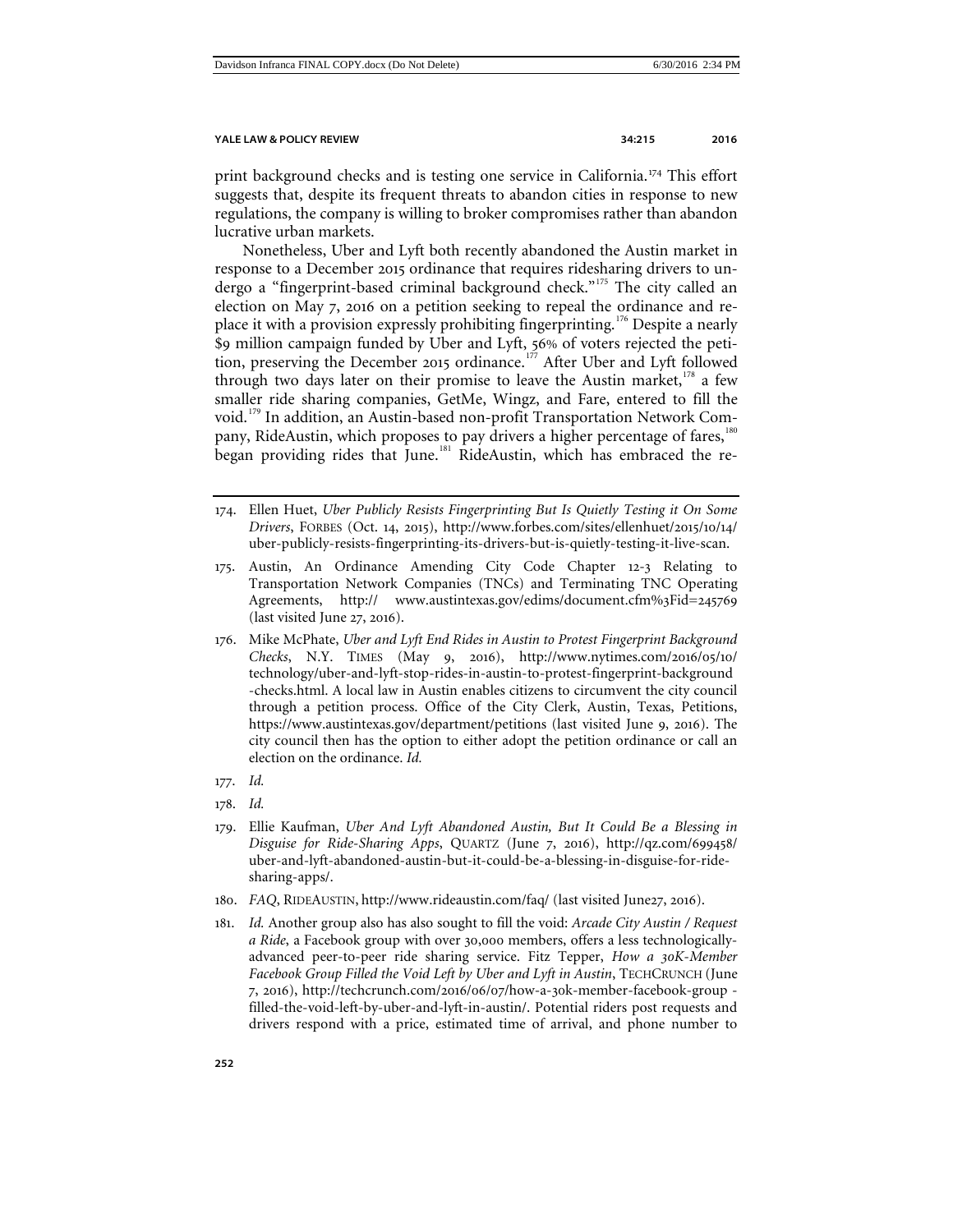quired background checks and pays the fee on behalf of drivers, asserts that its model "will be how cities of the future will embrace the ride sharing move-ment."<sup>[182](#page-38-0)</sup> RideAustin's founders drew upon the expertise of the Austin technology community, a desire to keep more of the profit from ride sharing in the community (and particularly in the pockets of drivers), and the familiarity with ride sharing created by Uber and Lyft. This effort may be replicated in other urban communities looking to reimagine the peer-to-peer economy through forms tailored to particular local regulatory regimes and markets.<sup>[183](#page-38-1)</sup>

It is likely that, over time, regulatory regimes and enforcement efforts will continue to evolve as cities learn from their own experiences and those of their peers.[184](#page-38-2) At the same time, it is also likely that, as Airbnb has done in some jurisdictions with the collection of lodging taxes, and as Uber has done in Houston and New York with fingerprint requirements, sharing-economy firms will adjust their business models to broker compromises and continue operation in certain desirable urban markets.[185](#page-38-3) Different localities will reach different equi-

- <span id="page-38-0"></span>182. *About Us*, RIDEAUSTIN, http://www.rideaustin.com/about-us/#overview (last visited June 27, 2016); *see also* Michael Theis, *Nonprofit Uber Alternative Springs from Austin Tech Minds*, AUSTIN BUS. J., (May 23, 2016), http://www.bizjournals .com/austin/blog/techflash/2016/05/nonprofit-uber-alternative-springs-fromlocal-tech.html.
- <span id="page-38-1"></span>183. It also bears similarities to the suggestion some have made of local communities developing driver-owned ride sharing co-ops. *See infra* notes 258 and accompanying text.
- <span id="page-38-2"></span>184*. See, e.g.*, Lynn Thompson, *Seattle Approves New Regulations That Satisfy Rideshare and Taxi Drivers*, GOVERNING (July 15, 2014), http://www.governing.com/ news/headlines/mct-seattle-new-rideshare-rules.html (quoting Seattle City Council member who, discussing new ride share regulation, remarked that "[t]his landscape will continue to change. We will continue to check back to make sure the ordinance matches up with safety, with consumer protection and with advancing transportation options in the city"). The marketing manager of Bridj has similarly remarked, "In my opinion a one size fits all regulation won't suffice as the Bridj model is unique to our service and technology companies will continue to innovate in ways that regulators can't foresee or plan for." Nick DeLuca, *What's Next for Ride-Shares Like Uber, Lyft & Bridj in Cambridge?*, BOSTINNO (May 19, 2015), http://bostinno.streetwise.co/2015/05/19/uber-bostoncambridge-public-hearing-on-ride-share-services.
- <span id="page-38-3"></span>185. It remains unclear why sharing-economy companies, to the extent that they have begun to develop national market strength—and the regulatory influence that can come from that position—have not worked harder to preempt local regulation. After all, it is a traditional gambit of regulated industries facing conflicts over

confirm the pickup. *Id.* The group was created by Arcade City, a new "decentralized" ridesharing service that, while it will match drivers through an app, allows for directly payments by riders to their drives, purporting, perhaps unrealistically, to "cut out the corporate middlemen – and make government regulations obsolete." *Dear Austin*, ARCADE CITY, http://arcade.city/ (last visited June 27, 2016).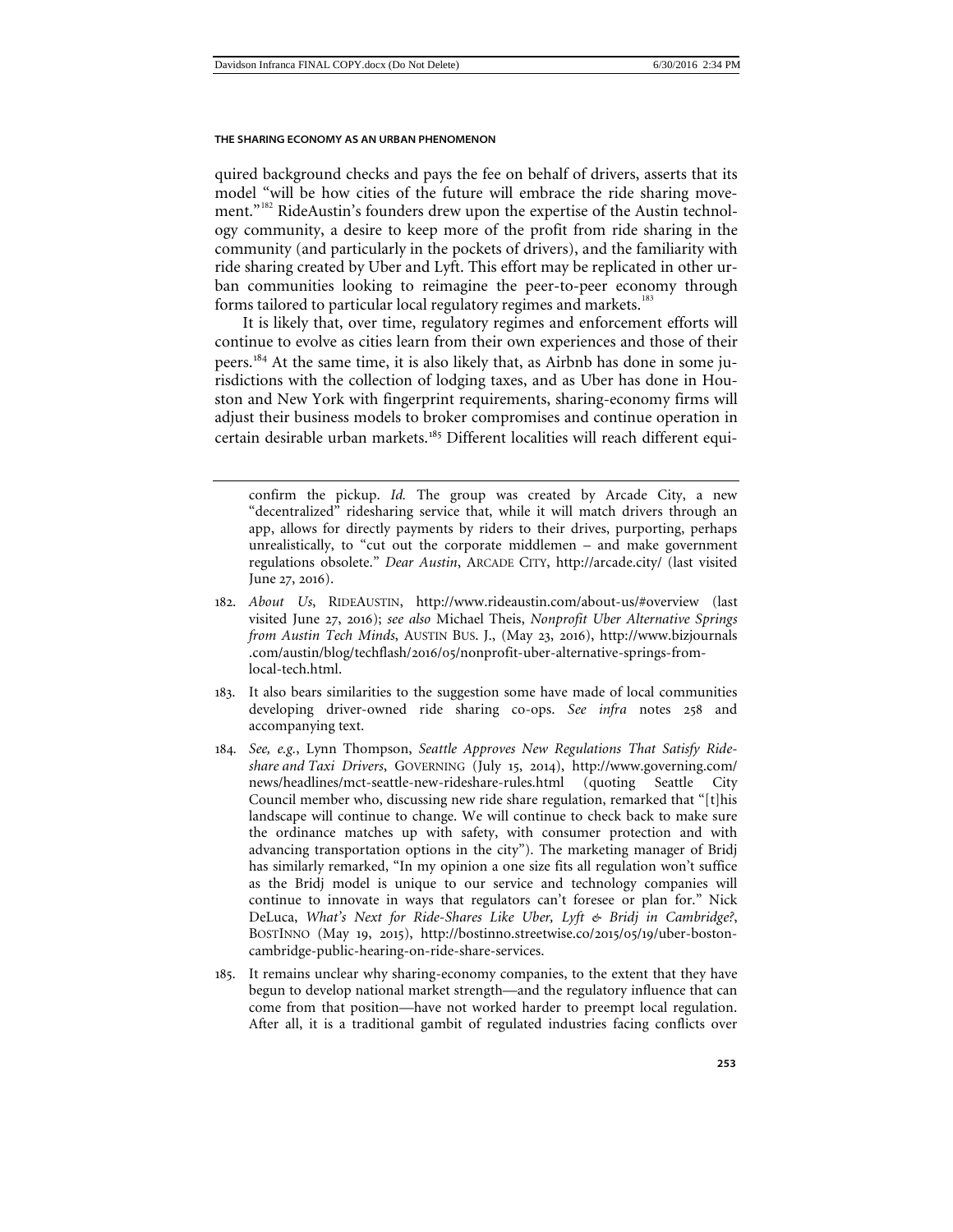libria with sharing enterprises, but over time, as these approaches take effect and are evaluated, variation may decrease.<sup>[186](#page-39-0)</sup>

In parsing this distributed regulatory landscape, it is worth examining the comparative advantages and disadvantages that local governments bring to the exercise.<sup>[187](#page-39-1)</sup> It is a worn truism that local governments are natural engines of ex-perimentalism,<sup>[188](#page-39-2)</sup> and local governments are in many ways better "laboratories" than their state counterparts so valorized in the federalism literature.<sup>[189](#page-39-3)</sup> This is because local governments have comparative advantages in functioning—when they function well—to aggregate local preferences and channel localized infor-mation into governance.<sup>[190](#page-39-4)</sup>

Localist experimentalism is also particularly well suited to conditions of rapid change.[191](#page-39-5) Local governments and even the industry itself know relatively

- <span id="page-39-0"></span>186. There are certainly well-recognized disadvantages to local experimentalism, particularly when there are common regulatory issues cutting across cities or where the most efficient regulatory solution requires little variation to derive. This is a fair point, although it is still sufficiently early in the development of the sharing economy that iterative experimentalism seems likely still to add value.
- <span id="page-39-1"></span>187. To be clear, we are not arguing as a normative matter that urban governments are the right or best level of our federal structure to situate the primary regulation of the sharing economy. Rather, we are simply foregrounding the fact that, given the urban nature of the business models involved and the inextricable local regulatory arbitrage involved in many sharing enterprises, this federalist/localist landscape presents a reality that must be confronted on its own terms.
- <span id="page-39-2"></span>188. For a general argument in favor of structural devolution as a strategy for fostering localized and responsive solutions in governance, see Michael C. Dorf & Charles Sabel, *A Constitution of Democratic Experimentalism*, 98 COLUM. L. REV. 267 (1998). Some scholars have disaggregated the local in the discourse on experimentalism, highlighting the differences between local and more general federalist state-level dynamics. *See, e.g.*, Richard Briffault, *"What About the 'Ism'?" Normative and Formal Concerns in Contemporary Federalism*, 47 VAND. L. REV. 1303 (1994).
- <span id="page-39-3"></span>189. R.A. Lenhardt, *Localities as Equality Innovators*, 7 STAN. J. C.R. & C.L. 265 (2011); *see also* Stacy Laira Lozner, Note, *Diffusion of Local Regulatory Innovations: The San Francisco CEDAW Ordinance and the New York City Human Rights Initiative*, 104 COLUM. L. REV. 768 (2004).
- <span id="page-39-4"></span>190*. See* HIRSHON ET AL., *supra* note [18](#page-4-8), at 27-29 (discussing various ways in which city governments have engaged the public as general and particular stakeholders in drafting regulations in response to the sharing economy).
- <span id="page-39-5"></span>191. Paul Diller notes a particularly relevant localist advantage: cities are structurally predisposed to innovate, given their typically unicameral legislatures and lack of

inconsistent obligations to seek to elevate to a higher level of regulatory authority. Uniformity, all things considered, can bring certainty to the playing field. One reason why sharing-economy companies may be comfortable subjecting themselves to the vagaries of local regulation is that they appear to be winning—in some way—the majority of threshold, existential fights that have emerged with local governments.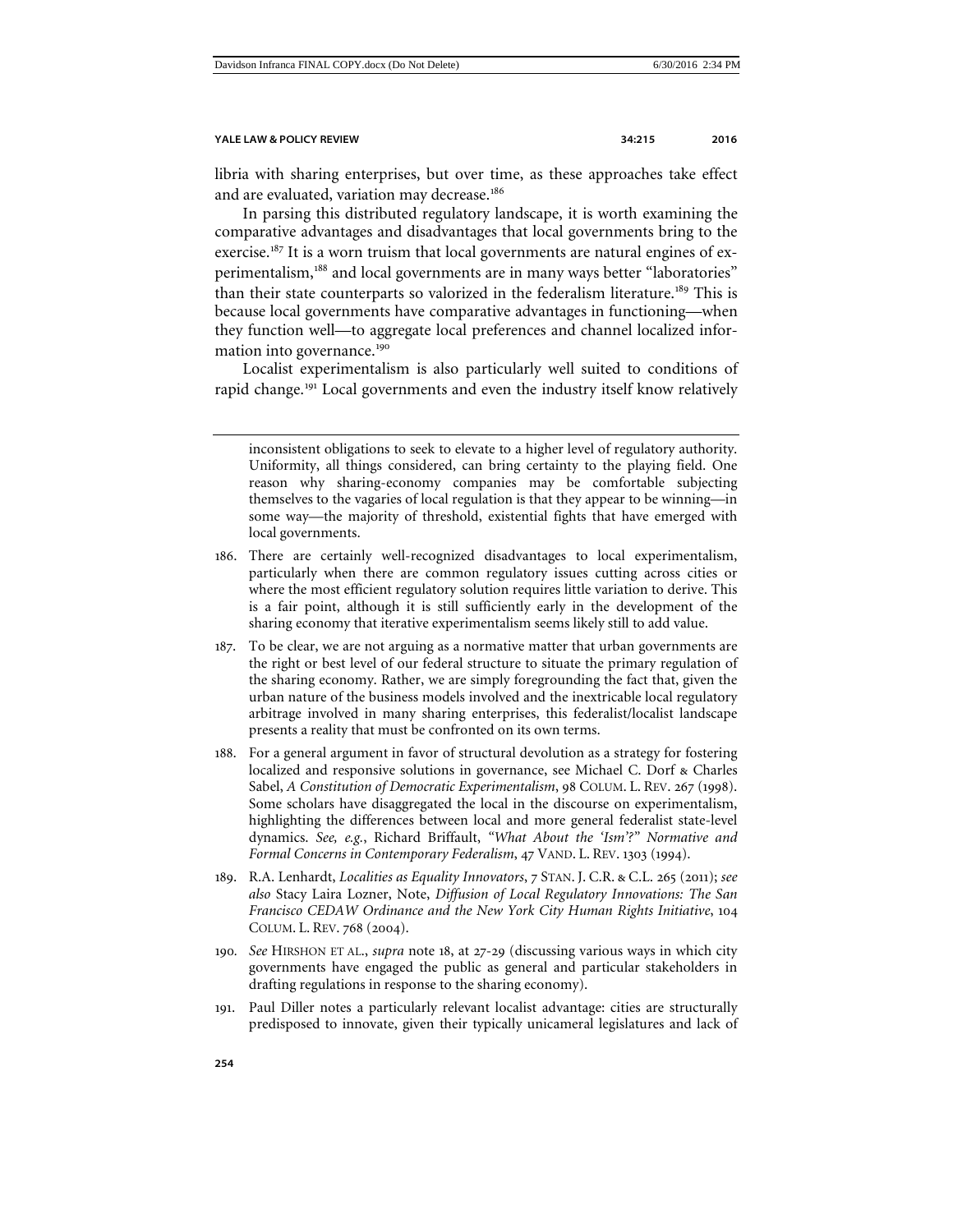little at this point about the nature of the sharing economy even as it continues to metastasize, making it a paradigm example of regulation under uncertainty.[192](#page-40-0) A national regime, even as a floor, would stifle the opportunity to craft nuanced responses to highly localized disruptions. Moreover, to the extent there is value in the innovation that this sector brings to urban areas, it is equally worthwhile to encourage creativity and responsiveness in regulatory approaches.[193](#page-40-1) As Benjamin Barber recently argued, in our current political environment, local governments have been a source of particular innovation on critical policy areas, tapping into global networks of pragmatic local policymakers.[194](#page-40-2)

Local governments are also fairly well adapted to regulate the specific areas where the sharing economy is having its greatest impact.<sup>[195](#page-40-3)</sup> Local governments have varied authority, but zoning, local transportation, licensing, and the like

supermajority requirements. *See generally* Paul A. Diller, *Why Do Cities Innovate in Public Health? Implications of Scale and Structure*, 91 WASH. U. L. REV. 1219 (2014).

- <span id="page-40-0"></span>192*. Cf.* Matthew C. Stephenson, *Information Acquisition and Institutional Design*, 124 HARV. L. REV. 1422, 1427 (2011) ("Most government decisions must be made under conditions of substantial uncertainty, in which the optimal choice depends on information about consequences that can never be known with anything approaching certainty.").
- <span id="page-40-1"></span>193. Indeed, the distributed nature of the regulation of the sharing economy can allow for real creativity. In the context of the short-term rental market, for example, Stephen Miller has proposed calibrating existing regulatory interests and new entrants through a system of "transferable sharing rights" or TSRs. Miller, *supra*  note 3, at 48-52. These TSRs would allow owners to purchase the right to engage in sharing, paying a fee to offset the negative externalities and foregone tax revenue tied to the short-term rental. *Id.* This mechanism, which builds on existing regulatory tools like impact fees and transferable development rights, highlights the opportunity for creativity in a distributed regulatory environment. Whether it would actually work is a question amenable to answer in practice, but there would be relatively little cost—and some clear advantages—for a handful of local governments to try.
- <span id="page-40-2"></span>194*. See generally* BENJAMIN R. BARBER, IF MAYORS RULED THE WORLD: DYSFUNCTIONAL NATIONS, RISING CITIES (2013). Indeed, the localist strain of experimentalism is currently operating in an environment of fairly active policy diffusion. *Cf*. GRAEME BOUSHEY, POLICY DIFFUSION DYNAMICS IN AMERICA (2010). As local governments innovate in various policy spheres, they have the ability to communicate and learn from each other. There is a robust network of direct contacts and intergovernmental organizations that facilitate horizontal policy dialogue; this is already evident in responses to the sharing economy. *Cf.* Daniel Rodriguez & Nadav Shoked, *Comparative Local Government Law in Motion: How Different Local Government Law Regimes Affect Global Cities' Bike Share Plans*, 42 URB. L.J. 123  $(2014).$
- <span id="page-40-3"></span>195*. See* Rauch & Schleicher, *supra* note 3, at 37.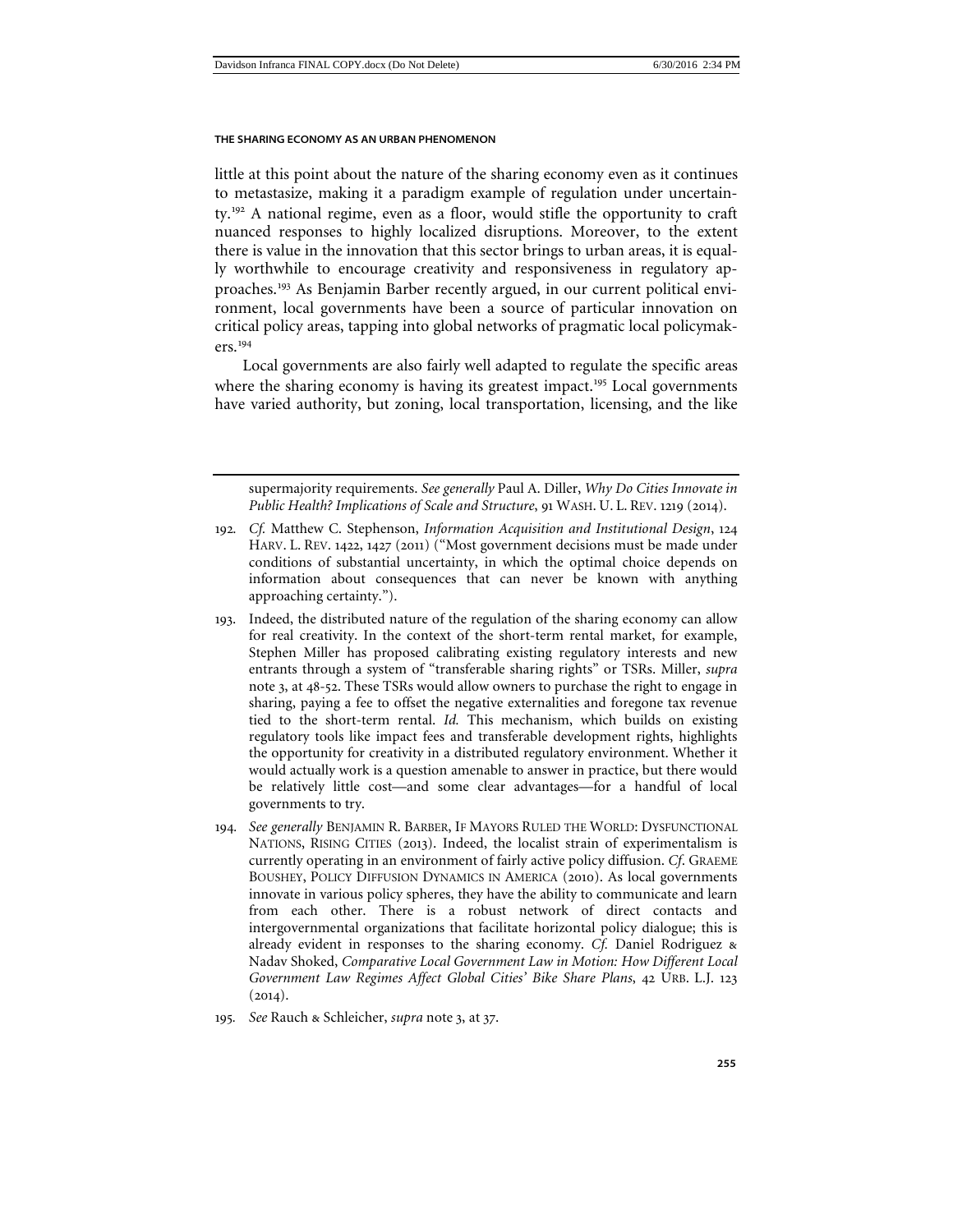are traditionally strong areas of local regulatory capacity.<sup>[196](#page-41-0)</sup> Whatever disabili-ties local governments suffer in other regulatory arenas,<sup>[197](#page-41-1)</sup> they tend to have the tools they need to respond to the consequences of the sharing economy.

Finally, local governments are particularly well suited to adapt to an industry sector that is so paradigmatically steeped in data. Local governments inevitably operate through highly place-based information, such as police reports, property tax records, building code inspections, school district data, and others. That experience gives local governments an advantage in working out the balance between innovation and consumer protection. Given that local governments operate at a scale that can, even in the largest cities, capture individual and neighborhood dynamics, they can leverage data in highly particularized ways.[198](#page-41-2)

As with all aspects of localism, however, there are downsides to many elements of what drives this type of experimentalism. As to the deliberative ideal,

<span id="page-41-0"></span>196*. Id.* There is a predicate legal-structural underpinning to the distribution of authority over the sharing economy that must be acknowledged in evaluating the vertical division of regulatory responsibility. Because our legal system tends to task local governments with oversight on land use, transportation, licensing, and related topics, that is the level of government to which we turn when local frictions emerge. If we had a different distribution of authority—and it is easy to forget that it was not too long ago that policymakers seriously contemplated, for example, a national land use planning system, *see* Jerold S. Kayden, *National Land-Use Planning in the United States: An Idea Whose Time Has Never Come*, 3 WASH. U. J. L. & POL'Y 445 (2000) (discussing efforts up to the 1970s to enact national land use law), we would likely see a different set of legal actors shaping the sharing economy.

In this respect, we can compare some international counter-examples, looking to places where there is less of a legal culture of localism and hence more pressure to respond to these new entrants at a national political level. France provides a telling case study here. In the summer of 2015, the French version of Uber, called UberPop, sparked significant protests, which led to a clampdown and even the indictment of some company officials. *See* James Titcomb, *Uber Suspends Controversial UberPop Service in France after Executives Arrested*, TELEGRAPH (July 3, 2015), http://www.telegraph.co.uk/technology/news/11715706/Uber-suspendscontroversial-UberPop-service-in-France-after-executives-arrested.html. This regulation was national and now the conditions in Paris attain to France as a whole.

- <span id="page-41-1"></span>197*. See generally* GERALD E. FRUG & DAVID J. BARRON, CITY BOUND: HOW STATES STIFLE URBAN INNOVATION (2008); *see also* Nestor M. Davidson, *Localist Administrative Law*, 126 YALE L.J. (forthcoming 2017) (manuscript at 12-15) (draft on file with authors) (discussing the breadth and depth of local regulatory authority over land, the environment, business, employment, consumer protection, and public welfare).
- <span id="page-41-2"></span>198*. See infra* Part IV.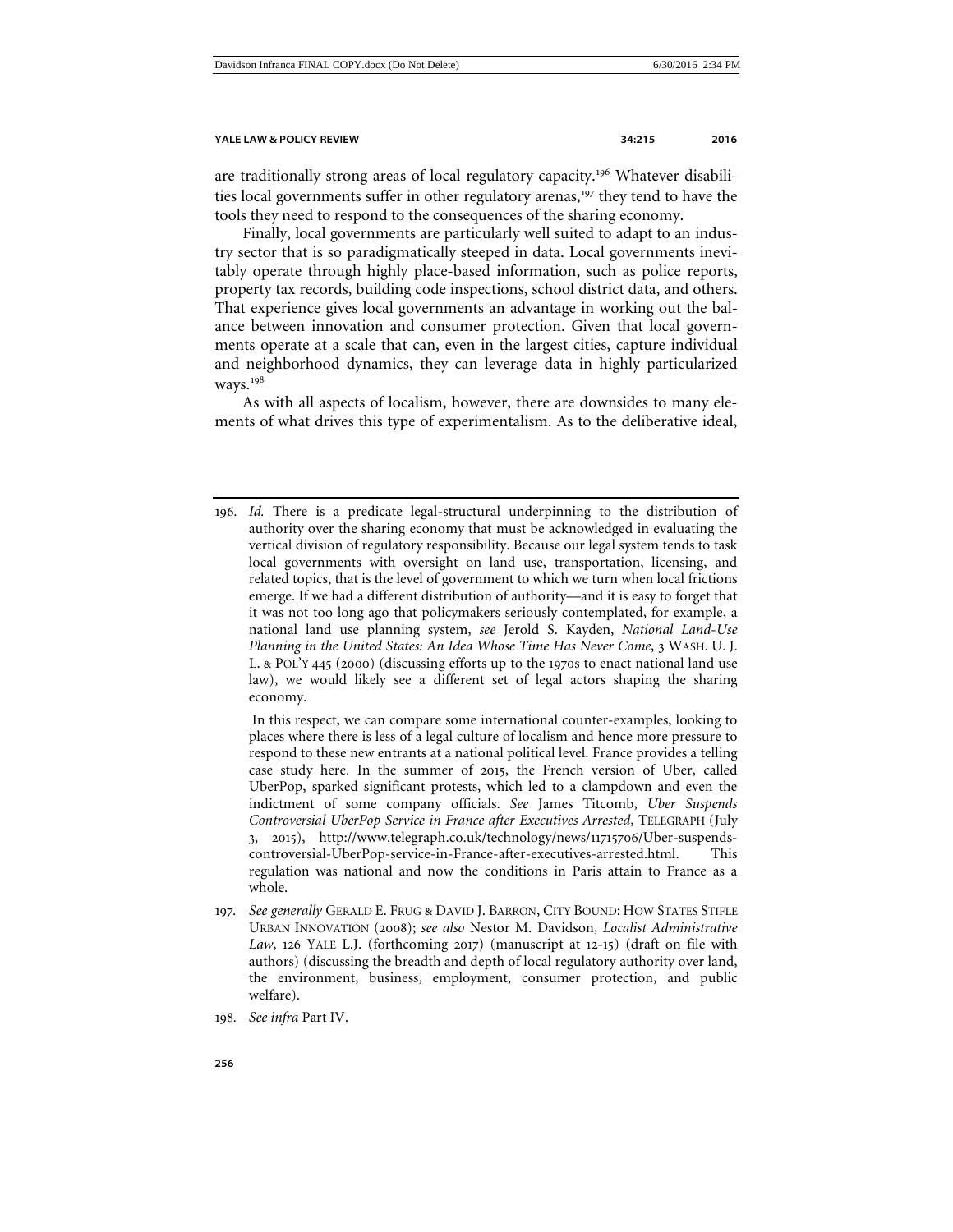for example, the risk of exclusion is always a concern.<sup>[199](#page-42-0)</sup> This can be because metropolitan regions are so fragmented, often locating decision-making where the external effects of policies on other constituencies are not taken into account. It can also be because the scale of local governments makes them particularly vulnerable to capture by concentrated interests. Thus, the efficiency and democracy-reinforcing aspects of local preference aggregation must be balanced against recurring representational deficits. Salience and the scale of governance can give too much veto power to concentrated local interests, and incumbency and capture can be endemic. Thus, the political economy of parochiparochialism often privileges local incumbents.[200](#page-42-1)

The risks of incumbency and local capture have long been staples of urban theory.[201](#page-42-2) The intensification of the exchange of goods that sharing platforms bring in their wake renders these activities more visible, leading, perhaps inevitably, to heightened opposition from incumbent industries as well as heightened attention to inefficiencies in existing regulation. One reason why regulatory arbitrage has been so effective for sharing enterprises—and has sparked such strong political reaction—is precisely that these companies are disrupting some of the most entrenched sectors of urban economies.

The sharing economy, as a reaction to local capture, benefits also from the ability of these enterprises to energize new constituencies. In the sharing economy, many (although not all) actual providers of goods and services—and certainly, so far, most consumers—are individuals operating often within the same cities, and in some cases neighborhoods, in which they also live. In contrast with the more corporate, national companies that provide platforms, individuals participating in the sharing economy will tend to see local regulation as more salient (and cannot as easily exit a particular regulatory regime).<sup>[202](#page-42-3)</sup> They also may experience these regulations not only as participants in the sharing economy but also as residents and in some cases homeowners for whom the regulations purportedly serve other interests.<sup>[203](#page-42-4)</sup> As sharing enterprises inevita-

- <span id="page-42-3"></span>202*. See* Walker, *supra* note [162](#page-34-6) (discussing Airbnb's reluctance to become deeply involved in local regulations, leaving compliance to users of the platform).
- <span id="page-42-4"></span>203. This dynamic may contribute to the efforts of some sharing-economy participants to advocate for specific regulations that would legalize their operation and weed out bad actors. For example, in New Orleans, a group of residents who rent out

<span id="page-42-0"></span><sup>199</sup>*. See* Heather K. Gerken, *Foreword: Federalism All the Way Down*, 124 HARV. L. REV. 4 (2010).

<span id="page-42-1"></span><sup>200</sup>*. See* Rauch & Schleicher, *supra* note 3, at 4.

<span id="page-42-2"></span><sup>201</sup>. Adam Smith observed that denser locales and the specialization they produce lead to a greater likelihood that those working in a specific trade will combine together in some fashion. *See* SMITH, *supra* note [61](#page-14-6), at 125. For Smith this inevitably led to the incorporation of even "[t]he most insignificant trades carried on in towns." *Id.*  at 125. Seemingly foretelling the tensions in large cities between sharing economy firms and incumbent providers of competing services, Smith deemed inevitable a "jealousy of strangers" and actions to stifle competition from new entrants to the market. *Id.*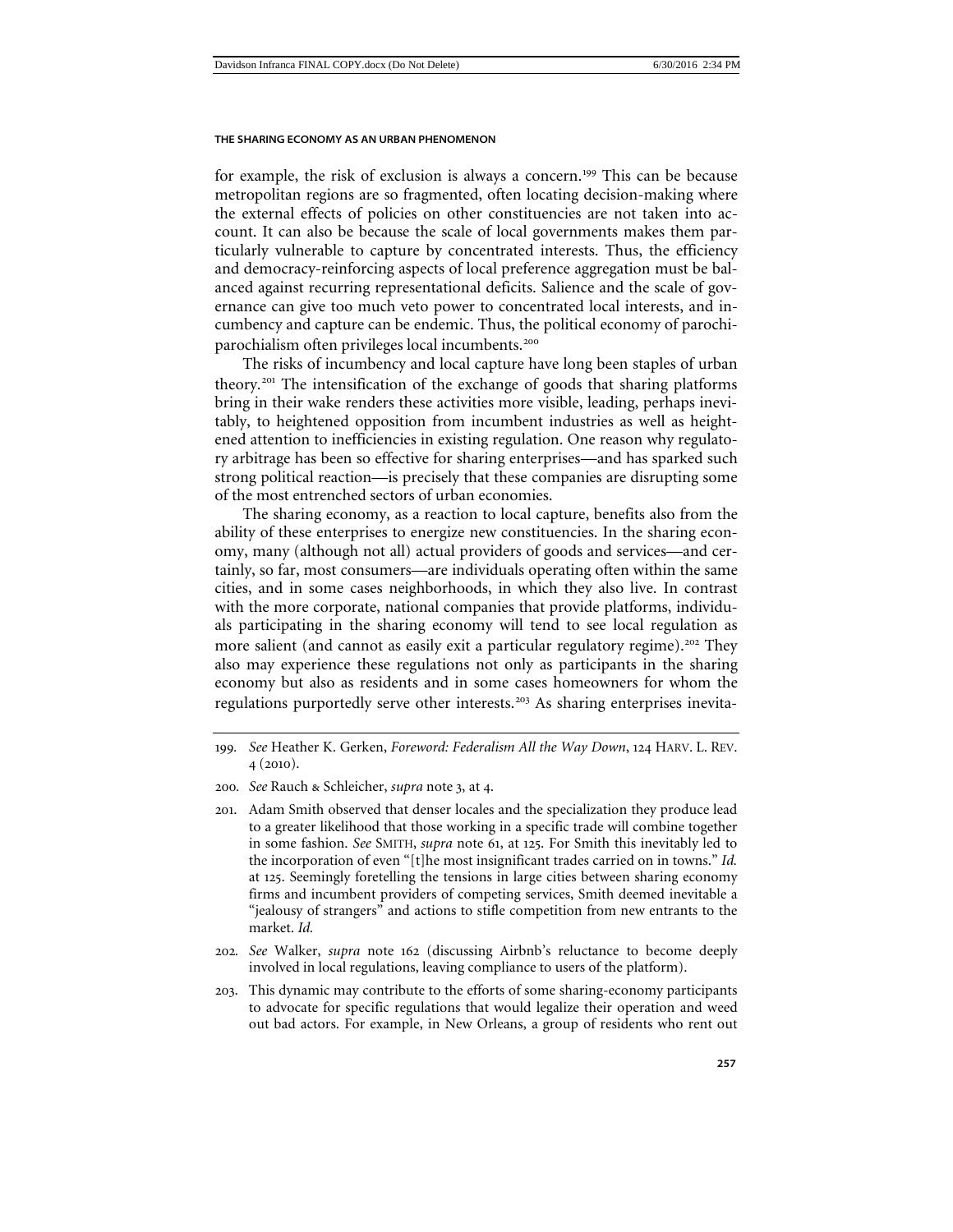bly clash with local incumbents in the sectors in which they are gaining market strength, the salience of local consumer-as-producer interests changes the local political economy.[204](#page-43-2)

In sum, local experimentalism has defined the early regulatory response to the sharing economy, which has had an impact on the emerging economy. Creative policy responses and difficult compromises are generating equilibria that provide new learning for other local governments, and sharing enterprises are forging paths within this balancing exercise. The ferment that this has begun to generate, however, is not remaining strictly cabined within the sharing economy, a subject to which we now turn.

# <span id="page-43-0"></span>III. The Sharing Economy as an Agent of Urban Transformation

It is clear that the sharing economy is being shaped and refined through the distributed clash of local regulatory structures, but the dialectic between this sector and cities critically runs both ways. The sharing economy is also shaping cities themselves—how they regulate beyond the sharing economy and how they are built and experienced. As this Part will argue, the sharing economy is generating new models of local regulation and political participation and is changing patterns of development and mobility. And, while some fear threats to local neighborhoods, an underappreciated potential exists for the sharing economy to foster social capital.

# <span id="page-43-1"></span>*A. Changing the Urban Landscape*

As with urban governance, the sharing economy is already changing the economic and physical character of urban areas. This shift in how businesses operate, as well as how people interact with cities, will yield a decidedly new urban geography.

short-term rentals has sought new regulations to avoid problems they attribute in part to antiquated and poorly enforced existing regulations. *See* Robert McClendon, *The Answer to Short-Term Rental Problems is to Legalize and Regulate, Group Says*, TIMES-PICAYUNE (Jun. 4, 2014), http://www.nola.com/politics/index .ssf/2014/06/the\_answer\_to\_short-term\_renta.html. In addition, this dynamic might complicate one component of William Fischel's homevoter hypothesis, which contends in part that the increase in interurban commuting strengthened the role of homeowners in local politics as "commuters vote their homes, not their jobs." WILLIAM A. FISCHEL, THE HOMEVOTER HYPOTHESIS 14 (2001). If a notinsignificant share of one's employment income comes, in part, from renting out rooms in one's house or otherwise participating in the sharing economy, the considerations that shape an individual's assessment of local ordinances may become more complex.

<span id="page-43-2"></span><sup>204</sup>. As we will see below, this has the potential to change not only the regulation of the sharing economy, but also urban governance more broadly. *See infra* Part IV.A.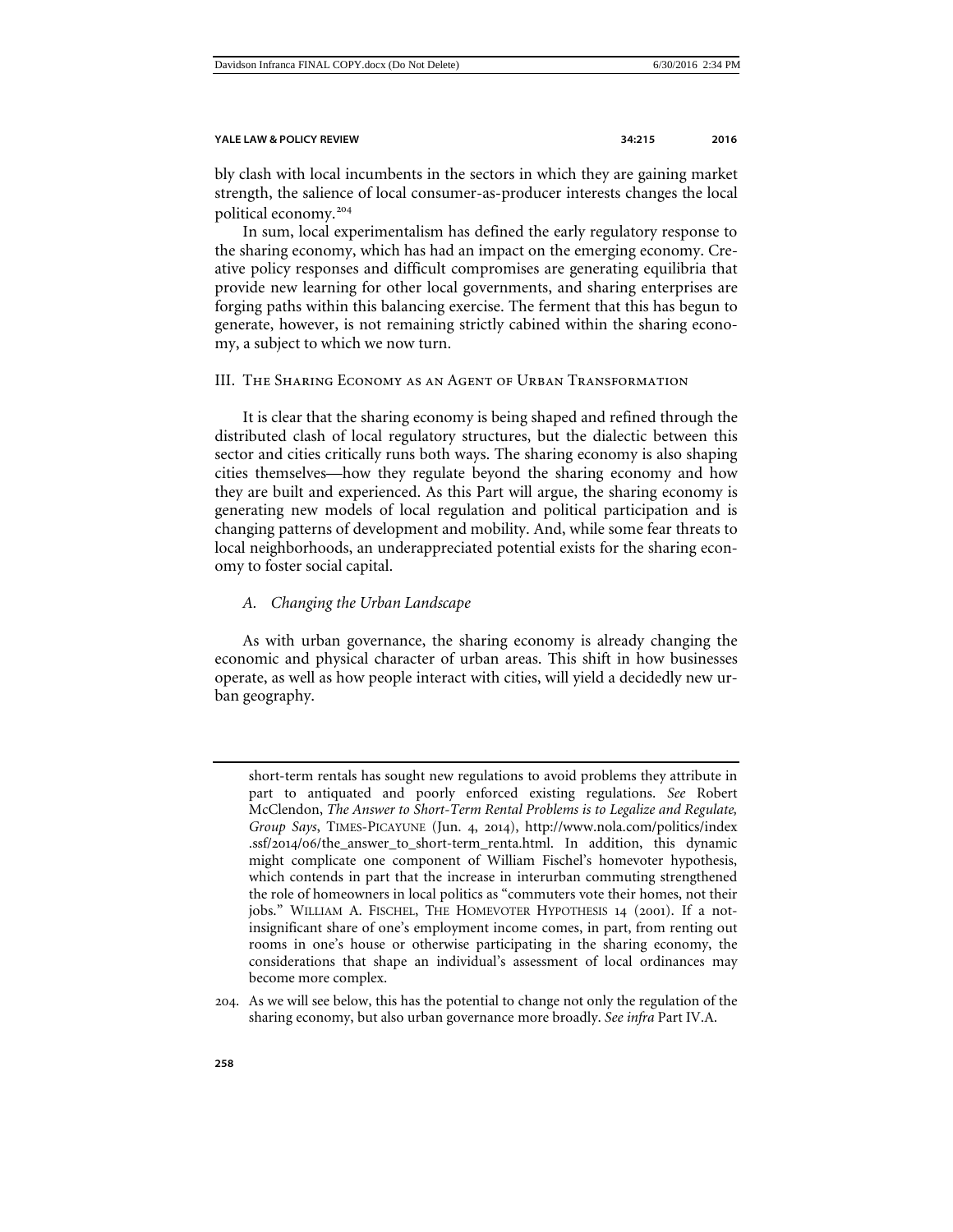# 1. Economic Transformation

<span id="page-44-0"></span>The sharing economy directly affects the urban economy at both the neighborhood and city-wide levels. At the neighborhood level, the short-term rental segment of the sharing economy, by bringing a sudden influx of visitors eager to experience a new place in a neighborhood,<sup>[205](#page-44-1)</sup> can also benefit local restau-rants and other commercial uses.<sup>[206](#page-44-2)</sup> In most cities, only a small number of vibrant neighborhoods, already attractive to tourists, are likely to see a significant volume of transient visitors.<sup>[207](#page-44-3)</sup> However, the number of short-term rentals necessary to have a significant effect on local businesses is likely to be fewer than the number that might, as some have asserted, drive up rental prices in a neigh-borhood (and drive out long-term residents).<sup>[208](#page-44-4)</sup> Put another way, while the total percentage of short-term rental units in an area may be too insignificant to affect rental prices at the neighborhood level, the visitors using those units tourists eager to experience the neighborhood in which they are staying—are much more likely to eat at local restaurants, shop at local stores, and drink at local coffee shops and bars than are normal residents.<sup>[209](#page-44-5)</sup> While it may be too early (or too difficult) to measure these effects, to the extent that these and other effects are plausible, they hint at the likelihood that different local stakeholders will have different views on the nature of the sharing economy and its benefit or burden at the neighborhood level.

Sectors of the sharing economy beyond short-term rentals are also changing neighborhood economies. Sharing economy platforms can lower the costs of entry (and the risks of innovation) for new businesses, making it easier for them to start up, grow, and, in some cases, eventually transform into brick-andmortar establishments. To this end, Storefront, a platform that enables business to "find and rent short term retail space," emphasizes how it makes retail more

<span id="page-44-1"></span><sup>205</sup>*. See supra* notes 59-[60](#page-13-4) and accompanying text (discussing desire of Airbnb users to stay in particular city neighborhoods and live like locals).

<span id="page-44-2"></span><sup>206</sup>*. See supra* note 115.

<span id="page-44-3"></span><sup>207</sup>. Stephen Miller contends that particularly popular areas may demand "special attention" to the extent that they "define a city's character" and the displacement of local residents may lead them to lose their uniqueness. Miller, *supra* note 3, at 35.

<span id="page-44-4"></span><sup>208</sup>*. See supra* note 120; *see also* Laura Kusisto, *Airbnb Pushes Up Apartment Rents Slightly, Study Says*, WALL ST.: J. DEVS. (Mar. 30, 2015, 2:57 PM), http://blogs.wsj .com/developments/2015/03/30/airbnb-pushes-up-apartmen-rents-slightly-studysays (reporting study that showed Airbnb "pushes up rents slightly in some major cities" including increases of \$6 a month in New York City and \$19 a month in San Francisco for a one-bedroom unit); Cohen & Sundararajan, *supra* note [3](#page-1-4) (discussing the potential effect of the concentration of out-of-town visitors on neighborhood restaurants).

<span id="page-44-5"></span><sup>209</sup>*. See supra* note [60](#page-13-4) and accompanying text.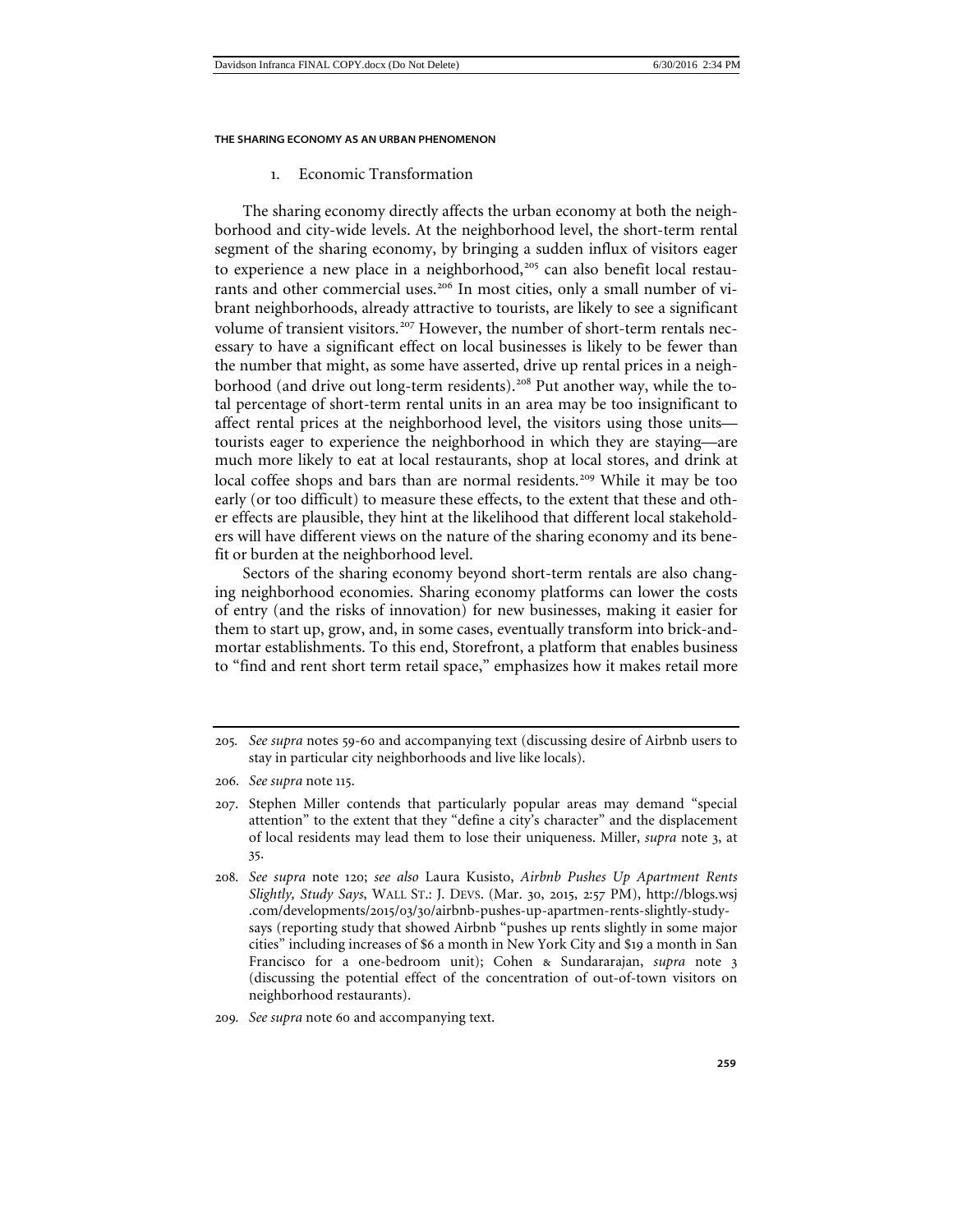<span id="page-45-7"></span>

accessible through reduced costs and quicker setup.<sup>[210](#page-45-0)</sup> Similarly, new enterprises in the locally-crafted "maker economy," which has brought small-scale manufacturing into urban neighborhoods, often rely upon shared space and equip-ment in their early stages.<sup>[211](#page-45-1)</sup> In these ways, the sharing economy can enable the development of new local businesses by easing entry into difficult urban markets.

By reducing the costs of entry and enabling certain information spillovers, the sharing economy also facilitates forms of innovation that drive broader ur-ban economic growth.<sup>[212](#page-45-2)</sup> Relatedly, the ready availability of flexible, part-time work may provide a kind of insurance for individuals that encourages risk-taking and innovation.<sup>[213](#page-45-3)</sup> Similar arguments have been made in support of so $cial$  security<sup>[214](#page-45-4)</sup> and the Affordable Care Act. In addition, by efficiently providing city residents with a range of goods and services that they would otherwise need to expend time and effort obtaining or doing on their own, the sharing econo-my has the potential to make urban workers more productive generally.<sup>[215](#page-45-5)</sup> Finally, the extent to which cities are regulated and designed in a way that supports a thriving sharing-economy infrastructure—and the access to consumption goods and services it enables—is likely to have a substantial effect on the location decisions of residents.<sup>[216](#page-45-6)</sup> Prominent urban economists have ar-

- <span id="page-45-1"></span>211*. See* Anthony Flint, *For Journalists, Confronting Equity*, LINCOLN INST. LAND POL'Y (Apr. 2015), http://www.lincolninst.edu/news-events/at-lincoln-house-enewsletter-archive/issue/394056/at-lincoln-house-april-2015 (discussing the maker economy and small-scale manufacturing sites with shared space, equipment, and tools); *see also* Clive Thompson, *Why Your Library May Soon Have Laser Cutters and 3-D Printers*, WIRED (Sept. 2, 2014), http://www.wired.com/2014/09/ makerspace (discussing the trend of "makerspaces" within public libraries).
- <span id="page-45-2"></span>212*. See supra* Part I.A (discussing the relationship between innovation and economic growth).
- <span id="page-45-3"></span>213. We are indebted to David Schleicher for suggesting this point.
- <span id="page-45-4"></span>214*. See* John Infranca, *Safer than the Mattress? Protecting Social Security Benefits from Bank Freezes and Garnishments*, 83 ST. JOHN'S L. REV. 1127, 1146 n.74 (2009) (citing sources).
- <span id="page-45-5"></span>215*. Cf.* Puga, *supra* note 44, at 212-23 (discussing productivity gains from labor specialization in dense markets). There is, however, also a risk that an increase in shared consumption of goods and services will lead to lost sales revenue in the local economy. *See* HIRSHON ET AL., *supra* note [18](#page-4-8), at 11.
- <span id="page-45-6"></span>216*. See* Glaeser et al., *supra* note 85, at 135-36 (arguing that the "future of cities depends on the ability of particular urban areas to provide attractive places for increasingly rich workers"); Eric Jaffe*, The Real Source of America's Urban Revival*, CITYLAB (Feb. 23, 2016), http://www.citylab.com/work/2016/02/urban-revival-america-

<span id="page-45-0"></span><sup>210</sup>*. About Us,* STOREFRONT, https://www.thestorefront.com/about (last visited Apr. 26, 2016) (comparing the average cost of \$98,000 to open a "traditional brick and mortar store" with the \$2,000 cost of a pop-up store via Storefront and the average of sixty days to set up a retail store with twelve days to rent space via Storefront).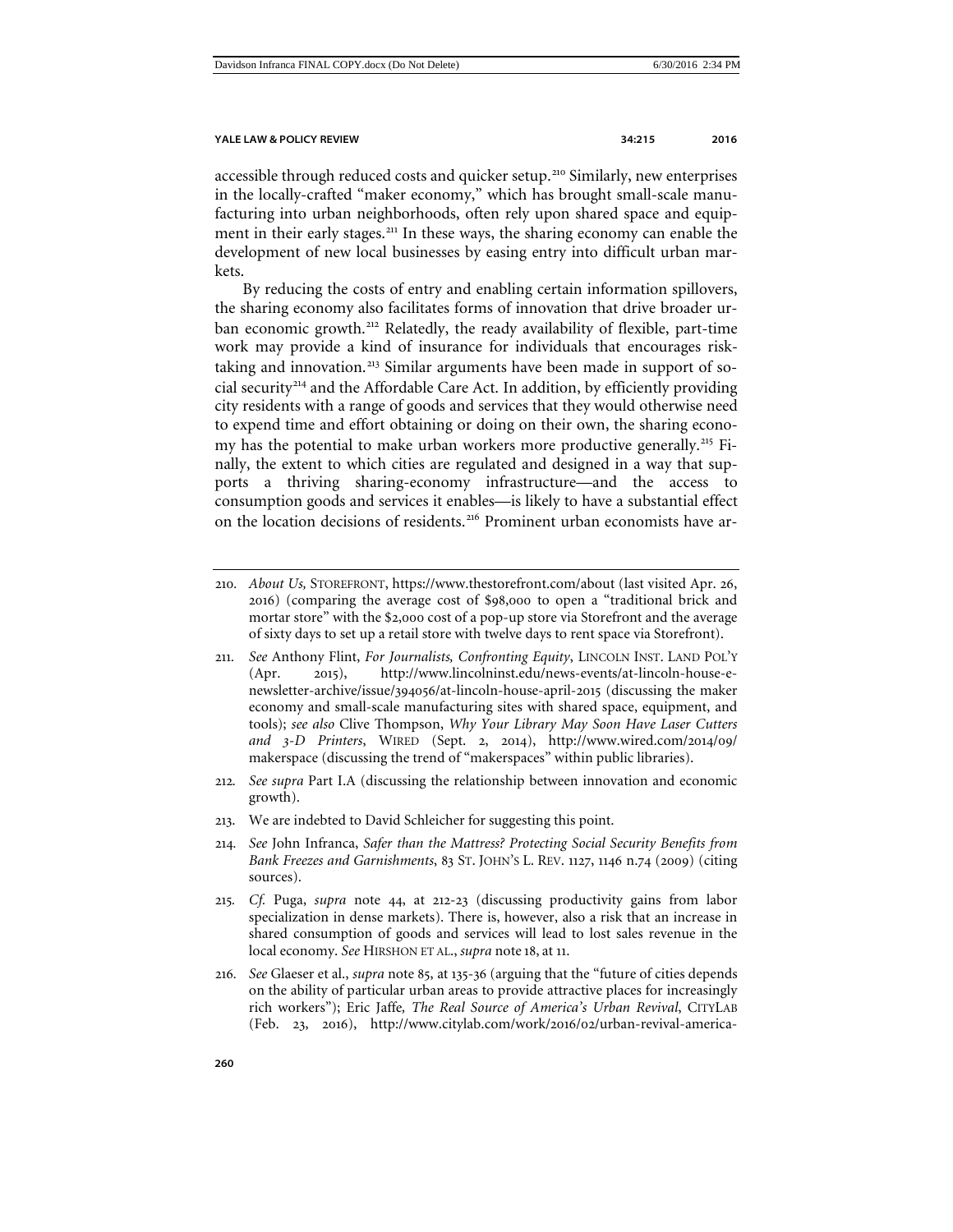gued that traditional dense cities "will only succeed when they provide ameni-ties that are attractive to high human capital residents."<sup>[217](#page-46-0)</sup> The sharing economy is fast becoming a primary means through which urban residents access desired goods and services, transforming urban economies.

There remains the risk that sharing-economy platforms siphon money out of the local economy that would otherwise remain within it. Platforms like Uber charge a commission for the service of linking sellers and buyers. In the case of Uber, this commission ranges between five and twenty percent of the fare.<sup>[218](#page-46-1)</sup> Recognizing this dynamic, some have suggested the development of local driver-owned co-ops, which would keep this share of the fare within a community of local drivers.[219](#page-46-2) It is also possible, however, that provision and use of ridesharing will keep more money within a given community as, rather than expending a significant sum of money to buy a private vehicle produced hundreds or thousands of miles away, local citizens pay their neighbors to provide rides. Short-term rentals might keep money within a community, in contrast to large chain hotels that shift money out of the community. It is beyond the scope of this Article, and likely too early in the sharing economy's development, to determine definitively whether the sharing economy will spur local economic growth through income-substitution or will stifle that growth through an in-crease in the importing of goods and services.<sup>[220](#page-46-3)</sup> In addition, it is likely that this dynamic will differ across segments of the sharing economy and across cities depending upon other components of their economies.

All of this economic transformation is likely to have mixed distributional consequences, and attention to those consequences is important. On the one hand, the sharing economy can be a boon to a variety of microentrepreneurship that can broaden participation in the economy and open new markets to many traditionally shut out of traditional avenues.<sup>[221](#page-46-4)</sup> Thus, market

- <span id="page-46-2"></span>219*. See infra* notes [258](#page-55-1)-[259](#page-55-2) and accompanying text.
- <span id="page-46-3"></span>220*. See* Richard C. Schragger, *Rethinking the Theory and Practice of Local Economic Development*, 77 U. CHI. L. REV. 311, 335 (2010) (discussing income-substitution theories of city growth, which posit, in part, that "[a] city can grow by providing more goods and services for itself, and by preventing money and resources from flowing outside the local economy").
- <span id="page-46-4"></span>221*. See* Dyal-Chand, *supra* note 3, at 246 (arguing that "individuals renting rooms, back seats, or specialty equipment are microentrepreneurs operating tiny, often part-time, businesses").

college-educated-2000-2010/470415 (discussing research identifying desire for service amenities as a key influence on the decision to reside in downtown areas).

<span id="page-46-1"></span><span id="page-46-0"></span><sup>217</sup>*. Id.* at 137.

<sup>218</sup>. *Drive with Uber*, UBER, https://www.uber.com/driver-referral/qf93d (last visited Mar. 6, 2016) ("[A] standard percentage of your fares (ranging from 5 to 20%) goes to getting you more riders, better tools, and legal advocacy to keep your business running. A \$10-per-week service fee is automatically deducted to cover costs of the Uber phone and data plan. You keep the rest.").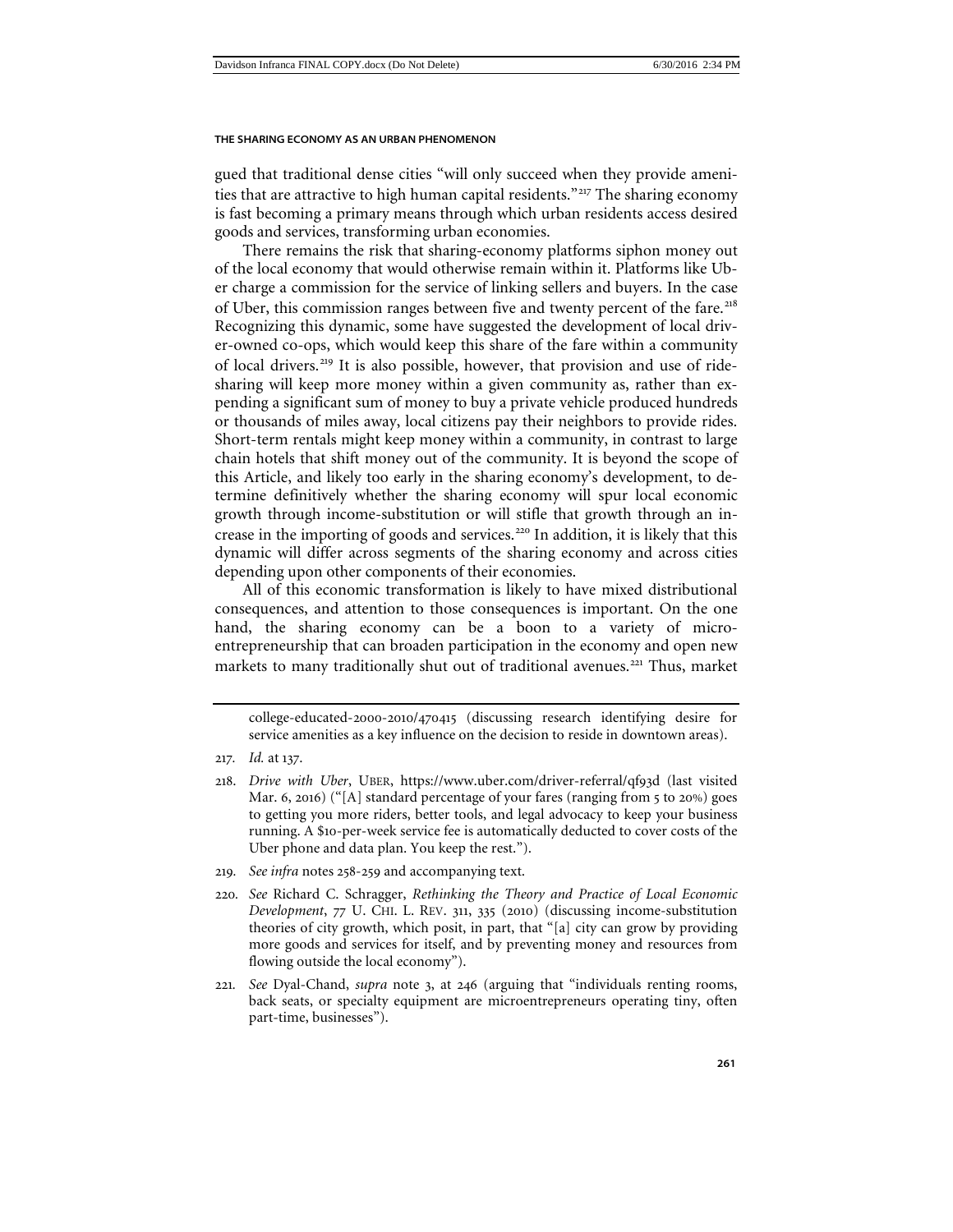information that had been hard to obtain has become a core commodity of the sharing economy, enabling much greater access with a lower cost of entry.<sup>[222](#page-47-1)</sup> On the other hand, the lack of formal protections associated with employment status in the sharing economy carries risks of power imbalances between sharing platforms and the producers who provide the goods and services.<sup>[223](#page-47-2)</sup> And disruption of traditional incumbent providers—whether in transportation, accommodations, personal services, or other sectors—always creates those who benefit and those whose livelihoods are threatened. Whether the sharing economy becomes a greater engine of economic democratization in urban economies or yields, on balance, more disempowerment and dislocation remains to be seen.

# 2. Physical Transformation

<span id="page-47-0"></span>The sharing economy is also rippling out to change the character of neighborhoods and the built environment. Increased reliance on goods and services provided by individuals though the sharing economy—rather than through traditional brick-and-mortar establishments—may alter the composition of neighborhoods and the vitality of city streetscapes. Jane Jacobs emphasized the importance of vibrant city streets and linked diverse neighborhood commerce to other forms of urban diversity: "wherever we find a city district with an exuberant variety and plenty in its commerce, we are apt to find that it contains a good many other kinds of diversity also, including a variety of cultural opportunities, variety of scenes, and a great variety in its population and other users."[224](#page-47-3)

It is unlikely that a similar link—between commercial variety and "other kinds of diversity"—exists in the context of the sharing economy. The link Jacobs draws depends not just on physical proximity but also on the fixed physi-cal location of the retail commerce she discusses.<sup>[225](#page-47-4)</sup> Physical proximity of fixed storefronts is also a crucial component of certain accounts of the agglomeration benefits that accrue from commercial districts. Peer-to-peer service providers that substitute for equivalent brick-and-mortar businesses lack this physical presence, although there are some exceptions, such as Storefront.<sup>[226](#page-47-5)</sup>

<span id="page-47-1"></span><sup>222</sup>*. Id.* at 258-59.

<sup>223</sup>*. See id.*

<span id="page-47-3"></span><span id="page-47-2"></span><sup>224</sup>. JACOBS, *supra* note [70](#page-15-6), at 148 ("The same physical and economic conditions that generate diverse commerce are intimately related to the production, or the presence, of other kinds of city variety.").

<span id="page-47-4"></span><sup>225</sup>. This is the central theme of Jacobs' work, which emphasizes the vibrancy of particular neighborhoods and streets marked by the presence of people within a fixed space at different times of day; small and short city blocks; a mingling of buildings of various sizes, ages, and conditions; and dense concentrations of people. *Id.* at 150-51.

<span id="page-47-5"></span><sup>226</sup>*. See supra* note [210](#page-45-7) and accompanying text.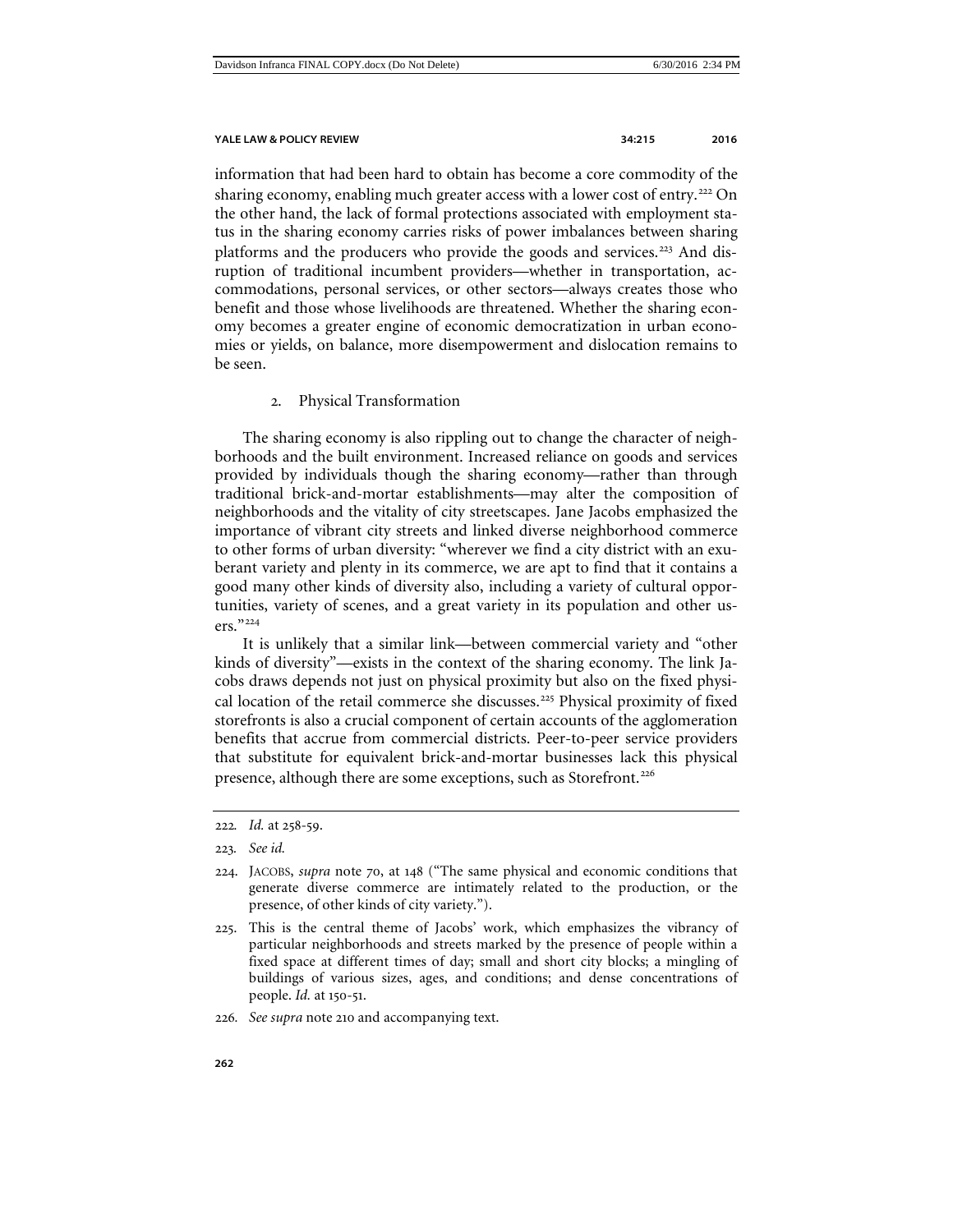<span id="page-48-4"></span>Beyond individual neighborhoods, the sharing economy is transforming how individuals move across space within cities as well as the relationship between the home and its surrounding neighborhood. The transportation sector of the sharing economy, including ride-share services, as well as shared private commuter buses and carpool services, has the potential to provide improved transportation in currently underserved areas.<sup>[227](#page-48-0)</sup> By improving transportation in areas lacking strong public transportation options, the sharing economy will help open up new neighborhoods to development.<sup>[228](#page-48-1)</sup> Sharing-economy transportation providers can also complement public transportation infrastructure, solving the "first-mile/last-mile" problem by helping riders get to and from ex-isting routes.<sup>[229](#page-48-2)</sup> To this end, L.A. County's Metropolitan Transportation Authority is negotiating with Lyft to gain access to how riders use Lyft for travel to or from a Metro station.<sup>[230](#page-48-3)</sup>

- <span id="page-48-0"></span>227*. See* Megan McCardle, *Uber Serves the Poor by Going Where Taxis Don't*, BLOOMBERG (July 20, 2015), http://www.bloombergview.com/articles/2015-07- 20/uber-serves-the-poor-by-going-where-taxis-don-t ("For taxi drivers, time is money—any time they're not driving someone around, they are burning gas looking for a fare. So no wonder drivers would rather head downtown, where there were lots of people looking for taxis . . . . Street hailing simply isn't efficient without a dense population of riders."). An independent analysis funded by Uber makes a similar claim. *See* ROSANNA SMART ET AL., BOTEC ANALYSIS CORP., FASTER AND CHEAPER: HOW RIDE-SOURCING FILLS A GAP IN LOW-INCOME LOS ANGELES NEIGHBORHOODS (2015) (finding that UberX is faster and less expensive than taxis in low-income Los Angeles neighborhoods).
- <span id="page-48-1"></span>228*. See* Jess Zimbabwe, *First Over the Bridj*, URBAN LAND (July 6, 2015), http:// urbanland.uli.org/economy-markets-trends/first-bridj ("Once [Bridj] works out the operational kinks and is able to provide more reliable service location information, it will spur investment in large swaths of the city that are just a little too far from transit—and open up more land for Washington [DC] and other cities to meet their growth challenges.").
- <span id="page-48-2"></span>229. SUSAN SHAHEEN & NELSON CHAN, TRANSP. SUSTAINABILITY RESEARCH CTR., MOBILITY AND THE SHARING ECONOMY: IMPACT SYNOPSIS 3 (2015); *see also* Tracy Lien, *Uber Says It's Plugging Gaps in L.A. County Public Transit System*, L.A. TIMES: SHARELINES (Feb, 26, 2015, 1:38 PM), http://www.latimes.com/business/ technology/la-fi-tn-uber-la-public-transport-20150226-story.html (reporting that Uber, in presenting findings from a study of users in Los Angeles, remarked that "it sees itself as complementary to the area's existing public transportation infrastructure, helping close 'gaps' in people's commute by getting them to and from public transportation hubs").
- <span id="page-48-3"></span>230. Laura J. Nelson, *Lyft May Share Data on Rides that Start and End at Metro Stations*, L.A. TIMES (Feb. 22, 2016), http://www.latimes.com/local/lanow/la-me-ln-lyftmetro-los-angeles-20160222-story.html. In exchange for the data, Metro would provide advertising for Lyft and perhaps add Lyft as a transportation option on the agency's mobile app.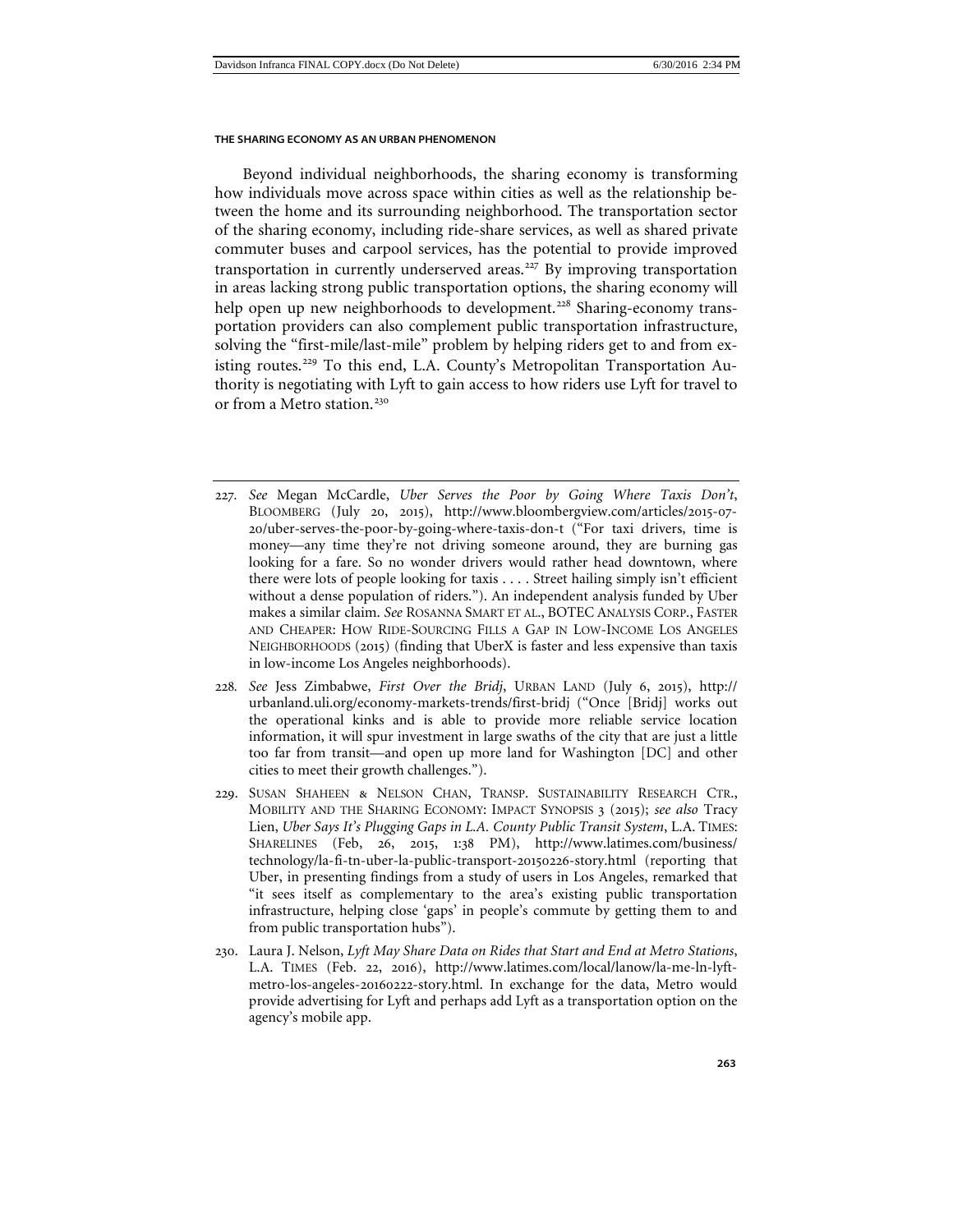At the same time, it is possible that the growth of the transportation seg-ment of the sharing economy will negatively affect public transportation.<sup>[231](#page-49-0)</sup> A decline in public transportation ridership, as users switch to carpooling, ride share, or private commuter bus providers, could exacerbate existing problems for cash-strapped urban transportation systems. This might result in decreased service or increased fares, either of which would have an adverse effect on low-income individuals who rely on public transportation networks.<sup>[232](#page-49-1)</sup>

<span id="page-49-6"></span>As the sharing economy thrives in dense urban neighborhoods it will also change the nature of the home and its relationship to its surrounding neighborhood. In an earlier article, one of us explored the relationship between the sharing economy and micro-units—housing that contains a private bathroom and kitchen or kitchenette but that is significantly smaller than a standard studio in a given city.<sup>[233](#page-49-2)</sup> Demand for these units is driven in part by a dramatic mismatch between the stock of existing housing and the rapidly changing composition of urban households.<sup>[234](#page-49-3)</sup> These units are typically located in dense urban neighborhoods with desirable amenities, and residents often compensate for their small living space by accessing goods through the sharing economy rather than own-ing them.<sup>[235](#page-49-4)</sup>

Easy access to sharing-economy resources within close proximity can help transform an urban neighborhood into a micro-unit resident's "living room."[236](#page-49-5)

- <span id="page-49-1"></span>232*. See* Glaeser et al., *supra* note 85, at 986 ("Poor people are attracted to big cities because they offer access to public transportation and inexpensive rental housing.").
- <span id="page-49-2"></span>233. John Infranca, *Spaces for Sharing: Micro-Units Amid the Shift from Ownership to Access*, 43 FORDHAM URB. L.J. (forthcoming 2016).
- <span id="page-49-3"></span>234*. See* John Infranca, *Housing Changing Households: Regulatory Challenges for Micro-Units and Accessory Dwelling Units*, 25 STAN. L. & POL'Y REV. 53, 56-61 (2014) (discussing disjunction between growing share of urban households consisting of one person and limited supply of studio and one-bedroom units in major cities).
- <span id="page-49-4"></span>235*. See* Emily Compton, *Could Micro-Apartments Help Ease Austin's Housing Crunch?*, REPORTING TEX. (May 9, 2014), http://reportingtexas.com/could-microapartments-help-ease-austins-housing-crunch/ (quoting a developer who declared that micro-unit residents have few belongings, "are part of the sharing economy," and are "willing to have less space in order to live in a cool neighborhood and have access to the amenities of the city").
- <span id="page-49-5"></span>236*. See* Darcy Wintonyk & Lynda Steele, *A 226 Sq. Ft. Solution to Living Large in Vancouver*, CTV B.C. (Aug. 17, 2012), http://bc.ctvnews.ca/a-226-sq-ft-solution-toliving-large-in-vancouver-1.917039 (quoting a Vancouver developer who declared that, for young micro-loft tenants, "[t]he city is your living room. The city is your dining room. You don't need to use your own resources to recreate all that when you can just step out your door and enjoy a park, a beach, a restaurant, a café"); Franklyn Cater, *Living Small in the City: With More Singles, Micro-Housing Gets*

<span id="page-49-0"></span><sup>231</sup>*. See* Eric Jaffe, *How the Microtransit Movement is Changing Urban Mobility*, CITYLAB (Apr. 27, 2015), http://www.citylab.com/commute/2015/04/how-themicrotransit-movement-is-changing-urban-mobility/391565/.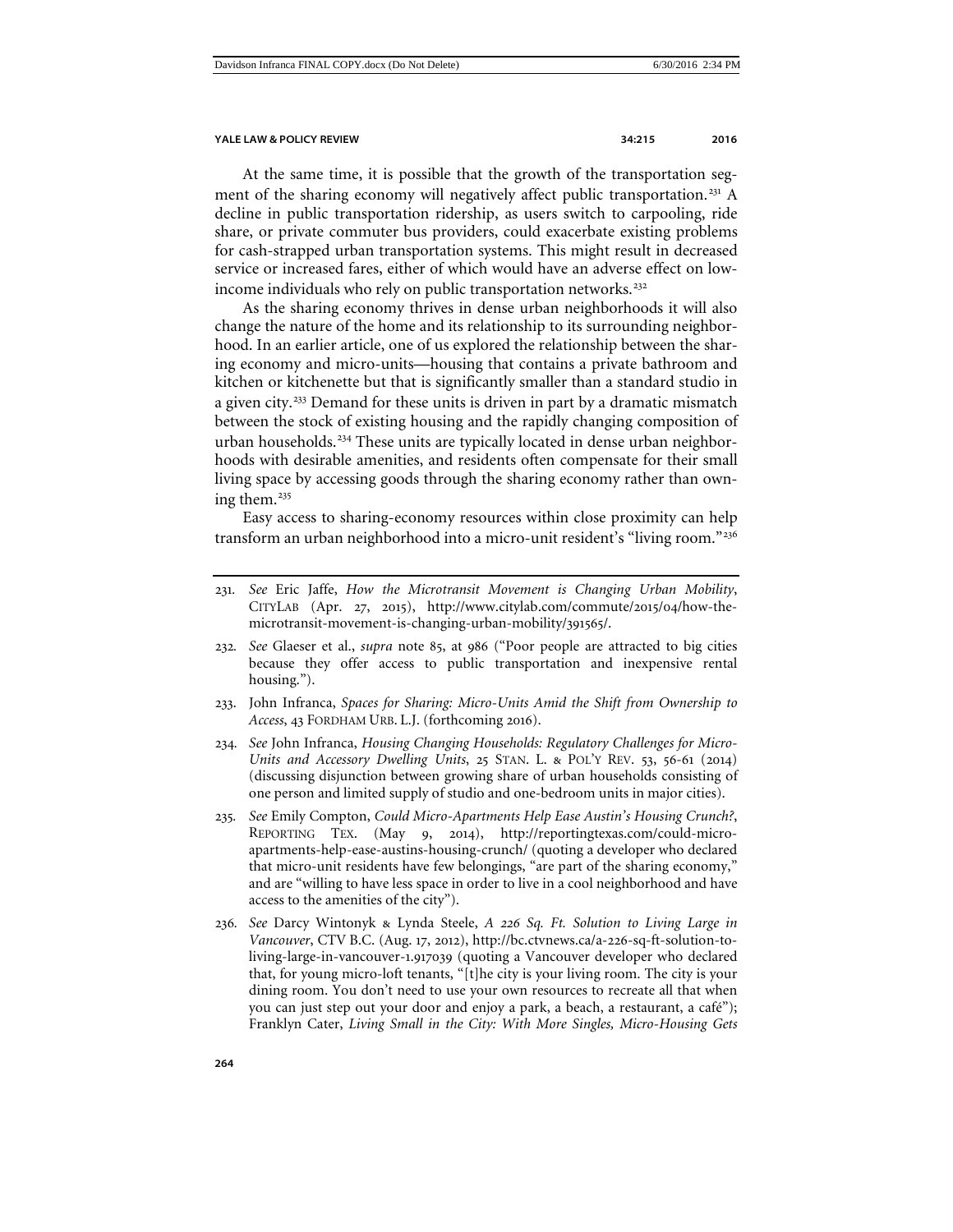Instead of struggling each day to find space to work in a coffee shop, one can pay a monthly fee to obtain access to a nearby co-working space. Instead of paying extra each month for a second bedroom for out-of-town visitors, one can find close accommodations for a guest through Airbnb. This dynamic interaction between the sharing economy and housing has already begun to affect how cities plan neighborhoods and the shape of developments. For example, Boston's Seaport/Innovation District provides developers a limited opportunity to construct "Innovation Units" smaller than the city's minimum unit size.<sup>[237](#page-50-0)</sup> The units, which explicitly rely upon access to shared workspaces and other resources (both private and public) within the neighborhood, are envisioned as a crucial ingredient in the creation of a twenty-four-hour neighborhood where density and proximity foster collaboration and information spillovers that drive innovation. $238$ 

In a number of cities, developers have begun to create housing that more directly incorporates the culture of the sharing economy.<sup>[239](#page-50-2)</sup> The co-working company WeWork is branching into housing through its WeLive brand, which places shared co-working spaces in the same building as micro-units.<sup>[240](#page-50-3)</sup> More

- <span id="page-50-0"></span>237. "This new housing type focuses on helping residents make connections with each other: they emphasize shared common space, with units that have smaller private spaces but are connected to larger shared amenity spaces to foster a sense of community." *FAQ: Housing*, BOST.'S INNOVATION DIST. (Nov. 12, 2013), http:// www.innovationdistrict.org/?s=innovation+units (last visited June 13, 2016).
- <span id="page-50-1"></span>238. According to its official website, the Boston Innovation District strives to foster a "shared idea economy" through strategies that include clustering innovative people on the agglomerative theory that "[p]eople in close proximity innovate faster and share technologies and knowledge more easily." *The Strategy*, BOST.'S INNOVATION DIST., http://www.innovationdistrict.org/the-strategy (last visited June 27, 2016). Its strategy includes the development of a twenty-four-hour neighborhood marked by "amentities [sic] for flexible lifestyles," including innovative housing that enables collaboration. *Id.*
- <span id="page-50-2"></span>239*. See* Katherine Clarke, *"Dorm" is the New Norm: Communal Living Spaces Offer Short-term Deals for Young Professionals*, N.Y. DAILY NEWS (Mar. 19, 2015), http://www.nydailynews.com/life-style/real-estate/nyc-commune-style-microapartment-communities-article-1.2148150 ("Proponents of the so-called sharing economy are branching out into residential real estate by planning communal living hubs with micro-apartments for young professionals.").
- <span id="page-50-3"></span>240. David Friedlander, *WeLive Marries Micro-Apartments, Coworking, Magic*, LIFE EDITED (July 28, 2014), http://www.lifeedited.com/welive-marries-microapartments-coworking-magic; Daniel J. Sernovitz, *WeWork Bullish on D.C.'s Tech*

*Big*, NAT'L PUB. RADIO (Feb. 26, 2015), http://www.npr.org/2015/02/26/389263274/ living-small-in-the-city-with-more-singles-micro-housing-gets-big ("A key idea behind buildings like this is that people spend less time in their own apartments. There's common space—think sharing economy, extra space when you need it. There's a roof deck, a dining area that can be reserved, lounge with TV and Wi-Fi.").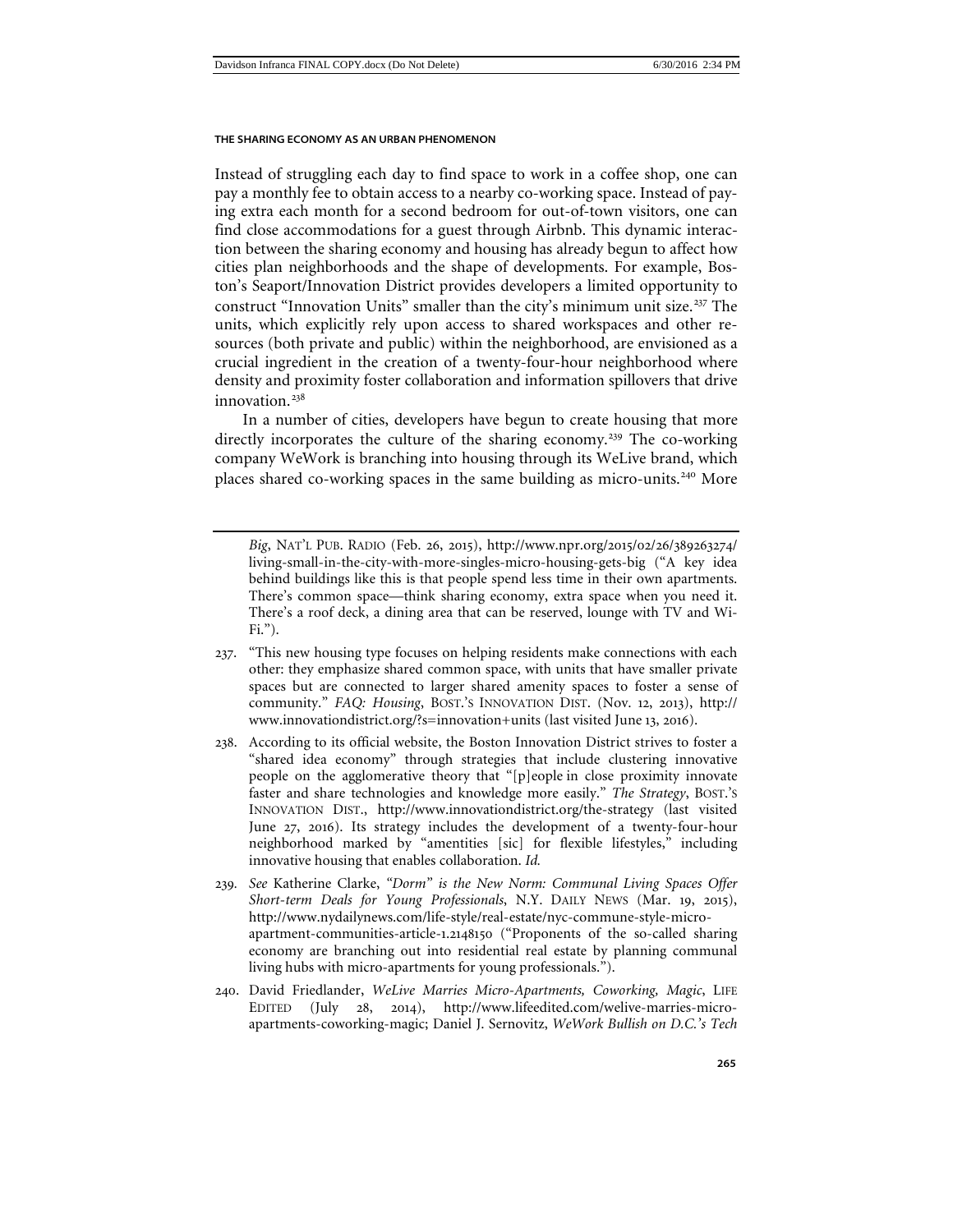communal co-living spaces, matched with co-working facilities, are also in the works.[241](#page-51-1) Similar developments have been described as the "next wave of the sharing economy," through which housing and other "big-ticket items" are spe-cifically designed for sharing.<sup>[242](#page-51-2)</sup> They also reveal one way in which the sharing economy is changing social interactions in urban locales and confronting the issues of anonymity and trust.

3. Toward a New Urban Geography

<span id="page-51-0"></span>In these and other ways the sharing economy is changing how urban resi-dents interact with physical space.<sup>[243](#page-51-3)</sup> Lee Fennell has suggested that if urban space is conceptualized as a commons then "[t]he method for rationing access to prime urban space should . . . select not only for the value that users place on locating in particular spots, but also for those users' agglomeration friendly and congestion-mitigating traits."[244](#page-51-4) The sharing economy complicates this assessment. Most sharing economy firms do not have a brick-and-mortar presence that makes establishing roots in a particular spot paramount. Nonetheless, for the reasons discussed in Parts I & II, they rely in significant ways on access to particular urban spaces and consequently affect those spaces in substantial

*Outlook*, WASH. BUS. J. (Feb. 26, 2014), http://www.bizjournals.com/washington/ blog/techflash/2014/02/wework-bullish-on-dcs-tech-outlook.html.

- <span id="page-51-1"></span>241*. See* Kevin Tampone, *Co-Living, Co-Working Coming to Downtown Syracuse Building*, SYRACUSE, (Dec. 9, 2014), http://www.syracuse.com/news/index.ssf/2014/ 12/downtown\_syracuse\_co-working\_co-living.html (discussing Commonspace, a Syracuse, New York development that combines co-working spaces with a coliving space that includes more communal elements than most micro-living developments, such as a common kitchen and living room, group meals, and events facilitated by an on-site resident manager).
- <span id="page-51-2"></span>242. Tomio Geron, *Collaborative Housing Aims to Build Housing for the Sharing Economy*, FORBES (Sept. 24, 2013), http://www.forbes.com/sites/tomiogeron/2013/ 09/24/collaborative-housing-aims-to-build-housing-for-the-sharing-economy.
- <span id="page-51-3"></span>243*. See* SHAREABLE & THE SUSTAINABLE ECONS. LAW CTR., POLICIES FOR SHAREABLE CITIES: A SHARING ECONOMY POLICY PRIMER FOR URBAN LEADERS 6 (2013) ("The sharing economy has deep implications for how cities design urban spaces, create jobs, reduce crime, manage transportation, and provide for citizens. As such, the sharing economy also has deep implications for policy making.").
- <span id="page-51-4"></span>244*. See* Fennell, *supra* note 118*,* at 103 ("What is being rationed is not just access to the consumption opportunities that particular urban districts offer, but also access to a (rivalrous) production platform for generating the very agglomeration economies that make those consumption opportunities so valuable. The challenge is to assemble participants together whose joint consumption and production activities will maximize social value."). As Sheila Foster has argued, the city as a whole can be conceptualized as a commons, *see* Foster, *supra* note 123. This has implications for the sharing economy's ability to moderate congestion problems in that broad urban commons.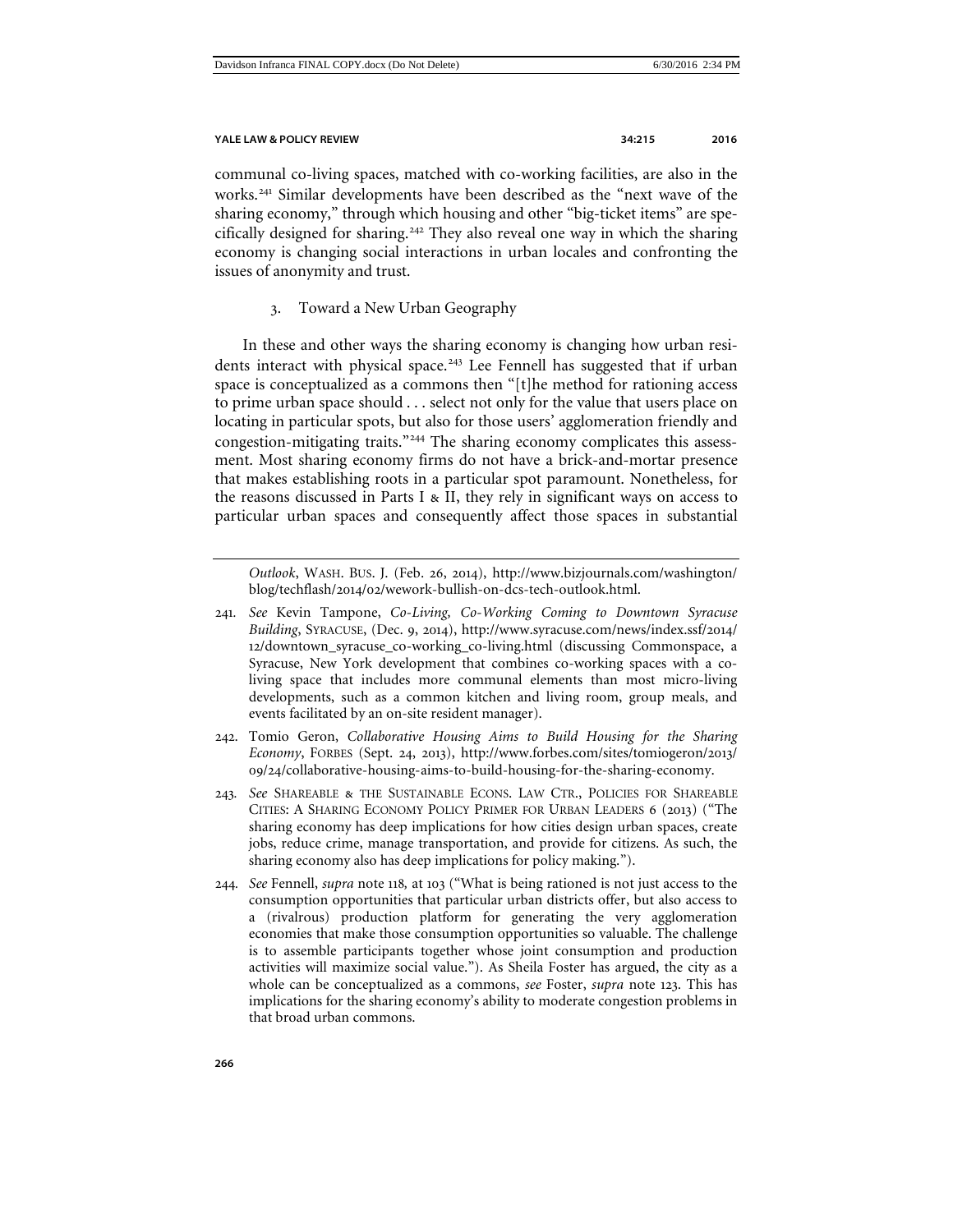ways. As such, a determination of which sharing economy activities should be permitted where and to what degree, with an eye to achieving agglomerationfriendly results, will likely call for more complex data-driven policymaking and regulation than cities have pursued to date.

Changes to urban geography are likely to occur through the same iterative, experimentalist process that marks the regulation of the sharing economy. Just as the flow of data from sharing-economy firms should lead to improved targeting and greater transparency of regulations, it might also reveal how zoning contributes to the undersupply of specific goods and services in particular geographic areas. Zoning that prohibits hotels in particular neighborhoods might increase demand for Airbnb listings. But by revealing unmet demand for lodg-ing, it could also lead to a reappraisal of such restrictions in certain areas.<sup>[245](#page-52-1)</sup> On this account, peer-to-peer uses do not simply frustrate city planning and zoning efforts: they serve a vital role in raising attention to neighborhoods where regu-latory reform is necessary.<sup>[246](#page-52-2)</sup>

# <span id="page-52-0"></span>*B. Social Capital and the Platform*

The sharing economy is not just changing urban governance and urban space; it is influencing the social dimension of cities as well. One already standard critique of the "sharing" economy, to return to scare quotes for a moment, is that the monetization of excess capacity undermines an older tradition of "true" sharing that did not require exchange.<sup>[247](#page-52-3)</sup> Thus, (originally free) CouchSurfing preceded Airbnb, and, well, carpooling with neighbors preceded Uber and Lyft. Moreover, the critique continues, charging for these activities displaces what would otherwise have been community-reinforcing sharing. If homes become hotels, what does that leave for informality? The opportunity to market the extra bedroom in one's home may reduce the desire to actually share that space—without charge—with a friend or relative. By monetizing and

<span id="page-52-3"></span>247*. See, e.g.*, MAURIE J. COHEN, THE FUTURE OF CONSUMER SOCIETY 44-69 (forthcoming 2017) (draft on file with authors).

<span id="page-52-1"></span><sup>245</sup>. Analogously, the scarcity of public transportation in certain neighborhoods, by increasing demand for ride sharing, might provide empirical support for changes to a city's public transportation network. And the lack of commercial entities in certain residential neighborhoods, by creating opportunities for an on-demand economy of goods and services to flourish, might lead to zoning reforms that bring more commercial uses to the locale.

<span id="page-52-2"></span><sup>246</sup>. Cities, or neighborhoods within cities, could serve as pilots for testing broader integration of the sharing economy into city life. Along these lines, a British government report on the sharing economy recommended the creation of a pilot "'sharing city'—where transport, shared office space, accommodation and skills networks are joined together and residents are encouraged to share as part of their daily lives." DEBBIE WOSSKOW, DEP'T FOR BUSINESS, INNOVATION & SKILLS, UNLOCKING THE SHARING ECONOMY: AN INDEPENDENT REVIEW 11 (2014).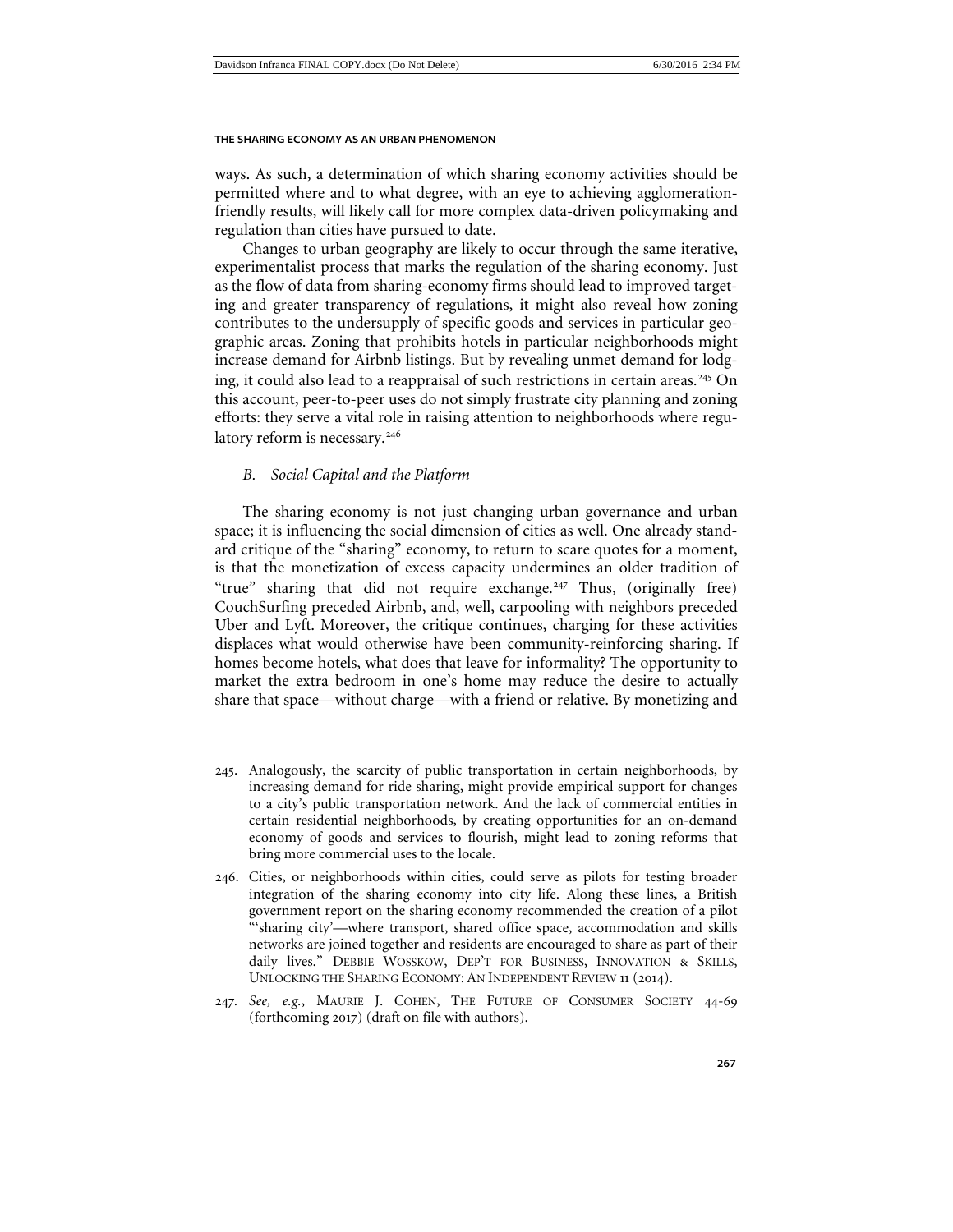scaling up what had been long-standing traditional tools of community build-ing,<sup>[248](#page-53-0)</sup> many of the social bonding benefits have been lost.

There is much to this critique, particularly as it relates to small-scale communities where informality is a norm, but it is less clear how well it applies to the urban environments in which the sharing economy is thriving. More importantly, it obscures some ways in which users are adapting the platform to build new social ties in urban environments of mass anonymity. Co-living spaces are merely one example of how the sharing economy may, perhaps ironically, actually foster community in the most localist sense and generate social capi-tal.<sup>[249](#page-53-1)</sup> As Stephen Miller has noted, for example, short-term rentals are being used to foster weak ties, where people want to test-drive neighborhoods and al-so get to know people in places they otherwise would not through hosts.<sup>[250](#page-53-2)</sup>

In some ways, the peer reviews that these platforms operate through can serve as a substitute for an individual's local reputation or personal refer-ences.<sup>[251](#page-53-3)</sup> That can allow communities to come together rapidly over shared interests in ways that might otherwise be challenging in urban environments, beyond purely superficial encounters. For example, the founders of Shareyourmeal, which enables neighbors to share meals, seek, in part, to facili-

<span id="page-53-0"></span><sup>248</sup>*. Cf.* Zale, *supra* note 50, at 63-65 (discussing the scale and transformation of traditional sharing activities).

<span id="page-53-1"></span><sup>249</sup>. If the sharing economy fosters the development of social capital by encouraging residents to mix with one another in new and creative ways, it may also contribute to economic growth. *Cf.* Richard Florida, *For Creative Cities, the Sky Has Its Limit*, WALL ST. J. (Jul. 27, 2012), http://www.wsj.com/articles/ SB10000872396390443477104577551133804551396 ("It turns out that what matters most for a city's metabolism—and, ultimately, for its economic growth—isn't density itself but how much people mix with each other.").

<span id="page-53-2"></span><sup>250</sup>. Miller, *supra* note [3](#page-1-4), at 34.

<span id="page-53-3"></span><sup>251</sup>. Sharing enterprise trust mechanisms differ in a fundamental way from the model of earlier peer-to-peer marketplaces like eBay. *See* Jason Tanz, *How Airbnb and Lyft Finally Got Americans to Trust Each Other*, WIRED (Apr. 23, 2014), http://www .wired.com/2014/04/trust-in-the-share-economy. While buying something on eBay is a "binary experience"—you either receive what you ordered or you do not—in many cases transactions in the sharing economy involve the provision of a service—a ride across town, or a lodging for the night—where the standard of the service provided can vary along multiple dimensions. *Id.* More importantly, unlike with eBay, sharing-economy transactions frequently involve face-to-face, rather than purely virtual, interactions, a "digital re-creation of the neighborly interactions that defined pre-industrial society." *Id.*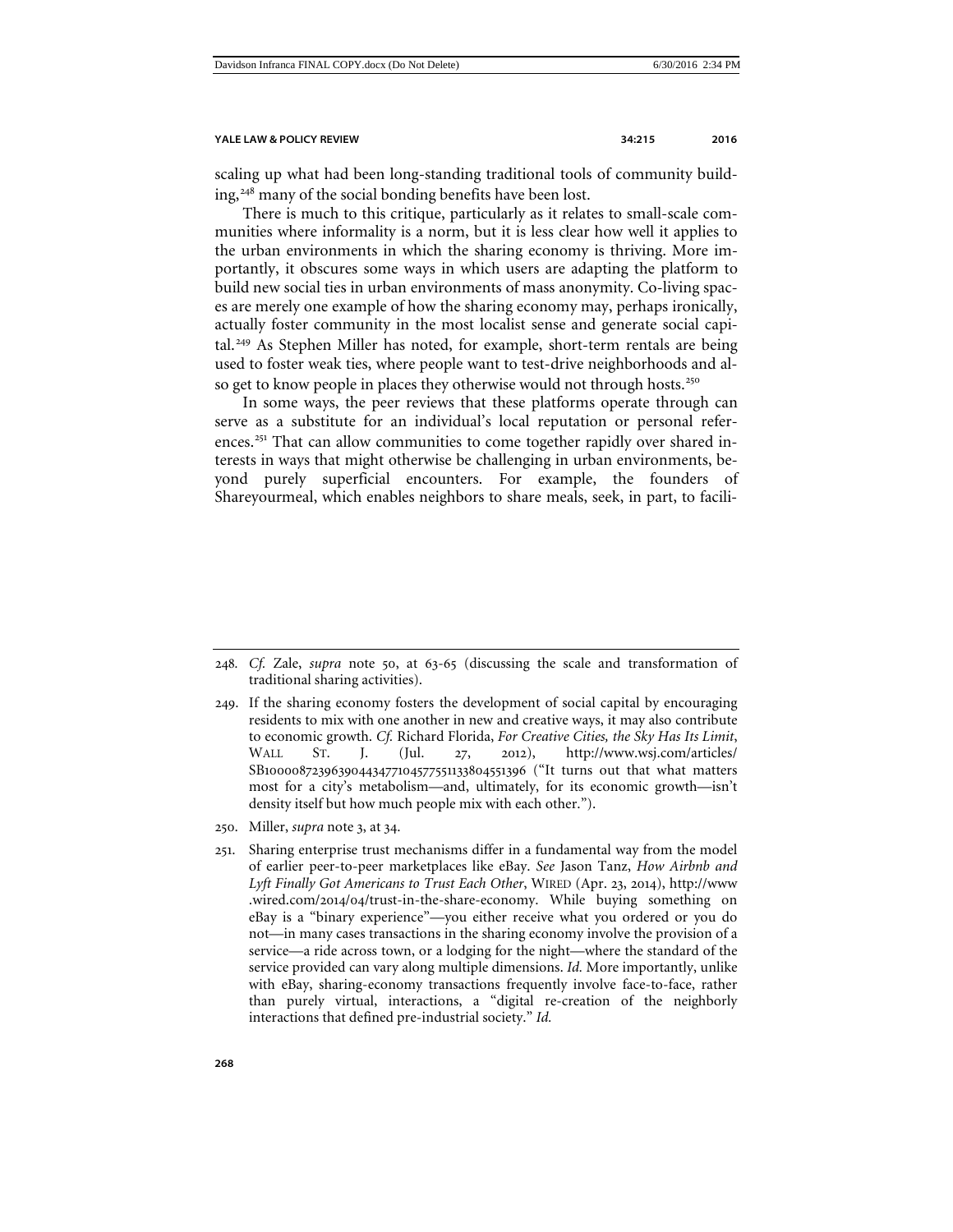tate relationships between neighbors.<sup>[252](#page-54-0)</sup> Once those connections are made, they can be reinforced in more traditional ways.<sup>[253](#page-54-1)</sup>

One way to understand this dynamic might be that the sharing economy has the most potential to foster what Robert Putnam has labeled "bridging" social capital—networks across socially heterogeneous groups—perhaps at the expense of "bonding" social capital—which operates to bind more homogenous and close-knit groups.<sup>[254](#page-54-2)</sup> The platforms that facilitate the pairing of providers and users of sharing-economy services and goods might enable interactions across heterogeneous groups that would not occur in the absence of the platform. In the past such matches may have occurred only through existing social networks and personal relationships. In the hurly-burly of the diverse urban environments in which the sharing economy thrives, there are definitely platforms that are bringing together strangers, even in a monetized way. However, given the cultural and technological underpinnings to early adoption of the monetized version of sharing, it is unclear how diverse those bridges will be-come.<sup>[255](#page-54-3)</sup>

The effect on social capital, moreover, may differ across different segments of the sharing economy. The sharing of space, for example, in the WeWork model or even through accommodations in short-term rentals may bring strangers together who would otherwise be wary of each other. Likewise, the collaborative consumption of "stuff" can also foster localized interaction, especially if it is ongoing. But the personal services and transportation sectors seem less amenable to this kind of serendipitous social interaction. A co-working space can also provide opportunities for bonding among individuals with similar backgrounds. For example, just outside of Washington, D.C., I/O Spaces, targets its services at tech workers within the African diaspora.<sup>[256](#page-54-4)</sup> The company

- <span id="page-54-2"></span>254. ROBERT D. PUTNAM, BOWLING ALONE: THE COLLAPSE AND REVIVAL OF AMERICAN COMMUNITY (2000).
- <span id="page-54-3"></span>255*. See generally* Sheila R. Foster, *The City as an Ecological Space: Social Capital and Urban Land Use*, 82 NOTRE DAME L. REV. 527 (2006) (discussing the interaction between urban space and social capital).
- <span id="page-54-4"></span>256. Dan Reed, *A U.S. Co-Working Space Aimed at the African Diaspora*, CITYLAB (Jan. 14, 2016), http://www.citylab.com/tech/2016/01/coworking-africa-diaspora-silverspring/423312/.

<span id="page-54-0"></span><sup>252</sup>. *About Us*, SHAREYOURMEAL, https://www.shareyourmeal.net/about-us/item42196 (last visited Apr. 26, 2016); *see also* DERVOJEDA ET AL., *supra* note 56, at 6 ("[B]y having neighbours visit each other for picking up takeaway food, [Shareyourmeal] also helps to create trust between strangers in a neighbourhood.").

<span id="page-54-1"></span><sup>253</sup>. Carol Rose has noted a variation on this dynamic as an argument for gift-giving among strangers, *see* Carol M. Rose, *Giving, Trading, Thieving, and Trusting: How and Why Gifts Become Exchanges, and (More Importantly) Vice Versa*, 44 FLA. L. REV. 295, 313-14 (1992), but the sharing economy may play this role particularly well given the ability to tap disparate reputation mechanisms instead of arm'slength transactional norms among strangers.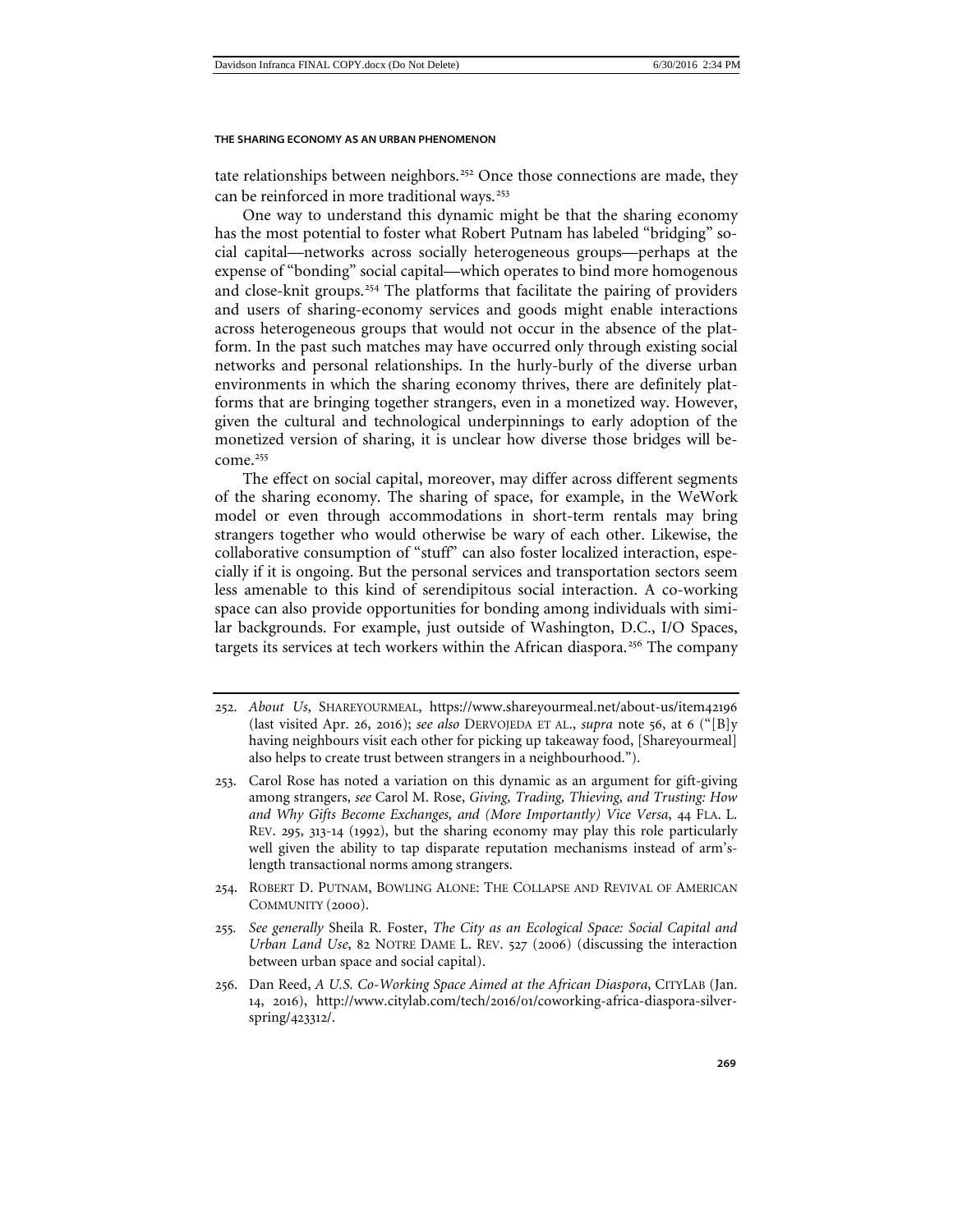seeks to strengthen social bonds and empower individuals from backgrounds currently underrepresented in the broader tech industry.

<span id="page-55-2"></span><span id="page-55-1"></span>Once this overall dynamic is recognized, however, it might be possible to design regulatory strategies to reinforce the aspects of the sharing economy that, at net, promote social capital. Partially as a tool to reinforce social capital, for example, some local governments and individual neighborhoods have acted as providers of sharing programs. Perhaps the best known example is tool sharing in Berkeley, California and Portland, Oregon.<sup>[257](#page-55-3)</sup> Some have also proposed the possibility of worker-owned co-ops forming to provide, in particular locales, an app equivalent to Uber or Lyft for local taxi drivers.<sup>[258](#page-55-4)</sup> Rather than sending twenty or thirty percent of the cost of each ride to the platform provider, such a co-op could use that money to undercut Uber's pricing and provide driver-owners with additional benefits.<sup>[259](#page-55-5)</sup> In a similar vein, the nonprofit Ride Austin, which recently started up following the departure of Uber and Lyft, seeks to di-rect a greater share of fares to drivers.<sup>[260](#page-55-6)</sup> Such approaches are particularly placebased in their orientation. Their genesis might be understood less as the consequence of a failure of urban markets than as the distinct product of the types of interactions fostered by urban living. They might also be understood by their creators and supporters in explicitly place-based terms, as a local effort to improve their neighborhood or community by sharing the costs of providing a particular amenity and by fostering interactions that build social capital. This is a microcosm of what the sharing economy may bring to cities as a whole.

# <span id="page-55-0"></span>IV. Urban Governance Beyond Sharing

Understanding the sharing economy as an urban phenomenon highlights how the sector is altering not just the urban landscape and the social experience of living in cities but also how individuals interact with local government and the political economy more generally. It also reveals the need for a new, holistic approach to regulating the sharing economy at the local level that accounts for how deeply entwined the sector is with urban space and city life.

<span id="page-55-5"></span>259*. Id.*

<span id="page-55-3"></span><sup>257</sup>. *Tool Lending Library—Borrowing Tools*, BERKELEY PUB. LIBRARY, https://www .berkeleypubliclibrary.org/locations/tool-lending-library/tool-lending-library-how -use-it (last visited June 13, 2016); NE. PORTLAND TOOL LIBRARY, http://www.neptl .org (last visited June 13, 2016).

<span id="page-55-4"></span><sup>258</sup>. Alex Marshall, *An Old Idea for the New App-Based Economy*, GOVERNING (Dec. 2015), http://www.governing.com/columns/eco-engines/gov-sharing-economy-coops.html.

<span id="page-55-6"></span><sup>260</sup>*. See supra* notes 175-183 and accompanying text.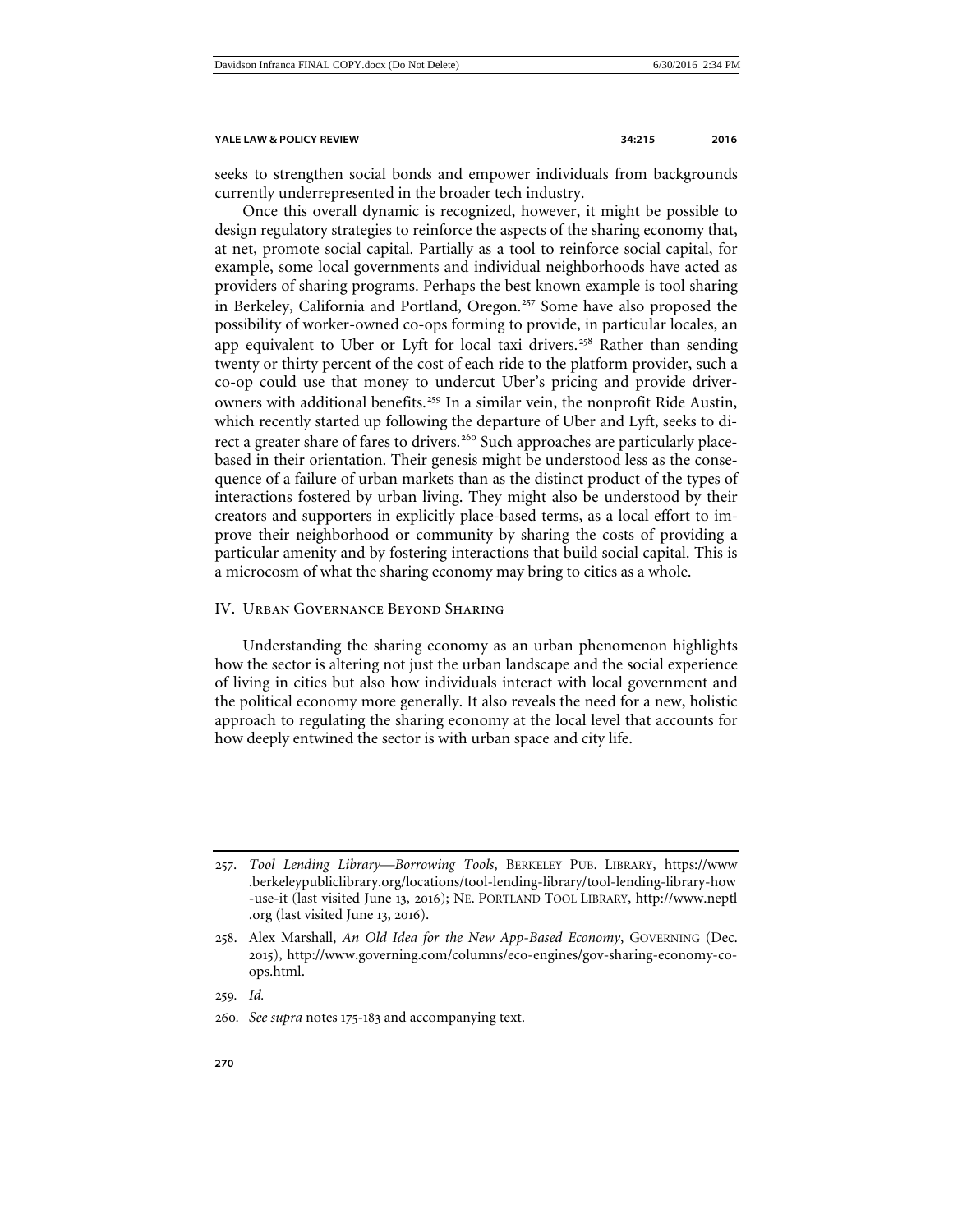# <span id="page-56-0"></span>*A. Spillovers of Regulatory Conflicts over Sharing*

If the urban, grounded nature of the sharing economy blunts the tradition-al force of exit as a response to regulation,<sup>[261](#page-56-1)</sup> it simultaneously heightens the power of voice.<sup>[262](#page-56-2)</sup> Sharing-economy firms are enlisting their technological platforms to mobilize users in support of or opposition to specific local-government policies.<sup>[263](#page-56-3)</sup> One consistent strategy that sharing enterprises have used in conflicts with local governments is to rapidly establish a base of both consumers and providers who are invested in the given model and then to use that base to push the political discourse.<sup>[264](#page-56-4)</sup> These efforts force cities to more clearly articulate the reasons for specific regulations and to support them em-pirically.<sup>[265](#page-56-5)</sup>

The many well-resourced fights that sharing economy enterprises are having with city governments across the country are not only setting the terms of the sharing economy, but also are changing the nature of local government regulation in three key ways. First, to the extent that the sharing economy thrives at the interstices of existing regulation, it is compelling local governments to

- <span id="page-56-3"></span>263. As an article on the defeat of Proposition F, a San Francisco ballot measure that would have added new restrictions for short-term rentals, reported: "A jawdropping 138,000 city residents stayed in Airbnb rentals or hosted guests themselves in the past year, the company said. It contacted all of them, urging them to vote against Prop. F. That compares with 446,841 registered voters in the whole city, about half of whom voted in 2014." Carolyn Said, *Prop. F: S.F. Voters Reject Measure to Restrict Airbnb Rentals*, S.F. CHRON. (Nov. 4, 2015), http://www.sfgate.com/bayarea/article/Prop-F-Measure-to-restrict-Airbnb-rentals -6609176.php.
- <span id="page-56-4"></span>264*. See* Rauch & Schleicher, *supra* note 3, at 24-25.
- <span id="page-56-5"></span>265. This is what we mean when we describe the distributed regulatory response to the sharing economy and the sector's reaction as a dialectic, in the sense of a thesis, antithesis, and synthesis. This is not to embrace the many winding ways in which the idea of a dialectic has been deployed and debated—from Kant to Marx and beyond. We invoke this triad merely to highlight a phenomenon in which new entrants encounter existing legal constraints, and both those business models and the regulatory regimes themselves shift as a result.

<span id="page-56-1"></span><sup>261</sup>*. See supra* Part II.A.2.

<span id="page-56-2"></span><sup>262</sup>. This could lead, following Charles Tiebout's model, to local governments becoming more responsive to consumer preferences for particular regulations. Tiebout, *supra* note 141 (suggesting that mobile residents will sort among localities based upon their preferences among the packages of amenities, regulation, and taxes each local government provides); *cf.* Erin A. O'Hara & Larry E. Ribstein, *From Politics to Efficiency in Choice of Law*, 67 U. CHI. L. REV. 1151, 1163 (2000) ("Individuals and firms who have an incentive to minimize their transaction and information costs and an ability to choose legal regimes that accomplish this goal over time may cause the law to move toward efficiency, if only because inefficient regimes end up governing fewer people and transactions.").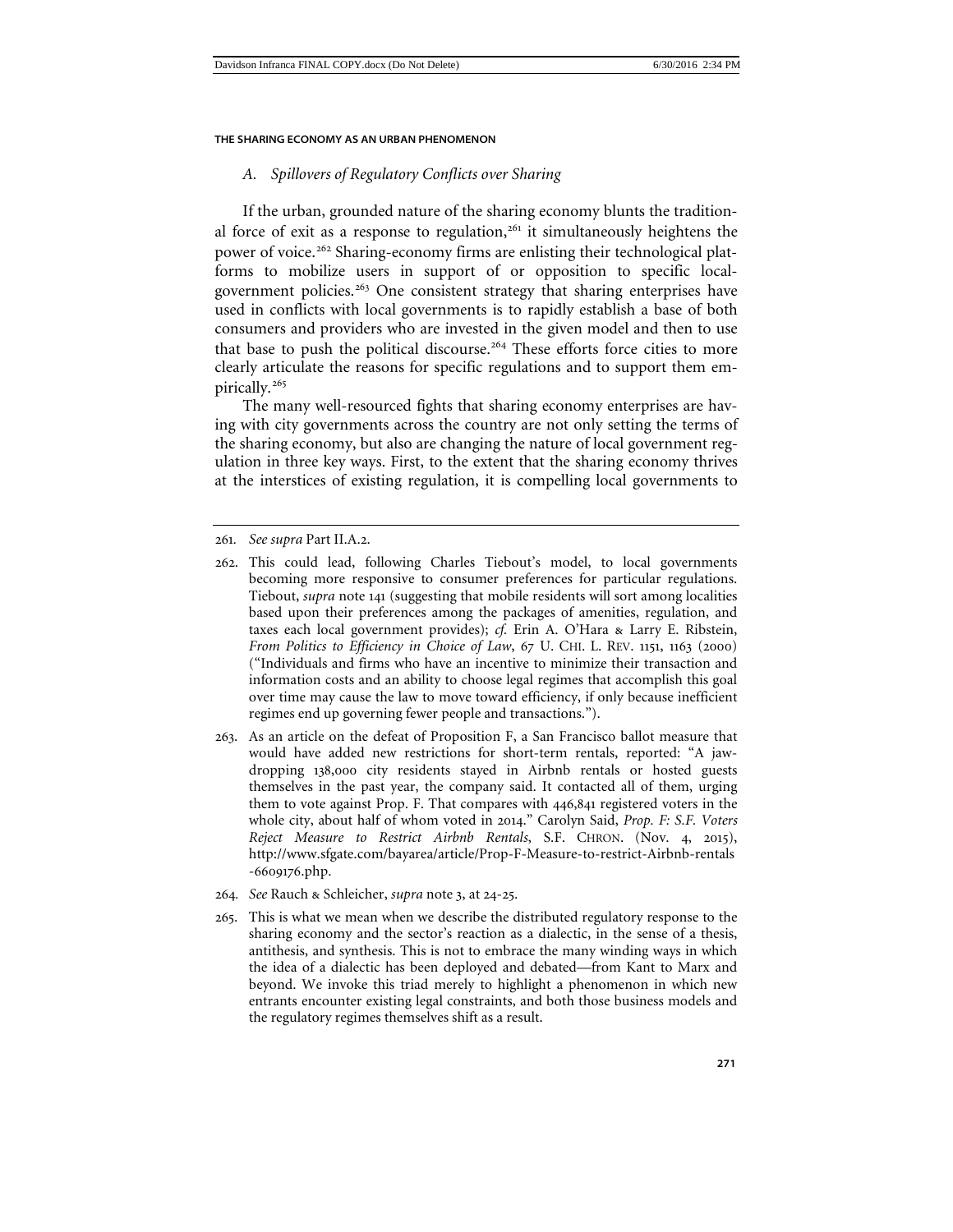more clearly articulate and justify their regulatory objectives.<sup>[266](#page-57-0)</sup> Participation in the sharing economy makes certain forms of local regulation more visible and salient.<sup>[267](#page-57-1)</sup> It does so for both providers and consumers, particularly those participating in the market for the first time, as well as participants used to the norms of previously small-scale, unregulated (or underregulated) shadow markets.[268](#page-57-2) Second, local governments are seeking to enlist sharing-economy firms in this process by obtaining—through either voluntary partnerships or legal ac-tion—the substantial data those firms possess.<sup>[269](#page-57-3)</sup> In the best-case scenario, access to this data will improve the targeting of regulation by providing new means to test empirically the link between various regulatory objectives and their instantiation in actual ordinances, regulations, and enforcement choic-

- <span id="page-57-1"></span>267*. See, e.g.*, Cass R. Sunstein, *What's Available? Social Influences and Behavioral Economics*, 97 NW. U. L. REV. 1295 (2003) (discussing social dynamics of salience in the regulatory sphere).
- <span id="page-57-2"></span>268. Related to the particular social frictions generated by the sharing economy is the reality that this new model also appears to be pulling previously "underground" activities that occurred in violation of existing regulations into the light. *See* Anand Giridharadas, *Is Technology Fostering a Race to the Bottom?*, N.Y. TIMES (June 1, 2012), http://www.nytimes.com/2012/06/02/us/02iht-currents02.html (discussing how digital platforms facilitate the same types of activities found in the informal economy). One novel aspect of the sharing economy is its scale and how that scale brings many previously informal activities into prominence and garners attention from both regulators and incumbent providers.
- <span id="page-57-3"></span>269. For example, the City of Austin's regulations governing transportation network companies, which led to the departure of Uber and Lyft from the city, require monthly data reports "for the purpose of supporting public safety and transportation planning including prevention of driving while intoxicated." AUSTIN, TEX. AN ORDINANCE AMENDING CITY CODE CHAPTER 13-2 RELATING TO TRANSPORTATION NETWORK COMPANIES (TNCS) AND TERMINATING TNC OPERATING AGREEMENTS, Ordinance No. 20151217-075 (Dec. 17, 2015). *Cf.* HIRSHON ET AL., *supra* note [18](#page-4-8), at 13 (suggesting that "[a]s more data becomes available, city officials must be prepared to use it to adjust or create legislation to ensure that the sharing economy is positively impacting economic development, tourism and job creation").

<span id="page-57-0"></span><sup>266</sup>. A recent *Boston Globe* op-ed by the two state elected officials behind a proposal to regulate Uber provides a very literal example of this. Linda Dorcena Forry & Michael Moran, *Why We Want to Regulate Uber*, BOST. GLOBE (Aug. 5, 2015), https://www.bostonglobe.com/opinion/2015/08/05/why-want-regulate-uber/ VpzJVS6OEteQAnt2Ss8AAJ/story.html; *see also* Verlaine & Brunsden, *supra* note 130 (discussing how government in Brussels "has indicated that it will seek to adapt the relevant [taxi] regulations in a way that takes into account new technologies"). *But see* Miller, *supra* note 3, at 20-21 (contending that in the sharing economy "the harm is often uniquely challenging to determine," creating challenges for local government regulation).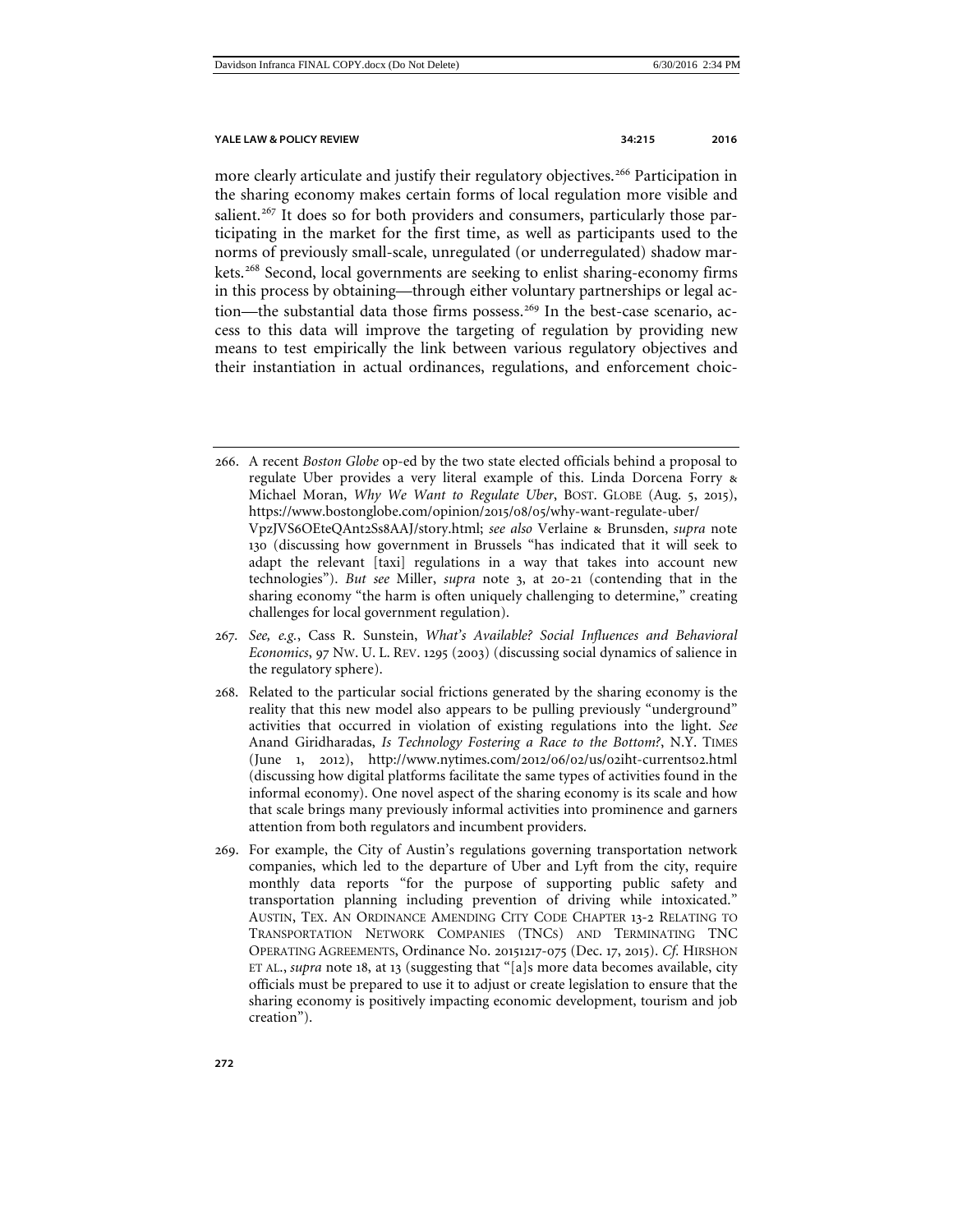es.[270](#page-58-0) Third, and perhaps most intriguing, the sharing economy, by rendering certain local regulations more salient for local residents, is having spillover effects that will lead to heightened expectations of transparency for local government regulation more generally. These trends towards increased transparency and improved targeting of regulations are deeply intertwined and, on the whole, quite salutary.

Questions of regulatory fit are not an entirely new concept in urban governance. In land use and public finance, litigants challenge impact fees and exactions, invoking the *Nollan-Dolan* unconstitutional conditions doctrine, which already places a burden on local governments to articulate and defend the nexus between policies and their impact on regulated individuals and entities as well as to quantify the extent to which mitigation impacts relevant policy concerns.[271](#page-58-1) The sharing economy is now pushing this justificatory concordance into much broader policy arenas.

All of this can be seen in the recent conflict between New York City and Uber. The de Blasio Administration proposed capping Uber drivers and, in response, Uber rolled out a short-lived de Blasio feature, visible only to users in New York City and purporting to show "what Uber will look like in NYC if Mayor de Blasio's Uber cap bill passes."<sup>[272](#page-58-2)</sup> In response to the uproar this helped ignite, the de Blasio administration quickly dropped plans for a cap and announced an agreement through which Uber would share data for a study of the local traffic effects of ride-share operators.<sup>[273](#page-58-3)</sup> This might simply be interpreted as the city government caving to quickly mobilized and widespread opposi-tion.<sup>[274](#page-58-4)</sup> But it could also be seen as an example of a city government proposing a

- <span id="page-58-1"></span>271. Dolan v. City of Tigard, 512 U.S. 374, 391 (1994); Nollan v. Cal. Coastal Comm'n, 483 U.S. 825, 836 (1987).
- <span id="page-58-2"></span>272. Issie Lapowsky, *Uber's New Fake Feature in NYC Derides Regulators*, WIRED (July 16, 2015), http://www.wired.com/2015/07/uber-de-blasio; *see also* Giulia Olsson & Ross Barkan, *Uber's Passive Aggressive Response to the Mayor's Proposed Cap Bill*, N.Y. OBSERVER (July 16, 2015), http://observer.com/2015/07/ubers-passiveaggressive-response-to-the-mayors-proposed-cap-bill ("Selecting the de Blasio option yields a blank screen without any cars, with the wait time multiplied by ten.").
- <span id="page-58-3"></span>273*. See* Flegenheimer, *supra* note [121](#page-25-6).
- <span id="page-58-4"></span>274. Richard Cohen, Uber Mows Down Bill de Blasio, Wash. Post (July 27, 2015), https://www.washingtonpost.com/opinions/ubers-bare-knuckle-battle-against-the -taxi-industry/2015/07/27/e0e7be98-3483-11e5-8e66-07b4603ec92a\_story.html ("Uber marshaled most of the world's lobbyists and consultants and, in the apt description of the online journal Capital 'crushed the mayor.'").

<span id="page-58-0"></span><sup>270</sup>. Eric Biber and J.B. Ruhl have suggested a general permit system for short-term rentals, with increasing obligations for property owners based on how many days they rent out their property during a year. *See* Biber & Ruhl, *supra* note [116](#page-24-5). Such a system would also require providing the city with information that allows it to "keep track of the impacts of this activity and possibly regulate if those impacts appear to be growing too much or are too concentrated." *Id.*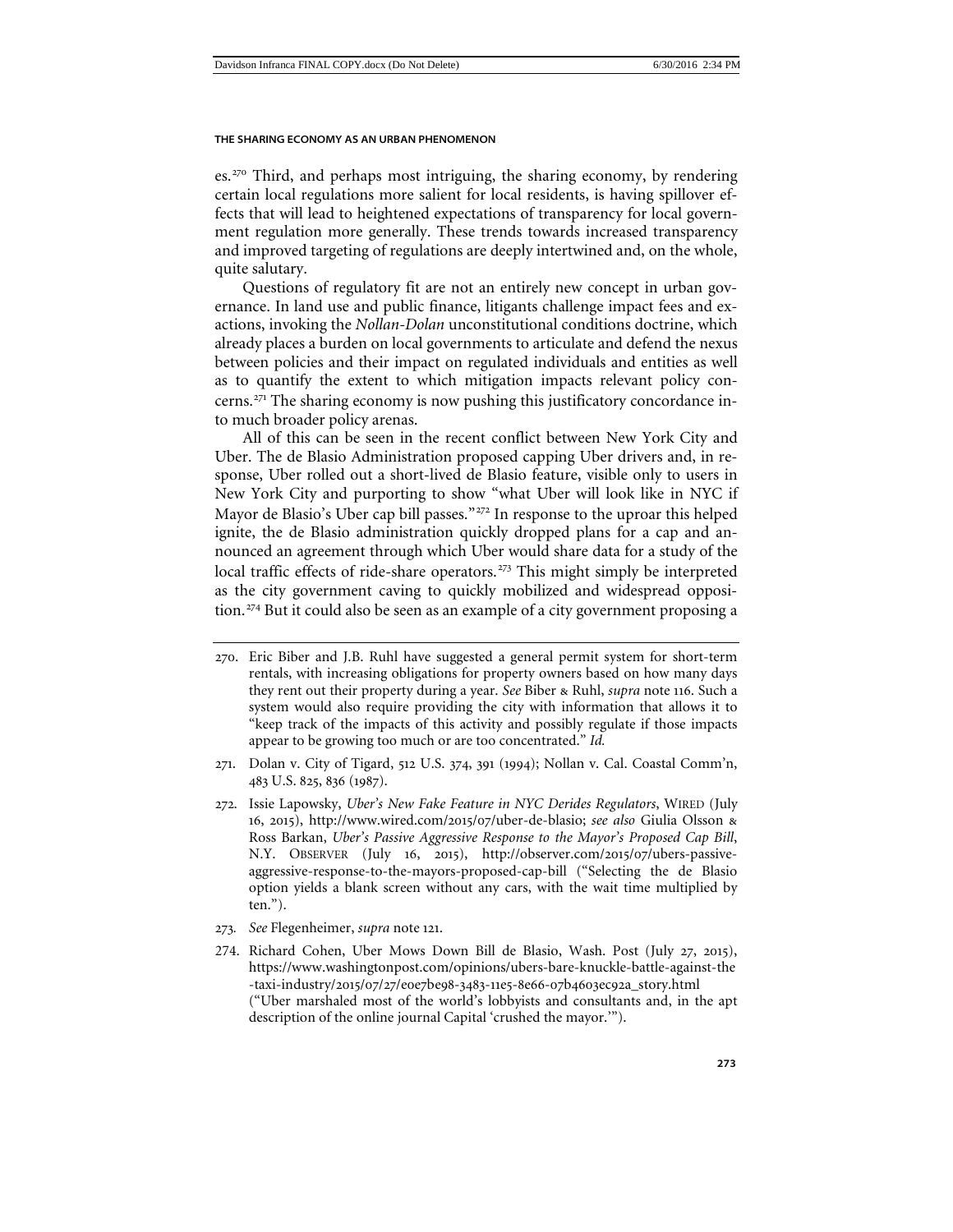regulation, confronting opposition, and then, through partnership and reliance upon shared data, working to construct a more narrowly tailored and empirically grounded regulatory response.

The controversy between Uber and the City of New York reveals how the technology of the platform can alter the dynamics of local politics in urban areas.[275](#page-59-1) Whereas traditionally a concentrated interest group in a city might be able to obtain regulatory benefits that impose diffuse (and often not particularly salient) costs, the technology of sharing platforms can quickly be harnessed to organize the diffuse individuals who experience those costs, changing the political dynamic, as Daniel Rauch and David Schleicher have noted.<sup>[276](#page-59-2)</sup> While technology has been championed in other contexts as a means to achieving greater transparency—in the sense of opening government deliberations to public view<sup>[277](#page-59-3)</sup>—sharing-economy technology has the potential to raise expectations regarding the explanations and goals local governments must proffer for specific regulatory decisions. Rather than ensuring a more democratic process, this form of transparency ideally leads to more efficient and effective governance.<sup>[278](#page-59-4)</sup>

<span id="page-59-6"></span>This greater expectation of regulatory transparency may originate within the context of the sharing economy, but it is likely to spread to other realms of local regulation. Local governments increasingly rely upon data to make decisions and improve service provision in areas beyond those in which sharingeconomy firms operate—from policing, to public transportation, to code en-forcement, to emergency response, among many others.<sup>[279](#page-59-5)</sup> It is reasonable to

- <span id="page-59-2"></span>276*. See* Rauch & Schleicher, *supra* note 3, at 23-25 (citing MANCUR OLSON JR., THE LOGIC OF COLLECTIVE ACTION: PUBLIC GOODS AND THE THEORY OF GROUPS 1-18 (1963)) (discussing how sharing economy companies invert the "Olsonian mismatch" between smaller groups encountering concentrated harms and larger groups experiencing diffuse benefits).
- <span id="page-59-3"></span>277. Patricia E. Salkin, *From Bricks and Mortar to Mega-Bytes and Mega-Pixels: The Changing Landscape of the Impact of Technology and Innovation on Urban Development*, 42/43 URB. LAW. 11, 24 (2010/2011) (arguing that state and local government websites have dramatically increased government transparency).
- <span id="page-59-4"></span>278*. See* Mark Fenster, *The Opacity of Transparency*, 91 IOWA L. REV. 885, 894-902 (2006) (summarizing claimed benefits of transparency, including both "democratic benefits" and improvements in "the quality of governance").
- <span id="page-59-5"></span>279*. See, e.g.*, *Bye-bye, Bloomber*g, ECONOMIST (Nov. 2, 2013), http://www.economist .com/news/united-states/21588855-pondering-meaning-new-yorks-billionairemayor-bye-bye-bloomberg (citing, in relation to claim that former New York City Mayor Michael Bloomberg brought greater transparency to city government, his

<span id="page-59-1"></span><span id="page-59-0"></span><sup>275</sup>. Sharing economy firms are quick to email users with petitions regarding proposed legislation. Uber, for example, recently emailed users in Massachusetts to sign a petition opposing proposed legislation. *See Take Action: Save Uber Massachusetts!*, UBER, http://petition.uber.org/save-ma/ (last visited June 27, 2016). The petition reveals key elements of the company's approach: blame incumbent "taxi special interest groups" for stifling innovation and claim support for more targeted "smart regulations" and consumer choice. *Id.*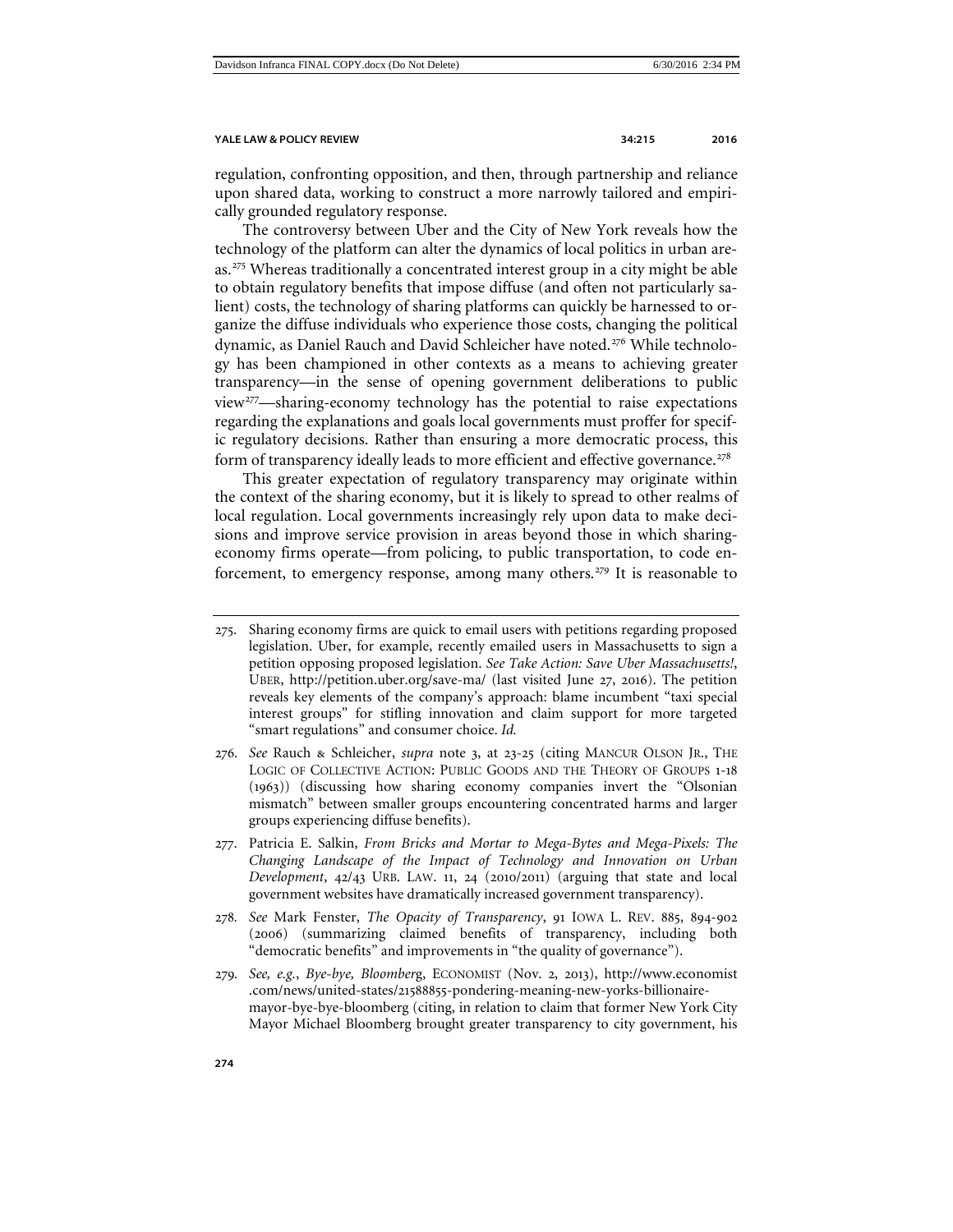presume that as citizens become more familiar with the operation and effect of local government regulation through their participation in the sharing economy, they will grow increasingly curious about its effects in other parts of their lives and expect similar levels of transparency.<sup>[280](#page-60-0)</sup> At the same time, access to data figures prominently in disputes between city governments and sharing firms.[281](#page-60-1) City governments recognize the valuable role this data may play not only in identifying the effects of sharing-economy firms and the proper regulatory response but also in highlighting gaps in city services and places for improvement.[282](#page-60-2) By increasing the salience of regulation, facilitating political par-

- <span id="page-60-0"></span>280*. See* SUNIL JOHAL & NOAH ZON, MOWAT CTR., POLICYMAKING FOR THE SHARING ECONOMY: BEYOND WHACK-A-MOLE 22 (Feb. 2015) ("The advent of the digital era, and the sharing economy give rise to a number of questions about how government can best organize itself to operate in a world where information flows freely across borders and citizens expect greater levels of speed, transparency and effectiveness."). However, as Mark Fenster observes, greater expectations of transparency may lead not to more accountability but instead to local governments "decid[ing] to govern less, whether by choice or to avoid the financial and political costs of openness." Fenster, *supra* note [278](#page-59-6), at 934.
- <span id="page-60-1"></span>281. Sharing firms have also found themselves in conflicts with state government over access to data. In California, Uber is required to provide the state with substantial data under the terms of a 2013 law legalizing ride-hailing, which requires the data to measure compliance with state laws prohibiting discrimination against passengers. In July 2015, an administrative judge recommended the company be fined \$7.3 million and its operations suspended due to failure to provide the required data. Laura J. Nelson, Andrea Chang & Paresh Dave, *Uber Should be Suspended in California and Fined \$7.3 Million, Judge Says*, L.A. TIMES (July 15, 2015), http://www.latimes.com/business/la-fi-uber-suspended-20150715-story .html. According to the judge, Uber failed to comply with the law by not reporting "hard numbers on customers who requested cars to accommodate service animals or wheelchairs, nor how often those requests were fulfilled." *Id.* Uber contended that it had already provided information equivalent to what other jurisdictions found acceptable and asserted that providing further data would compromise the privacy of riders and drivers. *See id.*
- <span id="page-60-2"></span>282. For example, Boston has partnered with Uber, as well as the peer-to-peer traffic app Waze, to obtain data useful for addressing transportation issues. *See* Annear, *supra* note [279](#page-59-0); *see also* HIRSHON ET AL., *supra* note [18](#page-4-8), at 15 (discussing interviews with city officials who noted the "value of collecting new data to identify gaps in core services"); Gabrielle Gurley, *Bridj Revs Up*, COMMONWEALTH, Winter 2016, at 11 (reporting that Bridj's founder and CEO wants to use traffic data gathered by the company to help transportation agencies alleviate congestion).

motto: "In God we trust. Everyone else, bring data."); Steve Annear, *Uber Shares Its Data with the City of Boston*, BOST. MAG. (Jan. 13, 2015), http://www .bostonmagazine.com/news/blog/2015/01/13/uber-boston-team-up-data (quoting the statement of Boston Mayor Marty Walsh, who remarked, **"**In Boston, data is driving our conversations, our policy making, and how we envision the future of our city.... We are using data to change the way we deliver services and we welcome the opportunity to add to our resources").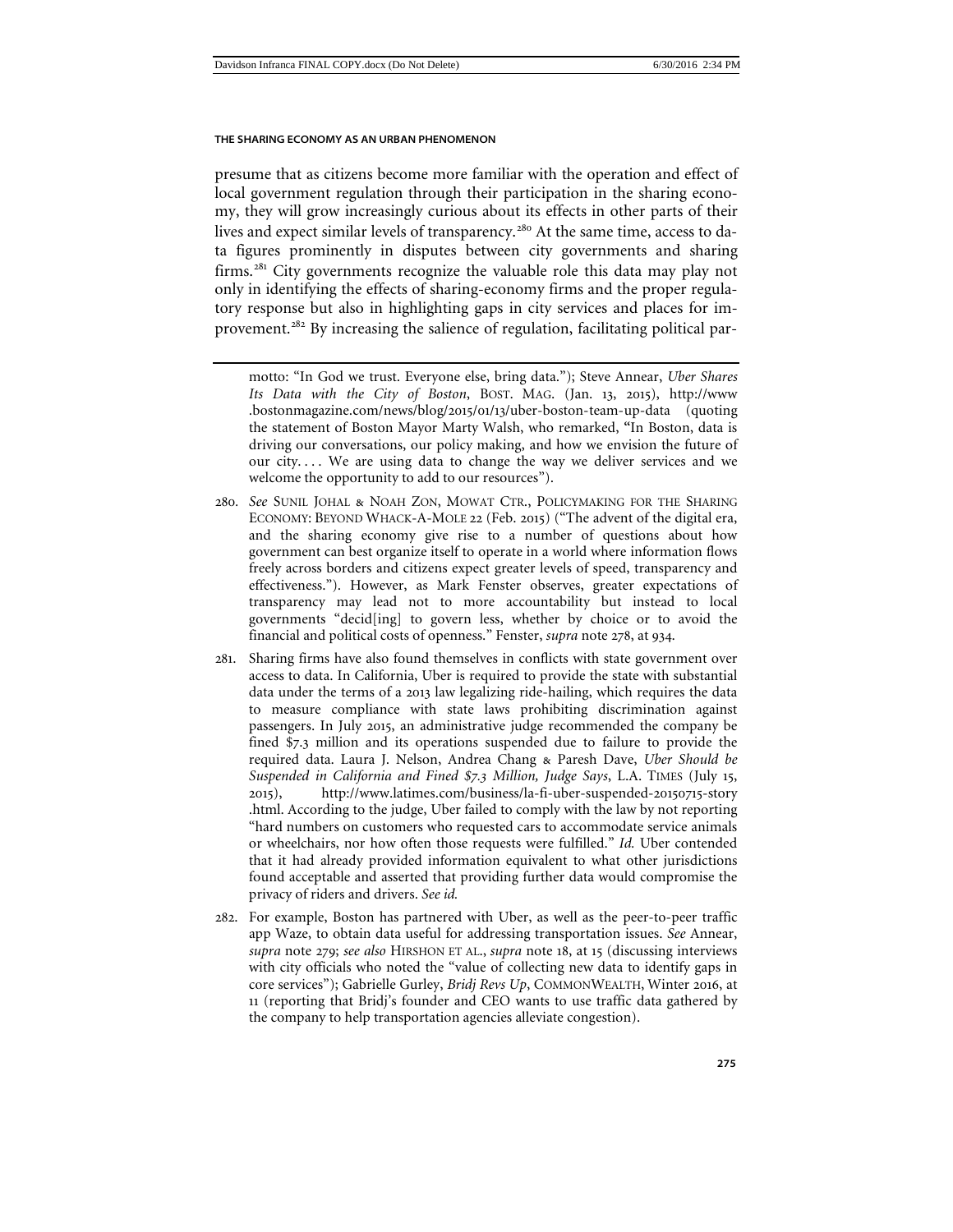ticipation, and providing a model of data-driven decision-making, the sharing economy has the potential to make citizens more informed consumers of particular regulatory regimes.

# <span id="page-61-0"></span>*B. Holistic Local Regulation in a Sharing Economy*

The innovations arising out of the sharing economy not only rely on key features of the urban landscape, but they are also reshaping that landscape, as we discussed.<sup>[283](#page-61-1)</sup> Accordingly, government actors will need to avoid focusing solely on the most visible and immediate effects of these innovations. Instead, they must consider how regulations might nurture the development of a sharing sector that draws on agglomeration benefits to confer a range of benefits that are broadly distributed. To this end, rather than one-off responses to each new sharing-economy firm that disrupts existing regulatory schemes, local governments should comprehensively plan for the role they envision the sharing economy playing in the future shape and form of their city.<sup>[284](#page-61-2)</sup>

Local governments should thus consider how the sharing economy interacts with and shapes neighborhoods and urban spaces more generally. This suggests the need to think more holistically about regulatory responses and their broader implications—not just the externalities of how sharing firms operate but also how the economy, geography, and social life of cities will increasingly blend traditional business models with this emerging phenomenon.<sup>[285](#page-61-3)</sup> It is also a call to recognize the possibility of regulating the sharing economy differently across a city, depending on its interaction with particular neighborhoods. Zoning regulations make such distinctions all the time, and there is no reason to think that the sharing economy cannot also be regulated in a way that takes into account neighborhood differences.<sup>[286](#page-61-4)</sup>

In taking this broad view, local governments must also confront the distributional effects of the sharing economy and consider its potential as a tool for redistribution.[287](#page-61-5) For example, a strategy that enlists sharing-economy transportation firms to complement public transportation infrastructure, rather than supplant it, could provide access in underserved areas while increasing, rather

<span id="page-61-1"></span><sup>283</sup>*. See supra* Part III.

<span id="page-61-2"></span><sup>284</sup>. In some sense this is a call for something akin to the "Sharing Economy Working Group" that was announced, but appears to have never begun operation, in San Francisco. *See supra* note [155](#page-33-5).

<span id="page-61-3"></span><sup>285</sup>. As a National League of Cities report on the sharing economy aptly noted, "[c]ities that tackle regulation in a piecemeal manner may find themselves continually rewriting legislation." *See* HIRSHON ET AL., *supra* note [18](#page-4-8), at 30.

<span id="page-61-4"></span><sup>286</sup>. In this vein, a recent study of short-term rentals in New Orleans, conducted by the City Planning Commission, suggested regulations that would limit the density of short-term rentals in particular neighborhoods. *See* CITY PLANNING COMM'N, *supra* note [162](#page-34-6), at 55.

<span id="page-61-5"></span><sup>287</sup>*. See supra* text accompanying notes 221-223.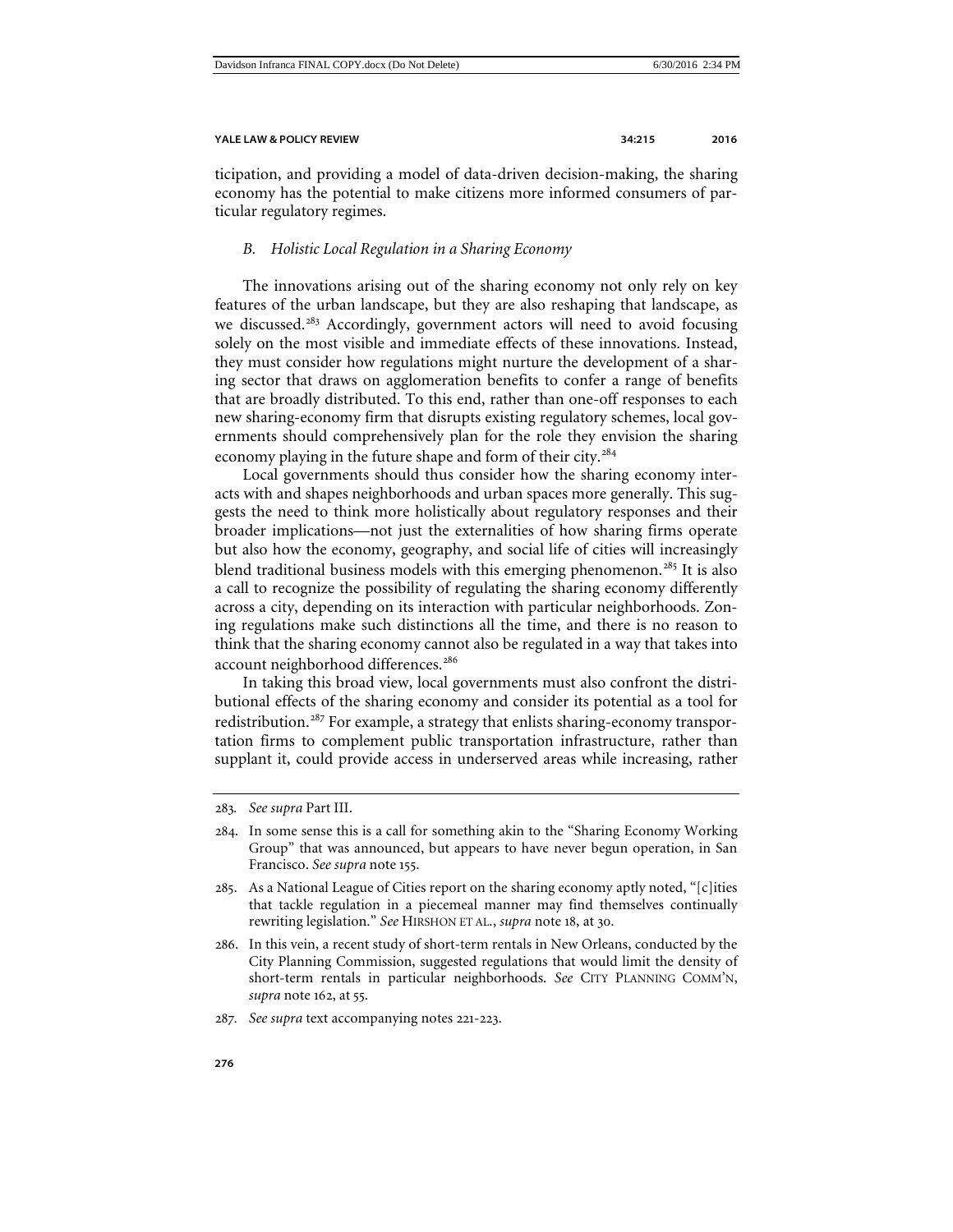than reducing, ridership.<sup>[288](#page-62-0)</sup> Moreover, some components of the peer-to-peer economy, by their very presence in lower-income communities, can bring substantial benefits by providing access to a resource that would otherwise be prohibitively expensive to purchase, benefits that are not—specifically speaking coming from redistribution. In this respect, peer-to-peer car sharing programs such as Getaround and RelayRides can help facilitate both access to and owner-ship of a vehicle by defraying the cost of both.<sup>[289](#page-62-1)</sup> Finally, as noted earlier, the urban nature of the sharing economy and the fact that much of the demand for the goods and services it provides is tied to place, restrict the traditional ability to exit. This dynamic might provide local governments with further opportunities to derive specific concessions from sharing-economy companies.

As local governments call for sharing-economy firms to release data regarding their operations and compliance with existing regulations, they should expect those same companies to challenge the targeting and efficiency of local regulations.[290](#page-62-2) In New York City, Airbnb shared data on its hosts as part of an

- <span id="page-62-1"></span>289*. See* Fraiberger & Sundararajan, *supra* note 78, at 4 (discussing a model that predicts higher gains from peer-to-peer rental markets for below-median income segment). Fraiberger and Sundararajan suggest that one factor contributing to these higher gains is that "lower-income consumers who could not afford to own a car and were thus excluded from participation now consume through the peer-topeer rental marketplace." *Id.* In Chicago, Getaround is participating in a federally funded project to study peer-to-peer car sharing over a two-year period. Press Release, Getaround, Getaround Partners With SUMC and CNT for \$715,000 Grant and Launches On-Demand Service in Chicago (Aug. 10, 2015), https://www .getaround.com/press/library/2015/08/10-Getaround-partners-with-SUMC-and-CNT-for-715000-grant-and-launches-on-demand-service-in-Chicago. Among other things, the study will examine the effect of peer-to-peer carsharing in lowand moderate-income communities. *Id.*
- <span id="page-62-2"></span>290. Sarah Cannon and Lawrence Summers have suggested that sharing-economy companies, by sharing their data with the government, "can help [their] case by reducing regulator concerns." Sarah Cannon & Lawrence H. Summers, *How Uber and the Sharing Economy Can Win Over Regulators*, HARV. BUS. REV. (Oct. 13, 2014), https://hbr.org/2014/10/how-uber-and-the-sharing-economy-can-win-overregulators. As an example they offer the founder of RelayRides' suggestion of "metrics-based regulations," such as using data regarding accidents and insurance claims to determine insurance requirements. *Id.* A report by McKinsey & Company recommends that, rather than simply identifying economic benefits for hosts who use Airbnb to pay their rent, the company should instead use its data "to identify segments, such as owners of multiple properties that compete directly with incumbents and should perhaps be regulated in a more traditional way." Albert Marchi & Ellora-Julie Parekh, *How the Sharing Economy Can Make its Case*, MCKINSEY Q. (Dec. 2015), http://www.mckinsey.com/business-functions/strategy-

<span id="page-62-0"></span><sup>288</sup>*. See* Heather Somerville, *Uber Pushes Into Public Transit With New App Partnership*, REUTERS (Jan. 11, 2016), http://www.reuters.com/article/us-uber-partnershipidUSKCN0UP18L20160111 (describing Uber's "effort to ally itself with public transit agencies"); *see also supra* notes [227](#page-48-4)-[232](#page-49-6) and accompanying text.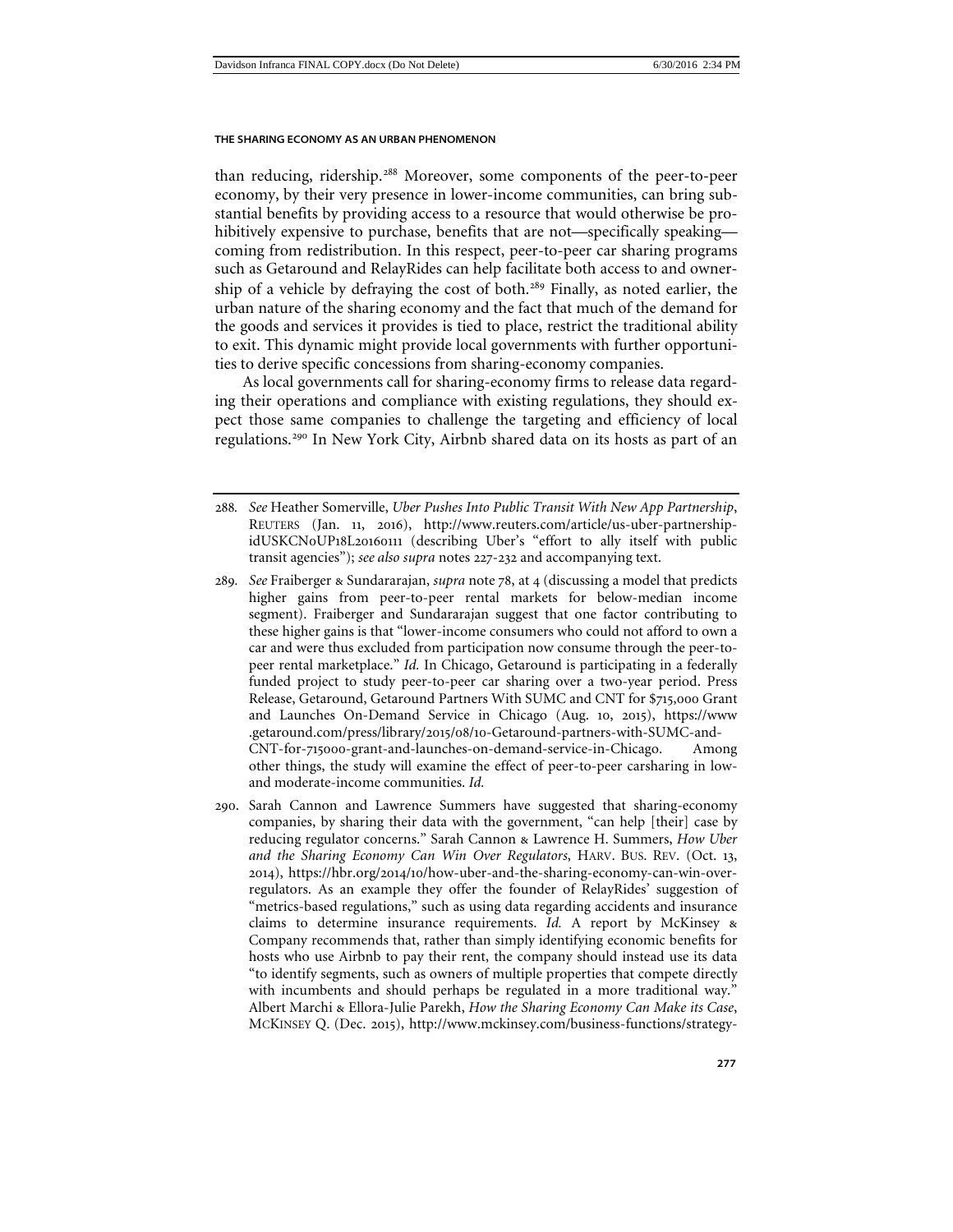effort to convince regulators that, rather than operating illegal hotels, the ma-jority of hosts only have one or two listings on the platform.<sup>[291](#page-63-0)</sup> The company plans to release data on other locales and, as an article on the release remarked, "[b]y sharing anonymized data with other towns, the company said it hoped regulators would work to draft more comprehensive, up-to-date legislation that deals with the short-term-rental phenomenon."<sup>[292](#page-63-1)</sup> However, a few months after the release of data in New York, a report by an independent website revealed that Airbnb had removed a significant number of listing shortly before sharing the data.<sup>[293](#page-63-2)</sup> That website, Inside Airbnb, aggregates publicly available data from Airbnb and presents it in a manner that enables users to filter the data to study Airbnb's presence at the neighborhood level.<sup>[294](#page-63-3)</sup> To the extent that sharing economy firms push local governments towards more data-driven policymaking, these efforts will likely complement calls for greater regulatory transparency by city residents. Given the rapidly changing dynamics of the sharing economy and the rich data it generates, cities should be willing to experiment with and revise regulatory responses in light of new information.

There is another possibility inherent in the data richness of the sharing economy. For local governments in particular, these technological tools may be adapted to measure and confront particularly local externalities. In a manner akin to performance zoning, local governments might even seek to govern sharing-economy activities through performance standards or other more respon-sive regulatory regimes rather than more prescriptive regulations.<sup>[295](#page-63-4)</sup> For example, São Paulo, Brazil is exploring a particularly intriguing regulatory approach under which transportation network companies would bid online at a public

and-corporate-finance/our-insights/how-the-sharing-economy-can-make-itscase.

- <span id="page-63-0"></span>291*. See* Mike Isaac, *Airbnb Releases Trove of New York City Home-Sharing Data*, N.Y. TIMES (Dec. 1, 2015), http://www.nytimes.com/2015/12/02/technology/airbnbreleases-trove-of-new-york-city-home-sharing-data.html.
- <span id="page-63-1"></span>292*. Id.* A posting on Airbnb's Public Policy Blog announcing the "Airbnb Community Compact" declared that the company would "both protect our hosts' and guests' privacy and provide cities the anonymized information they need to make informed decisions about home sharing policies in their communities." *The Airbnb Community Compact*, AIRBNB PUB. POL'Y BLOG (Nov. 11, 2015), http:// publicpolicy.airbnb.com/compact.
- <span id="page-63-2"></span>293*. See* Jonah Bromwich, *Airbnb Purged New York Listings to Create a Rosier Portrait, Report Says*, N.Y. TIMES (Feb. 11, 2016), http://www.nytimes.com/2016/02/12/ business/airbnb-purged-new-york-listings-to-create-a-rosier-portrait-report-says .html.
- <span id="page-63-3"></span>294*. See* INSIDE AIRBNB, http://insideairbnb.com/ (last visited June 27, 2016).
- <span id="page-63-4"></span>295*. See generally* Frederick W. Acker, *Performance Zoning*, 67 NOTRE DAME L. REV. 363 (1991).